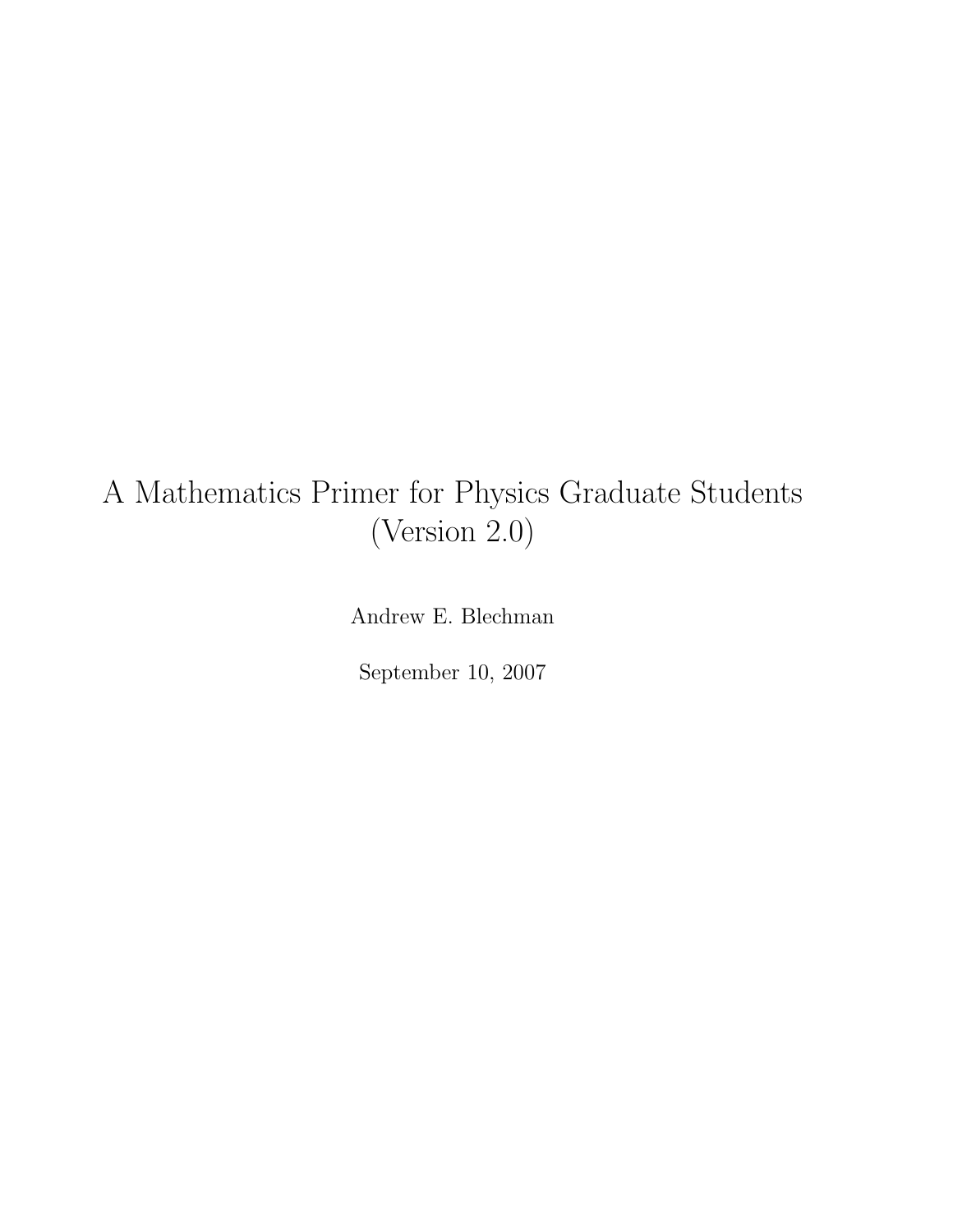## A Note of Explanation

It has been my experience that many incoming graduate students have not yet been exposed to some of the more advanced mathematics needed to access electrodynamics or quantum mechanics. Mathematical tools such as tensors or differential forms, intended to make the calculations much simpler, become hurdles that the students must overcome, taking away the time and understanding from the physics. The professors, on the other hand, do not feel it necessary to go over these topics. They cannot be blamed, since they are trying to teach physics and do not want to waste time with the details of the mathematical trickery that students should have picked up at some point during their undergraduate years. Nonetheless, students find themselves at a loss, and the professors often don't even know why the students are struggling until it is too late.

Hence this paper. I have attempted to summarize most of the more advanced mathematical trickery seen in electrodynamics and quantum mechanics in simple and friendly terms with examples. I do not know how well I have succeeded, but hopefully students will be able to get some relief from this summary.

Please realize that while I have done my best to make this as complete as possible, it is not meant as a textbook. I have left out many details, and in some cases I have purposely glossed over vital subtlties in the definitions and theorems. I do not provide many proofs, and the proofs that are here are sketchy at best. This is because I intended this paper only as a reference and a source. I hope that, in addition to giving students a place to look for a quick reference, it might spark some interest in a few to take a math course or read a book to get more details. I have provided a list of references that I found useful when writing this review at the end.

Finally, I would like to thank Brock Tweedie for a careful reading of the paper, giving very helpful advice on how to improve the language as well as catching a few mistakes.

Good luck, and have fun!

#### September 19, 2006

In this version (1.5), I have made several corrections and improvements. I would like to write a chapter on analysis and conformal mapping, but unfortunately I haven't got the time right now, so it will have to wait. I want to thank Linda Carpenter and Nadir Jeevanjee for their suggestions for improvement from the original version. I hope to encorporate more of Nadir's suggestions about tensors, but it will have to wait for Version 2...

#### September 10, 2007

In version 2.0, I have made several vital corrections, tried to incorporate some of the suggestions on tensors alluded to above, and have included and improved the sections on analysis that I always wanted to include. Thanks to Michael Luke for the plot in Chapter 1, that comes from his QFT lecture notes.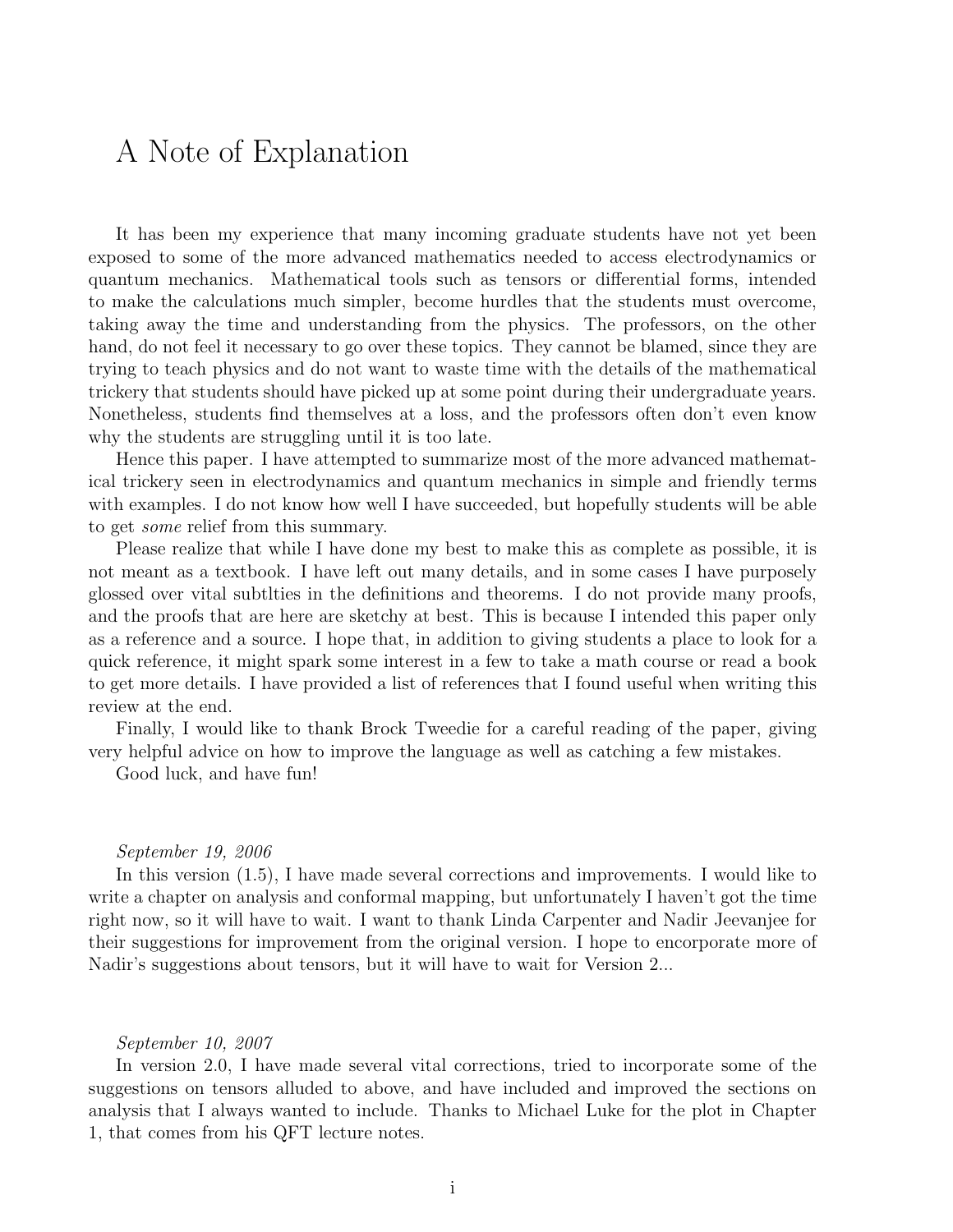## List of Symbols and Abbreviations

Here is a list of symbols used in this review, and often by professors on the blackboard.

| Symbol                      | Meaning                                                               |
|-----------------------------|-----------------------------------------------------------------------|
| A                           | For all                                                               |
| Ξ                           | There exists                                                          |
| $\exists!$                  | There exists unique                                                   |
| $a \in A$                   | a is a member (or <i>element</i> ) of the set A                       |
| $A \subset B$               | A is a subset of $B$                                                  |
| $A = B$                     | $A \subset B$ and $B \subset A$                                       |
| $A \cup B$                  | The set of members of the sets A or B                                 |
| $A \cap B$                  | The set of members of the sets A and B                                |
| Ø                           | The empty set; the set with no elements                               |
| $A \amalg B$                | The "disjoint union"; same as $A \cup B$ where $A \cap B = \emptyset$ |
| WLOG                        | Without Loss of Generality                                            |
| $p \Rightarrow q$           | implies; If $p$ is true, then $q$ is true.                            |
| $p \Leftrightarrow q$ ; iff | p is true if and only if q is true.                                   |
| $\mathbb N$                 | Set of natural numbers (positive integers)                            |
| $\mathbb Z$                 | Set of integers                                                       |
| $\mathbb Q$                 | Set of rational numbers                                               |
| $\mathbb R$                 | Set of real numbers                                                   |
| $\mathbb C$                 | Set of complex numbers                                                |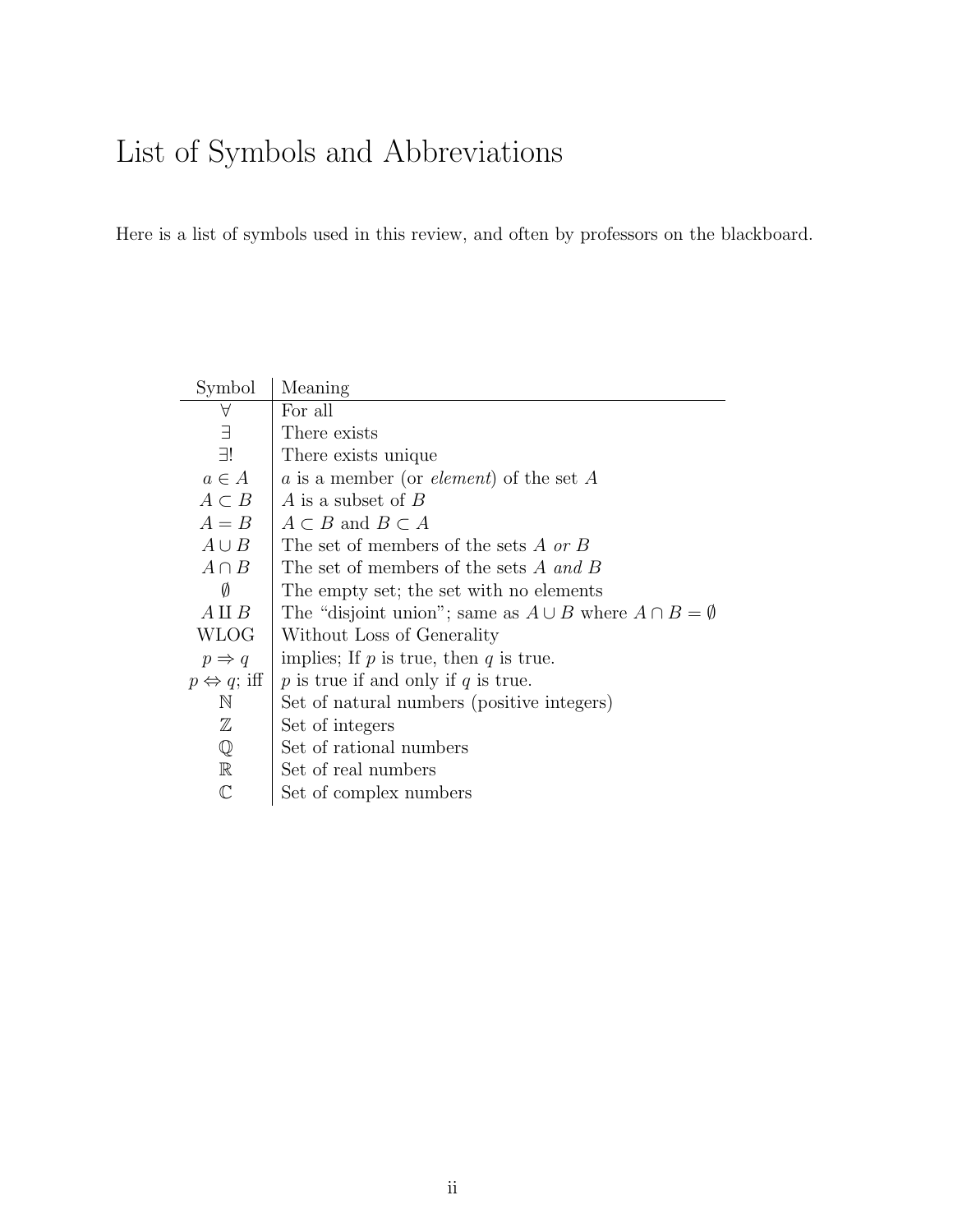## **Contents**

| $\mathbf{1}$   |                                      | <b>Tensors and Such</b><br>$\mathbf{1}$                                                      |  |  |  |  |
|----------------|--------------------------------------|----------------------------------------------------------------------------------------------|--|--|--|--|
|                | 1.1                                  | $\mathbf{1}$<br>Some Definitions                                                             |  |  |  |  |
|                | 1.2                                  | $\overline{2}$<br>'Tensors                                                                   |  |  |  |  |
|                |                                      | 3<br>1.2.1                                                                                   |  |  |  |  |
|                |                                      | 1.2.2<br>$\overline{4}$                                                                      |  |  |  |  |
|                |                                      | 1.2.3<br>$\overline{4}$                                                                      |  |  |  |  |
|                | 1.3                                  | Upstairs, Downstairs: Contravariant vs Covariant<br>$\overline{4}$                           |  |  |  |  |
|                | 1.4                                  | $\,6$                                                                                        |  |  |  |  |
|                | 1.5                                  | $\overline{7}$                                                                               |  |  |  |  |
|                |                                      | $\overline{7}$<br>1.5.1                                                                      |  |  |  |  |
|                | 1.6                                  | $\overline{7}$                                                                               |  |  |  |  |
|                |                                      | $\overline{7}$<br>1.6.1                                                                      |  |  |  |  |
|                |                                      | 8<br>1.6.2                                                                                   |  |  |  |  |
|                |                                      | 9<br>Using the Levi-Civita Symbol $\dots \dots \dots \dots \dots \dots \dots \dots$<br>1.6.3 |  |  |  |  |
|                | 1.7                                  | 10                                                                                           |  |  |  |  |
|                | 1.8                                  | 12<br>Constructing and Manipulating Tensors                                                  |  |  |  |  |
|                |                                      | 12<br>1.8.1                                                                                  |  |  |  |  |
|                |                                      | 1.8.2<br>13                                                                                  |  |  |  |  |
| $\overline{2}$ | 15<br>Transformations and Symmetries |                                                                                              |  |  |  |  |
|                | 2.1                                  | 15                                                                                           |  |  |  |  |
|                |                                      | 18<br>2.1.1                                                                                  |  |  |  |  |
|                |                                      | 19<br>2.1.2                                                                                  |  |  |  |  |
|                | 2.2                                  | 22                                                                                           |  |  |  |  |
|                | 2.3                                  | 22                                                                                           |  |  |  |  |
|                | 2.4                                  | 23                                                                                           |  |  |  |  |
| 3              | <b>Geometry I: Flat Space</b><br>26  |                                                                                              |  |  |  |  |
|                | 3.1                                  | 26                                                                                           |  |  |  |  |
|                |                                      | 27<br>3.1.1                                                                                  |  |  |  |  |
|                | 3.2                                  | 28                                                                                           |  |  |  |  |
|                |                                      | 3.2.1<br>28<br>Jacobians                                                                     |  |  |  |  |
|                |                                      | 3.2.2<br>29                                                                                  |  |  |  |  |
|                |                                      | 29<br>3.2.3                                                                                  |  |  |  |  |
|                | 3.3                                  | 30                                                                                           |  |  |  |  |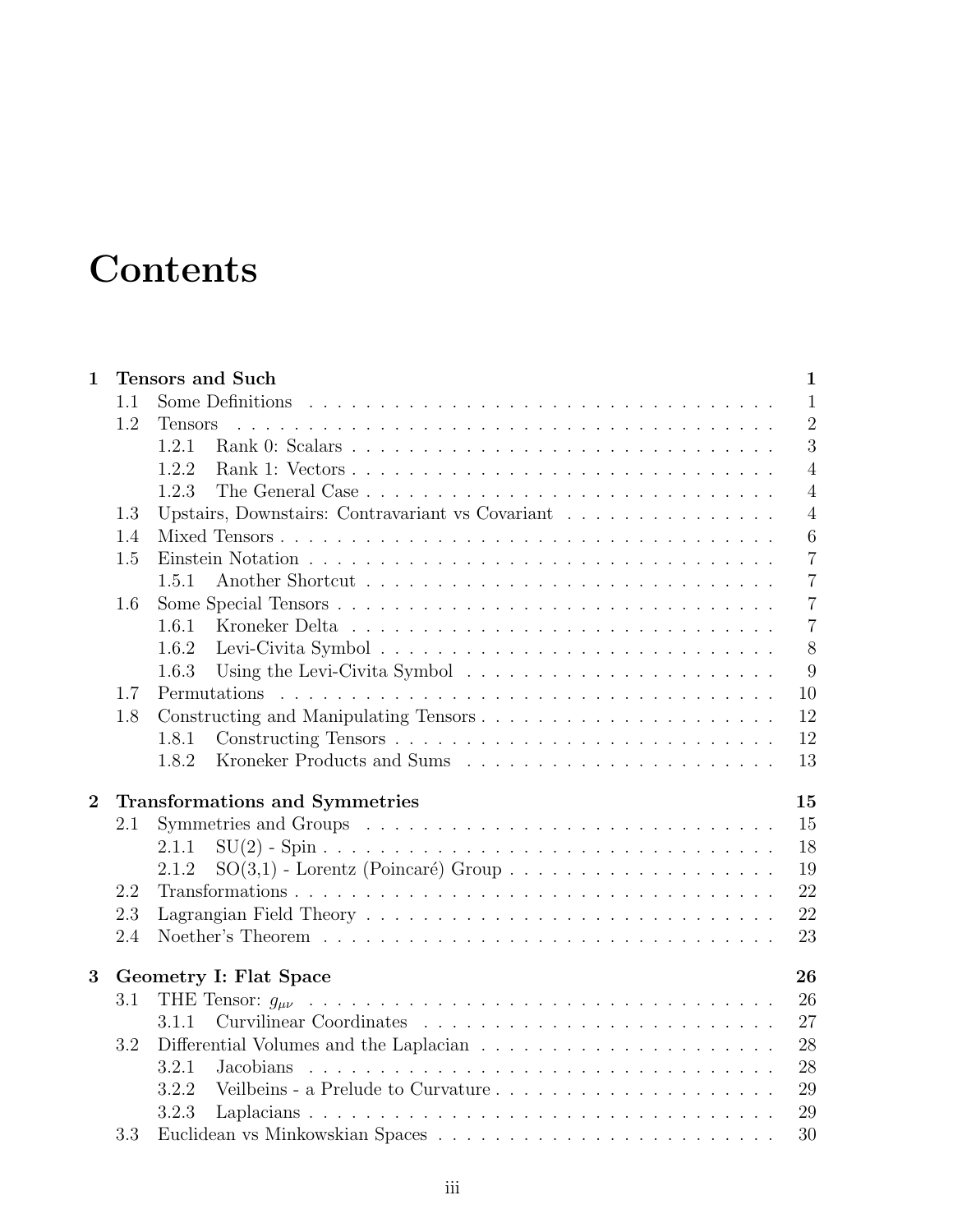| $\overline{4}$ |                                 | Geometry II: Curved Space    | 32 |  |  |  |
|----------------|---------------------------------|------------------------------|----|--|--|--|
|                | 4.1                             |                              | 32 |  |  |  |
|                | 4.2                             |                              | 36 |  |  |  |
| 4.3            |                                 | Curvature-The Riemann Tensor | 37 |  |  |  |
|                |                                 | 4.3.1                        | 38 |  |  |  |
|                |                                 | 4.3.2                        | 40 |  |  |  |
| $\overline{5}$ | <b>Differential Forms</b><br>42 |                              |    |  |  |  |
|                | 5.1                             |                              | 42 |  |  |  |
|                | 5.2                             |                              | 45 |  |  |  |
|                |                                 | 5.2.1                        | 45 |  |  |  |
|                |                                 | 5.2.2                        | 47 |  |  |  |
|                |                                 | 5.2.3                        | 47 |  |  |  |
|                |                                 | 5.2.4                        | 49 |  |  |  |
|                |                                 | 5.2.5                        | 50 |  |  |  |
|                | 5.3                             |                              | 50 |  |  |  |
|                |                                 | 5.3.1                        | 50 |  |  |  |
|                |                                 | 5.3.2                        | 51 |  |  |  |
|                |                                 | 5.3.3                        | 51 |  |  |  |
|                | 5.4                             |                              | 52 |  |  |  |
|                |                                 | 5.4.1                        | 53 |  |  |  |
|                |                                 | 5.4.2                        | 53 |  |  |  |
|                |                                 | 5.4.3                        | 55 |  |  |  |
|                | 5.5                             |                              | 56 |  |  |  |
| 6              | <b>Complex Analysis</b>         |                              |    |  |  |  |
|                | 6.1                             |                              | 58 |  |  |  |
|                | 6.2                             |                              | 60 |  |  |  |
|                | 6.3                             |                              | 62 |  |  |  |
| 6.4            |                                 |                              | 68 |  |  |  |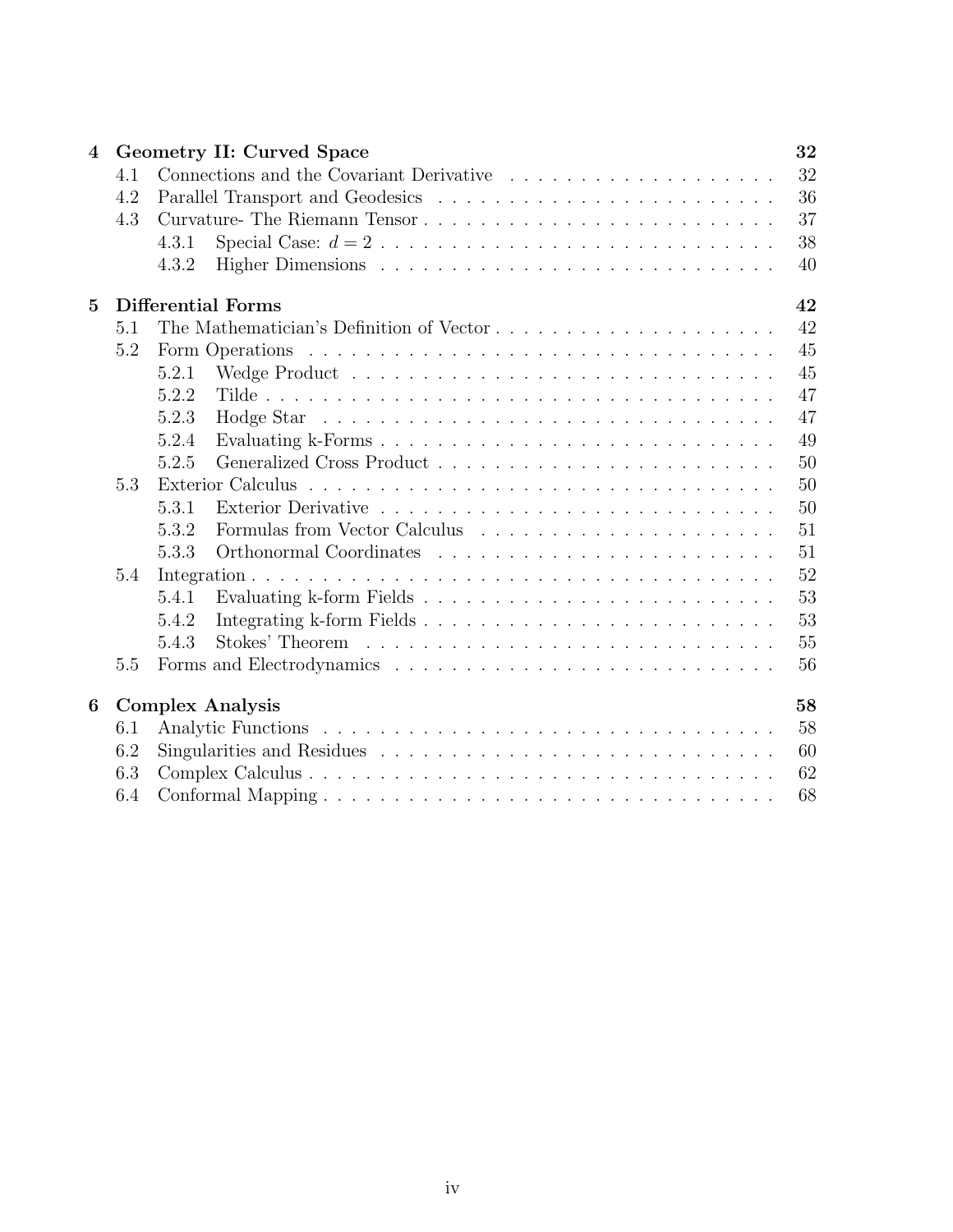## Chapter 1

## Tensors and Such

## 1.1 Some Definitions

Before diving into the details of tensors, let us review how coordinates work. In N-dimensions, we can write  $N$  unit vectors, defining a **basis**. If they have unit magnitude and point in orthogonal directions, it is called an orthonormal basis, but this does not have to be the case. It is common mathematical notation to call these vectors  $\vec{e}_i$ , where i is an index and goes from 1 to N. It is important to remember that these objects are vectors even though they also have an index. In three dimensions, for example, they may look like:

$$
\vec{e}_1 = \begin{pmatrix} 1 \\ 0 \\ 0 \end{pmatrix} \qquad \qquad \vec{e}_2 = \begin{pmatrix} 0 \\ 1 \\ 0 \end{pmatrix} \qquad \qquad \vec{e}_3 = \begin{pmatrix} 0 \\ 0 \\ 1 \end{pmatrix} \qquad (1.1.1)
$$

Now you can write a general N-vector as the sum of the unit vectors:

$$
\vec{r} = x^1 \vec{e}_1 + x^2 \vec{e}_2 + \dots + x^N \vec{e}_N = \sum_{i=1}^N x^i \vec{e}_i
$$
\n(1.1.2)

where we have written  $x^i$  as the coordinates of the vector  $\vec{r}$ . Note that the index for the coordinate is a superscript, whereas the index for the unit vector is a subscript. This small fact will turn out to be very important! Be careful not to confuse the indices for exponents.

Before going any further, let us introduce one of the most important notions of mathematics: the inner product. You are probably very familiar with the concept of an inner product from regular linear algebra. Geometrically, we can define the inner product in the following way:

$$
\langle \vec{r_1}, \vec{r_2} \rangle = \langle \sum_{i=1}^N x_1^i \vec{e_i}, \sum_{j=1}^N x_2^j \vec{e_j} \rangle = \sum_{i=1}^N \sum_{j=1}^N x_1^i x_2^j \langle \vec{e_i}, \vec{e_j} \rangle = \sum_{i=1}^N \sum_{j=1}^N x_1^i x_2^j g_{ij}
$$
(1.1.3)

where we have defined the new quantity:

$$
g_{ij} \equiv \langle \vec{e_i}, \vec{e_j} \rangle \tag{1.1.4}
$$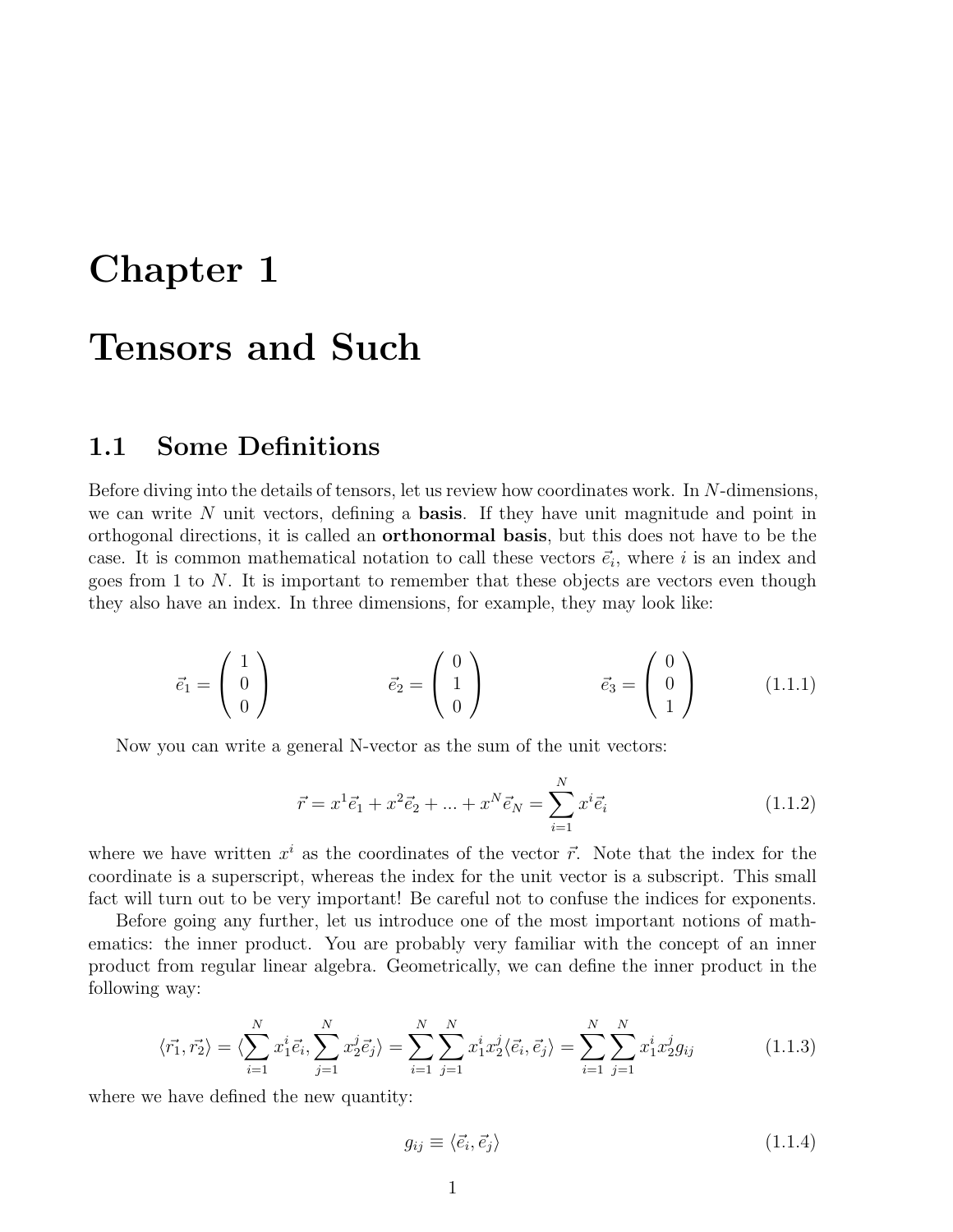Mathematicians sometimes call this quantity the **first fundamental form**. Physicists often simply call it the **metric**.

Now look at the last equality of Equation 1.1.3. Notice that there is no explicit mention of the basis vectors  $\{\vec{e}_i\}$ . This implies that it is usually enough to express a vector in terms of its components. This is exactly analogous to what you are used to doing when you say, for example, that a vector is  $(1,2)$  as opposed to  $x+2y$ . Therefore, from now on, unless it is important to keep track of the basis, we will omit the basis vectors and denote the vector only by its components. So, for example,  $\vec{r}$  becomes  $x^i$ . Note that " $x^{i}$ " is not rigorously a vector, but only the vector components. Also note that the choice of basis is important when we want to construct the metric  $g_{ij}$ . This will be an important point later.

### 1.2 Tensors

The proper question to ask when trying to do tensor analysis involves the concept of a **transformation**. One must ask the question: *How do the coordinates change ("transform")* under a given type of transformation? Before going any further, we must understand the general answer to this problem.

Let's consider a coordinate system  $(x<sup>i</sup>)$ , and perform a transformation on these coordinates. Then we can write the new coordinates  $(x^{i'})$  as a function of the old ones:

$$
x^{i'} = x^{i'}(x^1, x^2, ..., x^N)
$$
\n(1.2.5)

Now let us consider only infinitesimal transformations, i.e.: very small translations and rotations. Then we can Taylor expand Equation 1.2.5 and write the change in the coordinates as:

$$
\delta x^{i'} = \sum_{j=1}^{N} \frac{\partial x^{i'}}{\partial x^j} \delta x^j \tag{1.2.6}
$$

where we have dropped higher order terms. Notice that the derivative is actually a matrix (it has two indices):

$$
A_{.j}^{i'} \equiv \frac{\partial x^{i'}}{\partial x^j} \tag{1.2.7}
$$

Now Equation 1.2.6 can be written as a matrix multiplication:

$$
\delta x^{i'} = \sum_{j=1}^{N} A^{i'}_{.j} \delta x^j
$$
\n(1.2.8)

Before going further, let us consider the new matrix  $A^{i'}_{.j}$ . First of all, take note that one index is primed, while one is not. This is a standard but very important notation, where the primed index refers to the new coordinate index, while the unprimed index refers to the old coordinate index. Also notice that there are two indices, but one is a subscript, while the other is a superscript. Again, this is not a coincidence, and will be important in what follows. I have also included a period to the left of the lower index: this is to remind you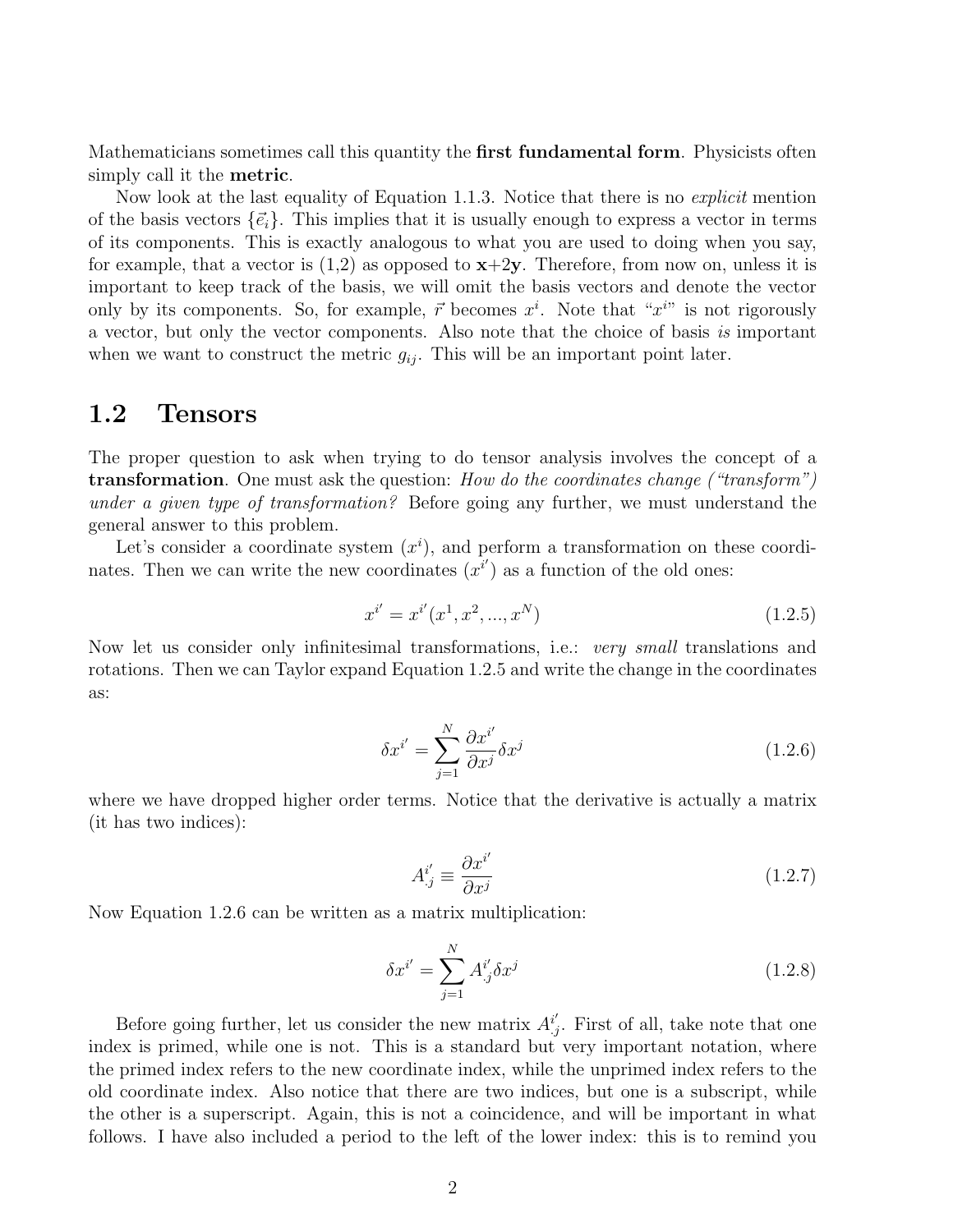that the indices should be read as " $ij$ " and not as " $ji$ ". This can prove to be very important, as in general, the matrices we consider are not symmetric, and it is important to know the order of indices. Finally, even though we have only calculated this to lowest order, it turns out that Equation 1.2.8 has a generalization to large transformations. We will discuss these details in Chapter 2.

Let us consider a simple example. Consider a 2-vector, and let the transformation be a regular rotation by an angle  $\theta$ . We know how to do such transformations. The new coordinates are:

$$
x^{1'} = x^1 \cos \theta + x^2 \sin \theta \sim x^1 + \theta x^2 + \mathcal{O}(\theta^2)
$$
  

$$
x^{2'} = x^2 \cos \theta - x^1 \sin \theta \sim x^2 - \theta x^1 + \mathcal{O}(\theta^2)
$$

Now it is a simple matter of reading off the  $A^i_j$ :

$$
A_{.1}^{1'} = 0 \t A_{.2}^{1'} = \theta
$$
  

$$
A_{.1}^{2'} = -\theta \t A_{.2}^{2'} = 0
$$

Armed with this knowedge, we can now define a tensor:

A tensor is a collection of objects which, combined the right way, transform the same way as the coordinates under infinitesimal (proper) symmetry transformations.

What are "infinitesimal proper symmetry transformations"? This is an issue that we will tackle in Chapter 2. For now it will be enough to say that in N-dimensions, they are translations and rotations in each direction; without the proper, they also include reflections  $(x \to -x)$ . This definition basically states that a tensor is an object that for each index, transforms according to Equation 1.2.8, with the coordinate replaced by the tensor.

Tensors carry indices. The number of indices is known as the tensor rank. Notice, however, that not everything that caries an index is a tensor!!

Some people with more mathematical background might be upset with this definition. However, you should be warned that the mathematician's definition of a tensor and the physicist's definition of a tensor are not exactly the same. I will say more on this in Chapter 5. For the more interested readers, I encourage you to think about this; but for the majority of people using this review, it's enough to know and use the above definition.

Now that we have a suitable definition, let us consider the basic examples.

#### 1.2.1 Rank 0: Scalars

The simplest example of a tensor is a rank-0 tensor, or **scalar**. Since each index is supposed to transform like Equation 1.2.8, and there is no index, it must be that a scalar does not transform at all under a coordinate transformation. Such quantities are said to be invariants.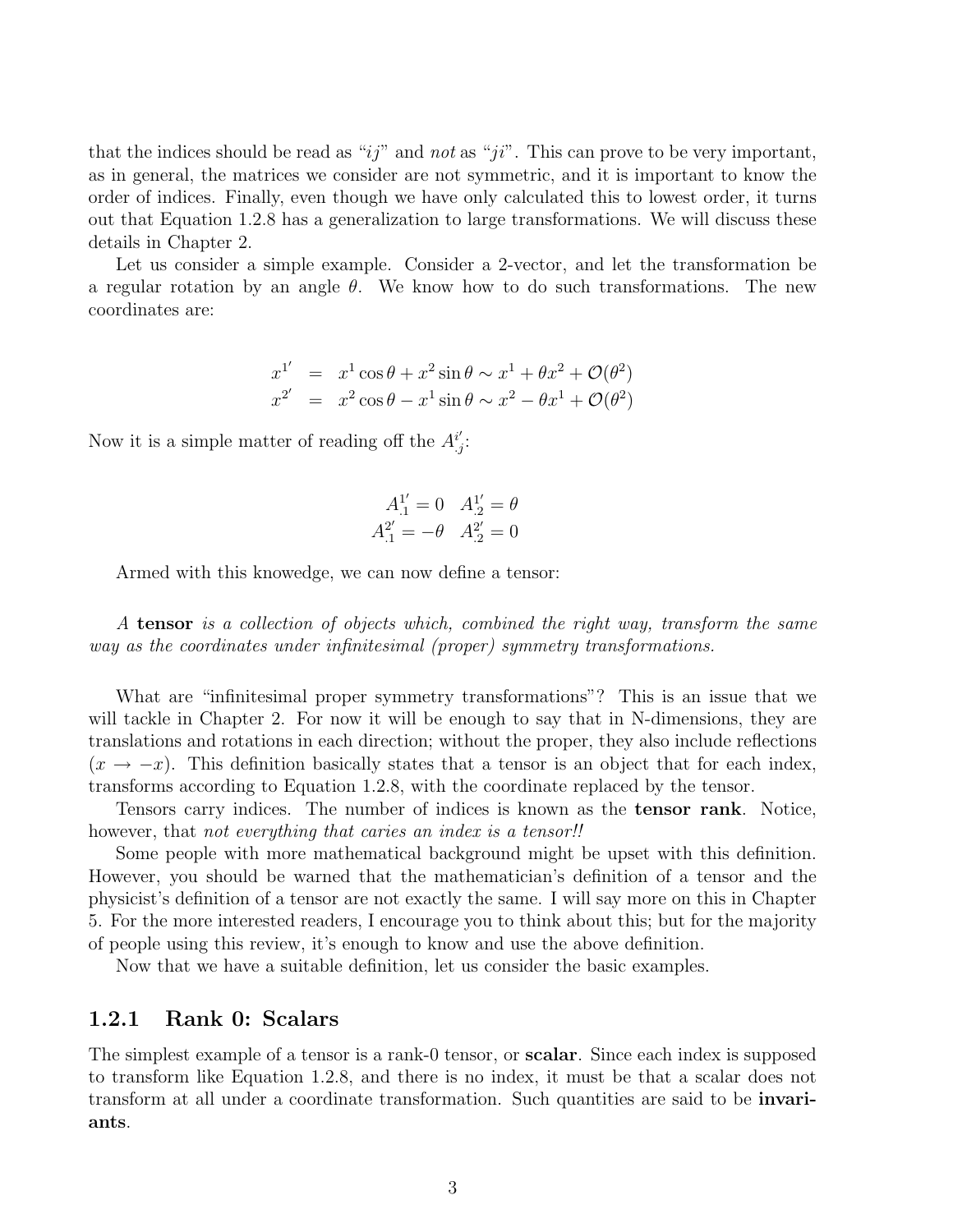Notice that an element of a vector, such as  $x<sup>1</sup>$ , is not a scalar, as it does transform nontrivially under Equation 1.2.8.

We will see that the most common example of a scalar is the length of a vector:

$$
s^2 = \sum_{i=1}^{N} x_i^2 \equiv \sum_{i=1}^{N} x_i x^i
$$
 (1.2.9)

Exercise: Prove s is an invariant quantity under translations and rotations. See Section 1.3 for details.

#### 1.2.2 Rank 1: Vectors

The next type of tensor is rank-1, or vector. This is a tensor with only one index. The most obvious example of a vector is the coordinates themselves, which by definition satisfy Equation 1.2.8. There are other examples as well. Some common examples of vectors that appear in physics are the momentum vector  $\vec{p}$ , the electric field  $\vec{E}$ , and force  $\vec{F}$ . There are many others.

#### 1.2.3 The General Case

It is a relatively straightforward project to extend the notion of a rank-1 tensor to any rank: just keep going! For example, a rank-2 tensor is an object with two indices  $(T^{ij})$  which transforms the following way:

$$
T^{i'j'} = \sum_{k,l=1}^{N} A_{.k}^{i'} A_{.l}^{j'} T^{kl}
$$
\n(1.2.10)

An example of a rank-2 tensor is the moment of intertia from classical rigid-body mechanics. A tensor of rank-3 would have three A's in the transformation law, etc. Thus we can define tensors of any rank by insisting that they obey the proper transformation law in each index.

### 1.3 Upstairs, Downstairs: Contravariant vs Covariant

We have put a great deal of emphasis on whether indices belong as superscripts or as subscripts. In Euclidean space, where we are all used to working, the difference is less important (although see below), but in general, the difference is huge. Now we will make this quantitative. For simplicity, I'll only consider rank-1 tensors (1 index), but the generalization is very straightforward.

Recall that we defined a vector as an object which transformed according to Equation 1.2.8. There the index was a superscript. We will call vectors of that form **contravariant** vectors. Now we want to define a vector with an index as a subscript, and we will do it using Equation 1.2.9.

In any reasonable world, the length of a vector should have nothing to do with the coordinate system you are using (the magnitude of a vector does not depend on the location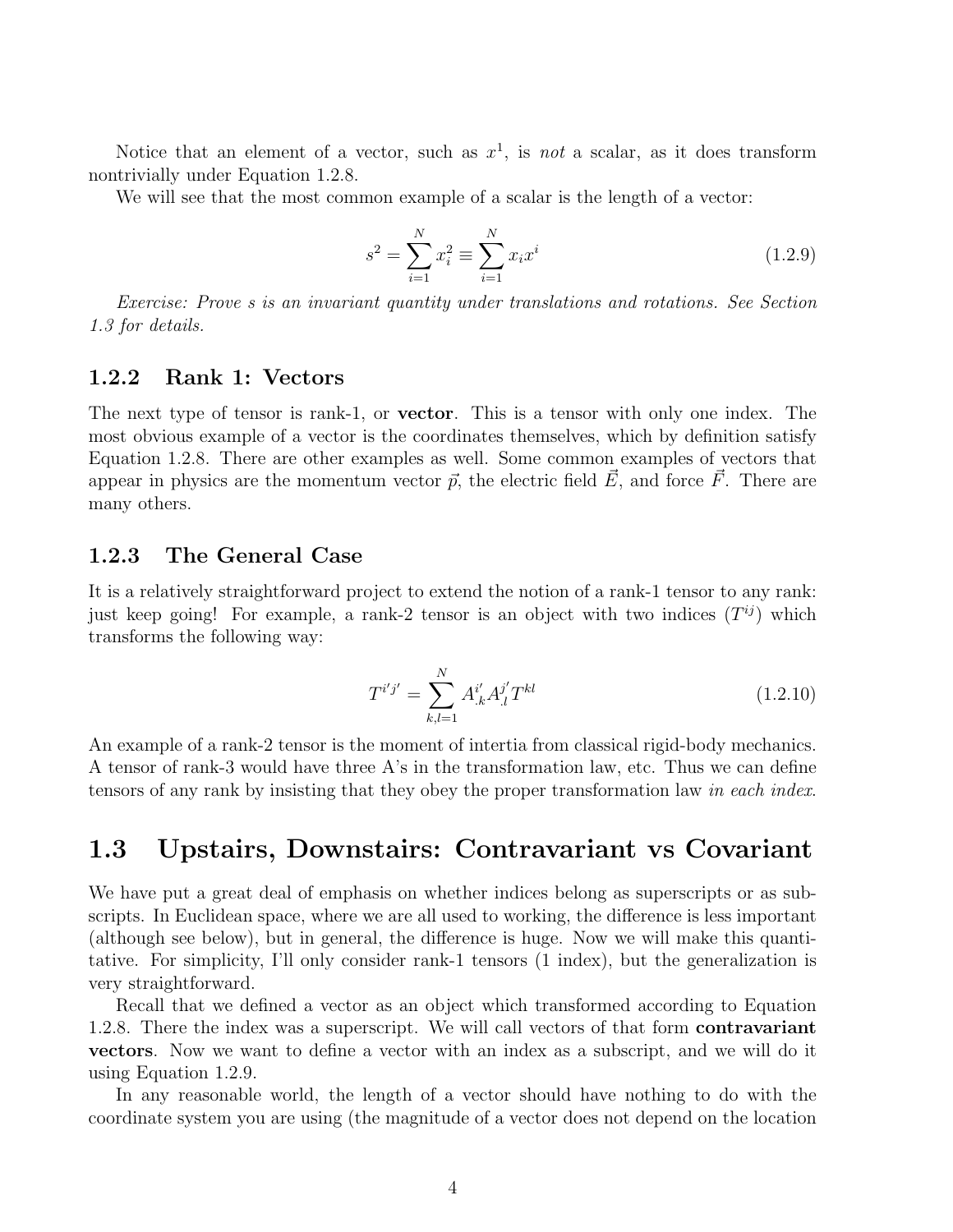of the origin, for example). So we will define a vector with a lower index as an object which leaves the length invariant:

$$
\sum_{i=1}^{N} x_{i'} x^{i'} = s^2 = \sum_{i'=1}^{N} (\sum_{k=1}^{N} A_{.k}^{i'} x^k)(\sum_{l=1}^{N} x_l B_{.i'}^l) = \sum_{k,l=1}^{N} \left[ \sum_{i'=1}^{N} B_{.i'}^l A_{.k}^{i'} \right] x^k x_l \tag{1.3.11}
$$

where  $B_{i}^{l}$  is the matrix that defines how this new type of vector is supposed to transform. Notice that if the left and right side of this expression are supposed to be equal, we have a constraint on the quantity in brackets:

$$
\sum_{i'=1}^{N} B_{i'}^{l} A_{k}^{i'} = \delta_{k}^{l}
$$
\n(1.3.12)

where  $\delta_k^l$  is the **Kroneker Delta**:  $+1$  if  $k = l$ , 0 otherwise. In matrix notation, this reads:

$$
BA = 1 \Rightarrow B = A^{-1}
$$
\n<sup>(1.3.13)</sup>

So we know what B must be. Reading off the inverse is quite easy, by comparing with the definition of A in Equation 1.2.7:

$$
B_{i'}^j = \frac{\partial x^j}{\partial x^{i'}} \equiv A_{i'}^j \tag{1.3.14}
$$

The last step just came from noting that B is identical to A with the indices switched. So we have defined a new quantity, which we will call a **covariant vector**. It is just like a contravariant vector except that it transforms in exactly the oposite way:

$$
x_{i'} = \sum_{j=1}^{N} x_j A^j_{i'}
$$
 (1.3.15)

There is one more very important point to notice about the contravariant and covariant vectors. Recall from Equation 1.1.3 that the length of a vector can be written as:

$$
s^2 = \sum_{i,j=1}^{N} g_{ij} x^i x^j
$$

But we also wrote another equation for  $s^2$  in Equation 1.3.11 when we started defining the covariant vector. By comparing these two equations, we can conclude a very useful relationship between covariant and contravariant vectors: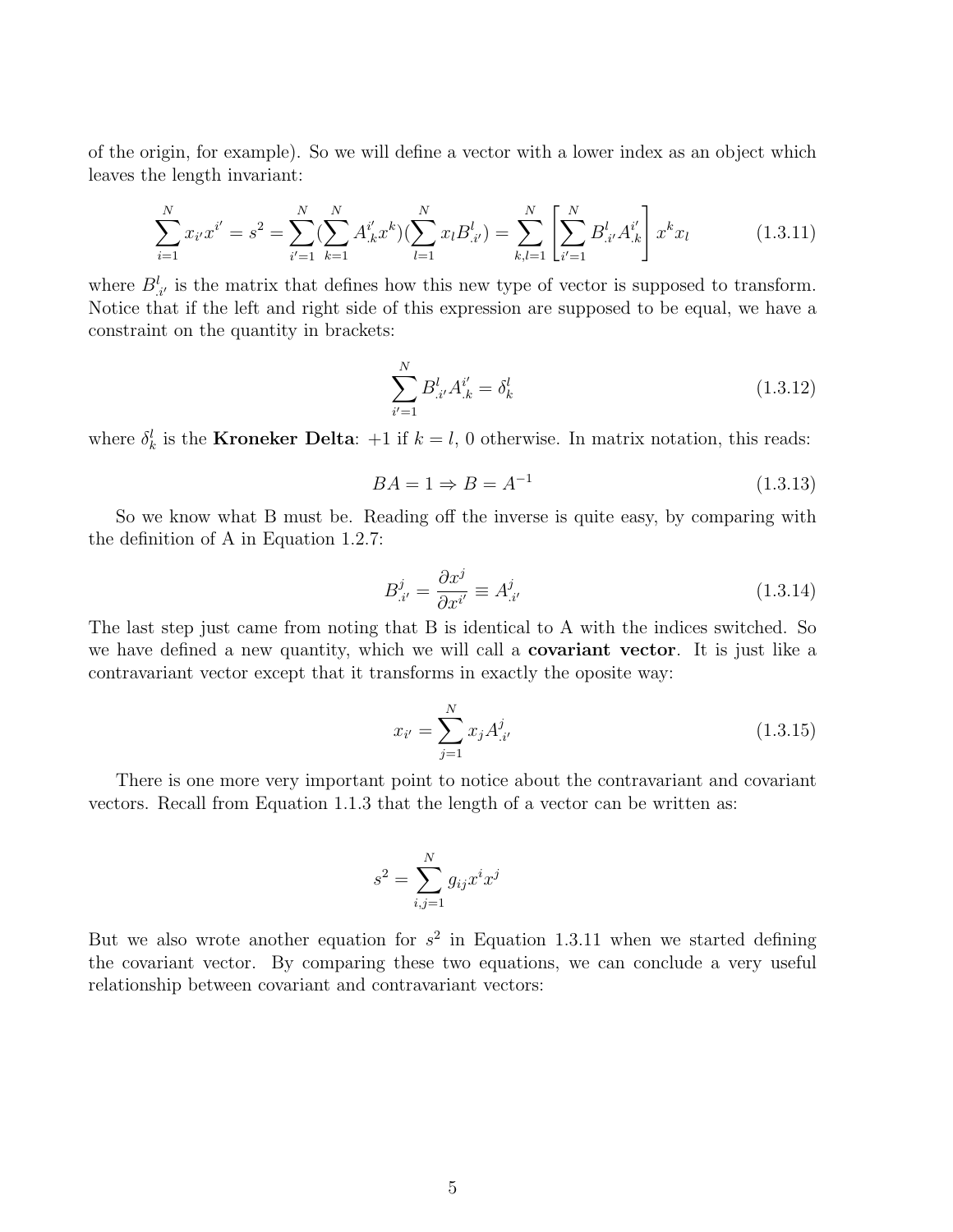

Figure 1.1: A graph showing the difference between covariant and contravariant coordinates.

$$
x_i = \sum_{j=1}^{N} g_{ij} x^j
$$
 (1.3.16)

$$
x^{j} = \sum_{k=1}^{N} g^{jk} x_{k}
$$
 (1.3.17)

$$
\sum_{j=1}^{N} g_{ij} g^{jk} = \delta_i^k \tag{1.3.18}
$$

So we have found that the metric takes contravariant vectors to covariant vectors and vice versa, and in doing so we have found that the inverse of the metric with lower indices is the metric with upper indices. This is a very important identity, and will be used many times.

When working in an orthonormal flat-space coordinate system (so  $g_{ij} = \delta_{ij}$ ), the difference between covariant and contravariant is negligible. We will see in Chapters 3 and 4 some examples of where the difference begins to appear. But even now I can show you a simple nontrivial example. Consider a cartesian-like coordinate system, but now let the coordinate axes cross at an angle of 60 deg (see Figure 1.1). Now the metric is no longer proportional to the Kroneker delta (compare this to Equation (1.1.4), and so there will be a difference between covariant and contravariant coordinates. You can see that explicitly in the figure above, where the same point has  $x^1 \, < x^2$ , but  $x_1 \, > x_2$ . So we find that covariant and contravariant are the same only in orthonormal cartesian coordinates! In the more general case, even in flat space, the difference is important.

As another example, consider polar coordinates  $(r, \theta)$ . Even though polar coordinates describe the flat plane, they are not orthonormal coordinates. Specifically, if  $x^i = (r, \theta)$ , then it is true that  $x_i = (r, r^2\theta)$ , so here is another example of how covariant and contravariant makes a difference.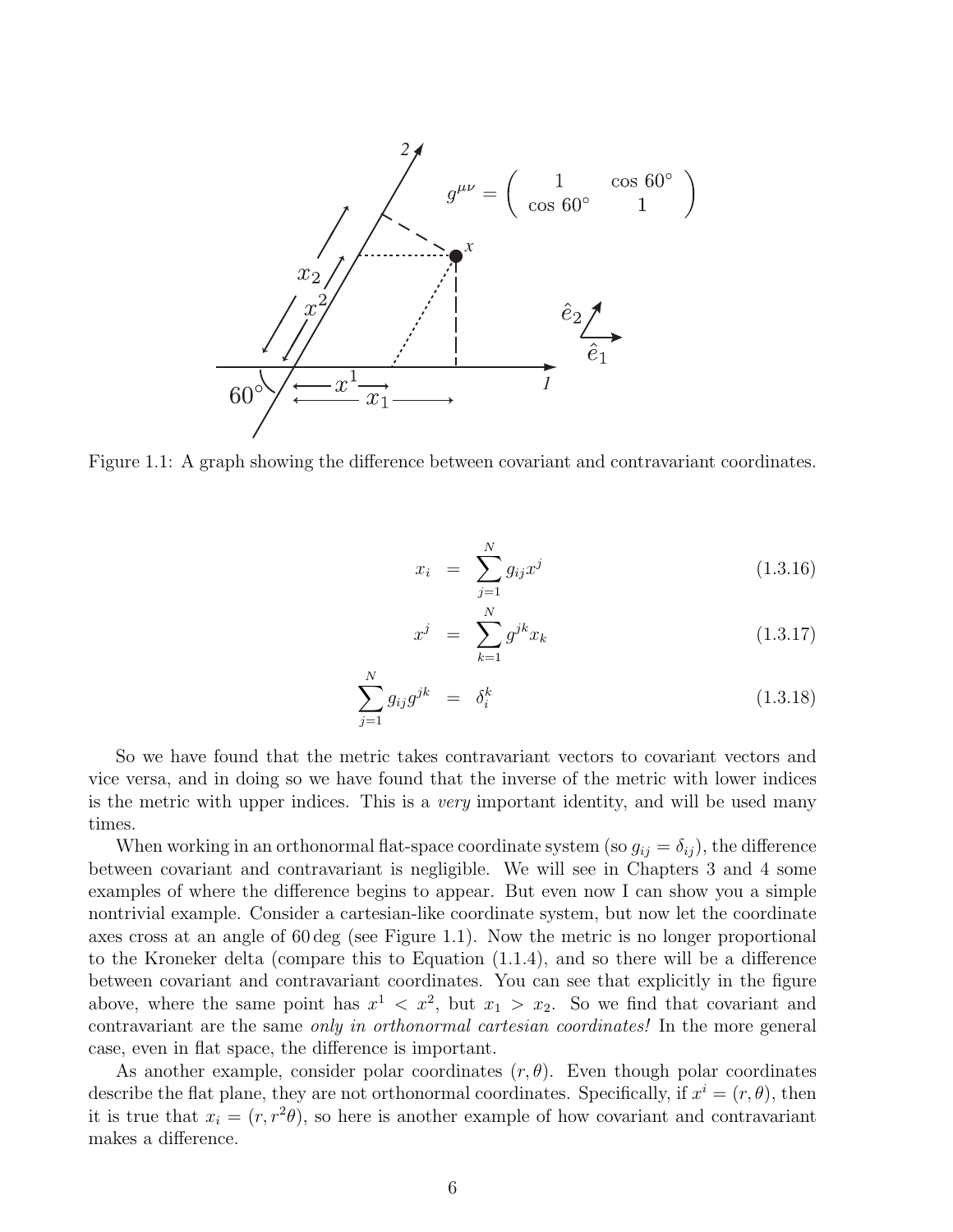## 1.4 Mixed Tensors

We have talked about covariant and contravariant tensors. However, by now it should be clear that we need not stop there. We can construct a tensor that is covariant in one index and contravariant in another. Such a tensor would be expected to transform as follows:

$$
T_{.j'}^{i'} = \sum_{k,l=1}^{N} A_{.k}^{i'} A_{.j'}^l T_{.l}^k
$$
 (1.4.19)

Such objects are known as mixed tensors. By now you should be able to construct a tensor of any character with as many indices as you wish. Generally, a tensor with  $n$  upper indices and  $l$  lower indices is called a  $(n, l)$  tensor.

## 1.5 Einstein Notation

The last thing to notice from all the equations so far is that every time we have an index that is repeated as a superscript and a subscript, we are summing over that index. This is not a coincidence. In fact, it is generally true that anytime two indices repeat in a monomial, they are summed over. So let us introduce a new convention:

Anytime an index appears twice (once upstairs, once downstairs) it is to be summed over, unless specifically stated otherwise.

This is known as **Einstein notation**, and will prove very useful in keeping the expressions simple. It will also provide a quick check: if you get an index repeating, but both subscripts or superscripts, chances are you made a mistake somewhere.

#### 1.5.1 Another Shortcut

There is another very useful shortcut when writing down derivatives:

$$
f(x)_{,i} = \partial_i f(x) \equiv \frac{\partial f}{\partial x^i} \tag{1.5.20}
$$

Notice that the derivative with respect to contravariant-x is covariant; the proof of this follows from the chain rule and Equation (1.2.6) This is very important, and is made much more explicit in this notation. I will also often use the shortand:

$$
\partial^2 = \partial_i \partial^i = \nabla^2 \tag{1.5.21}
$$

This is just the Laplacian in arbitrary dimensions<sup>1</sup>. It is not hard to show that it is a scalar operator. In other words, for any scalar  $\phi(\mathbf{x})$ ,  $\partial^2\phi(\mathbf{x})$  is also a scalar.

<sup>&</sup>lt;sup>1</sup>In Minkowski space, where most of this is relevant for physics, there is an extra minus sign, so  $\partial^2 = \Box$  $\frac{\partial^2}{\partial t^2}$  –  $\nabla^2$ , which is just the D'Alembertian (wave equation) operator. I will cover this more in Chapter 3; in this chapter, we will stick to the usual Euclidean space.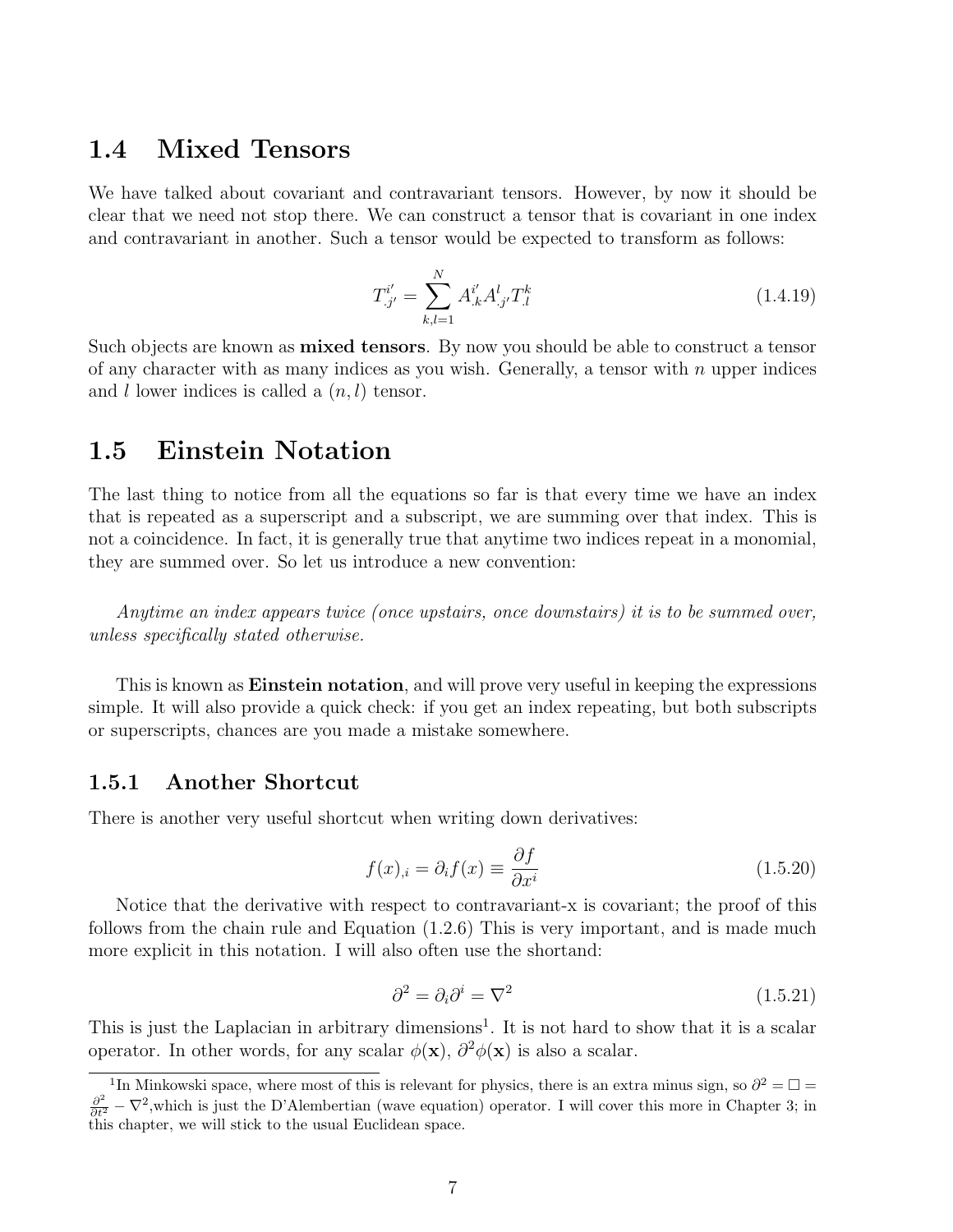### 1.6 Some Special Tensors

#### 1.6.1 Kroneker Delta

We have already seen the Kroneker Delta in action, but it might be useful to quickly sum up its properties here. This object is a tensor which always carries two indices. It is equal to +1 whenever the two indices are equal, and it is 0 whenever they are not. Notice that in matrix form, the Kroneker Delta is nothing more than the unit matrix in N dimensions:

$$
[\delta_j^i] = \left( \begin{array}{cccc} 1 & 0 & \cdots \\ 0 & 1 & \cdots \\ \vdots & \vdots & \ddots \end{array} \right)
$$

Notice that the Kroneker delta is naturally a (1, 1) tensor.

#### 1.6.2 Levi-Civita Symbol

The Levi-Civita symbol  $(\epsilon)$  is much more confusing than the Kroneker Delta, and is the source of much confusion among students who have never seen it before. Before we dive into its properties, let me just mention that no matter how complicated the Levi-Civita Symbol is, life would be close to unbearable if it wasn't there! In fact, it wasn't until Levi-Civita published his work on tensor analysis that Albert Einstein was able to complete his work on General Relativity- it's that useful!

Recall what it means for a tensor to have a symmetry (for now, let's only consider a rank-2 tensor, but the arguments generalize). A tensor  $T_{ij}$  is said to be **symmetric** if  $T_{ij} = T_{ji}$  and **antisymmetric** if  $T_{ij} = -T_{ji}$ . Notice that an antisymmetric tensor cannot have diagonal elements, because we have the equation  $T_{ii} = -T_{ii} \Rightarrow T_{ii} = 0$  (no sum). In general, tensors will not have either of these properties; but in many cases, you might want to construct a tensor that has a symmetry of one form or another. This is where the power of the Levi-Civita symbol comes into play. Let us start with a definition:

The Levi-Civita symbol in N dimensions is a tensor with N indices such that it equals  $+1$ if the indices are an even permutation and  $-1$  if the indices are an odd permutation, and zero otherwise.

We will talk about permutations in more detail in a little while. For now we will simply say  $\epsilon_{12\cdots N}$  = +1 if all the numbers are in ascending order. The Levi-Civita symbol is a completely antisymmetric tensor, i.e.: whenever you switch two adjacent indices you gain a minus sign. This means that whenever you have two indices repeating, it must be zero (see the above talk on antisymmetric tensors).

That was a lot of words; let's do some concrete examples. We will consider the three most important cases  $(N=2,3,4)$ . Notice that for N=1, the Levi-Civita symbol is rather silly!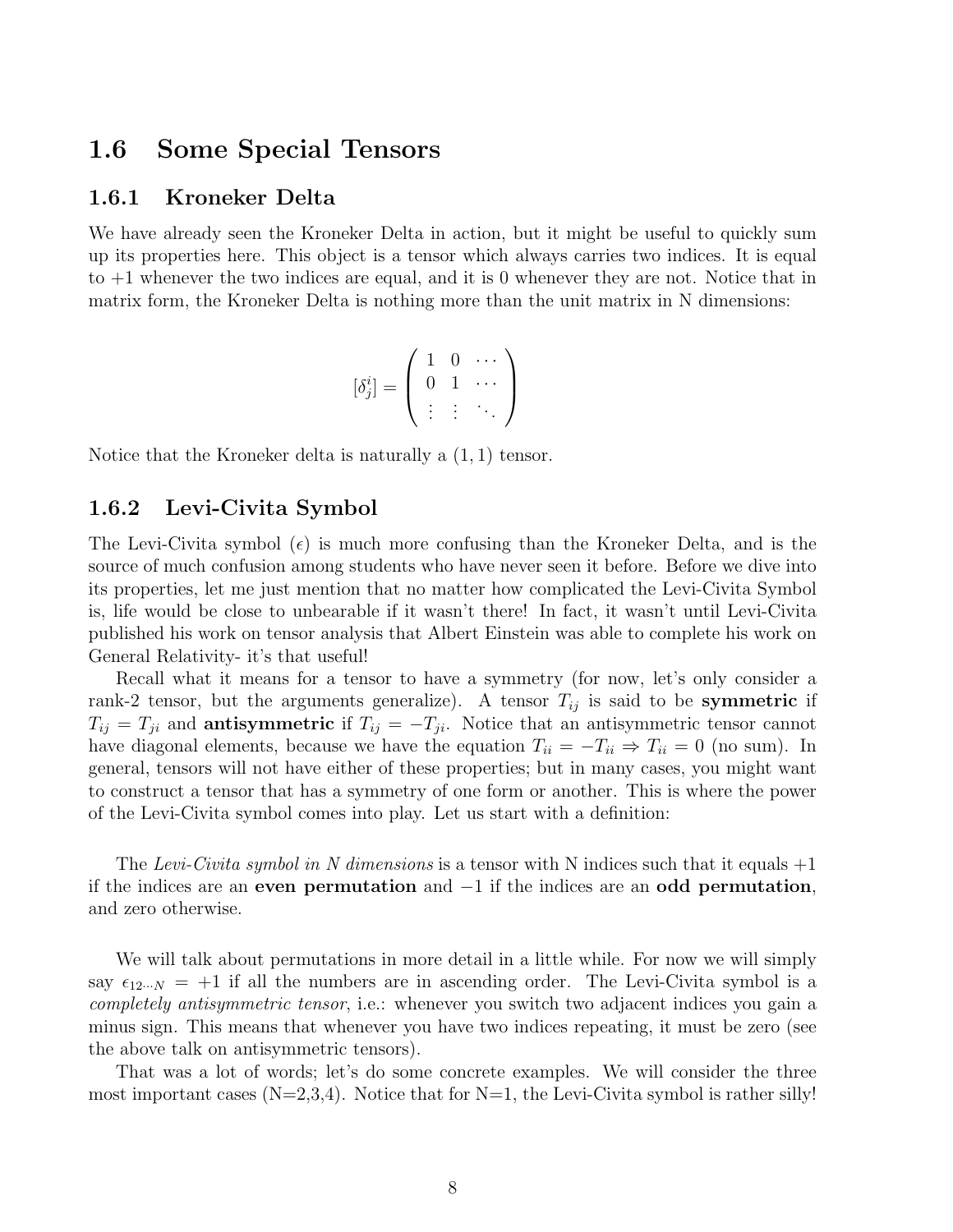N=2:  $\epsilon_{ij}$ 

For the case of two dimensions, the Levi-Civita symbol has two indices, and we can write out very easily what it looks like:

$$
\epsilon_{12} = +1
$$

$$
\epsilon_{21} = -1
$$

N=3:  $\epsilon_{ijk}$ 

In three dimensions, it becomes a little harder to write out explicitly what the Levi-Civita symbol looks like, but it is no more conceptually difficult than before. The key equation to remember is:

$$
\epsilon_{123} = +1 \tag{1.6.22}
$$

What if I write down  $\epsilon_{213}$ ? Notice that I recover  $\epsilon_{123}$  by switching the first two indices, but owing to the antisymmetric nature, I must include a minus sign, so:  $\epsilon_{213} = -1$ . There are six possible combinations of indices. Can you decide which ones are  $+1$  (even) and which are −1 (odd)? Here's the answer:

$$
\epsilon_{123} = \epsilon_{231} = \epsilon_{312} = +1
$$
  
\n $\epsilon_{321} = \epsilon_{213} = \epsilon_{132} = -1$ 

N=4:  $\epsilon_{ijkl}$ 

I am not going to do  $N=4$  explicitly, but hopefully by now you feel comfortable enough to figure it out on your own. Just remember, you always start with an ascending number sequence, so:

$$
\epsilon_{1234}=+1
$$

and just take it from there! For example:  $\epsilon_{2143} = -\epsilon_{2134} = +\epsilon_{1234} = +1$ .

The Levi-Civita symbol comes back again and again whenever you have tensors, so it is a very important thing to understand. Remember: if ever you get confused, just write down the symbol in ascending order, set it equal to  $+1$ , and start flipping (adjacent) indices until you find what you need. That's all there is to it!

Finally, I'd like to point out a small inconsistency here. Above I mentioned that you want to sum over indices when one is covariant and one is contravariant. But often we relax that rule with the Levi-Civita symbol and always write it with lower indices no matter what. There are some exceptions to this rule when dealing with curved space (General Relativity), but I will not discuss that here. From now on, I will always put the Levi-Civita indices downstairs - if an index is repeated, it is still summed over.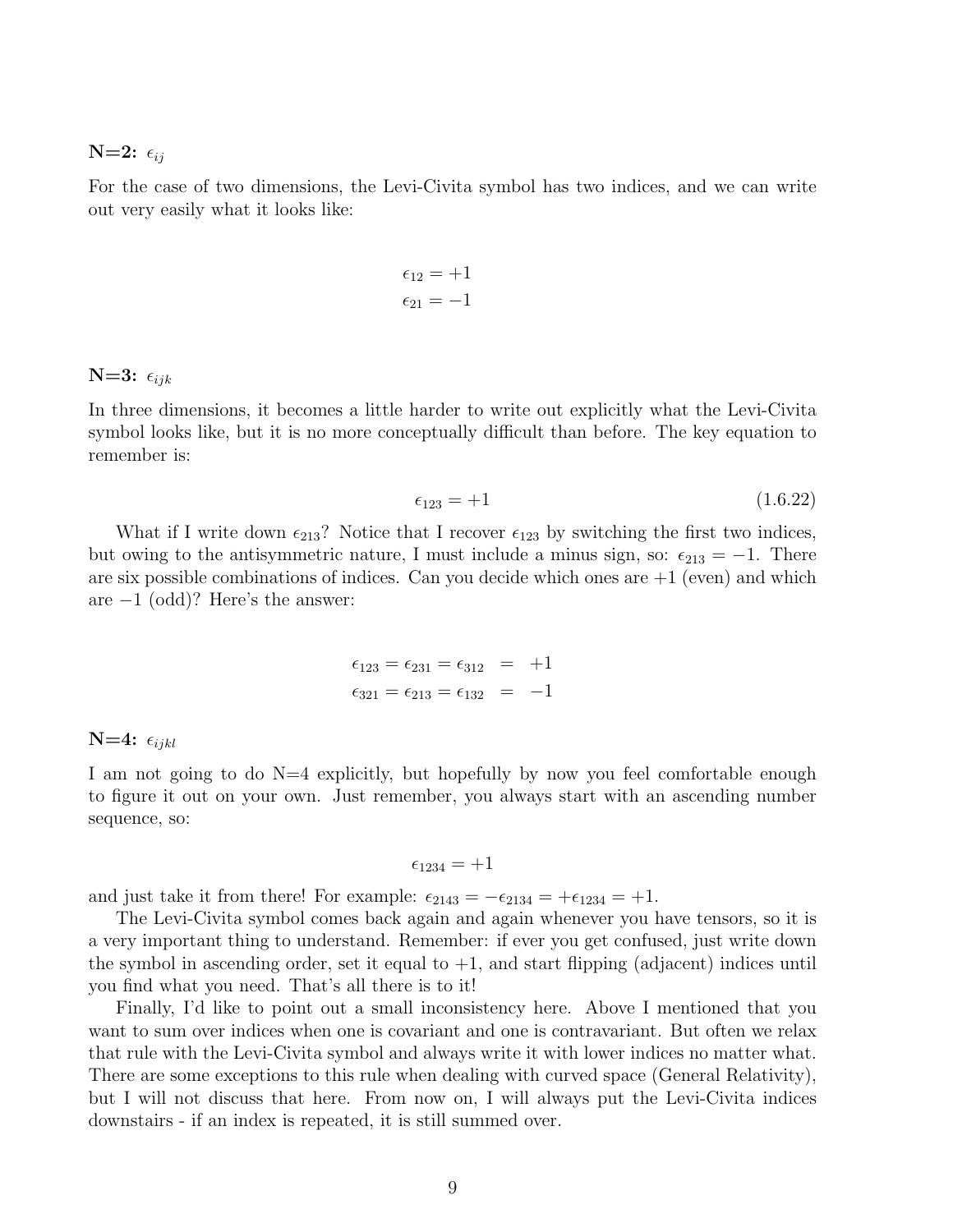#### 1.6.3 Using the Levi-Civita Symbol

#### Useful Relations

When performing manipulations using the Levi-Civita symbol, you often come across products and contractions of indices. There are two useful formulas that are good to remember:

$$
\epsilon_{ijk}\epsilon_{ijl} = 2\delta_{kl} \tag{1.6.23}
$$

$$
\epsilon_{ijk}\epsilon_{ilm} = \delta_{lm}^{jk} \equiv \delta_{lj}\delta_{mk} - \delta_{lk}\delta_{mj} \tag{1.6.24}
$$

Exercise: Prove these formulas.

#### Cross Products

Later, in Chapter 5, we will discuss how to take a generalized cross-product in n-dimensions. For now, recall that a cross product only makes sense in three dimensions. There is a beautiful formula for the cross product using the Levi-Civita symbol:

$$
(\vec{A} \times \vec{B})_i = \epsilon_{ijk} A^j B^k \tag{1.6.25}
$$

Using this equation, and Equations (1.6.23) and (1.6.24), you can derive all the vector identities on the cover of Jackson, such as the double cross product. Try a few to get the hang of it. That's a sure-fire way to be sure you understand index manipulations.

As an example, let's prove a differential identity:

$$
\nabla \times (\nabla \times \mathbf{A}) = \epsilon_{ijk} \partial_j \epsilon_{klm} \partial_l A_m = \epsilon_{kij} \epsilon_{klm} \partial_j \partial_l A_m
$$
  
=  $[\delta_{il} \delta_{jm} - \delta_{im} \delta_{jl}] \partial_j \partial_l A_m = \partial_i \partial_m A_m - \partial^2 A_i = \nabla (\nabla \cdot \mathbf{A}) - \nabla^2 \mathbf{A}$ 

*Exercise: Prove that you can interchange dot and cross products:*  $\mathbf{A} \cdot \mathbf{B} \times \mathbf{C} = \mathbf{A} \times \mathbf{B} \cdot \mathbf{C}$ .

### 1.7 Permutations

A permutation is just a shuffling of objects. Rigorously, consider a set of objects (called S) and consider an automorphism  $\sigma : S \to S$  (one-to-one and onto function). Then  $\sigma$  is a permutation. It takes an element of S and sends it uniquely to another element (possibly the same element) of S.

One can see very easily that the set of all permutations of a (finite) set S is a group with multiplication defined as function composition. We will talk more about groups in the next chapter. If the set S has n elements, this group of permutations is denoted  $S_n$ , and is often called the **Symmetric group**. It has  $n!$  elements. The proof of this is straightforward application of group and number theory, and I will not discuss it here.

The theory of symmetric groups is truly deep and of fundamental importance in mathematics, but it also has much application in other branches of science as well. For that reason, let me give a very brief overview of the theory. For more information, I recomend your favorite abstract algebra textbook.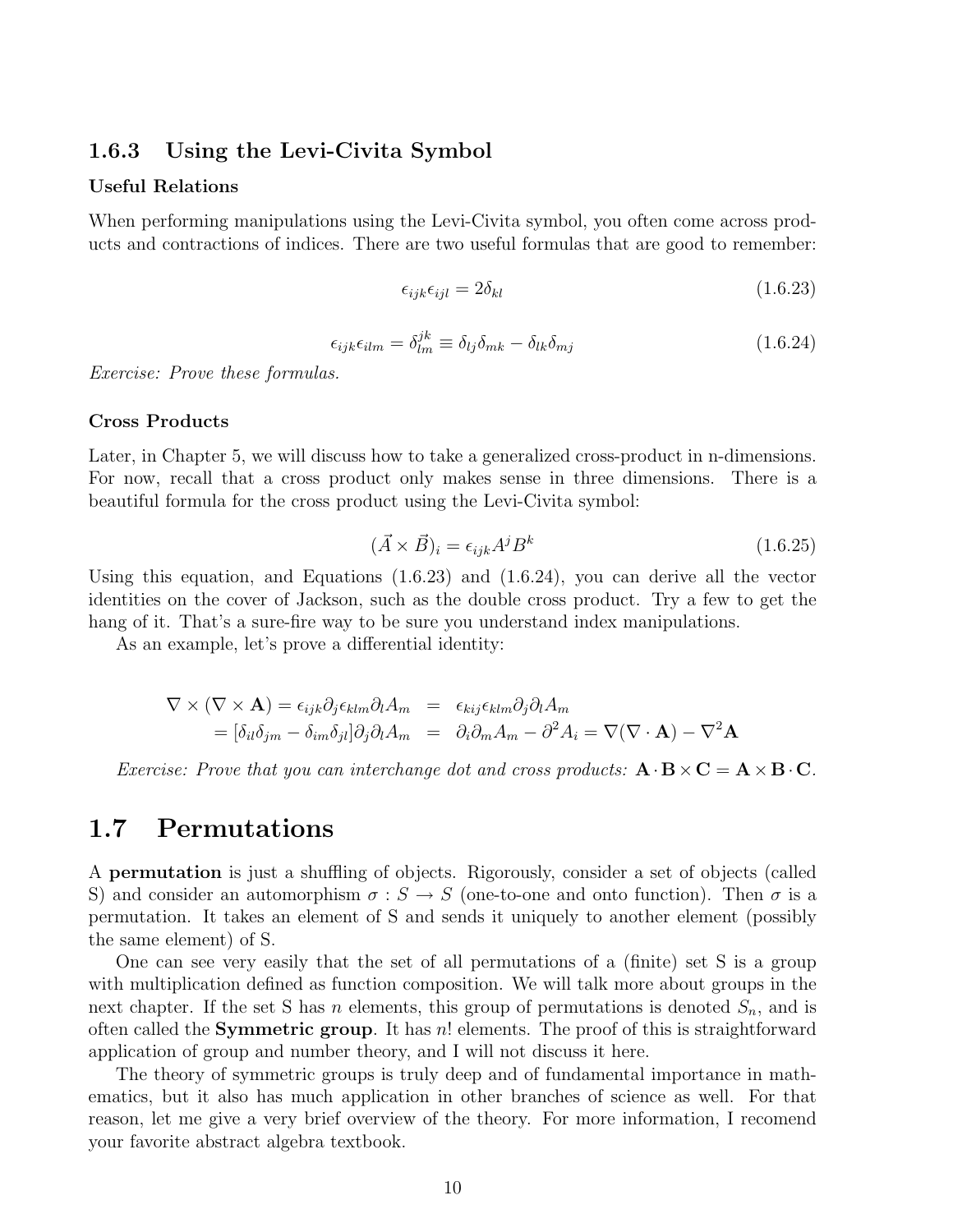Specific permutations are usually written as a row of numbers. It is certainly true (and is rigorously provable for the anal retentive!) that any finite set of order n (i.e.: with n elements) can be represented by the set of natural numbers between 1 and  $n$ . Then WLOG<sup>2</sup> we can always represent our set S in this way. Then a permutation might look like this:

$$
\sigma = (1234)
$$

This permutation sends  $1 \mapsto 2.2 \mapsto 3.3 \mapsto 4.4 \mapsto 1$ . This is in general how it always works. If our set has four elements in it, then this permutation touches all of them. If it has more than four elements, it leaves any others alone (for example,  $5 \mapsto 5$ ).

Working in  $S_5$  for the moment, we can write down the product of two permutations by composition. Recall that composition of functions always goes rightmost function first. This is very important here, since the multiplication of permutations is almost never commutative! Let's see an example:

#### $(1234)(1532) = (154)$

Where did this come from? Start with the first number in the rightmost permutation (1). Then ask, what does 1 go to? Answer: 5. Now plug 5 into the secondmost right transposition, where 5 goes to 5. Net result:  $1 \mapsto 5$ . Now repeat the same proceedure on 5 to get  $5 \mapsto 4$ , and so on until you have completed the cycle (quick check: does  $2 \mapsto 2,3 \mapsto 3$ ?). Multiplying three permutations is just as simple, but requires three steps instead of two.

A permutation of one number is trivial, so we don't worry about it. A transposition is a permutation of two numbers. For example: (12) sends  $1 \mapsto 2.2 \mapsto 1$ . It is a truly amazing theorem in group theory that any permutation (no matter what it is) can be written as a product of transpositions. Furthermore, this decomposition is unique up to trivial permutations. Can you write down the decomposition of the above product<sup>3</sup>?

Armed with that knowledge, we make a definition:

Definition: If a permutation can be written as a product of an even number of transpositions, it is called an even permutation. If it can be written as an odd number of perumtations, it is called an odd permutation. We define the signature of a permutation in the following way:

$$
sgn(\sigma) = \begin{cases} +1 & \sigma \quad \text{even} \\ -1 & \sigma \quad \text{odd} \end{cases}
$$
 (1.7.26)

It is pretty obvious that we have the following relationships:

$$
(even)(even) = (even)
$$
  
\n
$$
(odd)(odd) = (even)
$$
  
\n
$$
(odd)(even) = (even)(odd) = (odd)
$$

<sup>2</sup>Without Loss Of Generality

<sup>&</sup>lt;sup>3</sup>Answer: (15)(45). Notice that this is *not* the same as (45)(15).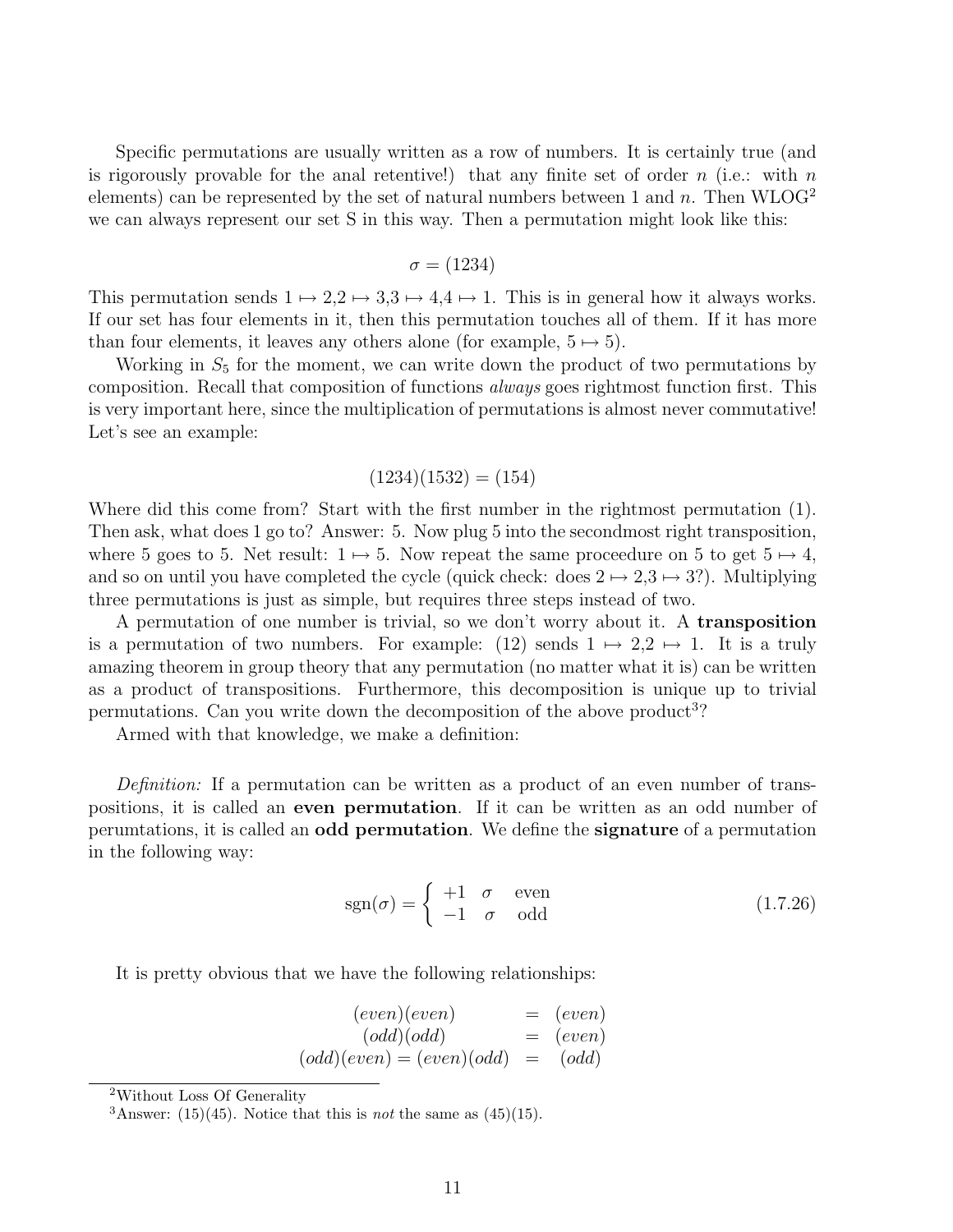What this tells us is that the set of even permutations is closed, and hense forms a subgroup, called the **Alternating Subgroup** (denoted  $A_n$ ) of order  $\frac{1}{2}n!$ . Again, I omit details of the proof that this is indeed a subgroup, although it's pretty easy. Notice that the odd elements do not have this property. The alternating subgroup is a very powerful tool in mathematics.

For an application of permutations, a good place to look is index manipulation (hence why I put it in this chapter!). Sometimes, you might want to sum over all combinations of indices. For example, the general formula for the determinant of an  $n \times n$  matrix can be written as:

$$
\det A = \sum_{\sigma \in S_n} \text{sgn}(\sigma) a_{1\sigma(1)} a_{2\sigma(2)} \cdots a_{n\sigma(n)} \tag{1.7.27}
$$

## 1.8 Constructing and Manipulating Tensors

To finish this chapter, I will review a few more manipulations that provide ways to construct tensors from other tensors.

#### 1.8.1 Constructing Tensors

Consider two tensors of rank  $k(K)$  and  $l(L)$  respectively. We want to construct a new tensor (T) from these two tensors. There are three immediate ways to do it:

1. Inner Product: We can contract one of the indices from K and one from L to form a tensor T of rank  $k + l - 2$ . For example, if K is rank 2 and L is rank 3, then we can contract, say, the first index of both of them to form T with rank 3:

$$
T_{\mu\nu\rho} = K^{\alpha}_{.\mu} L_{\alpha\nu\rho}
$$

We could construct other tensors as well if we wished by contracting other indices. We could also use the metric tensor or the Levi-Civita tensor if we wished to form symmetric or antisymmetric combinations of tensors. For example, if  $A, B$  are vectors in 4 dimensions:

$$
T_{\mu\nu} = \epsilon_{\mu\nu\rho\sigma} A^{\rho} B^{\sigma} \Rightarrow T_{12} = A^3 B^4 - A^4 B^3, \text{ etc.}
$$

- 2. Outer Product: We can always construct a tensor by combining two tensors without contracting any indices. For example, if A and B are vectors, we can construct:  $T_{ij} =$  $A_iB_j$ . Because we are using a Cartesian coordinate system, we call tensors of this form Cartesian Tensors. When combining two vectors in this way, we say that we have constructed a Dyadic.
- 3. **Symmetrization**: Consider the outer product of two vectors  $A_i B_j$ . Then we can force the tensor to be symmetric (or antisymmetric) in its indices by construction: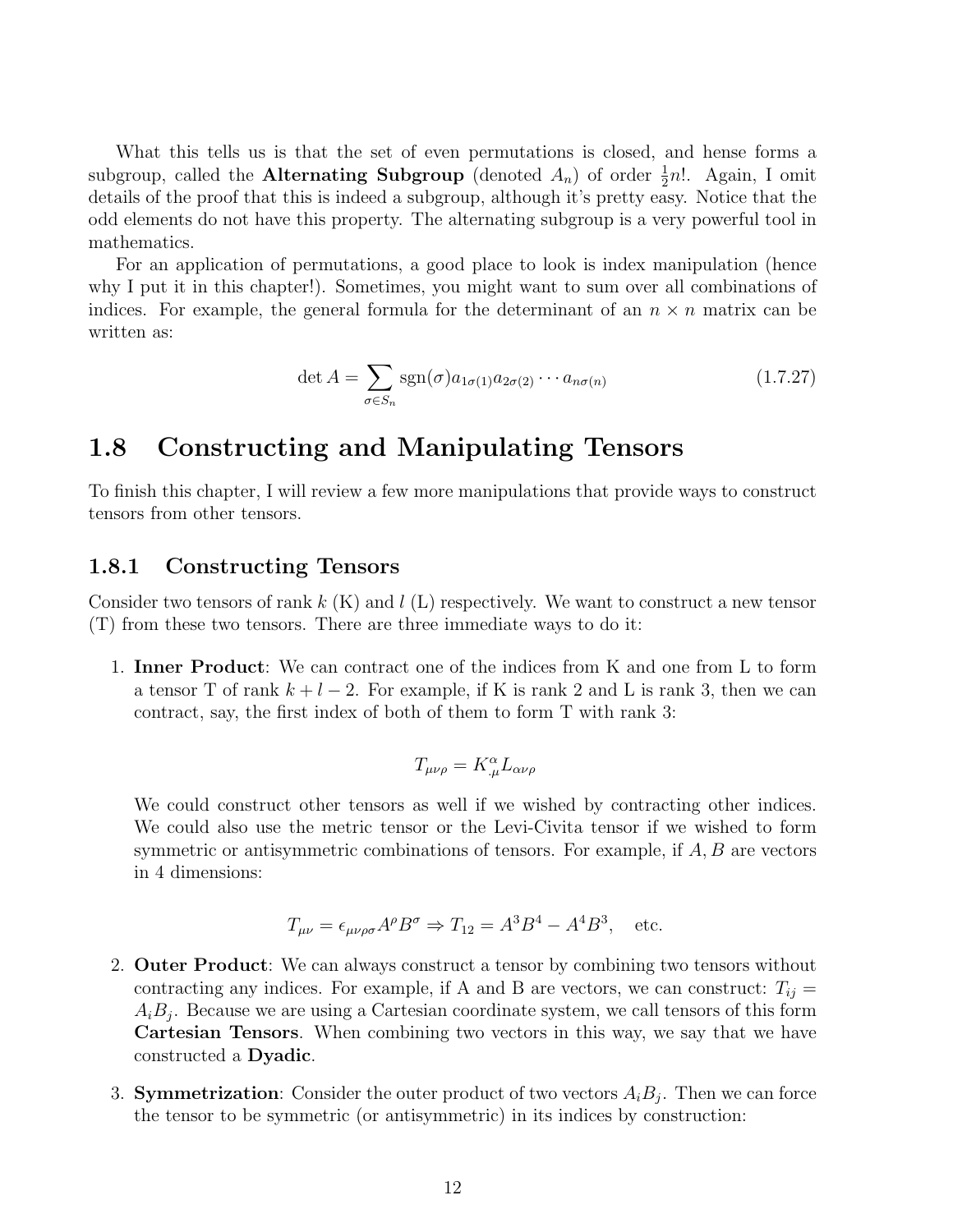$$
A_{(i}B_{j}) \equiv \frac{1}{2}(A_{i}B_{j} + A_{j}B_{i}) \qquad (1.8.28)
$$

$$
A_{[i}B_{j]} \equiv \frac{1}{2}(A_iB_j - A_jB_i) \tag{1.8.29}
$$

Circular brackets about indices mean symmetric combinations, and square brackets about indices mean antisymmetric combinations. You can do this to as many indices as you want in an outer product (for *n* indices, replace  $\frac{1}{2} \rightarrow \frac{1}{n!}$ ).

Dyadics provide a good example of how combining tensors can be more involved than it first seems. Consider the dyadic we have just constructed. Then we can write it down in a fancy way by adding and subtracting terms:

$$
T_{ij} = \frac{1}{N} (T_k^k) \delta_{ij} + \frac{1}{2} (T_{ij} - T_{ji}) + \left[ \frac{1}{2} (T_{ij} + T_{ji}) - \frac{1}{N} (T_k^k) \delta_{ij} \right]
$$
(1.8.30)

N is the dimension of A and B, and the sum over k in the first and last terms is implied by Einstein notation. Notice that I have not changed the tensor at all, because any term I added I also subtracted. However, I have decomposed the tensor into three different pieces. The first piece is just a scalar (times the identity matrix), and therefore is invariant under rotations. The next term is an antisymmtric tensor, and (in 3D) can be written as a (pseudo) vector- it's a cross product (see Equation (1.6.25)). Finally the third piece is a symmetric, traceless tensor.

Let's discuss the matter concretely by letting  $N = 3$  and counting degrees of freedom. If A and B are 3-vectors, then  $T_{ij}$  has  $3 \times 3 = 9$  components. Of the three pieces, the first is a scalar (1), the second is a 3-vector (3) and the third is a rank-2 symmetric tensor (6) that is traceless (-1); so we have decomposed the tensor according to the following prescription:

$$
3 \otimes 3 = 1 \oplus 3 \oplus 5
$$

We say that the dyatic form  $T_{ij}$  is a **reducible Cartesian tensor**, and it reduces into 3 irreducible spherical tensors, each of rank 0, 1 and 2 respectively.

#### 1.8.2 Kroneker Products and Sums

With that introduction, we can talk about Kroneker products and sums. A **Kroneker** product is simply an outer product of two tensors of lesser rank. A dyatic is a perfect example of a Kroneker Product. Writing it out in a matrix, we have (for A, B rank-1 tensors in 3 dimensions):

$$
\mathbf{T} = \mathbf{A} \otimes \mathbf{B} = \begin{pmatrix} A_1 B_1 & A_1 B_2 & A_1 B_3 \\ A_2 B_1 & A_2 B_2 & A_2 B_3 \\ A_3 B_1 & A_3 B_2 & A_3 B_3 \end{pmatrix}
$$
(1.8.31)

A Kroneker sum is the concatinated sum of matrices. You can write the Kroneker sum in matrix form using a block-diagonal matrix: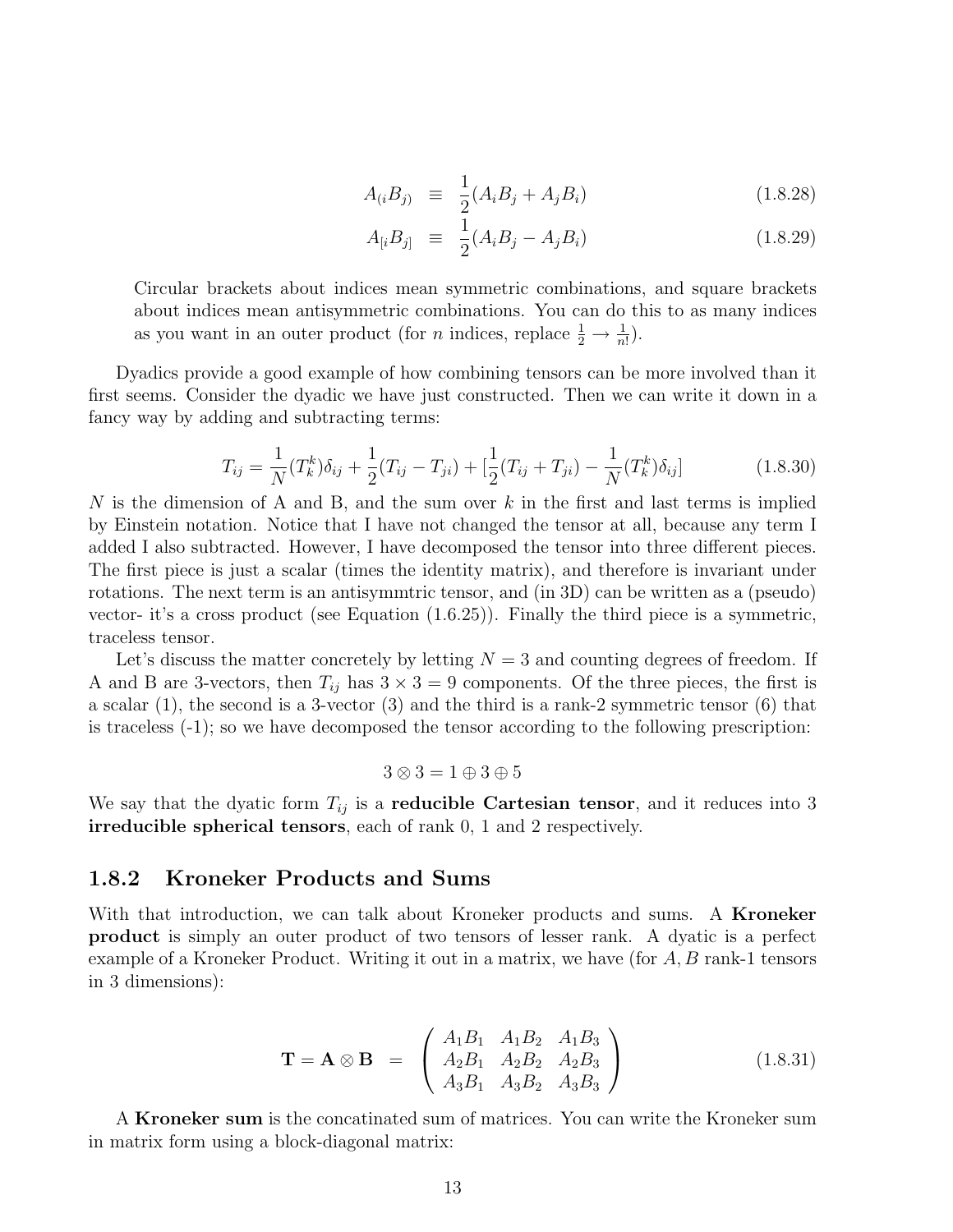$$
\mathbf{T} = \mathbf{C} \oplus \mathbf{D} \oplus \mathbf{E} = \begin{pmatrix} C & 0 & 0 \\ 0 & D & 0 \\ 0 & 0 & E \end{pmatrix}
$$
 (1.8.32)

where C is an  $m \times m$  matrix, D is an  $n \times n$  matrix, E is an  $l \times l$  matrix, and "0" is just filling in any left over entries with a zero. Notice that the final matrix is an  $(m+n+l)\times(m+n+l)$ matrix.

At this point, we can rewrite our equation for the dyadic:

$$
\mathbf{A} \otimes \mathbf{B} \sim \mathbf{C} \oplus \mathbf{D} \oplus \mathbf{E} \tag{1.8.33}
$$

where  $\mathbf{A} \otimes \mathbf{B}$  is a 3 × 3 matrix, **C** is  $1 \times 1$ , **D** is  $3 \times 3$  and **E** is  $5 \times 5$ . Notice that the matrix dimensions are not the same on both sides of the equation - these are *not* the same matrix! However, they each have the same number of independent quantities, and both represent the same tensor T. For this reason, the study of finding different dimensional matrices for **T** goes under the heading of **representation theory**. It is a very active part of modern algebraic research, and is very useful in many areas of science.

Why would one ever want to do this? The answer is that when working with dyadics in practice, very often one is only interested in the part of the tensor that transforms the same way. Notice that when you rotate  $T$ , you never mix terms between  $C$ ,  $D$  and  $E$ . This kind of relationship is by no means as obvious when written in its Cartesian form. For that reason, it is often very useful to work with the separate spherical tensors rather than with the entire Cartesian tensor. The best example is in Quantum Mechanics, when you are talking about angular momentum. See Sakurai for more details.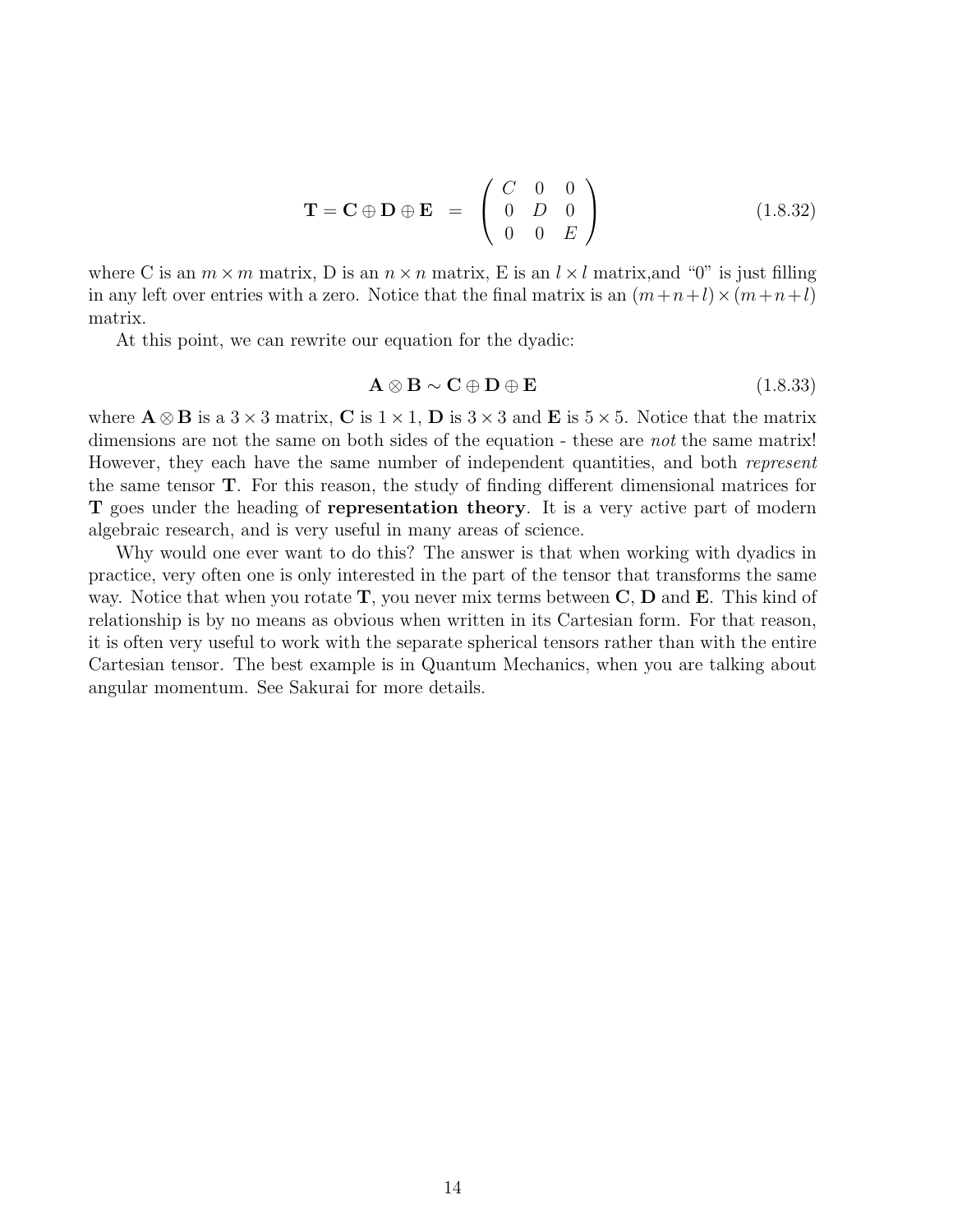## Chapter 2

## Transformations and Symmetries

## 2.1 Symmetries and Groups

Here we will discuss some properties of groups in general that you need to know. Then we will progress to discuss a very special and important kind of group, called a Lie Group. Finally we will look at some examples.

- Definition: A group G is a set with an operator called multiplication that obeys four axioms: Closure  $(g_1, g_2 \in G \Rightarrow g_1 g_2 \in G)$ , Associative $((g_1 g_2) g_3 = g_1 (g_2 g_3))$ , an identity (generically called e such that  $ge = eg = g$ ) and inverses (g has inverse  $g^{-1}$  such that  $gg^{-1} = g^{-1}g = e$ ). If the group is commutative  $(g_1g_2 = g_2g_1)$ , it is said to be an Abelian group, otherwise it is Non-Abelian.
- Discrete groups represent operations that either do or do not take place. Continuous groups represent operations that differ infinitesimally from each other.
- Elements in continuous groups can be labeled by a set of continuous parameters. If the set of parameters is finite, the group is said to be a finite group. If the ranges of the parameters are closed and bounded, the group is said to be a compact group.
- Definition: A subgroup is a subset of a larger group that is also a group. A subgroup  $N \subset G$  is a normal subgroup (also called invariant subgroup) if  $\forall s_i \in N$ ,  $g^{-1}s_ig$  ∈  $N \forall g \in G$ . In other words, elements of N stay in N after being multiplied by elements in G. We write  $N \triangleleft G$ . There are several definitions for invariant subgroups, but they are all equivalent to this one.
- Consider two groups that commute with each other  $(G, H)$ . Then you can construct the direct product group in the following way:  $G \times H \equiv \{(g_i h_k)|(g_j h_k)(g_l h_m) =$  $(q_i q_l h_k h_m)$ . Be careful not to confuse a direct product group with a Kroneker product of tensors.
- Fact:  $G, H \triangleleft G \times H$  are invariant subgroups.
- Definition: If a group has no invariant subgroups, it is called a **simple** group.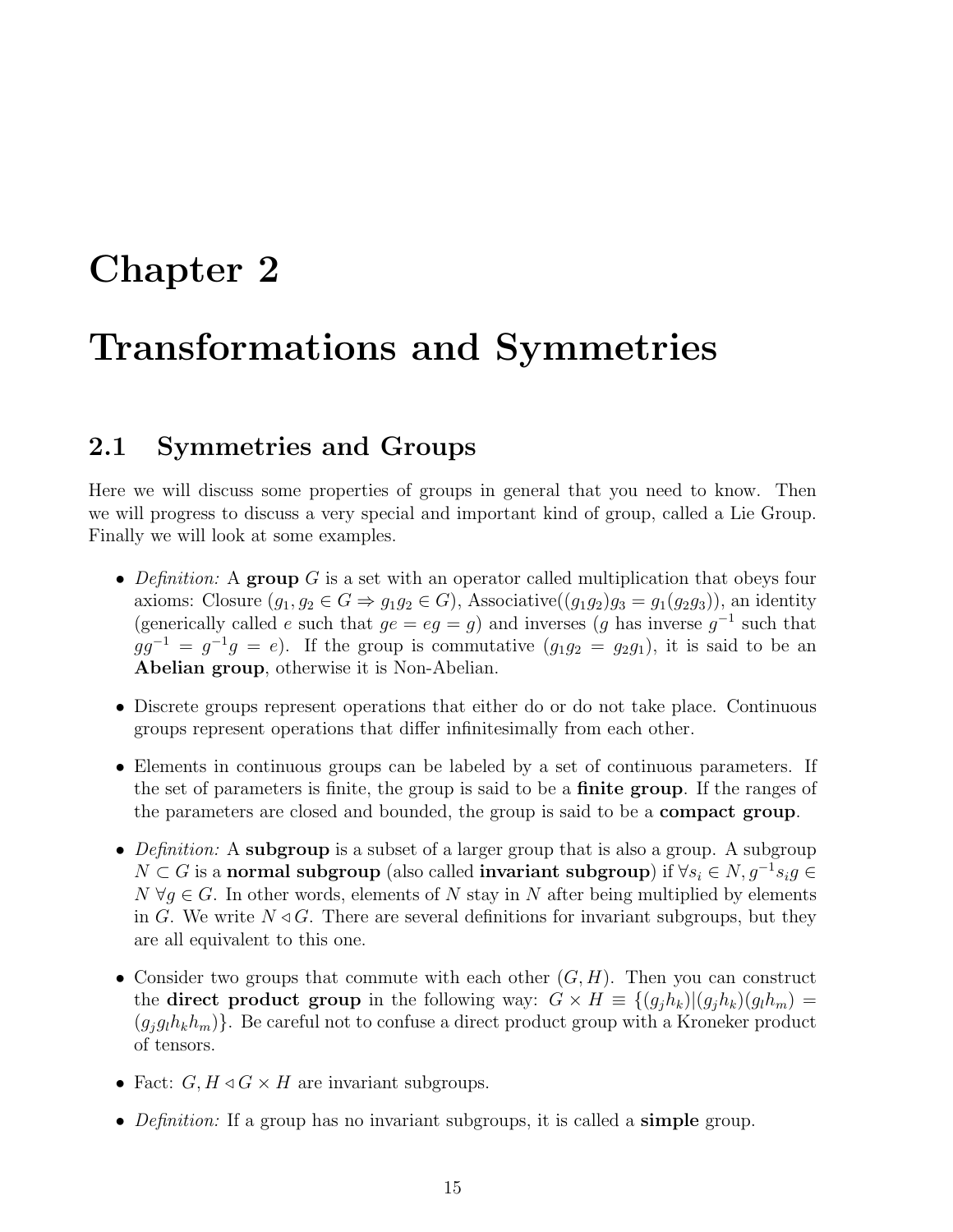- Definition: Suppose there is a square  $n \times n$  matrix M that corresponds to each element of a group G, where  $g_1g_2 = g_3 \Rightarrow M(g_1)M(g_2) = M(g_3)$  and  $M(g^{-1}) = [M(g)]^{-1}$ . Then M is called a representation of the group  $G$ , and n is called the dimension of the representation. If this identification is one-to-one, the representation is called "faithful". An example of an unfaithful representation is where all elements of a group G go to 1.
- Definition: A representation is **reducible** if each matrix can be expressed in blockdiagonal form. Using the Kroneker sum notation, we can rephrase this definition:  $\exists A, B$  such that  $M = A \oplus B$ . A and B are also valid representations of the group. Furthermore, they do not talk to each other (think angular momentum in quantum mechanics). If a representation is not reducible, it is said to be irreducible.
- Consider an n-tuple  $\xi_a$ , not necessarely a vector in the sense of Chapter 1. Then the group element g inan n–dimensional representation M acts on the vector in the following way:

$$
\xi'_a = M(g)^{b}_{a} \xi_b
$$

(recall Einstein notation). Since the matrix M must be nonsingular (otherwise there would be no  $g^{-1}$  and it wouldn't be a group),  $\exists \bar{\xi}^a$  such that  $\bar{\xi}^{a'} = \bar{\xi}^b[M(g)^{-1}]_b^a$ .  $\bar{\xi}$  is called the **adjoint** of  $\xi$ .

- Definition: The smallest (lowest dimension) nontrivial irreducible faithful representation is called the fundamental representation. We will see some examples of this shortly. Here, the "trivial" representation is the one-dimensional representation.
- Definition: A Lie group is a continuous group that is also a manifold whose multiplication and inverse operations are differentiable. It is named after Sophus Lie, the mathematician who first discovered their properties. This definition is quite a mouthful- don't worry too much about it if you're not a theorist! Things will become a lot simpler once we get to some examples. But before that, here are some important results you should know:
- *Theorem:* All compact Lie groups have unitary representations. In other words:  $M(\epsilon) = e^{i\epsilon^j F_j}$ ,  $j = 1, ..., N$ , and  $F_j$  matrices<sup>1</sup>. The  $F_j$  are called **generators**. From this we can see that  $M^{\dagger} = M^{-1}$ , as long as  $F^{\dagger} = F$ , so we require that the generators be *Hermitian*. Warning: the index on F is not a matrix index -  $F_j = (F_j)_{ab}$ .
- Many (though not all) Lie groups have the additional property that  $\det M(\epsilon) = +1$  $\forall \epsilon$ . From the above result, this implies  $Tr(F_i) = 0$ ; this can be proved with the help of the very useful fact

$$
det A = e^{\text{Tr}\log A}
$$

This is called the special condition.

<sup>1</sup>Recall the definition for the exponential of a matrix:  $e^A = \sum_{n=0}^{\infty} \frac{(A)^n}{n!}$  $n!$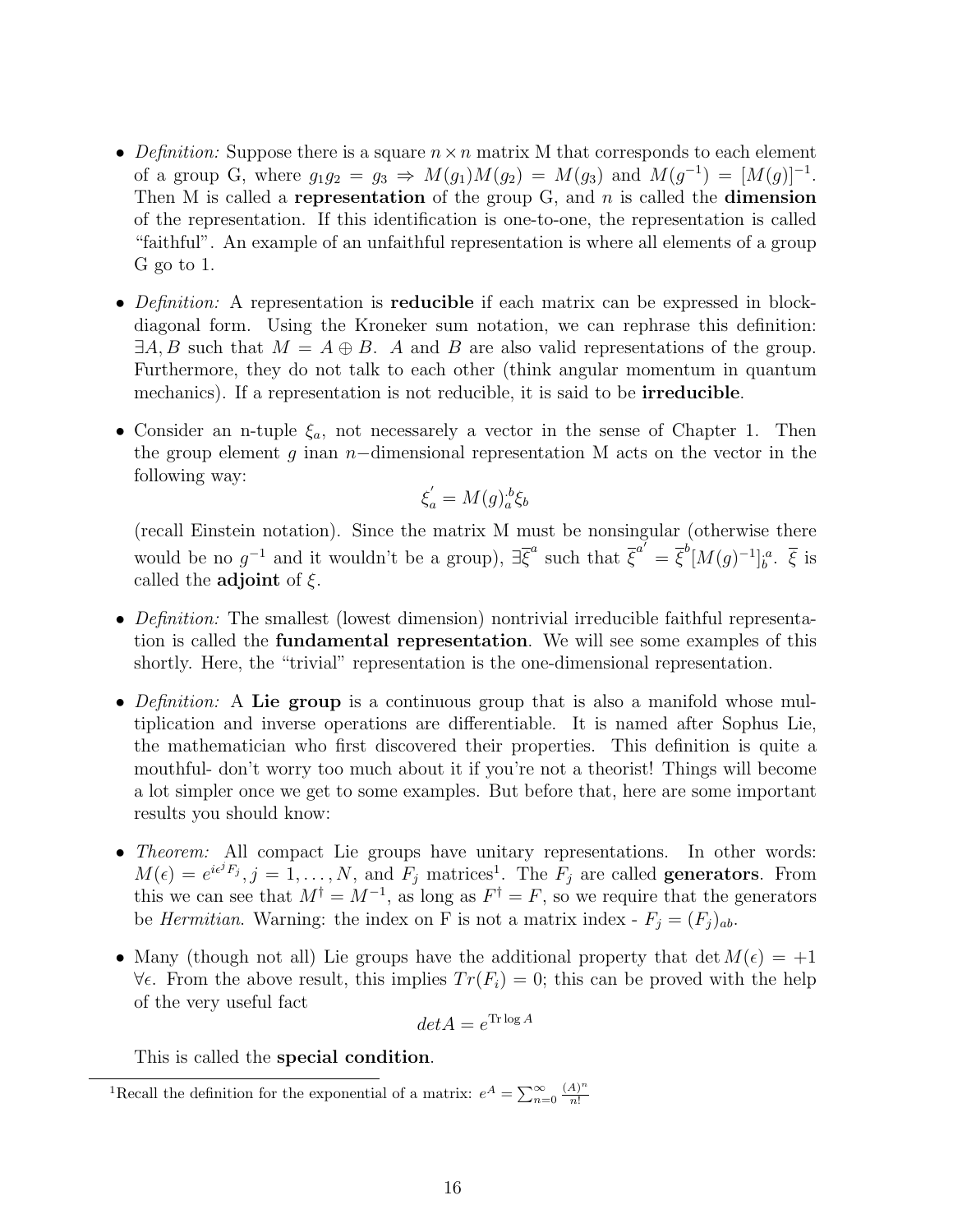• When  $\epsilon$  is small, we can expand the exponential to get:

$$
M(\epsilon) = I + i\epsilon^{j}F_{j} + \mathcal{O}(\epsilon^{2})
$$

This is exactly the same as an infinitesimal transformation, and so we say that  $F_i$ generates infinitesimal transformations.

• *Theorem:* The local structure of any Lie group is completely specified by a set of commutation relations among the generators:

$$
[F_i, F_j] = i f_{ijk} F_k \tag{2.1.1}
$$

(the sum over  $k$  is understood). These commutators specify an algebra spanned by the generators<sup>2</sup>, and the  $f_{ijk}$  are called the **structure constants** of the Lie group. They are the same for any representation of the group.

- Theorem:  $f_{ijl}f_{lkm} + f_{kil}f_{ljm} + f_{jkl}f_{lim} = 0$ . The proof follows from Jacobi's identity for commutators.
- In general, the structure constants are antisymmetric in their indices.
- Notice that we can rearrange the above version of the Jacobi identity and use the antisymmetry to rewrite it as:

$$
(f_i)_{jl}(f_k)_{lm} - (f_k)_{jl}(f_i)_{lm} = -f_{ikl}(f_l)_{jm}
$$
\n(2.1.2)

where I have just separated the indices in a convienient way, but nothing more. Then if I define a matrix with the elements  $(F_i)_{ik} \equiv -if_{iik}$ , I have reproduced Equation (2.1.1). Therefore, this is a valid representaion! It is so important, it is given a special name - it is called the regular adjoint representation.

- Definition: The rank of a Lie group is the number of simultaneously diagonalizeable generators; that is, the number of generators that commute among themselves. This set of generators forms a subalgebra called the Cartan Subalgebra. The rank of the group is the dimension of this subalgebra.
- Definition:  $C^{(n)} \equiv f_{i_1j_1j_2}f_{i_2j_2j_3}\cdots f_{i_nj_nj_1}F_{i_1}F_{i_2}\cdots F_{i_n}$  are called the **Casimir opera**tors notice that all indices are repeated and therefore summed via Einstein convension).
- Casimir operators commute with every generator; hence they must be multiples of the identity. This means that they represent conserved quantities. It is also true that the number of Casimir operators is equal to the rank of the group.

That's enough general stuff. Let's look at some very important examples:

<sup>&</sup>lt;sup>2</sup>An algebra is a vector space with a vector product, where in this case, the basis of this vector space is the set of generators (see Chapter 5). This algebra is called a Lie Algebra.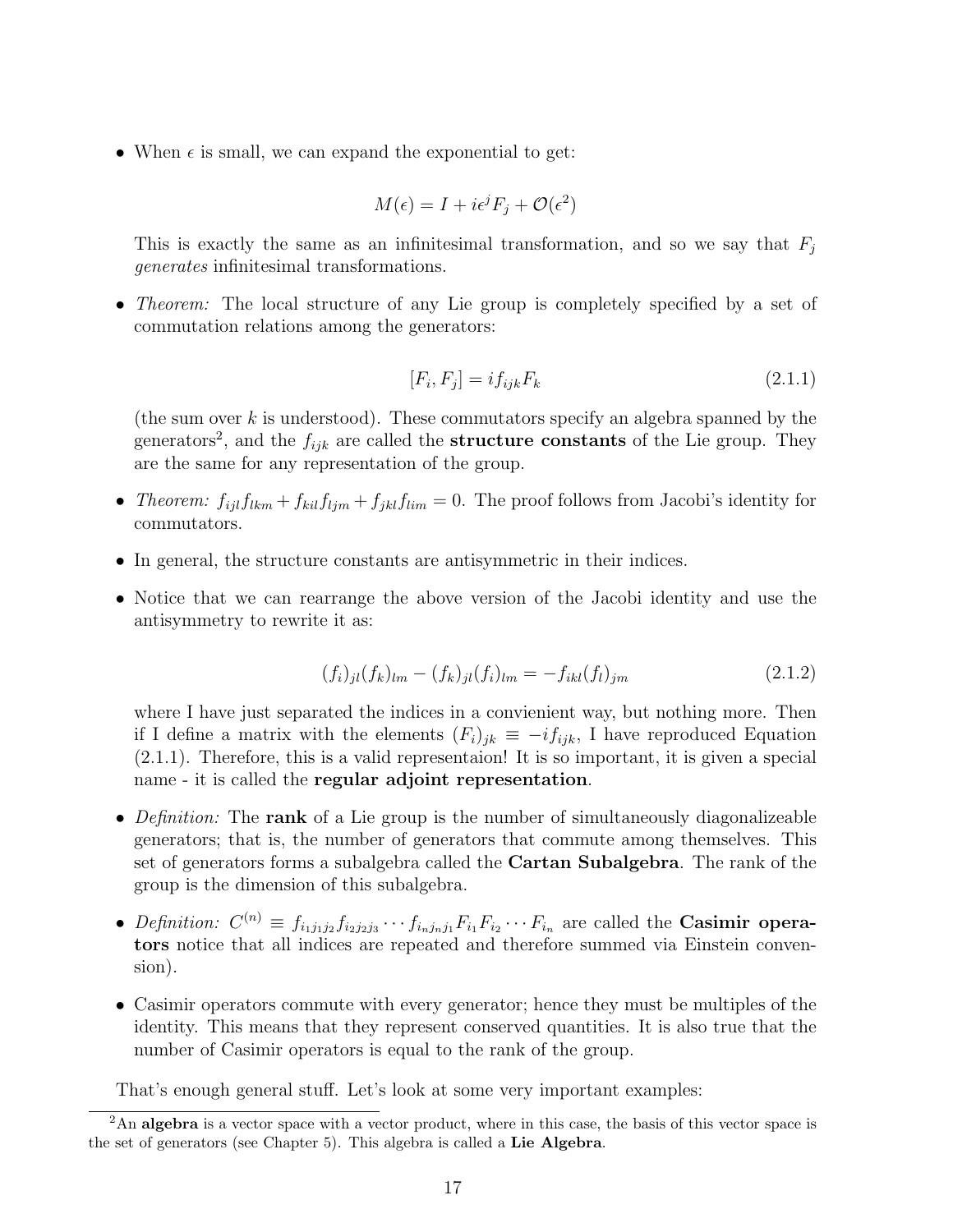### 2.1.1 SU(2) - Spin

• Consider a complex spinor

$$
\xi = \left(\begin{array}{c} \xi^1 \\ \xi^2 \end{array}\right)
$$

and the set of all transformations which leave the norm of the spinor invariant; i.e.:

$$
s^2 = |\xi^1|^2 + |\xi^2|^2
$$

s invariant under all transformations. We will also require det  $M = 1$ . From the above, we know that the generators (call them  $\sigma_i$ ) must be linearly independent, traceless, Hermitian  $2 \times 2$  matrices. Let us also include a normalization condition:

$$
Tr(\sigma_i \sigma_j) = 2\delta_{ij}
$$

Then the matrices we need are the Pauli matrices:

$$
\sigma_1 = \begin{pmatrix} 0 & 1 \\ 1 & 0 \end{pmatrix} \qquad \qquad \sigma_2 = \begin{pmatrix} 0 & -i \\ i & 0 \end{pmatrix} \qquad \qquad \sigma_3 = \begin{pmatrix} 1 & 0 \\ 0 & -1 \end{pmatrix}
$$
\n(2.1.3)

Then we will chose the group generators to be  $F_i = \frac{1}{2}\sigma_i$ . The group generated by these matrices is called the Special Unitary group of dimension 2, or  $SU(2)$ . In the fundamental representation, it is the group of  $2\times 2$  unitary matrices of unit determinant.

• Recall from quantum mechanics that the structure constants are simply given by the Levi-Civita tensor:

$$
f_{ijk} = \epsilon_{ijk}
$$

• Only  $\sigma_3$  is diagonal, and therefore the rank of SU(2) is 1. Then there is only one Casimir operator, and it is given by:

$$
C^{(2)} = F_1^2 + F_2^2 + F_3^2
$$

• If we remove the Special condition (unit determinant), then the condition that  $Tr \sigma_i = 0$ no longer need hold. Then there is one more matrix that satisfies all other conditions and is still linearly independent from the others- the identity matrix:

$$
\sigma_0=\left(\begin{array}{cc} 1 & 0 \\ 0 & 1 \end{array}\right)
$$

Notice, however that this is invariant:

$$
e^{i\epsilon^j F_j} e^{i\epsilon^0 F_0} e^{-i\epsilon^j F_j} = e^{i\epsilon^0 F_0}
$$
\n(2.1.4)

Therefore, the group generated by  $e^{i\epsilon^0 F_0}$  is an invariant subgroup of the whole group. We call it  $U(1)$ . That it is a normal subgroup should not suprise you, since it is true that  $e^{i\epsilon^0 F_0} = (e^{i\epsilon^0/2})\sigma_0$ , which is a number times the identity matrix.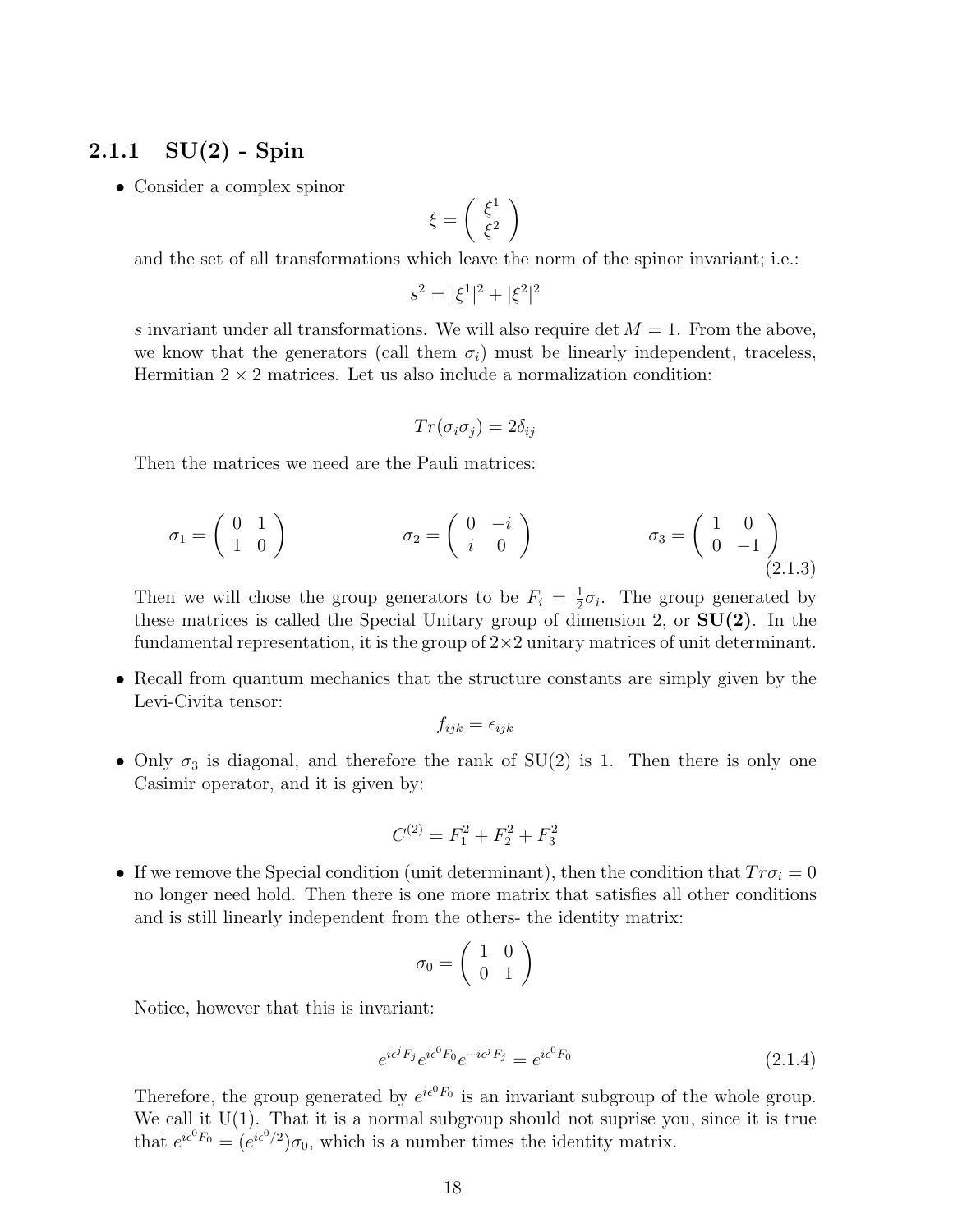• The whole group (without the special) is called U(2). We have found  $U(1) \triangleleft U(2)$ ,  $SU(2) \triangleleft U(2)$  and we can write:

$$
U(2) = SU(2) \times U(1) \tag{2.1.5}
$$

This turns out to be true even in higher dimensional cases:

$$
U(N) = SU(N) \times U(1)
$$

- Sumarizing:  $R = e^{i\frac{\theta}{2}(\vec{n}\cdot\vec{\sigma})}$  is the general form of an element of SU(2) in the fundamental representation. In this representation,  $C^{(2)} = 2$ , as you might expect if you followed the analogy from spin in quantum mechanics.
- You know from quantum mechanics that there are other representations of spin (with different dimensions) that you can use, depending on what you want to describe - this change in representation is nothing more than calculating Clebsch-Gordon coefficients!
- Example: what if you want to combine two spin- $\frac{1}{2}$  particles? Then you know that you get (3) spin-1 states and (1) spin-0 state. We can rewrite this in terms of representation theory: we'll call the fundamental representation 2, since it is two-dimensional. The spin-1 is three dimensional and the spin-0 is one dimensional, so we denote them by 3 and 1 respecitively. Then we can write the equation:

$$
2 \otimes 2 = 3 \oplus 1 \tag{2.1.6}
$$

(Notice once again that the left hand side is a  $2 \times 2$  matrix while the right hand side is a  $4 \times 4$  matrix, but both sides only have four independent components). Equation  $(2.1.6)$  is just saying that combining two spin- $\frac{1}{2}$  particles gives a spin-1 and a spin-0 state, only using the language of groups. In this language, however, it becomes clear that the four-dimensional representation is reducible into a three-dimensional and a one-dimensional representation. So all matrix elements can be written as a Kroneker sum of these two representations. Believe it or not, you already learned this when you wrote down the angular momentum matrices (recall they are block-diagonal). This also shows that you do not need to consider the entire (infinitely huge) angular momentum matrix, but only the invariant subgroup that is relevant to the problem. In other words, the spin-1 and spin-0 do not talk to each other!

### $2.1.2 \quad SO(3,1)$  - Lorentz (Poincaré) Group

Much of this information is in Jackson, Chapter 11, but good ol' JD doesn't always make things very clear, so let me try to summarize.

• The **Poincaré Group** is the set of all transformations that leave the metric of flat space-time invariant (see Chapter 4). The metric in Minkowski (flat) space is given by:

$$
ds^2 = c^2 dt^2 - d\mathbf{r}^2
$$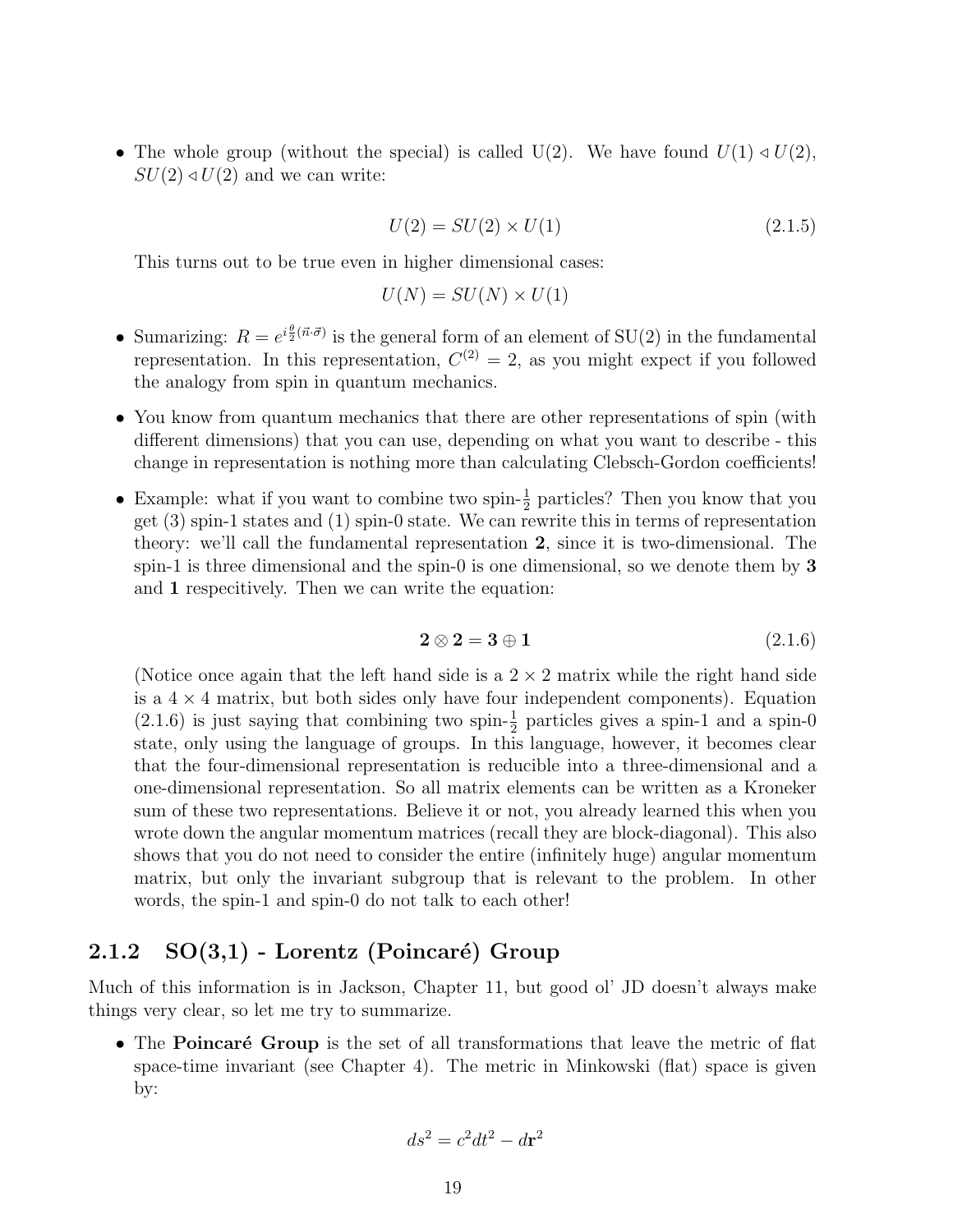- Intuitively we know that this metric is invariant under parity (space reversal), time reversal, spacial rotations, space and time translations and Lorentz transformations. Then we know that these operations should be represented in the Poincaré group.
- Ignore translations for now. You can prove to yourself that the matrices that represent the remaining operators must be orthogonal  $(O<sup>T</sup> = O<sup>-1</sup>)$ ; the group of  $n \times n$  orthogonal matrices is usually denoted by  $O(n)$ . In this case,  $n = 4$ ; however, there is a minus sign in the metric that changes things somewhat. Since three components have one sign, and one component has another, we usually denote this group as  $O(3,1)$ , and we call it the Lorentz group.
- The transformations we are interested in are the *proper orthochronous* transformationsi.e.: the ones that keep causality and parity preserved. This is accomplished by imposing the "special" condition (det  $O = +1$ ). However, this is not enough: although this forbids parity and time-reversal, it does not forbid their product (prove this!). So we consider the **Proper Orthochronous Lorentz Group**, or  $SO(3, 1)_+$ , where the "orthochronous" condition (subscript " $+$ " sign) is satisfied by insisting the the  $(00)$ component of any transformation is always positive; that along with the special condition is enough to isolate the desired subgroup. As this is quite a mouthful, we usually just refer to SO(3,1) as the Lorentz group, even though it's really only a subgroup.
- We can now go back to Chapter 1 and rephrase the definition of a tensor in flat spacetime as an object that transforms under the same way as the coordinates under an element of the Lorentz group.
- The Lorentz group has six degrees of freedom (six parameters, six generators). For a proof, see Jackson. We can interpret these six parameters as three spacial rotations and three boosts, one about each direction. We will denote the rotation matrix generators as  $S_i$ , and the boost generators as  $K_i$ , where  $i = 1, 2, 3$ . These matrices are:

$$
S_1 = \begin{pmatrix} 0 & 0 & 0 & 0 \\ 0 & 0 & 0 & 0 \\ 0 & 0 & 0 & -1 \\ 0 & 0 & 1 & 0 \end{pmatrix} \qquad \qquad S_2 = \begin{pmatrix} 0 & 0 & 0 & 0 \\ 0 & 0 & 0 & 1 \\ 0 & 0 & 0 & 0 \\ 0 & -1 & 0 & 0 \end{pmatrix} \qquad \qquad S_3 = \begin{pmatrix} 0 & 0 & 0 & 0 \\ 0 & 0 & -1 & 0 \\ 0 & 1 & 0 & 0 \\ 0 & 0 & 0 & 0 \end{pmatrix}
$$

$$
K_1 = \begin{pmatrix} 0 & 1 & 0 & 0 \\ 1 & 0 & 0 & 0 \\ 0 & 0 & 0 & 0 \\ 0 & 0 & 0 & 0 \end{pmatrix} \qquad K_2 = \begin{pmatrix} 0 & 0 & 1 & 0 \\ 0 & 0 & 0 & 0 \\ 1 & 0 & 0 & 0 \\ 0 & 0 & 0 & 0 \end{pmatrix} \qquad K_3 = \begin{pmatrix} 0 & 0 & 0 & 1 \\ 0 & 0 & 0 & 0 \\ 0 & 0 & 0 & 0 \\ 1 & 0 & 0 & 0 \end{pmatrix}
$$

• In general, we can write any element of the Lorentz group as  $e^{-[\theta \cdot S + \eta \cdot K]}$ , where  $\theta$  are the three rotation angles, and  $\eta$  are the three boost parameters, called the **rapidity**. You should check to see that this exponential does in fact give you a rotation or Lorentz transformation when chosing the proper variables. See Jackson for the most general transformation.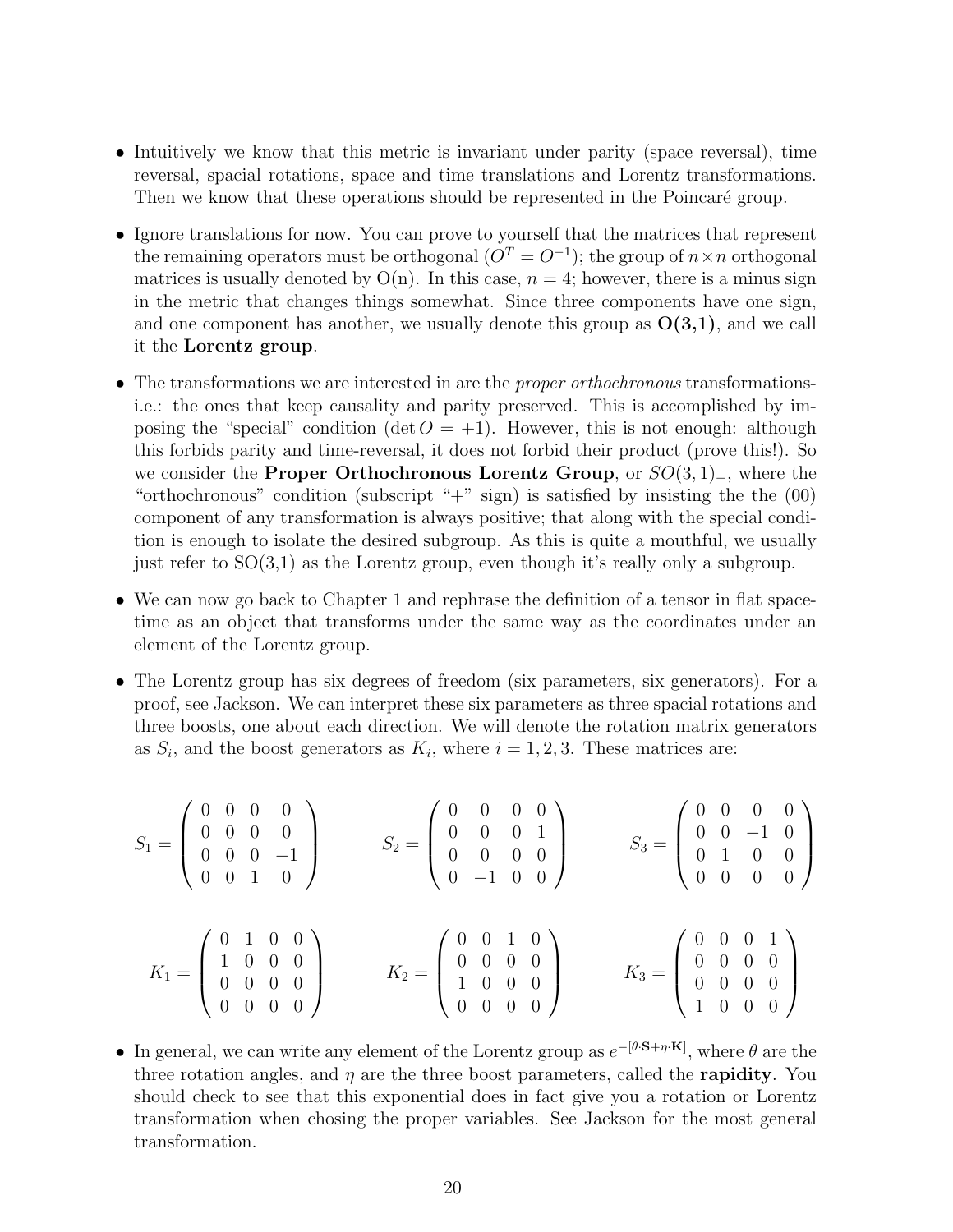• The boost velocity is related to the rapidity by the equation:

$$
\beta_i \equiv \tanh \eta_i \tag{2.1.7}
$$

• Exercise: what is the matrix corresponding to a boost in the  $\hat{\mathbf{x}}$ -direction? Answer:

$$
\left(\begin{array}{cccc} \cosh \eta & \sinh \eta & 0 & 0 \\ \sinh \eta & \cosh \eta & 0 & 0 \\ 0 & 0 & 1 & 0 \\ 0 & 0 & 0 & 1 \end{array}\right) = \left(\begin{array}{cccc} \gamma & \gamma \beta & 0 & 0 \\ \gamma \beta & \gamma & 0 & 0 \\ 0 & 0 & 1 & 0 \\ 0 & 0 & 0 & 1 \end{array}\right)
$$

where  $\gamma = (1 - \beta^2)^{-1/2}$ . This is what you're used to seeing in Griffiths!

- Notice that you can always boost along a single direction by combining rotations with the boosts. This is certainly legal by the nature of groups!
- The angles are bounded:  $0 \le \theta \le 2\pi$ , but the rapidities are not:  $0 \le \eta < \infty$ . The Lorentz group is *not* a compact group! And therefore it does not have faithful unitary representations. This is a big problem in Quantum Mechanics and comes into play when trying to quantize gravity.
- The Lorentz algebra is specified by the commutation relations:

$$
[S_i, S_j] = \epsilon_{ijk} S_k
$$

$$
[S_i, K_j] = \epsilon_{ijk} K_k
$$

$$
[K_i, K_j] = -\epsilon_{ijk} S_k
$$

Some points to notice about these commutation relations:

- 1. The rotation generators form a closed subalgebra (and hense generate a closed subgroup) – it is simply the set of all rotations,  $SO(3)$ . It is not a normal subgroup, however, becuase of the second commutator.
- 2. A rotation followed by a boost is a boost, as I mentioned above.
- 3. Two boosts in diferent directions correspond to a rotation about the third direction.
- 4. The minus sign in the last commutator is what makes this group the noncompact  $SO(3,1)$ , as opposed to the compact  $SO(4)$ , which has a + sign.
- Notice that you could have constructed the generators for the Lorentz group in a very similar way to how you construct generators of the regular rotation group (angular momentum):

$$
J^{\mu\nu} = x \wedge p = i\hbar (x^{\mu}\partial^{\nu} - x^{\nu}\partial^{\mu})
$$
\n(2.1.8)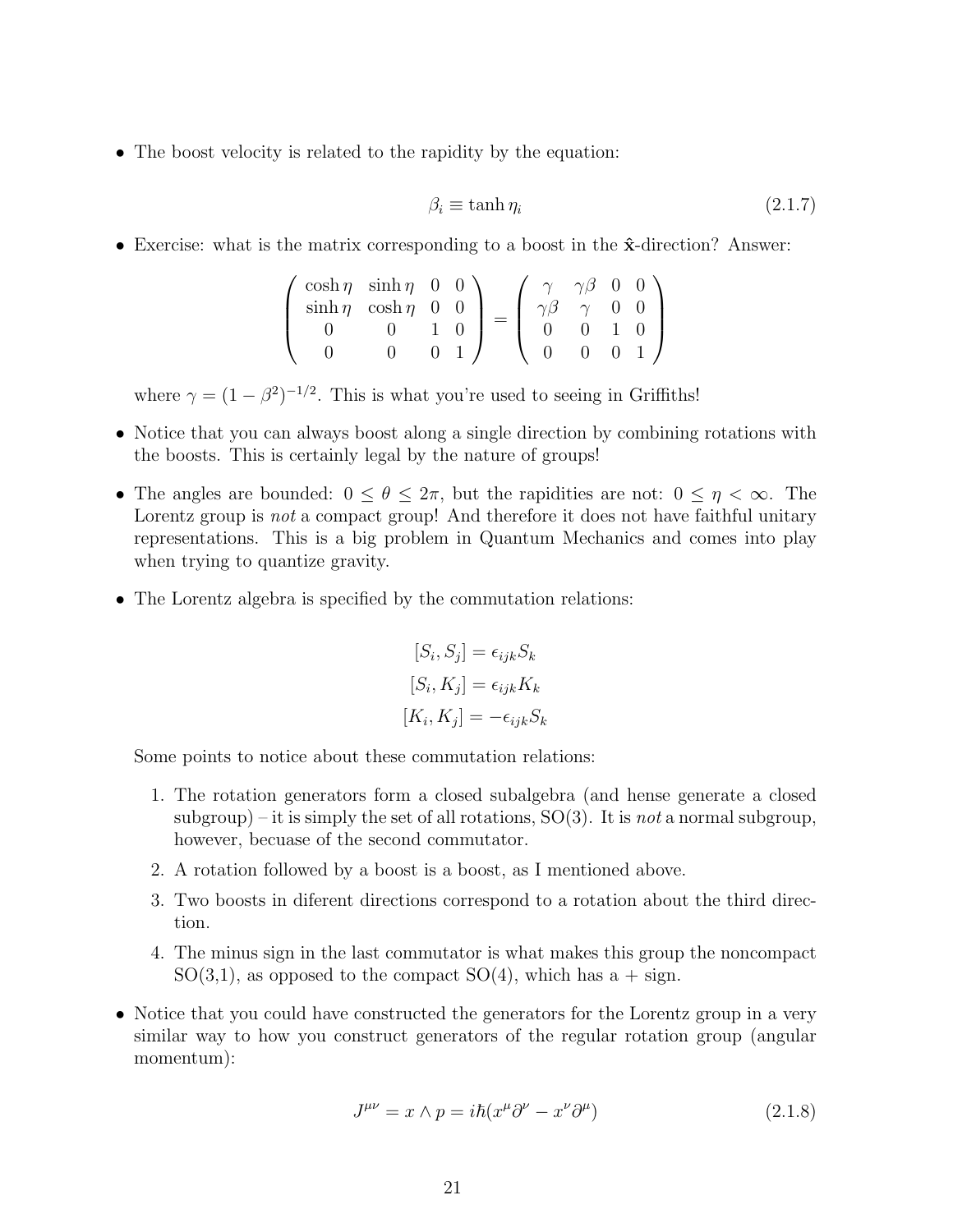where  $i, j = 1, 2, 3, \mu, \nu = 0, 1, 2, 3$  and you can think of the wedge product as a generalization of the cross product (see Chapter 5). In this notation,  $\hat{J}^{0i} \equiv K_i$  and  $J^{ij} \equiv \epsilon_{ijk} S_k$ . These six matrices are equivalent to the six above ones. Notice that, as before, the greek indices are not matrix indices.

## 2.2 Transformations

- We wish to understand how transformations affect the equations of motion. The most important kinds of transformations are translations and rotations. These are called proper transformations. Other transformations might include parity, time reversal and charge inversion. We also might be interested in internal symmetries such as gauge transformations in E&M, for example.
- When discussing the theory of transformations, it is useful to consider how objects transform under a very small change; such changes are called infinitesimal transformations. Let's consider these first. In what follows, I will be supressing indices (to make the notation simpler).
- We want to invoke a transformation on a coordinate:  $x \to x + \delta x$ . Then we would expect a change in any function of x:  $f(x) \to f(x) + \delta f$ . What is the form of  $\delta f$ ? If f represents a tensor, then it should have the same form as  $\delta x$  by definition.
- Example: Consider an infinitesimal rotation about a point in the *i* direction. The transformation will look like:

$$
x \to x + i\epsilon J_i x + \mathcal{O}(\epsilon^2) = [1 + i\epsilon J_i + \mathcal{O}(\epsilon^2)]x
$$

where  $J_i$  is the generator of the rotation (angular momentum).

• Recall that performing two rotations in the same direction is just multiplying the two rotations together. Then performing N infinitesimal rotations of size  $\epsilon = a/N$ , where a is a finite number, and  $\epsilon$  is infinitesimal in the limit  $N \to \infty$ , we have:

$$
\lim_{N \to \infty} \left( 1 + \frac{i a J_i}{N} \right)^N = e^{i a J_i} \Rightarrow x \mapsto e^{i a J_i} x \tag{2.2.9}
$$

Hense we have constructed a **finite transformation** from an infinite number of infinitesimal ones. Notice that if you expand the exponential and keep only linear terms (for a very small) you reproduce the infinitesimal rotation.

## 2.3 Lagrangian Field Theory

Here is a brief overview of the important things you should know about Lagrangian field theory.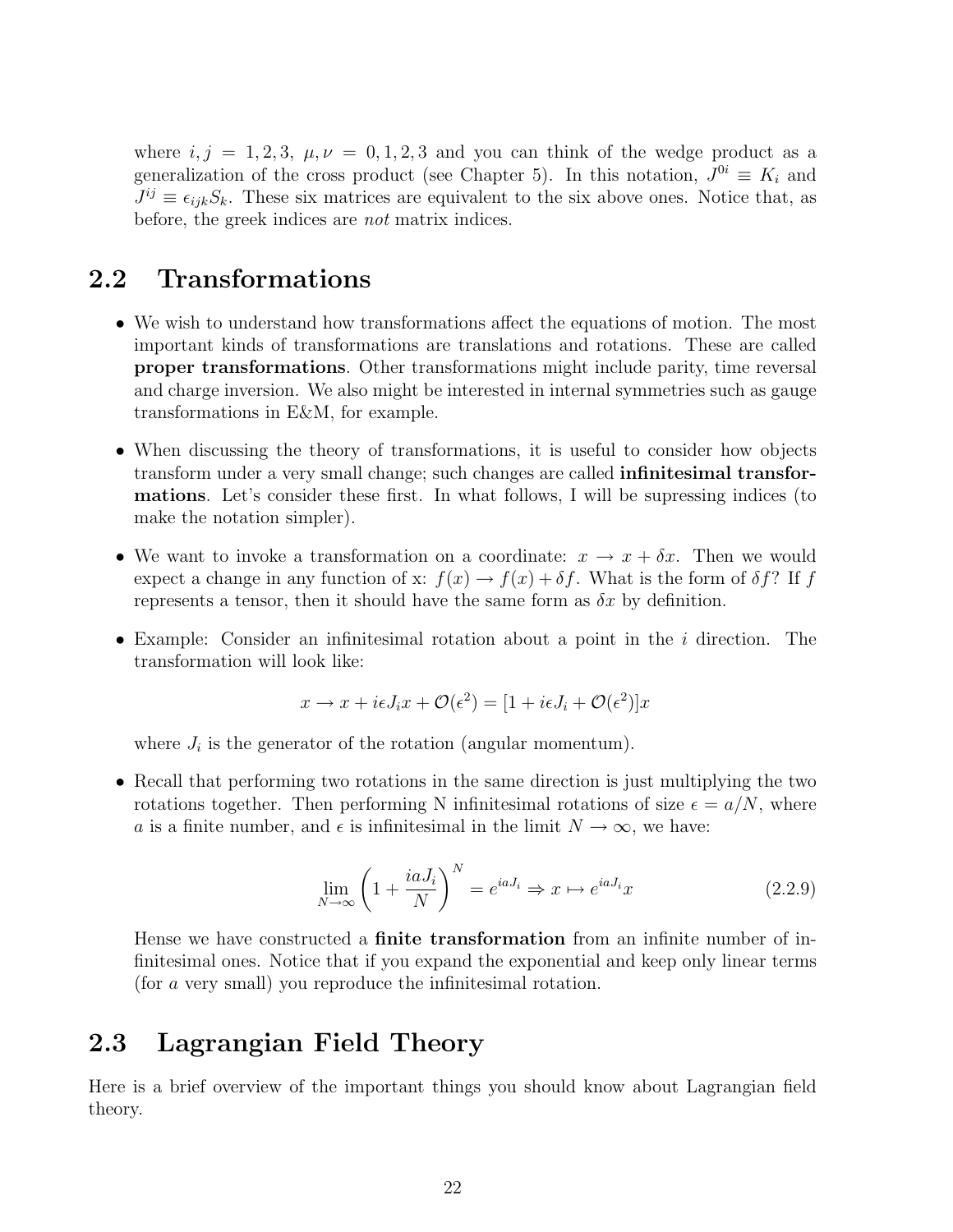- Recall in Lagrangian mechanics, you define a Lagrangian  $L(q(t), \dot{q}(t))$  and an action  $S = \int Ldt$ . Now we wish to decribe a Lagrangian density  $\mathcal{L}(\phi(x), \partial_{\mu}\phi(x))$  where  $L = \int \mathcal{L}d^3x$ , and  $\phi$  is a field which is a funtion of spacetime. The action can be written as  $S = \int \mathcal{L}d^4x$ . The action completely specifies the theory.
- The equations of motion can now be found, just as before by the condition  $\delta S = 0$ . This yields the new Euler-Lagrange equations:

$$
\frac{\partial \mathcal{L}}{\partial \phi} - \partial_{\mu} \left( \frac{\partial \mathcal{L}}{\partial \phi_{,\mu}} \right) = 0 \tag{2.3.10}
$$

Notice that there is the sum over the index  $\mu$ , following Einstein notation.

• Example:  $\mathcal{L} = \frac{1}{2} \partial_{\mu} \phi \partial^{\mu} \phi - \frac{1}{2} m^2 \phi^2$  is the Lagrangian for a scalar field (Klein-Gordon field in relativistic quantum mechanics). Can you find the equations of motion? Here's the answer:

$$
(\partial^2 + m^2)\phi = 0
$$

• Just as in classical mechanics, we can also go to the Hamiltonian formalism, by defining a momentum density:

$$
\pi \equiv \frac{\partial \mathcal{L}}{\partial \dot{\phi}}
$$

where  $\dot{\phi} \equiv \partial_0 \phi$  and perform the Legendre transformation:

$$
\mathcal{H}(\phi(x), \pi(x)) = \pi(x)\dot{\phi}(x) - \mathcal{L} \Rightarrow H = \int d^3x \mathcal{H}
$$
 (2.3.11)

• Notice that  $\mathcal L$  is covariant, but  $\mathcal H$  is not, since time becomes a special parameter via the momentum density. This is why we often prefer to use the Lagrangian formalism whenever working with relativistic mechanics. Nevertheless, this formalism is still generally useful since  $H$  is related to the energy in the field.

## 2.4 Noether's Theorem

A theory is said to be symmetric with respect to a transformation whenever the action doesn't change under that transformation. This implies that the Lagrangian can only change up to a total divergence (via Gauss's Theorem). To see this, notice that if the Lagrangian changes by a total divergence, we have:

$$
S' = \int \mathcal{L}d^4x + \int \partial_{\mu} \mathcal{J}^{\mu} d^4x = S + \int d\Sigma_{\mu} \mathcal{J}^{\mu}
$$

where the last surface integral is an integral over a surface at infinity. In order for quantities like energy to be finite, we often require that fields and their derivatives vanish on such a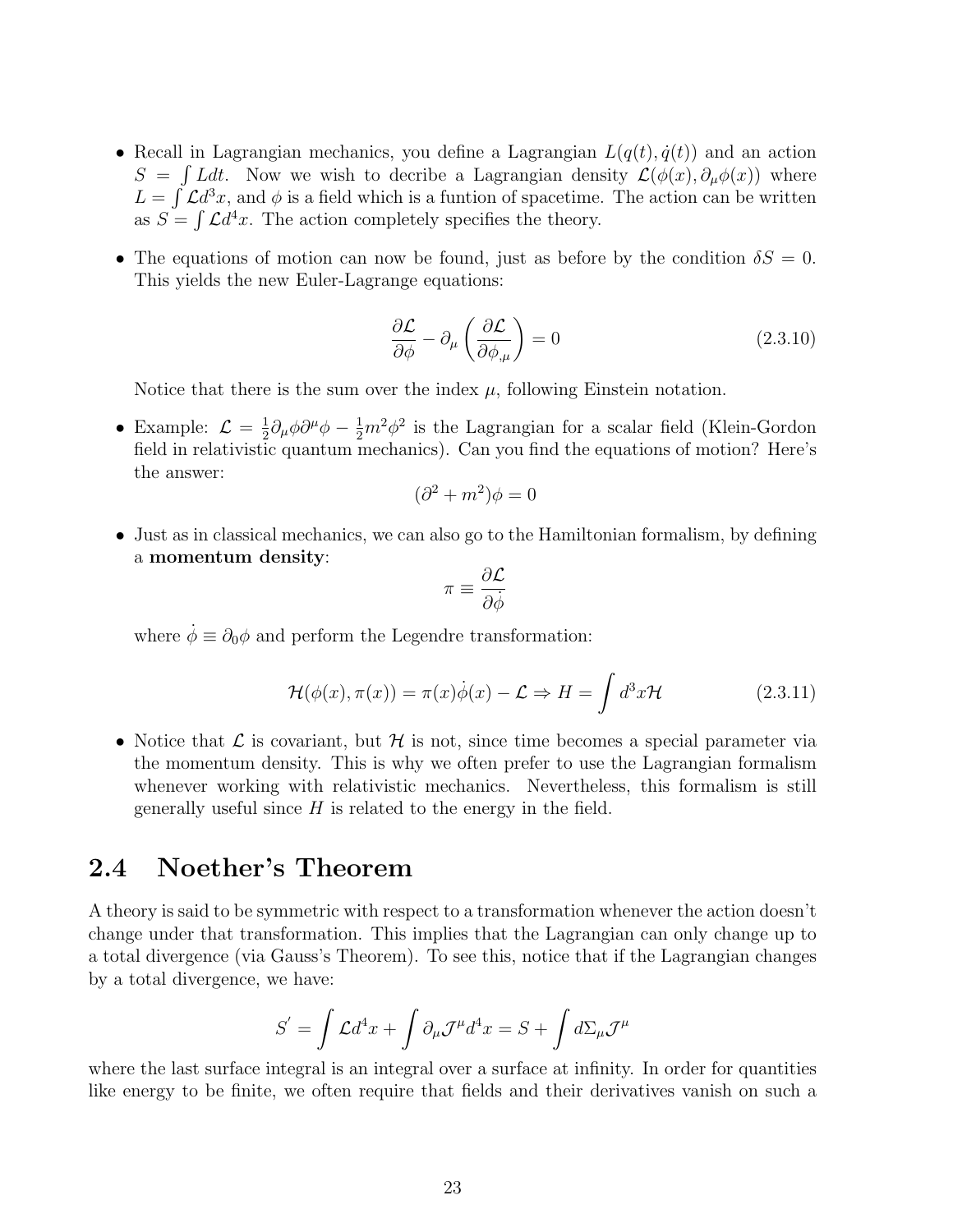surface. Thi implies that the above surface integral vanishes (or at least doesn't contribute to the Equations of Motion<sup>3</sup>). Thus we have

Noether's Theorem: For every symmetry in the theory, there corresponds a conserved current, and vice versa.

Proof: I will prove Noether's theorem for a scalar field, but it is true in general for any type of field. Let's consider the general transformation that acts on the field according to:

$$
\phi \to \phi + \alpha \delta \phi
$$

where  $\alpha$  is a constant infinitesimal parameter<sup>4</sup>. Then if we insist this transformation leave the action invariant, the previous argument says that the Lagrangian can only change by a total divergence:

$$
\mathcal{L} \to \mathcal{L} + \alpha \partial_\mu \mathcal{J}^\mu
$$

Let's calculate the change in  $\mathcal L$  explicitly:

$$
\alpha \delta \mathcal{L} = \frac{\partial \mathcal{L}}{\partial \phi} (\alpha \delta \phi) + \frac{\partial \mathcal{L}}{\partial \phi_{,\mu}} \partial_{\mu} (\alpha \delta \phi)
$$
  
=  $\alpha \partial_{\mu} \left( \frac{\partial \mathcal{L}}{\partial \phi_{,\mu}} \delta \phi \right) + \alpha \left[ \frac{\partial \mathcal{L}}{\partial \phi} - \left( \frac{\partial \mathcal{L}}{\partial \phi_{,\mu}} \right)_{,\mu} \right] \delta \phi$   
=  $\alpha \partial_{\mu} \mathcal{J}^{\mu}$ 

To get line 1 from line 2, use the product rule. The term in brackets is zero by Equation (2.3.10), leaving only the total divergence. Then we can combine terms to get:

$$
j^{\mu} \equiv \left(\frac{\partial \mathcal{L}}{\partial \phi_{,\mu}} \delta \phi\right) - \mathcal{J}^{\mu} \Rightarrow \partial_{\mu} j^{\mu} = 0 \qquad (2.4.12)
$$

hense  $j^{\mu}$  is a conserverd current, which is precicely what we wanted to show. **QED.** 

Notice that we could also write Noether's theorem by saying that for every symmetry of the theory, there is a "charge" which is conserved:

$$
Q \equiv \int j^0 d^3x \Rightarrow \frac{dQ}{dt} = 0
$$

There are many applications of this theorem. You can prove that isotropy of space (rotational invariance) implies angular momentum conservation, homogeneity of space (translational invariance) implies linear momentum conservation, time translation invariance implies

<sup>3</sup>Sometimes this integral does *not* vanish, and this leads to nontrivial "topological" effects. But this is advanced stuff, and well beyond the scope of this review. So for now let's just assume that the surface integral is irrelevant, as it often is in practice.

<sup>&</sup>lt;sup>4</sup>This theorem also holds for nonconstant  $\alpha$  - I leave the proof to you.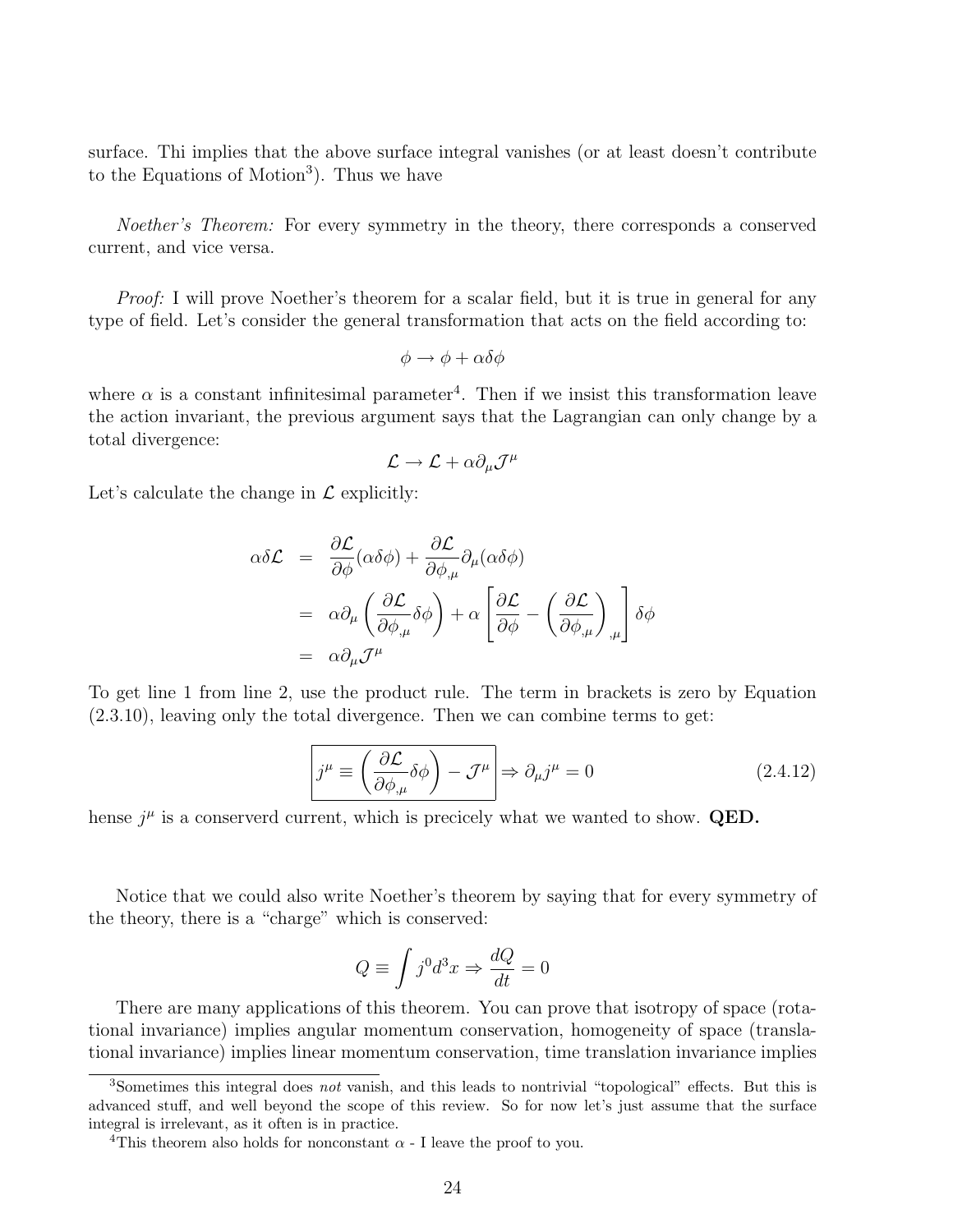energy conservation, etc. You can also consider more exotic internal symmetries; for example, gauge invariance in electrodynamics implies electric charge conservation.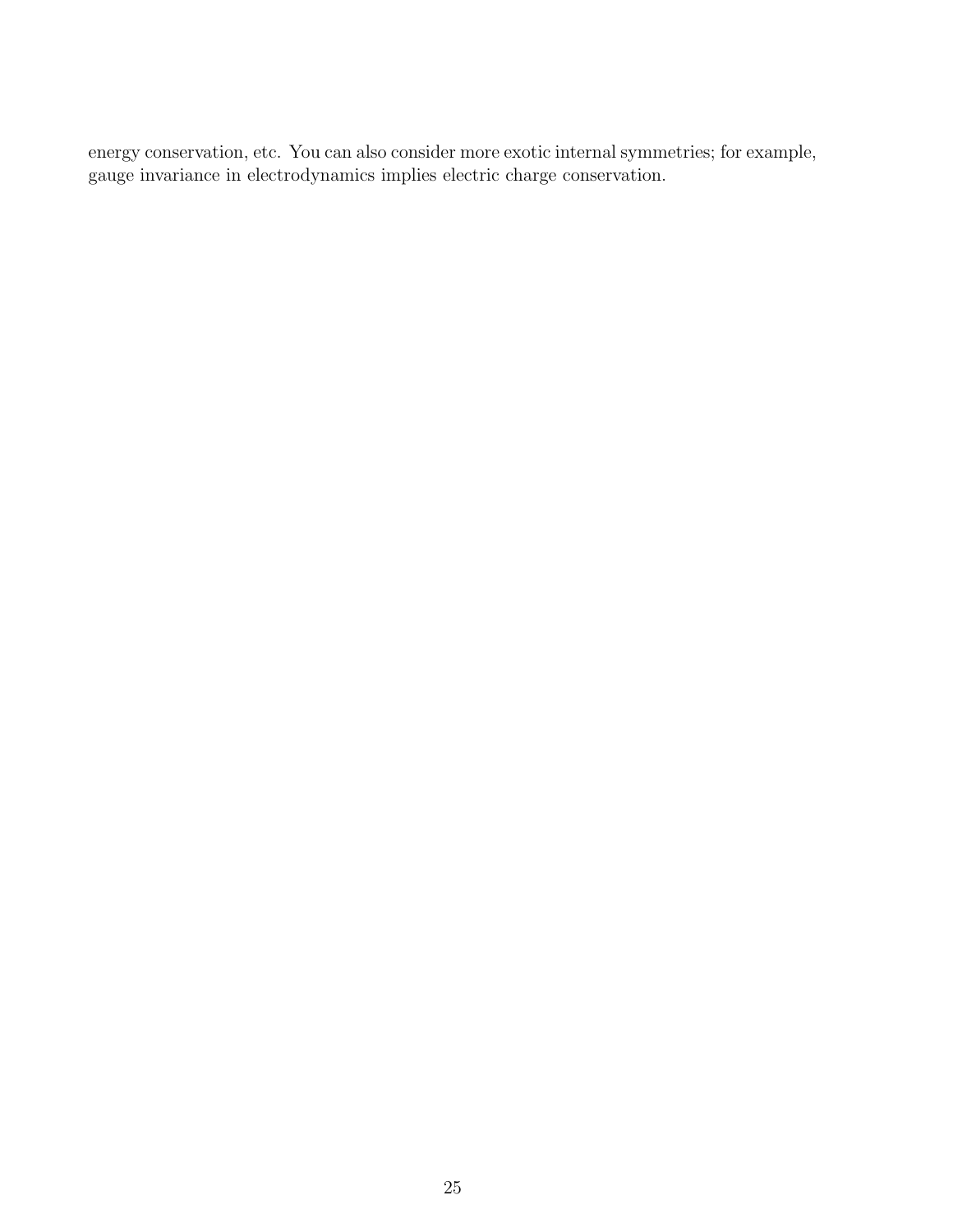# Chapter 3 Geometry I: Flat Space

The most important aspect of geometry is the notion of distance. What does it mean for two points in a space to be "close" to each other? This notion is what makes geometry distinct from topology and other areas of abstract mathematics. In this chapter, I want to define some important quantities that appear again and again in geometric descriptions of physics, and give some examples.

In this chapter we will always be working in flat space (no curvature). In the next chapter, we will introduce curvature and see how it affects our results.

## 3.1 THE Tensor:  $q_{\mu\nu}$

• Like transformations, we can define distance infinitesimally and work our way up from there. Consider two points in space that are separated by infinitesimal distances  $dx$ ,  $dy$  and  $dz$ . Then the total displacement (or metric) is given by the triangle rule of metric spaces (a.k.a. the Pythagorean theorem):

$$
ds^2 = dx^2 + dy^2 + dz^2 \equiv g_{\mu\nu} dx^{\mu} dx^{\nu}
$$

Here,  $g_{\mu\nu} = \delta_{\mu\nu}$ .

- Definition:  $g_{\mu\nu}$  is called the **metric tensor** or the **first fundamental form**. Knowing the form of  $g_{\mu\nu}$  for any set of coordinates let's you know how to measure distances. The metric tensor is given by Equation (1.1.4), but in this chapter we will often cheat, since sometimes we already know what  $ds^2$  is. But when faced with trying to calculate the metric in general, usually you have to resort to Equation (1.1.4).
- WARNING: Unlike the usual inner product notation, we never write  $ds^2 = g^{\mu\nu} dx_{\mu} dx_{\nu}$ . The dx's always have upper indices<sup>1</sup>.
- In Cartesian coordinates, the metric tensor is simply the identity matrix, but in general, it could be off-diagonal, or even be a function of the coordinates.

<sup>&</sup>lt;sup>1</sup>This is because  $\{dx^{\mu}\}\$ forms a basis for the covectors (1-forms); see Chapter 5. Compare this to the basis vectors of Chapter 1  $\{\vec{e}_i\}$  which always came with lower indices, so that  $\langle dx^i, \vec{e}_j \rangle = \delta_j^i$ . Notice that the indices work out exactly as they should for the Kroneker delta - this is, once again, not a coincidence!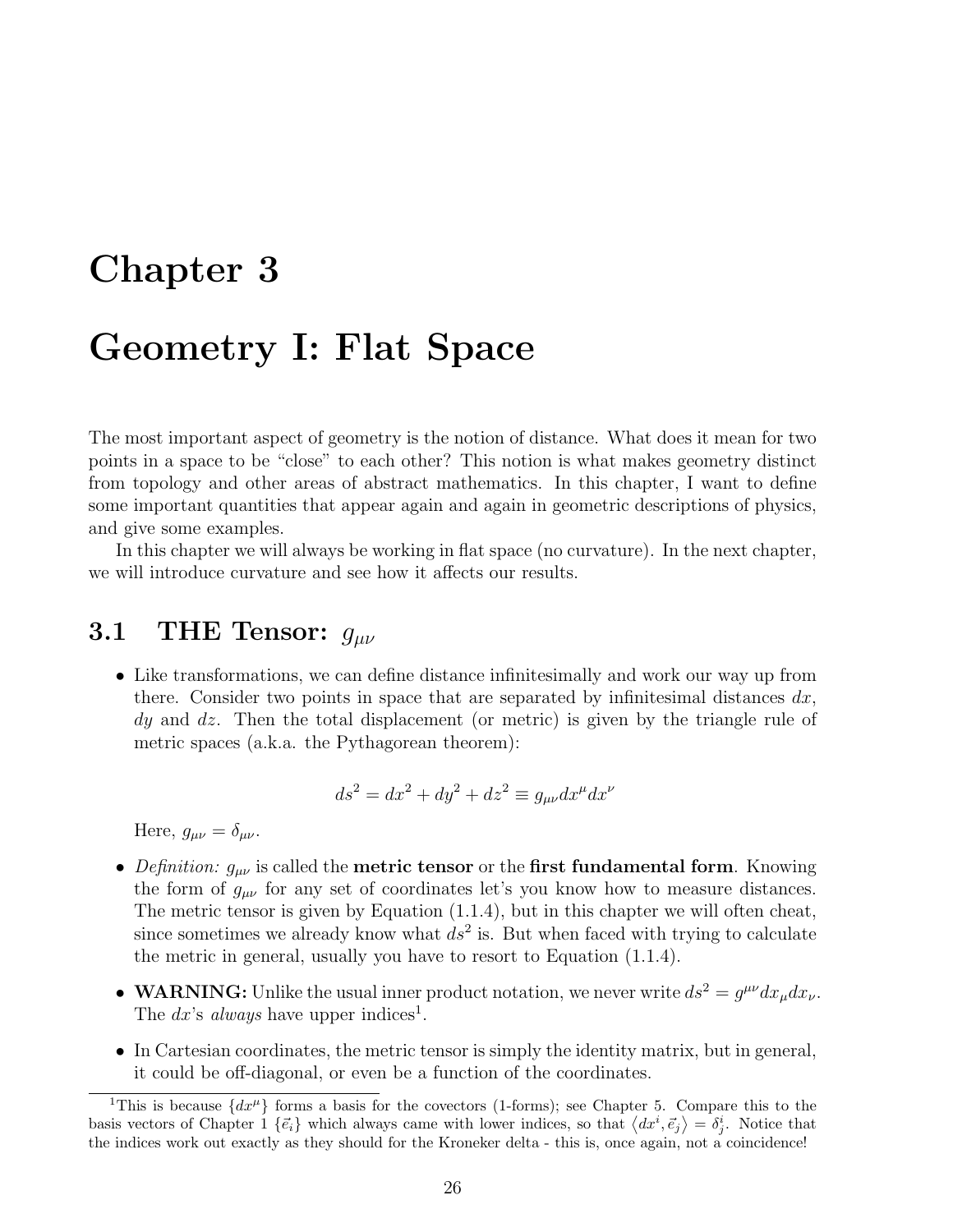### 3.1.1 Curvilinear Coordinates

• In spherical coordinates, the directions are given by  $(dr, d\theta, d\phi)$ , and the metric is given by:

$$
ds^2 = dr^2 + r^2 d\theta^2 + r^2 \sin^2 \theta d\phi^2
$$

so the metric tensor is therefore:

$$
[g_{\mu\nu}] = \begin{pmatrix} 1 & 0 & 0 \\ 0 & r^2 & 0 \\ 0 & 0 & r^2 \sin^2 \theta \end{pmatrix}
$$

• Cyllindrical coordinates (or polar coordinates) are given by the coordinates:

$$
\rho = \sqrt{x^2 + y^2} \tag{3.1.1}
$$

$$
\phi = \tan^{-1} \frac{y}{x} \tag{3.1.2}
$$

$$
z = z \tag{3.1.3}
$$

The metric is given by:

$$
ds^2 = d\rho^2 + \rho^2 d\phi^2 + dz^2
$$

and therefore:

$$
[g_{\mu\nu}]=\left(\begin{array}{ccc} 1 & 0 & 0 \\ 0 & \rho^2 & 0 \\ 0 & 0 & 1 \end{array}\right)
$$

• Parabolic coordinates are derived from the cyllindrical coordinates in the following way:

$$
z = \frac{1}{2}(\xi - \eta) \tag{3.1.4}
$$

$$
\rho = \sqrt{\xi \eta} \tag{3.1.5}
$$

$$
\phi = \phi \tag{3.1.6}
$$

or using the spherical radial distance:

$$
\xi = r + z \qquad \qquad \eta = r - z
$$

Plugging these expressions into the metric for cyllindrical coordinates, we derive the parabolic coordinate metric: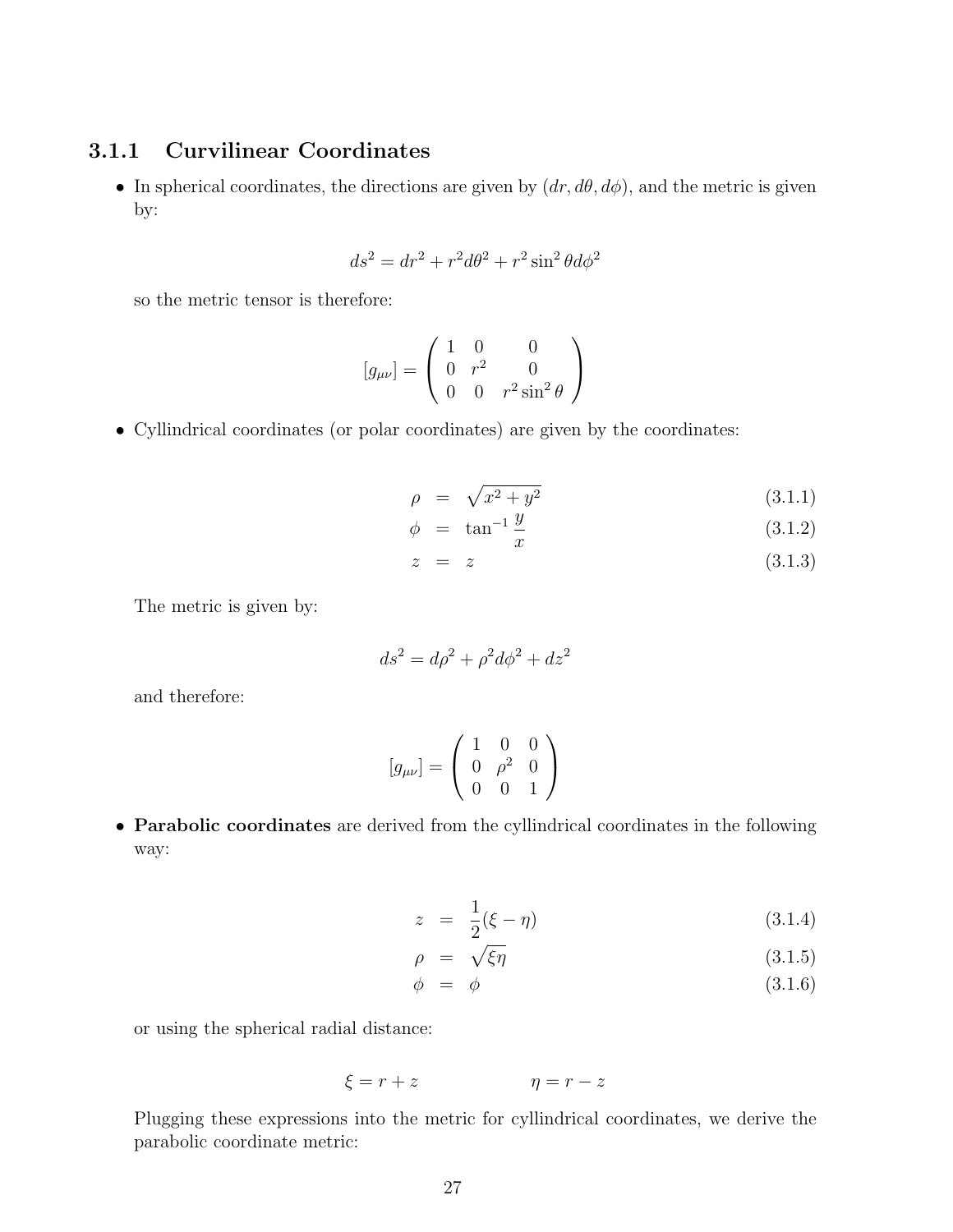$$
ds^{2} = \frac{1}{4} \left[ \left( 1 + \frac{\eta}{\xi} \right) d\xi^{2} + \left( 1 + \frac{\xi}{\eta} \right) d\eta^{2} \right] + \xi \eta d\phi^{2}
$$

therefore:

$$
[g_{\mu\nu}]=\left(\begin{array}{ccc} \frac{1}{4}\left(1+\frac{\eta}{\xi}\right)&0&0\\ 0&\frac{1}{4}\left(1+\frac{\xi}{\eta}\right)&0\\ 0&0&\xi\eta\end{array}\right)
$$

Parabolic coordinates describe families of concentric paraboloids symmetric about the z-axis. They are very useful in problems with the appropriate symmetry, such as parabolic mirrors.

• As you might have guessed, there are also hyperbolic coordinates and elliptical coordinates, but I won't get into those here. There are even more complicated coordinate systems that are useful (toroidal coordinates, etc).

## 3.2 Differential Volumes and the Laplacian

#### 3.2.1 Jacobians

.

• If you transform your coordinates, you will modify your differential volume element by a factor called the Jacobian:

$$
y^{\alpha} = y^{\alpha}(x^{\beta}) \Rightarrow d^{n}x = \mathcal{J}d^{n}y
$$

where in general,  $\mathcal{J} = \det \left( \frac{\partial x^a}{\partial y^\mu} \right)$  $\overline{\partial y^\mu}$  $\overline{ }$ 

• To find the general Jacobian, let us consider a transformation from Cartesian coordinates  $(x^a)$  to general coordinates  $(y^{\mu})$  and ask how the metric transforms. Remembering that the metric is a  $(0, 2)$  tensor and  $g_{ab} = \delta_{ab}$  we have:

$$
g_{\mu\nu} = \delta_{ab} \frac{\partial x^a}{\partial y^\mu} \frac{\partial x^b}{\partial y^\nu}
$$
\n(3.2.7)

Now take the determinant of both sides, and defining  $g \equiv \det(g_{\mu\nu})$  we find that  $\mathcal{J} = \sqrt{g}$ , so in general:

$$
d^n x = \sqrt{g} d^n y
$$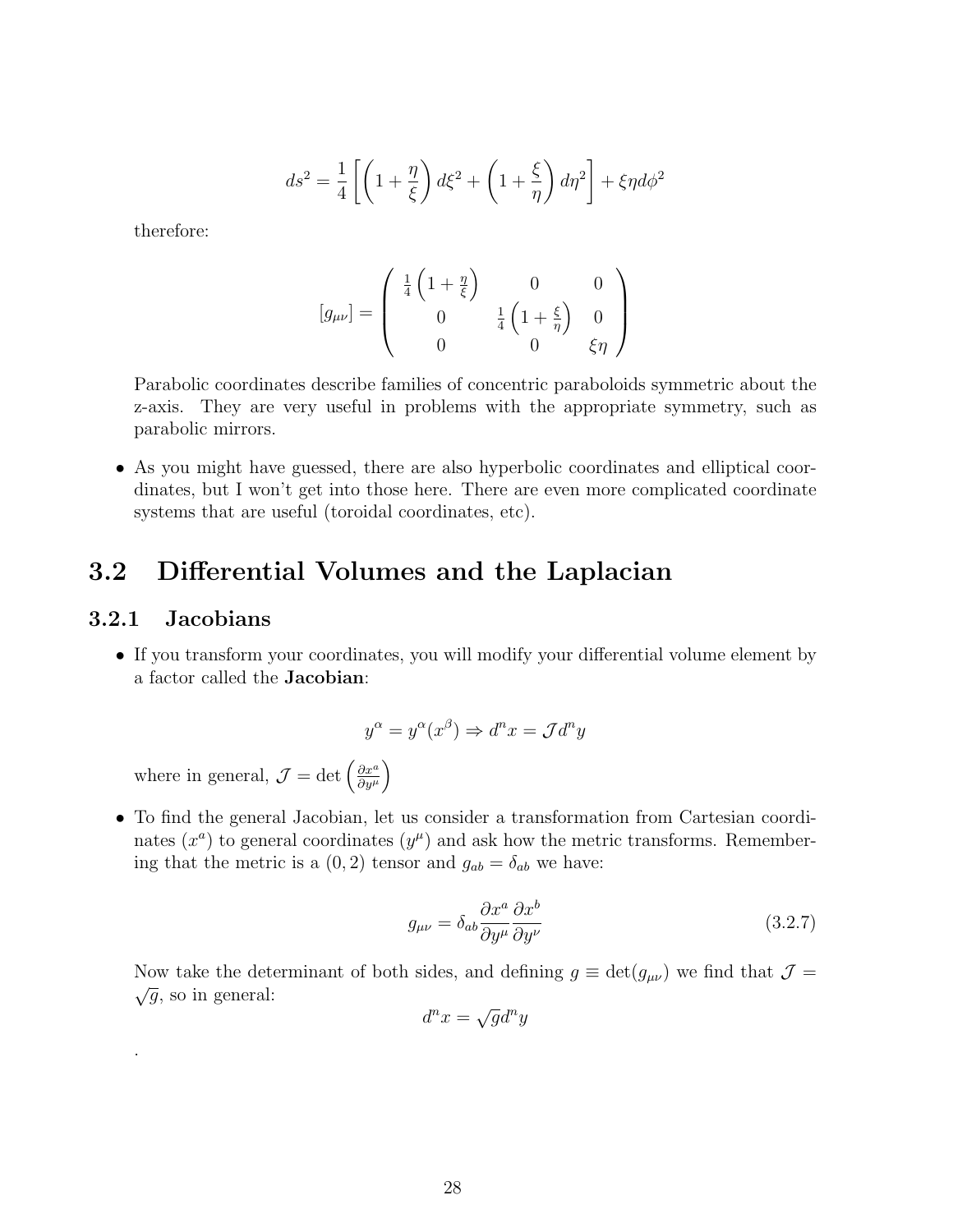#### 3.2.2 Veilbeins - a Prelude to Curvature

I will talk about curvature in the next chapter, but now would be a good time to introduce a very useful tool called the vielbein  $(e_a^{\mu})$ :

- Consider a point p with coordinates  $x^{\mu}$  on a manifold (generally a manifold with curvature, which we'll talk about next Chapter). At every point  $p \in M$ , there is a "tangent space" – this is basically the flat plane tangent to the manifold at the point p. Give coordinates on the tangent plane  $\xi^a$  such that the point p is mapped to the origin. The key point to notice is that the latin index is for flat space while the greek index is for curved space.
- Now consider a point  $p$  on the manifold, and the tangent space at  $p$ . Then there is a (linear) mapping between the points near the origin of the tangent plane (with coordinates  $\xi^a$  to a neighborhood of p on the manifold (with coordinates  $x^{\mu}$ ). This linear mapping is given by a matrix called the vielbein:

$$
e^\mu_a \equiv \frac{\partial x^\mu}{\partial \xi^a}
$$

This allows us to write Equation (3.2.7) as:

$$
g_{\mu\nu} = \delta_{ab} e^a_\mu e^b_\nu
$$

So the vielbein is, in some sense, the *square root* of the metric! In particular, the above analysis shows that the Jacobian is just e, the determinant of the vielbein. There are many cases in physics where this formalism is very useful<sup>2</sup>. I won't mention any of it here, but at least you have seen it.

#### 3.2.3 Laplacians

• We can find the Laplacian of a scalar field in a very clever way using the Variational principle in electrostatics. For our functional, consider that we wish to minimize the energy of the system, and in electrostatics, that is (up to constants) the integral of  $\mathbf{E}^2$ . So using our scalar potential, let's define the energy functional in cartesian coordinates:

$$
W[\Phi] = \int d^n x (\nabla \Phi)^2
$$

where  $d^n x$  is the n-dimensional differential volume element.

• We can find the extremum of this functional  $\delta W[\Phi] = 0$  and see what happens. At first, notice that an integration by parts lets you rewrite the integrand as  $-\Phi \nabla^2 \Phi$ , and the variation of that is simply  $-\delta \Phi \nabla^2 \Phi$ . Now change coordinates using the above prescription and repeat the variation. We set the two expressions equal to each other,

<sup>2</sup>For example, when spin is involved.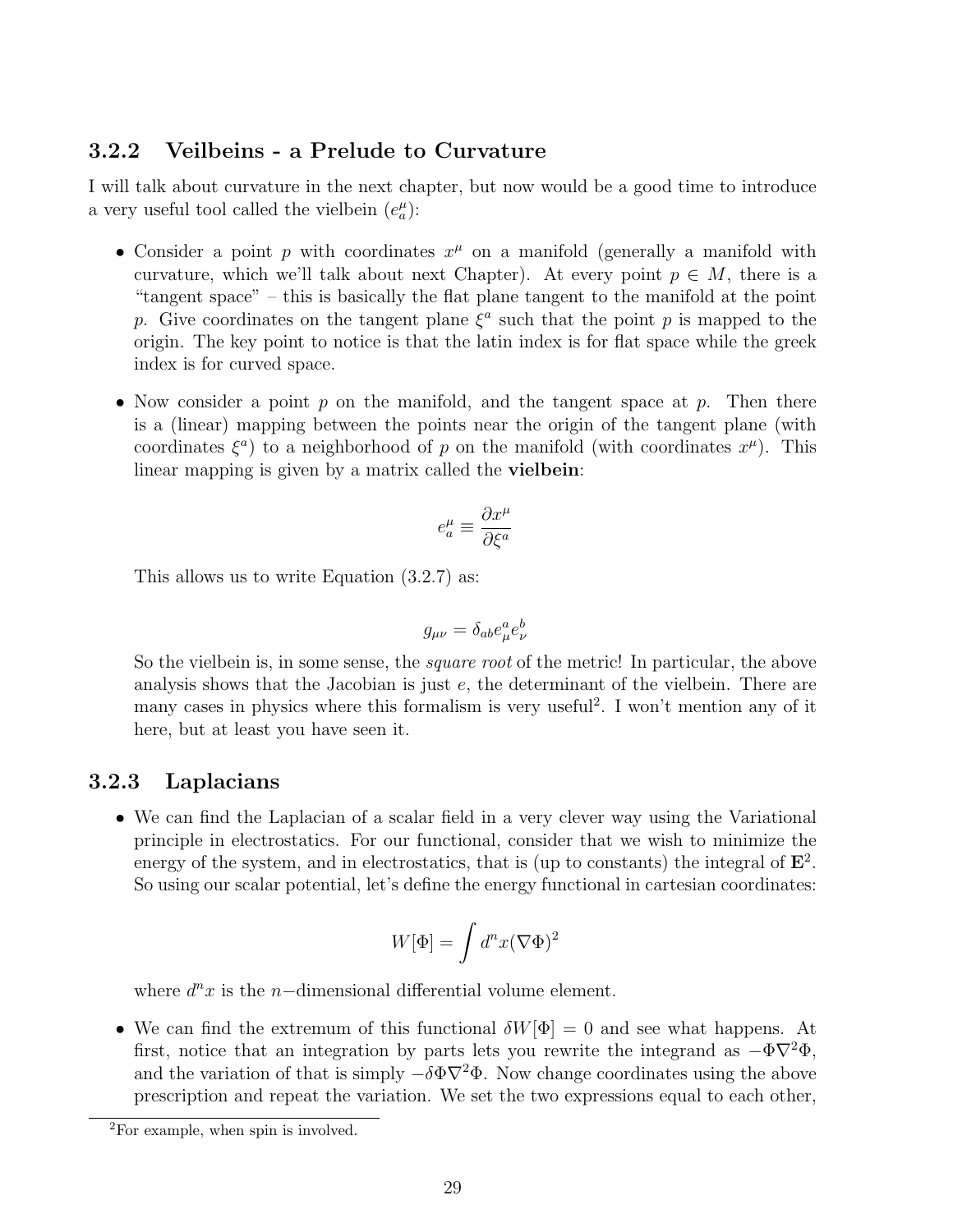since the integral must be the same no matter what coordinate system we use. Then you get as a final expression for the Laplacian:

$$
\nabla^2 = \frac{1}{\sqrt{g}} \partial_\alpha [\sqrt{g} g^{\alpha \beta} \partial_\beta] \tag{3.2.8}
$$

Exercise: Prove this formula. It's not hard, but it's good practice.

Notice that  $\partial_{\mu}$  is covariant, so we require the contravariant  $g^{\mu\nu}$  - remember that this is the inverse of the metric, so be careful!

- Notice that this expression is only valid for *scalar fields*! For vector fields, it is generally more complicated. To see this, notice that at first, you might assume that  $\nabla^2 \mathbf{A} =$  $(\nabla^2 A_i)$  for each component  $A_i$ . In Cartesian coordinates, this is fine. But in curvilinear coordinates, you must be extra careful. The true definition of the  $i<sup>th</sup>$  vector component is  $A_i = \mathbf{A} \cdot \vec{e}_i$ , and in curvilinear coordinates,  $\vec{e}_i$  has spacial dependence, so you have to take its derivative as well. We will take the derivative of a unit vector and discuss its meaning in the next chapter.
- *Exercise:* Find the Laplacian in several different coordinate systems using Equation (3.2.8). The usual Laplacians are on the cover of Jackson. Can you also find the Laplacian in parabolic coordinates? Here's the answer:

$$
\nabla^2=\frac{4}{\xi+\eta}\left[\xi\frac{\partial^2}{\partial\xi^2}+\frac{\partial}{\partial\xi}+\eta\frac{\partial^2}{\partial\eta^2}+\frac{\partial}{\partial\eta}\right]+\frac{1}{\xi\eta}\frac{\partial^2}{\partial\phi^2}
$$

## 3.3 Euclidean vs Minkowskian Spaces

What is the difference between Euclidean space and Minkowski space? In all the examples we have considered so far, we have been in three dimensions, whereas Minkowski space has four. But this is no problem, since nothing above depended on the number of dimensions at all, so that generalizes very nicely (now  $g_{\mu\nu}$  is a  $4 \times 4$  matrix). There is one more difference, however, that must be addressed.

Minkowski space is a "hyperbolic space": the loci of points equadistant from the origin form hyperbolas. This is obvious when you look at the metric in spacetime:

$$
\Delta s^2 = c^2 \Delta t^2 - \Delta x^2
$$

(where I am looking in only one spacial dimension for simplicity). For constant  $\Delta s$ , this is the equation of a hyperbola.

The key to this strange concept is the minus sign. We immediately notice that trouble will arise if we naively pretend that there is nothing wrong, since that minus sign makes q (the determinant of the metric tensor) negative, and the square root of a negative number makes no sense (you can't have immaginary distance!). To fix this problem, we will forever in Minkowski space make the substitution  $g \to -g$ , and all our woes will vanish! Another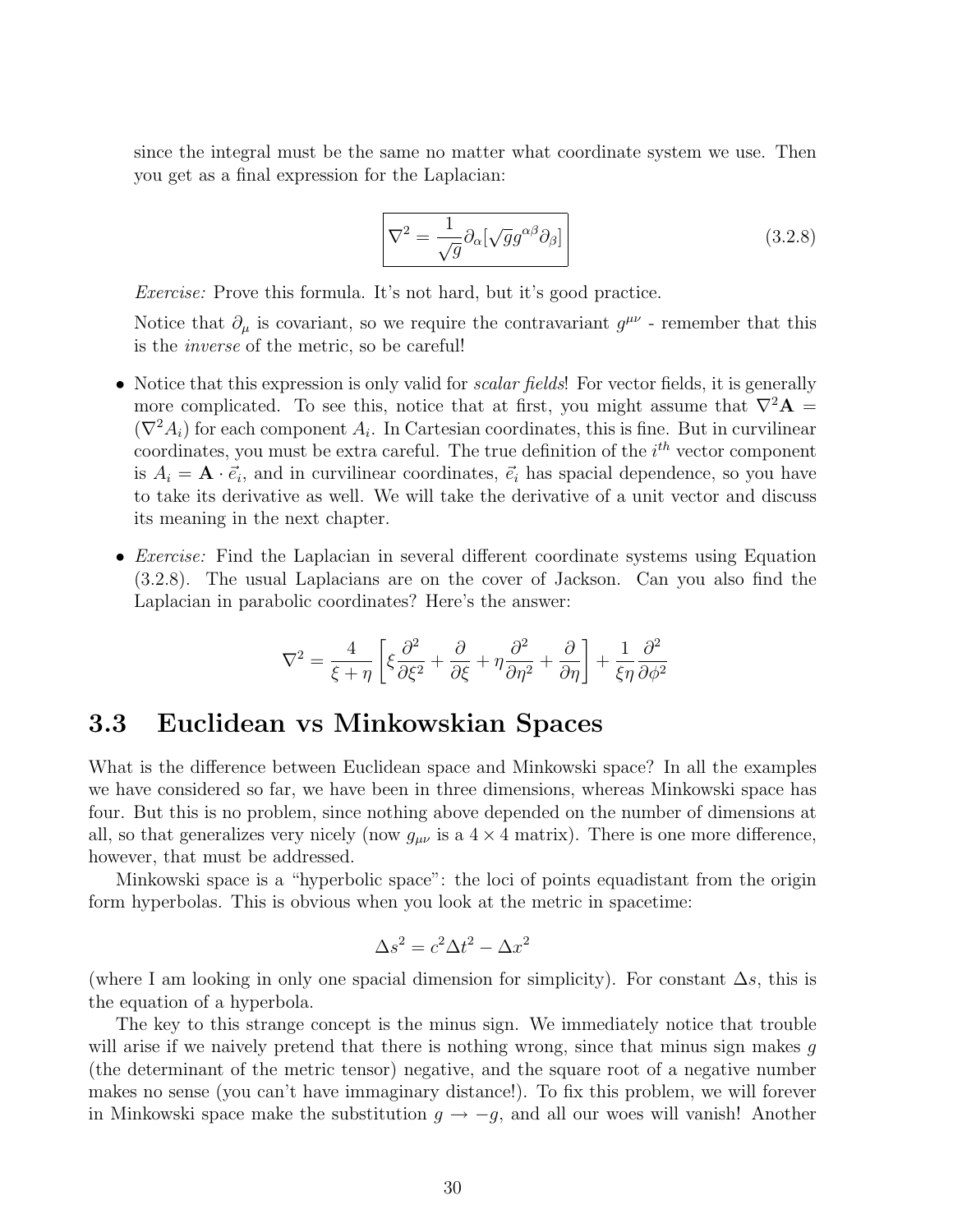way to think of this (and perhaps the better and more general way) is to replace  $g \to |g|$  in all of our equations. Then there will never be a problem.

Just for completeness, the metric tensor of Minkowski spacetime is:

$$
\eta_{\mu\nu} = \left( \begin{array}{cccc} +1 & 0 & 0 & 0 \\ 0 & -1 & 0 & 0 \\ 0 & 0 & -1 & 0 \\ 0 & 0 & 0 & -1 \end{array} \right)
$$

This is called the "mostly-minus" prescription. Sometimes people will use the "mostly plus" prescription which is the negative of this. You must be very careful which convention is being used - particle physicists often use the minus prescription I use here, while GR people tend to use the mostly plus prescription. But sometimes they switch! Of course, physics doesn't change, but the formulas might pick up random minus signs, so be careful.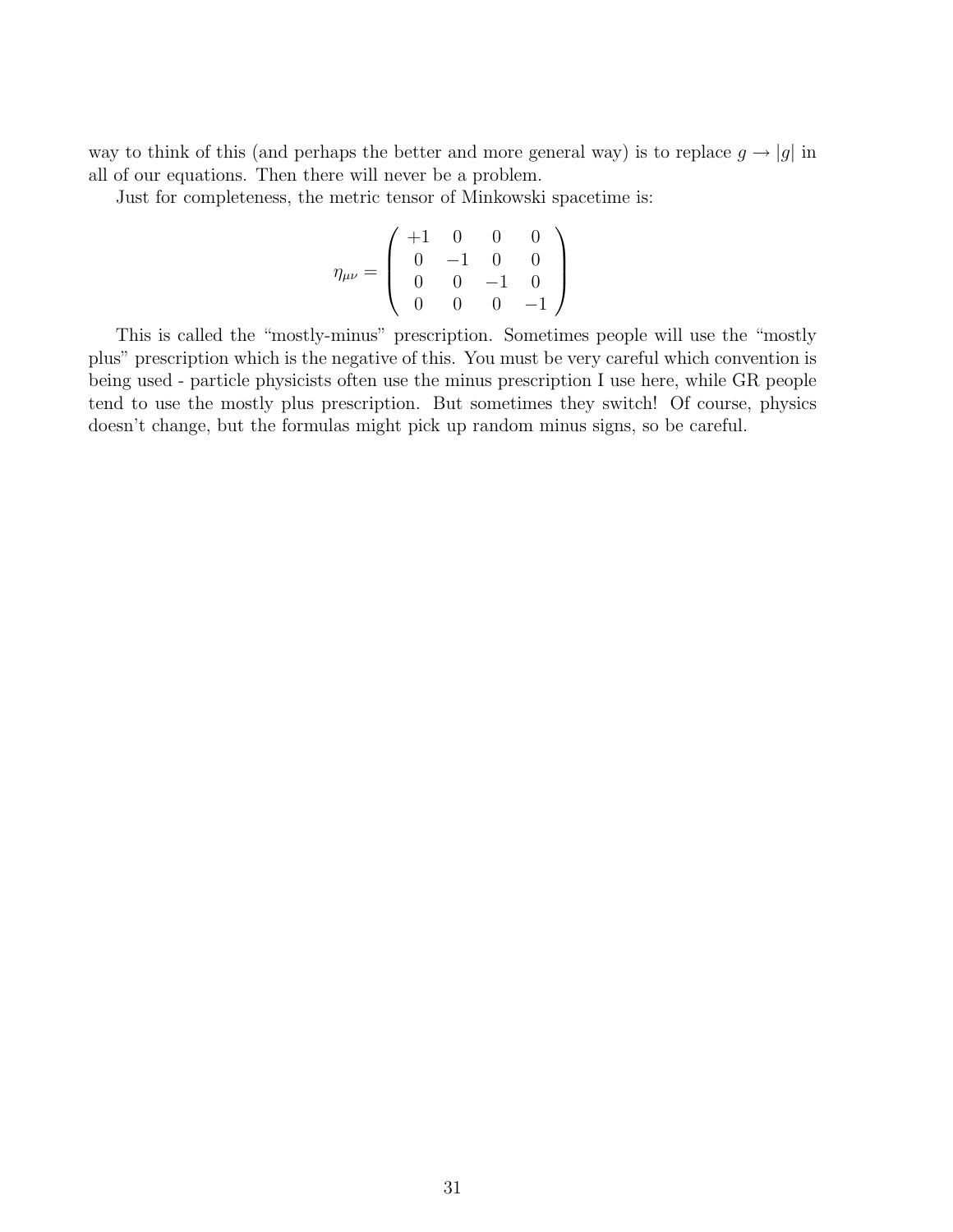# Chapter 4 Geometry II: Curved Space

Consider the planet Earth as a sphere. We know that in Euclidean geometry, if two lines are perpendicular to another line, then they are necessarely parallel to each other (they never intersect). Yet a counterexample of this is longitude lines: two lines of longitude are always perpendicular to the equator, and so they are "parallel"; yet they meet at two points: the north and south poles. Obviously, something is wrong with Euclidean geometry on a sphere.

In everything that we have been doing, we have been assuming that the space we live in was flat. Even when we were using curvilinear coordinates, we were still talking about flat space. The situation is fundamentally different when space itself is curved. It is here where differential geometry truly becomes interesting!

There is a *very* deep theorem in mathematics that states that any manifold of any dimension and any curvature can always be embedded in a flat space of some larger dimension. For example, a sphere (which is two dimensional) can be embedded into Euclidean 3-space. So in principle, we can avoid the issue of curvature completely if we think in enough dimensions. But this is not practical or necessary in general, and curvature plays a very important role in mathematical physics.

Differential geometry and curved space have their most obvious role in general relativity (GR), where gravity manifests as a warping of spacetime. However, it also has applications in several other branches of mathematical physics, including (but not limited to) optics, solid-state physics and quantum field theory. So it might be useful to see some of the basics in one place. Hence this chapter.

Differential geometry is truly a deep and profound subject, and I recommend anyone interested to study it either in a class or on your own (I took three classes in it as an undergraduate and I'm still trying to learn it!) But I do not plan to teach differential geometry here; only give an overview and a source for common equations you might come across in physics. For a deeper understanding, you have to go to a textbook. I give some recomendations in the bibliography.

# 4.1 Connections and the Covariant Derivative

One of the biggest problems with geometry on curved spaces is the notion of the derivative of a vector field. When you take the derivative, you are actually taking the difference of two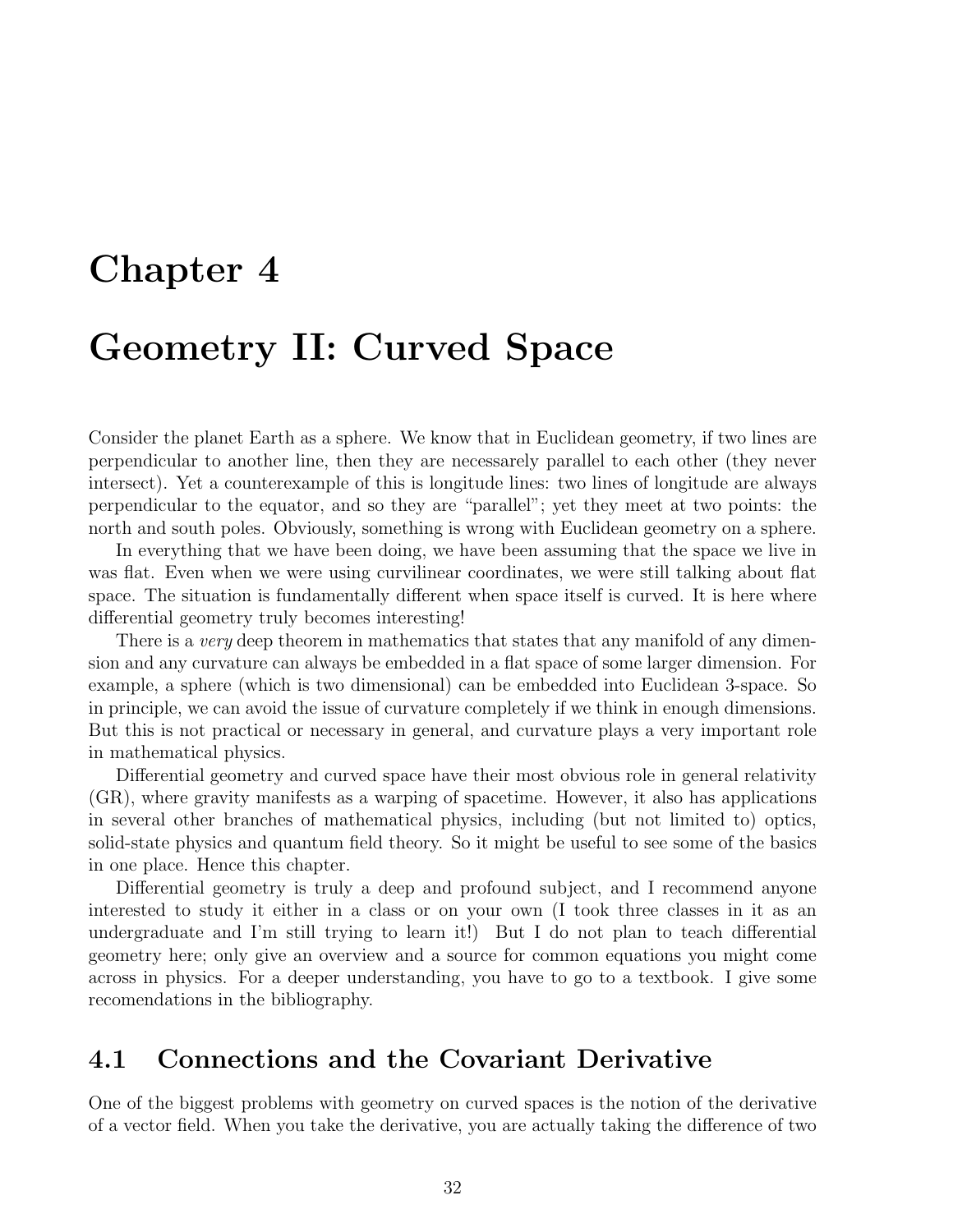vectors that are separated by an infitiesimal distance:

$$
d\mathbf{A} = \mathbf{A}(\mathbf{x} + \epsilon) - \mathbf{A}(\mathbf{x})
$$

But this doesn't even make sense - you can only add or subtract different vectors when they have the same base point. In flat space, this is not a problem - you simply move one of the vectors over so that their base points coincide, and then you can subtract them like usual. However, as we will see in a later section, you cannot generally move a vector around arbitrarely in curved space without changing it. Hence, taking the difference of two vectors with different base points is a tricky subject, and therefore the naive derivative will not work here.

Instead, we must define a new tensor called a connection:

Definition: A connection on a manifold  $M$  is a map that takes two tensors to a tensor. It is denoted  $\nabla_X Y$  and necessarely has the following properties:

1.  $\nabla_{f(\mathbf{x})X_1+g(\mathbf{x})X_2} Y = f(\mathbf{x}) \nabla_{X_1} Y + g(\mathbf{x}) \nabla_{X_2} Y,$   $f, g \in C^{\infty}(M).$ 2.  $\nabla_X(aY_1 + bY_2) = a\nabla_X Y_1 + b\nabla_X Y_2$ , a, b constants. 3.  $\nabla_X(f(\mathbf{x})Y) = f(\mathbf{x})\nabla_X Y + (Xf(\mathbf{x}))Y$ 

The first two rules give the connection linear properties, just like we expect the derivative to do. Notice that the first item applies to general *functions*, not just constants. Resorting to mathematical terminology, we say that the connection  $\nabla_X Y$  is **tensorial** in X and **local** in Y. The adjective "tensorial" means that it only depends on X at a specific point, as opposed to a local neighborhood around the point. This is why we can factor out the functional dependence. Notice that the ordinary directional derivative in vector calculus is exactly the same. Finally, the third rule is the analogue of Leibniz's rule<sup>1</sup> in vector calculus. This becomes easy to see if we let  $X = x^i \partial_i$ , where we have chosen  $\vec{e}_i \equiv \partial_i$  – a standard trick in differential geometry.

Armed with this knowedge, we can ask: what is the connection of our coordinates? Let's choose a coordinate basis for our manifold  $(\vec{e}_i)$ . Then we have the following *vital* definition:

$$
\nabla_{\vec{\mathbf{e}}_i} \vec{\mathbf{e}}_j \equiv \Gamma^k_{ij} \vec{\mathbf{e}}_k \tag{4.1.1}
$$

(Note the Einstein notation on the index k). The  $n^3$  numbers  $\Gamma_{ij}^k$  introduced here<sup>2</sup> are called Christoffel symbols, or sometimes connection coefficients. They are not tensors!! But they are tensorial in the sense described above. They have the *inhomogeneous* transformation law:

$$
\Gamma^{\sigma'}_{\mu'\nu'} = A^{\mu}_{.\mu'} A^{\nu}_{.\nu'} A^{\sigma'}_{.\sigma} \Gamma^{\sigma}_{\mu\nu} + A^{\sigma'}_{.\sigma} \frac{\partial^2 x^{\sigma}}{\partial x^{\mu'} x^{\nu'}} \tag{4.1.2}
$$

<sup>1</sup>Sometimes called the product rule.

 $^{2}n = dim M$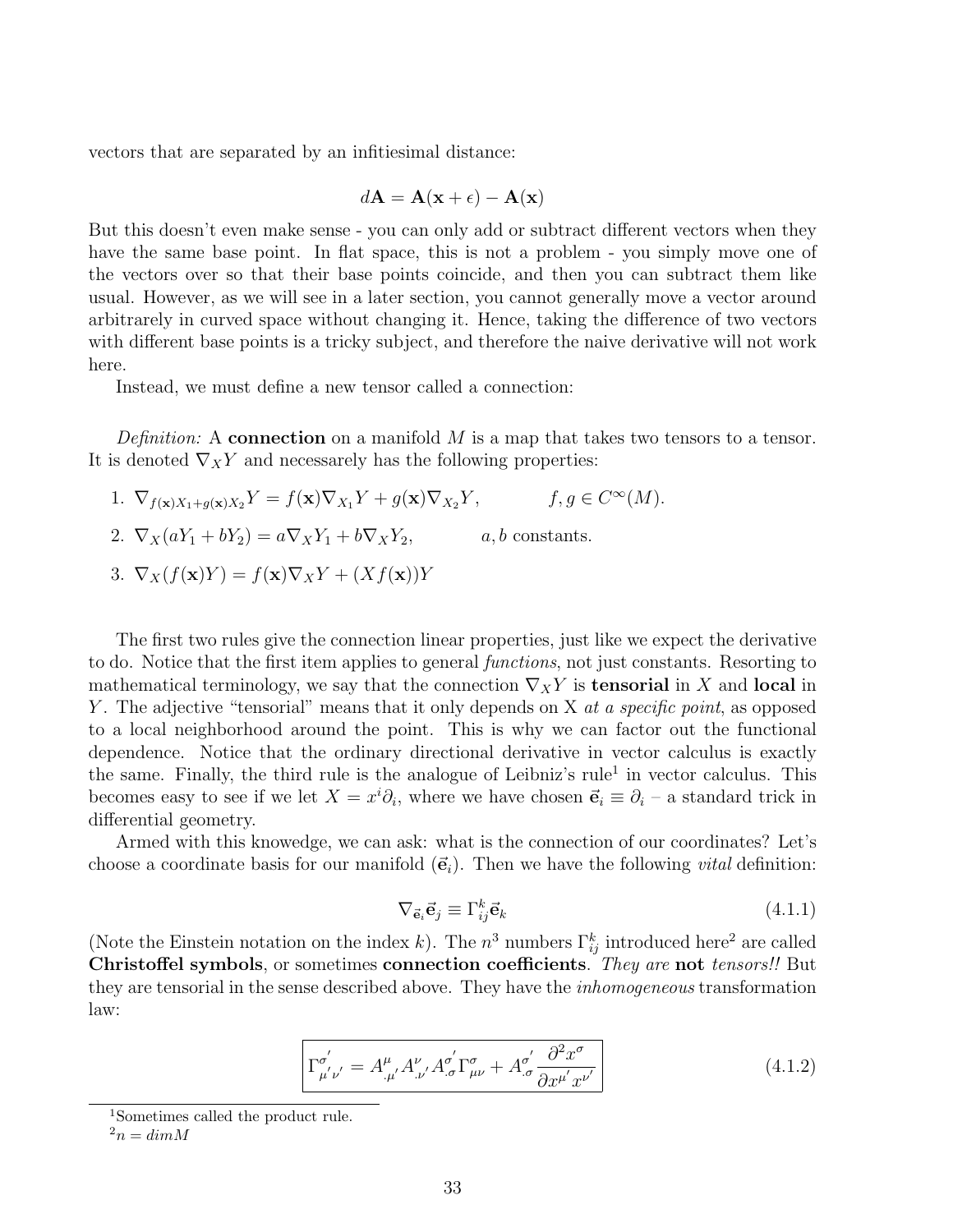where the matrices A are the coordinate transformation matrices defined in Chapter 1.

It seems reasonable that this object might be like the generalization of the derivative. However, it turns out that we're not quite done - these three axioms define a connection, but they do not define it uniquely. If we want to define something like a derivative, we need to invoke more axioms. We usually chose the following two:

4. 
$$
\nabla_X g \equiv 0 \qquad \forall X
$$

5. 
$$
\Gamma^i_{jk} = \Gamma^i_{kj}
$$

The first of these is often put into words as: "The connection is compatible with the metric." It basically means that the derivative of a product makes sense. The second property is that the connection is symmetric or torsionless. These two additional properties, along with the three already included, are necessary and sufficient to define a unique connection called the Riemann Connection, or the Levi-Civita Connection. Before we proceed, notice that this is by no means the only choice I could have made. There are many theories where, for example, we drop the symmetric condition to get various other types of geometry. This is an especially popular trick in trying to quantize gravity. But this is way beyond the scope of this paper, and I will simply stick to Riemannian geometry, where these are the axioms.

Now we would like to translate this rather abstract discussion into something concrete. Consider a vector field  $\mathbf{A}(\mathbf{x})$  on a manifold M. Let's take its connection with respect to a basis vector:

$$
\nabla_{\vec{\mathbf{e}}_i} \mathbf{A} = \nabla_{\vec{\mathbf{e}}_i} (A^j \vec{\mathbf{e}}_j) = (\partial_i A^j) \vec{\mathbf{e}}_j + A^j \nabla_{\vec{\mathbf{e}}_i} \vec{\mathbf{e}}_j = (\partial_i A^j) \vec{\mathbf{e}}_j + A^j \Gamma^k_{ij} \vec{\mathbf{e}}_k = [\partial_i A^k + A^j \Gamma^k_{ij}] \vec{\mathbf{e}}_k
$$

where I have used Leibniz's rule and renamed a dummy index in the last step  $(j \rightarrow k)$ . If I am only interested in the coordinate form of the connection (which I usually am), I can drop the basis vectors and write<sup>3</sup>:

$$
D_i A^k = \partial_i A^k + A^j \Gamma_{ij}^k
$$
\n(4.1.3)

$$
D_i A_k = \partial_i A_k - A_j \Gamma^j_{ik}
$$
\n(4.1.4)

Proving Equation (4.1.4) is very straightforward - simply consider  $D_i(A^jA_j) = \partial_i(A^jA_j)$  and use Equation  $(4.1.3)$ . Equations  $(4.1.3-4.1.4)$  are often called the **covariant derivatives**, and replace the ordinary derivative of flat space. Notice that in the limit of flat space, there is no difference between the ordinary and covariant derivative, but in more general cases, there is a "correction" to the ordinary derivative that compensates for how you subtract the vectors with different basepoints. Physically speaking, the covariant derivative is the derivative of a vector field that you would see on the surface. Recall I said that you can always embed a manifold in a larger flat space, where the ordinary derivative works fine. But as long as we stay strictly on the surface, we must use the covariant derivative.

<sup>&</sup>lt;sup>3</sup>When in a specific coordinate basis, we often simply write  $\nabla_{\partial_i} \Leftrightarrow D_i$ .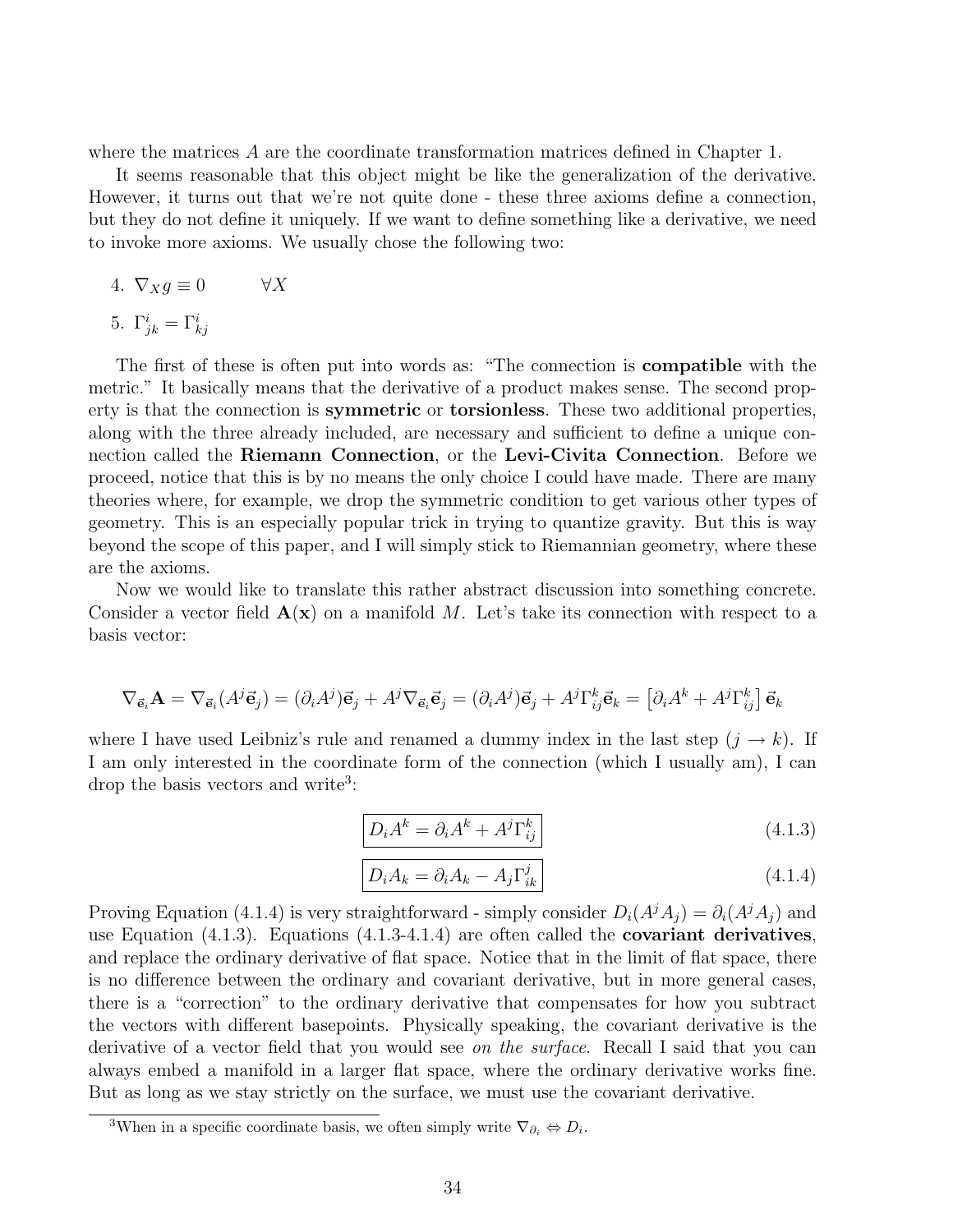Remembering our easy notation of Chapter 1, it is sometimes easier to write the differential coordinate index with a semi-colon:

$$
A_{;i}^{k} = A_{,i}^{k} + A^{j} \Gamma_{ij}^{k}
$$
 (4.1.5)

What if I wanted to take the covariant derivative of a tensor that is higher than rank-1? Let's consider the covariant derivative of the diadic:

$$
(A_i B_j)_{;k} = A_{i;k} B_j + A_i B_{j;k} = (A_i B_j)_{,k} + (\Gamma_{ik}^m A_m) B_j + (\Gamma_{jk}^m B_m) A_i
$$

where I have skipped some straightforward algebra. This, along with Equation (4.1.4), should give us enough intuition to express the covariant derivative on an arbitrary rank tensor:

$$
(T^{i_1 i_2 \cdots i_n})_{;j} = (T^{i_1 i_2 \cdots i_n})_{,j} + \sum_{\alpha=1}^n \Gamma^{i_\alpha}_{\beta j} T^{i_1 \cdots i_{\alpha-1} \beta i_{\alpha+1} \cdots i_n}
$$
(4.1.6)

In other words – for a rank-n tensor, we get a  $\Gamma$  term for each contravariant index. Similarly there would be a minus  $\Gamma$  term for each covariant index. By the way, a quick corollary to this would be:

$$
\Phi_{;i}=\Phi_{,i}
$$

for a scalar quantity Φ. This should be so, since the Christoffel symbols only appeared when we had basis vectors to worry about.

Now that we have the covariant derivative under our belts, we can use it to find a useful expression for the connection coefficients. Take the covariant derivative of the metric tensor three times (each with a different index), and use the property of compatability to get:

$$
\Gamma^{\rho}_{\nu\sigma} = \frac{1}{2} g^{\mu\rho} \left[ g_{\mu\nu,\sigma} - g_{\nu\sigma,\mu} + g_{\sigma\mu,\nu} \right]
$$
\n(4.1.7)

As a final exercise, consider a parametrized curve on a manifold M,  $\mathbf{w}(s) : I \to M$ , where  $I$  is the unit interval  $[0,1]$ . Then we can take the parametrized covariant derivative by resorting to the chain rule:

$$
\frac{Dw^j}{ds} = D_i w^j \frac{dx^i}{ds} = \frac{\partial w^j}{\partial x^i} \frac{dx^i}{ds} + (\Gamma^j_{ik} w^k) \frac{dx^i}{ds}
$$

Combining terms:

$$
\frac{Dw^j}{ds} = \frac{dw^j}{ds} + \Gamma^j_{ik} w^k \frac{dx^i}{ds}
$$
\n(4.1.8)

This expression is very useful.

*Exercise: Prove Equation*  $(4.1.2)$ *. Hint: use the covariant derivative.* Exercise: Prove Equation (4.1.7) using the method suggested.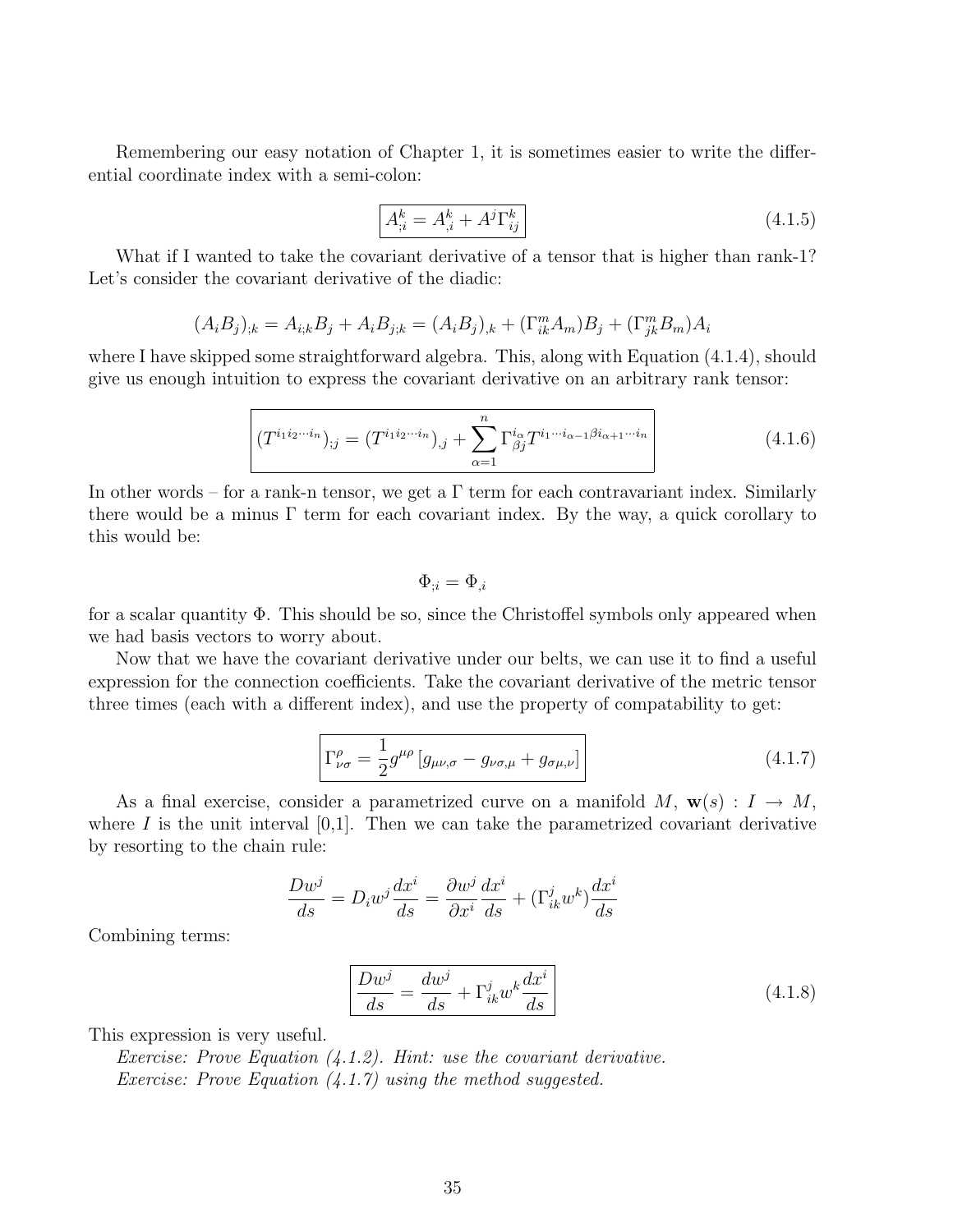# 4.2 Parallel Transport and Geodesics

Let's return to our spherical planet example from the beginning of the chapter. Consider two parallel vectors tangent to the Earth at the equator and the prime meridian (zero longitude, zero lattitude). Now move one of the vectors along the equator until it comes to the international date line (180 degrees around). Now proceed to move both vectors up the longitude line until they meet at the north pole. Notice that they are no longer parallel, but antiparallel. If you were to do the same experiment, but move the vector only 90 degrees around the globe, the two vectors would be *perpendicular* at the pole<sup>4</sup>!

Again, we see that there is something fishy about the notion of parallel vectors in curved space. Geometers knew this, and they did their best to generalize the notion of parallel vectors by inventing an algorithm called parallel transport. In this section, I will talk a little about that, and then use our new-found intuition to define a geodesic.

We begin with a definition:

Definition: Consider a parametrized path  $\alpha(s) : I \to M$  and a vector field along the curve:  $\mathbf{w}(s) = \mathbf{w}(\alpha(s))$  all in a manifold M. Then we say that  $\mathbf{w}(s)$  is a **parallel vector** field if its covariant derivative vanishes everywhere:

$$
\frac{D\mathbf{w}}{ds} = 0 \qquad \forall s \in I
$$

The uniquness theorem of differential equations tells us that if a vector field has a given value at some initial point  $(\mathbf{w}(0) = \mathbf{w}_0)$ , then there is a *unique* vector **w** that is parallel to  $\mathbf{w}_0$  that comes from parallel transporting  $\mathbf{w}_0$  some distance along the contour  $\alpha(s)$ .

Armed with this knowedge, we can finally move onto one of the most useful objects in geometry:

Definition: A geodesic on a manifold M is a parametrized curve  $\mathbf{x}(s): I \to M$  whose tangent vectors form a parallel vector field. In other words, the geodesic satisfies the differential equation:

$$
\frac{D\mathbf{x}'}{ds} \equiv 0
$$

Using Equation (4.1.8), with  $\mathbf{x}' \equiv \frac{d\mathbf{x}}{ds}$  as the vector field we're differentiating, we get a famous nonlinear differential equation:

$$
\frac{d^2x^{\mu}}{ds} + \Gamma^{\mu}_{\nu\sigma} \frac{dx^{\nu}}{ds} \frac{dx^{\sigma}}{ds} = 0
$$
\n(4.2.9)

Going back to physics, note that a particle's trajectory  $x^{\mu}(s)$  should ultimately be given by Newton's laws. Notice that if we're in flat space, these equations do indeed reduce to

<sup>&</sup>lt;sup>4</sup>This is actually a sketch of the proof of the famous theorem from geometry/topology that states that you can never have a continuous vector field defined everywhere on a sphere that doesn't vanish somewhere. But there is no need to get into the details of that here.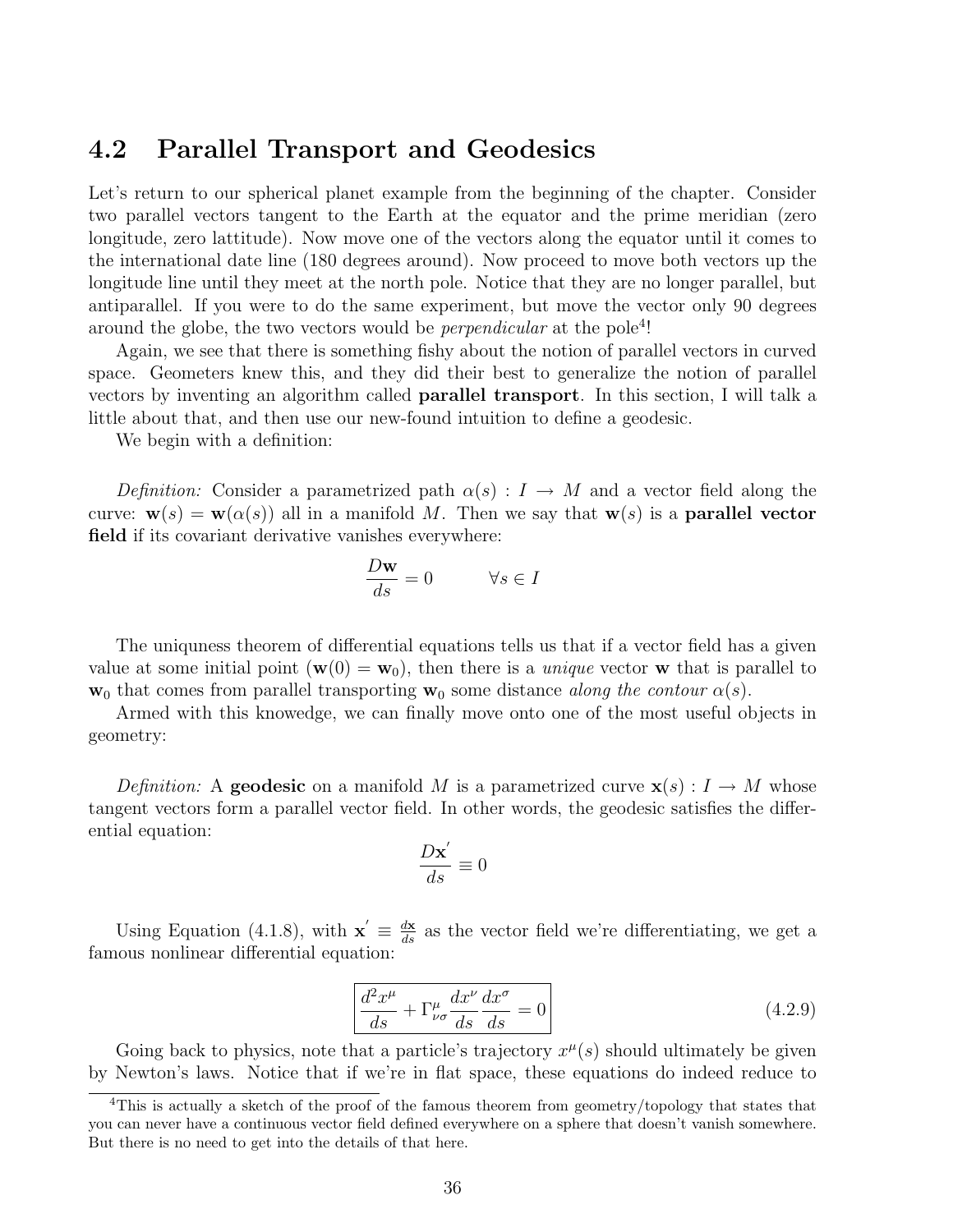Newton's laws of motion! General relativity suggests that in the absense of inertial forces, a particle moves along a geodesic, so its equation of motion is given by Equation (4.2.9). Gravity manifests itself as the curvature of space, *i.e.*: the connection coefficients. So we can think of the  $\Gamma$  terms in Equation (4.2.9) as source terms for the gravitational field in Newton's equations of motion. If we wished to include other inertial forces (such as an electric field, for instance), we would modify the right hand side of Equation (4.2.9).

Additionally, a geodesic is the is the path of shortest distance: this can be proved using variational calculus techniques. So this equation tells us that particles like to travel along the path the minimizes the distance travelled. In flat space (no forces), that's a straight line; but in curved space (when gravity is present, for example) then in can be more complicated.

### 4.3 Curvature- The Riemann Tensor

Now that we have worked out some details on parallel transport and geodesics, let's see what else the covariant derivative can give us. One question that analysts like to ask is "Are mixed partials equal?" It turns out that understanding the answer to this question gives us a rigorous way to quantify the curvature of the manifold.

Consider the commutator of two covariant derivatives acting on a vector<sup>5</sup>:

$$
A_{\nu;\rho;\sigma} - A_{\nu;\sigma;\rho} = A_{\mu} R^{\mu}_{.\nu\rho\sigma}
$$

where

$$
R^{\mu}_{.\nu\rho\sigma} \equiv \Gamma^{\mu}_{\nu\sigma,\rho} - \Gamma^{\mu}_{\nu\rho,\sigma} + \Gamma^{\alpha}_{\nu\sigma} \Gamma^{\mu}_{\alpha\rho} - \Gamma^{\alpha}_{\nu\rho} \Gamma^{\mu}_{\alpha\sigma}
$$
(4.3.10)

 $R^{\mu}_{\nu\rho\sigma}$  is a tensor, called the **Riemann-Christoffel Curvature Tensor**. We know it's a tensor from the quotient rule of tensors: if a tensor equals another tensor contracted with another object, then that other object must be a tensor. There are a number of symmetries<sup>6</sup>:

- 1.  $R_{\beta\nu\rho\sigma} = -R_{\nu\beta\rho\sigma}$
- 2.  $R_{\beta\nu\rho\sigma} = -R_{\beta\nu\sigma\rho}$
- 3.  $R_{\beta\nu\rho\sigma} = +R_{\rho\sigma\beta\nu}$
- 4.  $R^{\mu}_{\nu\rho\sigma} + R^{\mu}_{\rho\sigma\nu} + R^{\mu}_{\sigma\nu\rho} = 0$
- 5.  $R^{\mu}_{.\nu\rho\sigma;\tau} + R^{\mu}_{.\nu\sigma\tau;\rho} + R^{\mu}_{.\nu\tau\rho;\sigma} = 0$

The first four symmetries are manifest from Equation (4.3.10); the last item is known as the **Bianchi Identity**. These symmetries have the effect of putting some powerful constraits on the number of independent quantities in the curvature tensor. Without any symmetries, there would be  $d^4$  numbers, where d is the dimension of our manifold. However, with all of these symmetries, there are:

<sup>5</sup>I'm not going to prove this: *you* do it!

 $^{6}R^{\mu}_{.\nu\rho\sigma}=g^{\mu\beta}R_{\beta\nu\rho\sigma}$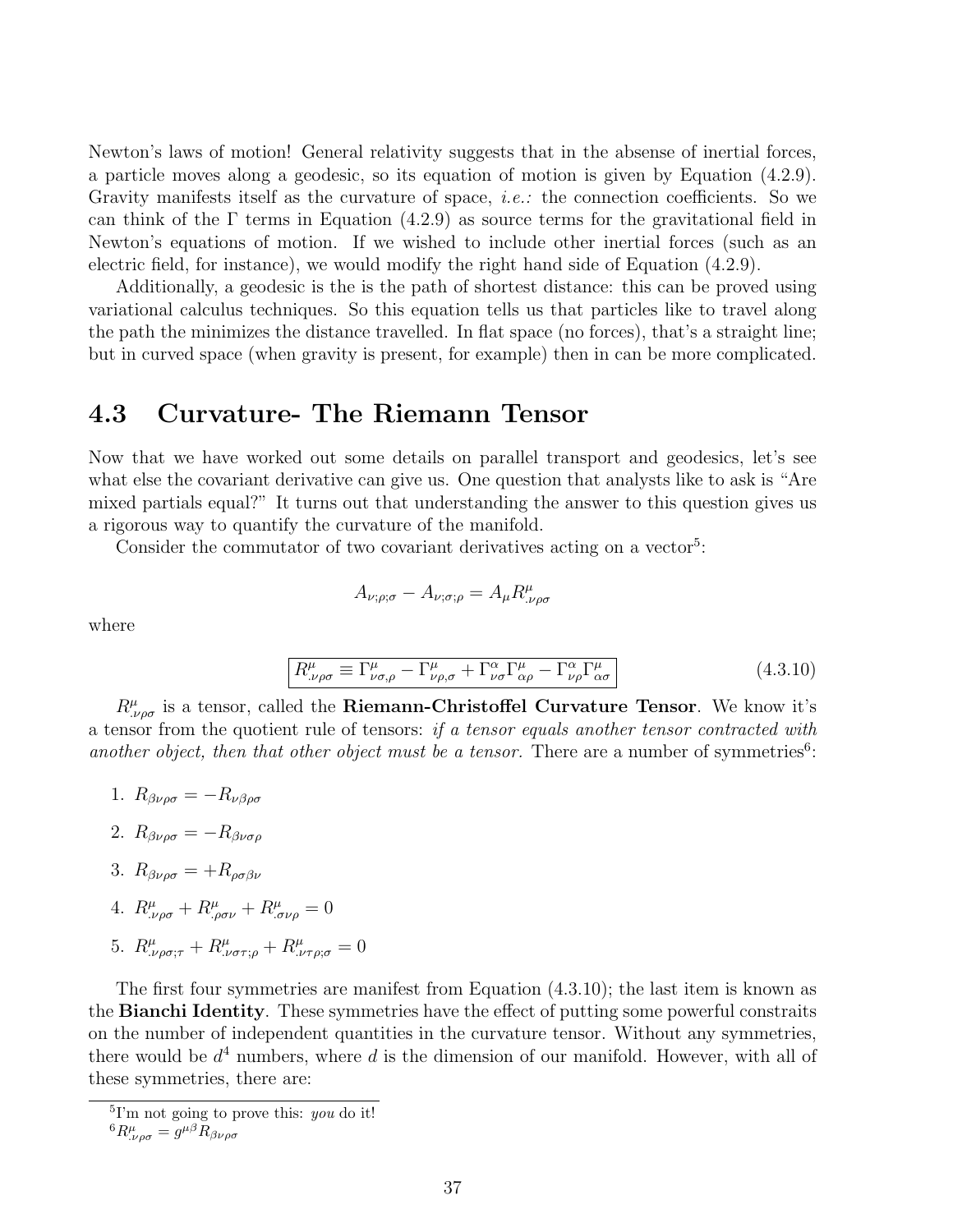$$
\frac{d^2(d^2-1)}{12} \tag{4.3.11}
$$

independent quantities. Notice that the rank of the Riemann-Christoffel tensor is always 4, despite the dimension of the manifold.

The Bianchi Identity is a different sort of relation in the sense that it involves derivatives. There is a similar equation in Maxwell's electrodynamics:

$$
F_{\mu\nu,\rho} + F_{\nu\rho,\mu} + F_{\rho\mu,\nu} = 0
$$

where  $F_{\mu\nu}$  is the field strength tensor (see Jackson or Griffiths). These equations are very closely related to the topic of "Gauge Invariance" – we will talk about that in the next chapter.

We can try to construct lower rank tensors from this monster in Equation (4.3.10), but thanks to the symmetries, there are only a few nonzero contractions, and up to sign, they all yield the same thing. We define the rank-2 tensor:

$$
R_{\mu\nu} \equiv R^{\tau}_{.\mu\nu\tau} \tag{4.3.12}
$$

It is called the Ricci tensor. It is a symmetric tensor. Any other nonzero contraction would give the same object up to a sign. You should prove this for yourself. Finally we can take the trace of Equation  $(4.3.12)$  to get the **Ricci scalar**:

$$
R \equiv R^{\mu}_{\mu} \tag{4.3.13}
$$

 $R$  is sometimes called the **scalar curvature**. It is a measure of the intrisic curvature of the manifold.

Finally, I would like to mention an interesting curiosity. Take a good look at Equation (4.3.10). Einstein used this tensor to describe gravity. Notice that it has derivatives of the connection coefficients, and is a tensor. It is, in a sense, a strange kind of curl of the connection coefficients. Now look at Equation (4.1.2) - this says that the connection coefficients transform under coordinate transformations with an inhomogeneous term. Does this look like anything we know? What about the vector potential of electrodynamics? That has an inhomogeneous term when you perform a gauge transformation  $(A \to A + \nabla \Lambda)$ , and yet when you take its curl to get B, the resulting field is gauge invariant. Here, the "gauge transformation" is actually a coordinate transformation (technically, a "diffeomorphism"), and the Riemann tensor transforms "covariantly" (which is a fancy word for "properly") under these transformations, even though the connection coefficients do not. You can see the parallel: you might think of the connection coefficients as "gravity vector potentials", and the curvature tensor as the "gravitational field". Then we have something like a gauge theory of gravity! Unfortunately, things are more complicated than that. However, this is getting us too far afield, so I'll stop now.

### 4.3.1 Special Case:  $d = 2$

Before leaving differential geometry behind, I wanted to talk a little about a very special case of mathematics - two dimensional manifolds. In one dimension, the Riemann tensor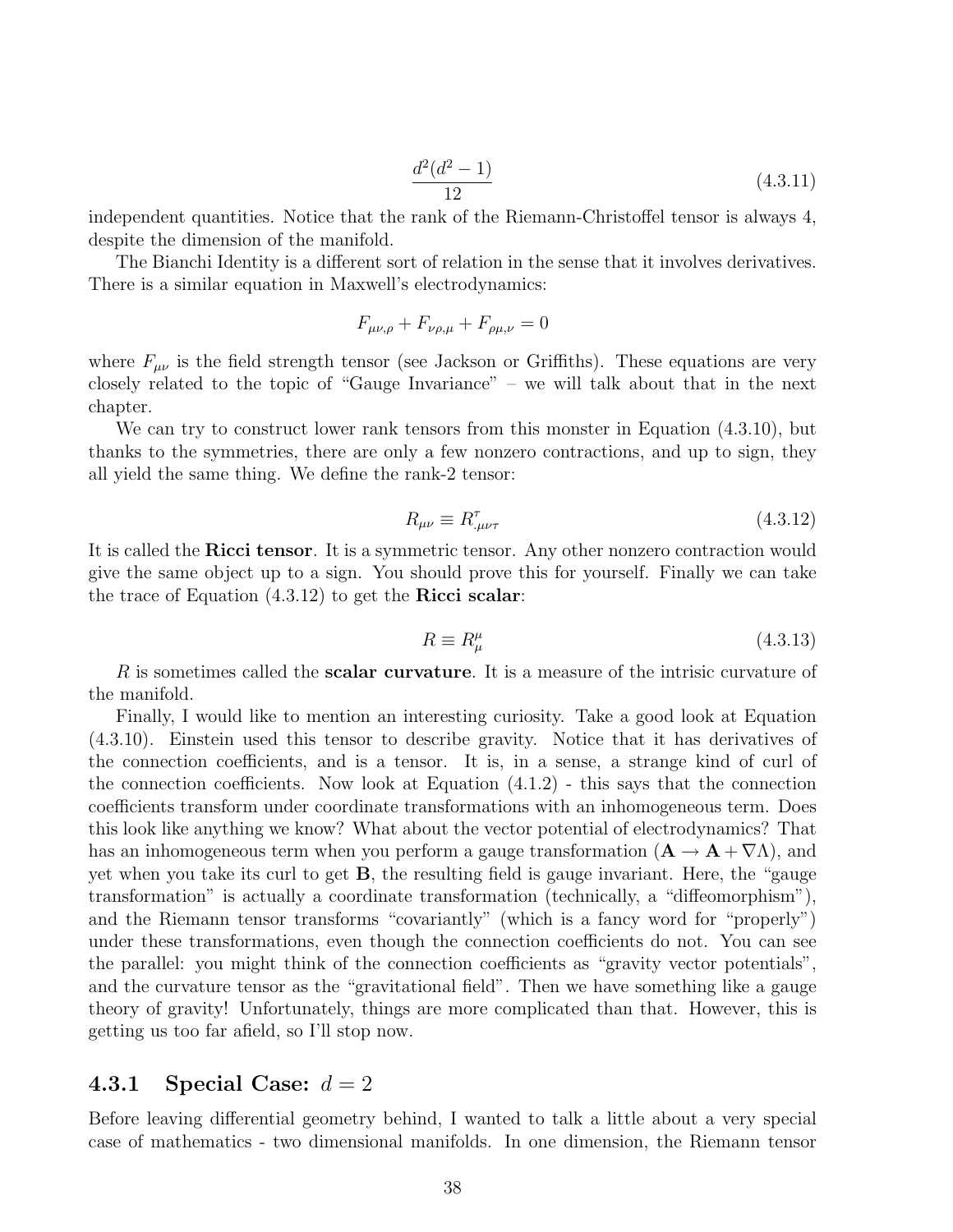is not well-defined, and we do not need any of this formalism to discuss geometry; in fact, one dimensional differential geometry is nothing more than vector calculus! In three or more dimensions, the Riemann tensor is complicated, and it is much more difficult to say anything quantitative and general about your manifold. But in the special case of two dimensions, the Riemann tensor has only one component (see Equation (4.3.11)), and that is the Ricci scalar curvature. Here, we can talk about curvature in a *very* quantitative matter.

To understand how this works, we need to state a few definitions. A two dimensional Riemannian manifold is often simply referred to as a "surface".

Definition: Consider a curve parametrized by  $\alpha(s)$  living on a surface M. The the curvature of the curve is given by:

$$
k(s) \equiv |\alpha''(s)|
$$

If **n** is the normal vector to  $\alpha$ , and **N** is the normal to the surface, then we define the angle:

$$
\cos \theta_{\alpha(s)} \equiv \langle \mathbf{n}(s), \mathbf{N}(s) \rangle
$$

Then

$$
k_n(s) \equiv k(s) \cos \theta_{\alpha(s)}
$$

is called the **normal curvature** along the path  $\alpha(s)$ .

Now consider all the curves in the surface, and all of the normal curvatures. Let us call the maximum normal curvature  $k_1$ , and the minimum normal curvature  $k_2$ <sup>7</sup>. These two quantities are properties of the surface, not of the curves. Finally, we can define two new objects:

$$
H = \frac{1}{2} (k_1 + k_2)
$$
 (4.3.14)

$$
K = k_1 k_2 \tag{4.3.15}
$$

H is called the **mean curvature**. It is very useful in many applications, especially in engineering. However, it is not as useful for a theoretical tool because it is not isometrically invariant, where an "isometrically invariant" quantity only depends on the surface itself, not on how the surface is embedded in 3-space.  $K$  is called the **Gaussian curvature**, and is of fundamental importance. Gauss proved that it is isometrically invariant, which means that it describes the surface in a fundamental way. One can prove the relation:

$$
K \propto R
$$

and hense make the connection between two dimensional geometry and higher dimensional geometry.

<sup>7</sup>There is no difference to which one is which in the literature.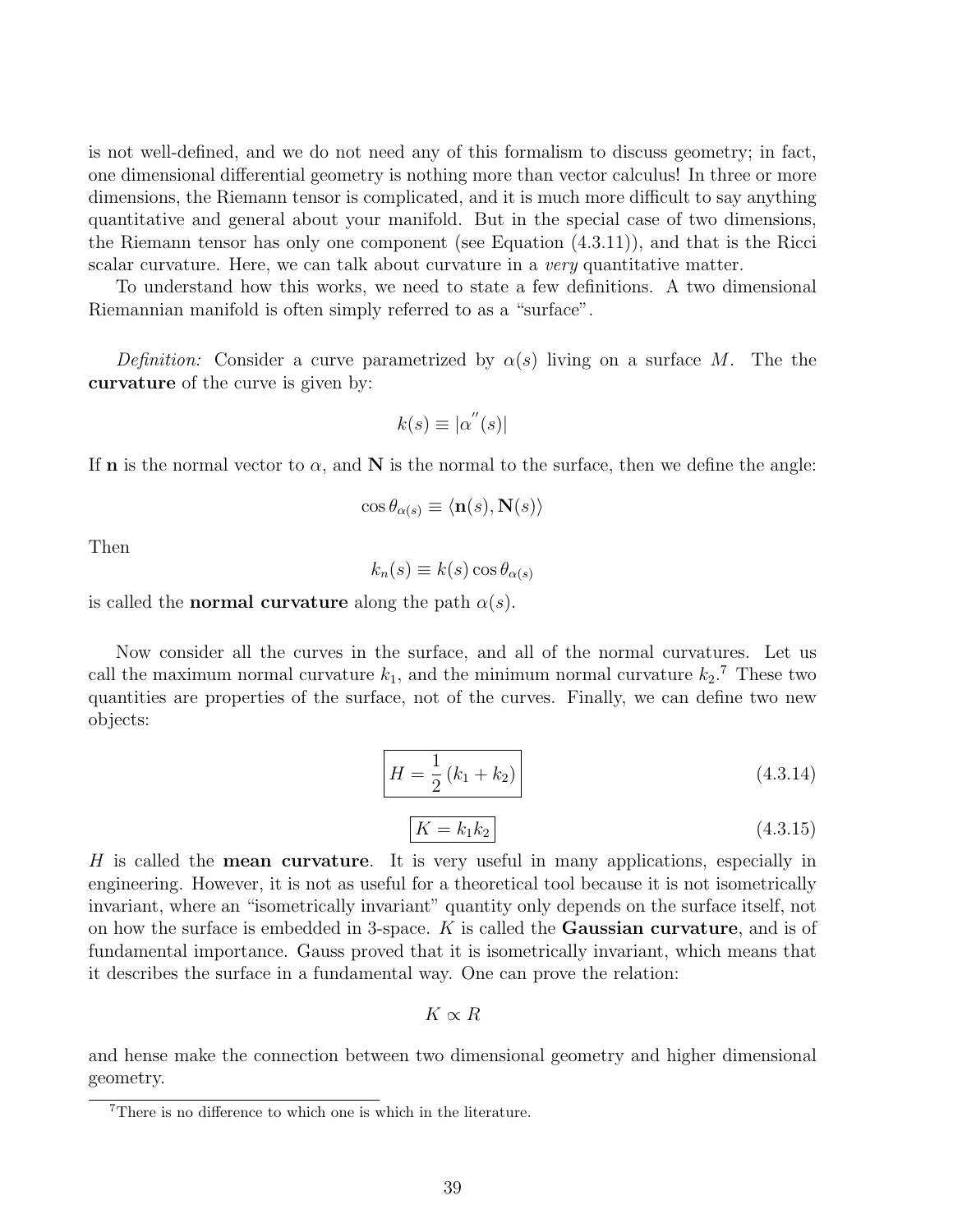Armed with this new tool, we can state one of the most important theorems of differential geometry, and one of the key reasons why differential geometry in two dimensions is so well understood:

Theorem: For any compact, oriented Riemannian 2-manifold M:

$$
\int_{M} K d\Omega = 2\pi \chi(M) \tag{4.3.16}
$$

where the integral is a surface integral over the entire manifold and  $\chi(M)$  is a topologically invariant quantity called the **Euler characteristic**. This theorem is called the **Gauss-Bonnet Theorem**, and has several versions for different cases of  $M$ , integrating over only part of  $M$ , etc; but this is the most general statement of the theorem.

The Euler characteristic  $\chi(M)$  is of fundamental importance in topology and geometry. To calculate it for a surface, you divide your surface into a bunch of triangles; this process is called **triangulation**. You then count the total number of faces  $(F)$ , edges  $(E)$  and vertices  $(V)$  and apply the following formula:

$$
\chi(M) = V - E + F \tag{4.3.17}
$$

 $\chi(M)$  is well-defined in the sense that it is independent of how you triangulate your surface. This is not a trivial point. We call this quantity a "topological invariant" because if you have two surfaces that have the same value of  $\chi$ , then they are homeomorphic; in other words, you can always deform one of the surfaces into another in a continuous manner,  $(i.e.:$ without tearing or gluing. Thus the Euler characteristic provides a very powerful techinque for classifying different types of surfaces.

As a very quick application of Equation (4.3.16), consider Gauss' Law from electrodynamics. If you interpret K as the "field strength" we see that the surface integral must be some topological invariant, i.e. "charge"! This kind of connection between field theory (classical and quantum) and differential geometry is very common, and very powerful!

#### 4.3.2 Higher Dimensions

In more than two dimensions, things become considerably more complicated. In order to define the analog of Gaussian curvature, one considers all the independent two dimensional "cross sections" of the manifold and calculates each of their Gaussian curvatures. These curvatures are know as sectional curvatures. It can be proved that all of the sectional curvatures are contained in the Riemann tensor, which is why the Riemann-Levi-Civita formalism is so useful in higher dimensions, even if it is overkill in two dimensions.

Unfortunately, there is no such thing as a Gauss-Bonnet theorem for manifolds of more than two dimensions. First of all, the Gaussian curvature is no longer well-defined. Instead, you might use some information from the Riemann tensor, but it is not obvious how to do this. Secondly, and more importantly, there is no known universal topological invariant in more than two dimensions! In other words, manifolds with the same Euler characteristic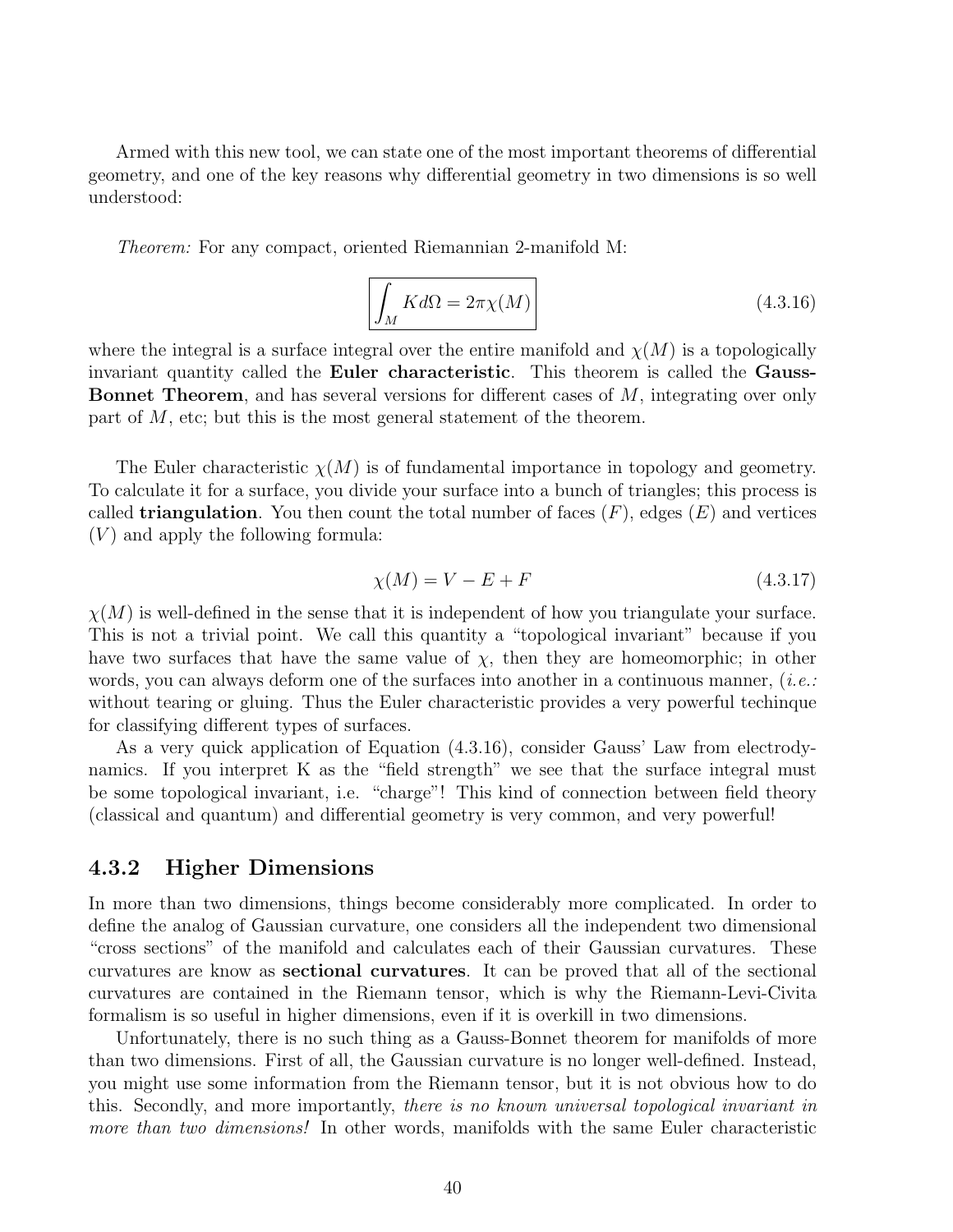need no longer be topologically equivalent in higher dimensions, and we know of no single quantity that does classify manifolds in this way. This is way beyond the scope of this review, so I will stop now. Let me just say that this is one of the most active areas in modern mathematics research. If you are at all interested, I strongly encourage you to check it out!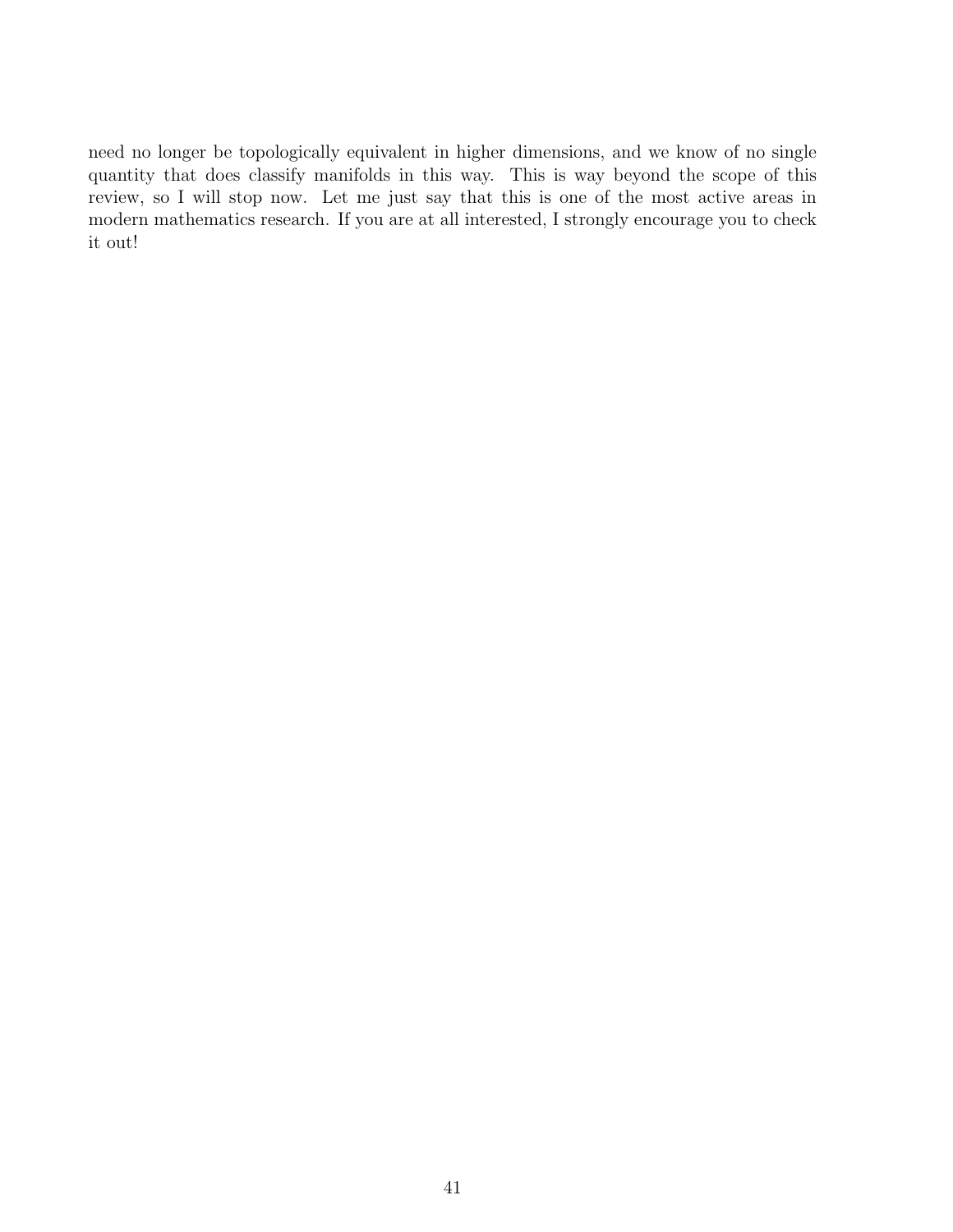# Chapter 5 Differential Forms

Differential forms are, without a doubt, one of the most beautiful inventions in all of mathematics! Their elegance and simplicity are without bound. Nevertheless, like anything good, it takes a long time before they become natural and second nature to the student. Whether you realize it or not, you have been using differential forms for a long time now (gradient).

Before diving into forms, I should mention two quick things. First of all, it is likely that many of you will never need to know any of this in your life. If that is the case, then you have no reason to read this chapter (unless you're curious). I have included it anyway, since writing these notes has helped me to understand some of the more subtle details of the mathematics, and I find forms to be very useful. Differential forms are extremely useful when, for example, you wish to discuss electromagnetism, or any gauge field for that matter, in curved space (i.e.: with gravity). This is why I thought they would do well in this review.

The second point I want to make is that no matter how much you like or dislike forms, remember that they are nothing more than notation. If mathematicians had never discovered differential forms, we would not be at a serious loss; however, many calculations would become long and tedious. The idea behind this beautiful notation is that terms cancel early. If we had never heard of differential forms, one would have to carry out terms that would ultimately vanish, making the calculations nasty, at best! But let us not forget that there is nothing truly "fundamental" about forms – they are a convienience, nothing more.

That being said, let's jump in...

# 5.1 The Mathematician's Definition of Vector

One thing you have to be very careful of in mathematics is definitions. We have to construct a definition that both allows for all the cases that we know should exist, and also forbids any pathological examples. This is a big challenge in general mathematical research. We have been talking a lot about "vectors", where we have been using the physicist's definition involving transformation properties. But this is unfortunately not the only mathematical definition of a vector. Mathematicians have another definition that stems from the subject of linear algebra. For the moment, we are going to completely forget about the physical definition (no more transformations) and look on vectors from the mathematician's point of view. To this end we must make a new definition; the key definition of linear algebra: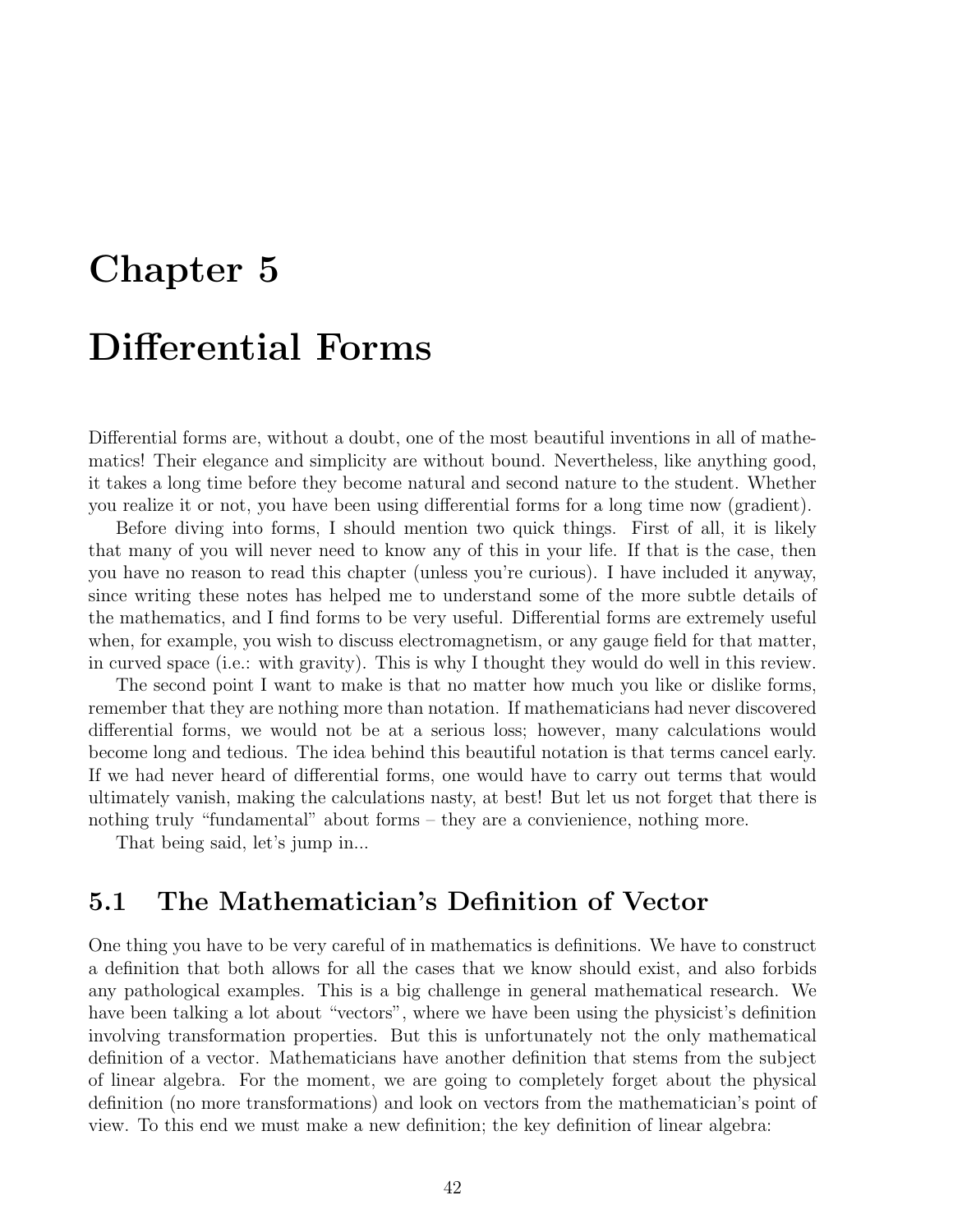*Definition:* A Vector Space (sometimes called a Linear Space), denoted by  $V$ , is a set of objects, called vectors, and a field, called scalars, and two operations called vector addition and scalar multiplication that has the following properties:

- 1.  $(\mathcal{V},+)$  is an abelian group.
- 2.  $\mathcal V$  is closed, associative, and distributive under scalar multiplication, and there is a scalar identity element  $(1\vec{v} = \vec{v})$ .

In our case, the field of scalars will always be R, but in general it could be something else, like C or some other field from abstract algebra.

Notice that this definition of vectors has absolutely nothing to do with the transformation properties that we are used to dealing with. Nevertheless, you can prove to yourself very easily that the set of n-dimensional real vectors  $(\mathbb{R}^n)$  is a vector space. But so are much more abstract quantities. For example, the set of all n-differentiable, real-valued functions  $(C^n(\mathbb{R}))$  is also a vector space, where the "vectors" are the functions themselves. Another example of a vector space is the set of all eigenfunctions in quantum mechanics, where the eigenfunctions are the vectors. This is why it's called "abstract" algebra!

Sticking to abstract linear algebra for a minute, there is a very important fact about vector spaces. Recall that a **linear transformation** is a function that operates on  $V$  and preserves addition and scalar multiplication:

$$
T(\alpha x + \beta y) = \alpha T(x) + \beta T(y)
$$

Then let us consider the set of all linear transformations that go from  $V$  to  $\mathbb{R}$ :

$$
\Lambda^{1}(\mathcal{V}) = \{ \phi \mid \phi : \mathcal{V} \to \mathbb{R}; \phi \text{ linear} \}
$$
\n(5.1.1)

I'll explain the notation in a moment. This set is very intriguing - every element in this set has the property that it acts on any vector in the original vector space and returns a number. It is, in general, true that for any vector space, this special set exists. It is also true that this space also forms a vector space itself. It is so important in linear algebra, it is given a name. We call it the **dual space of**  $V$ , and denote it as  $V^*$ . The vectors (functions) in the space are called covectors, or 1-forms (hense the 1 superscript).

Armed with this knowledge we can go back and redefine what we mean by "tensor": consider the set of all multilinear (that is, linear in each of its arguments) transformations that send  $k$  vectors and  $l$  covectors to a number:

$$
T: \underbrace{\mathcal{V} \times \cdots \times \mathcal{V}}_{k \text{ times}} \times \underbrace{\mathcal{V}^* \times \cdots \times \mathcal{V}}_{l \text{ times}})^* \to \mathbb{R}
$$

The set of all such transformations is called  $T_k^l$  and the elements of this set are called **tensors**  $\text{ of } \text{ rank} \left( \begin{array}{c} l \ k \end{array} \right)$ - . Notice immediately that  $T_1^0 = \mathcal{V}$ ,  $T_0^1 = \mathcal{V}^*$ . Also notice that this definition of tensor has nothing to do with transformations, as we defined them in Chapter 1. For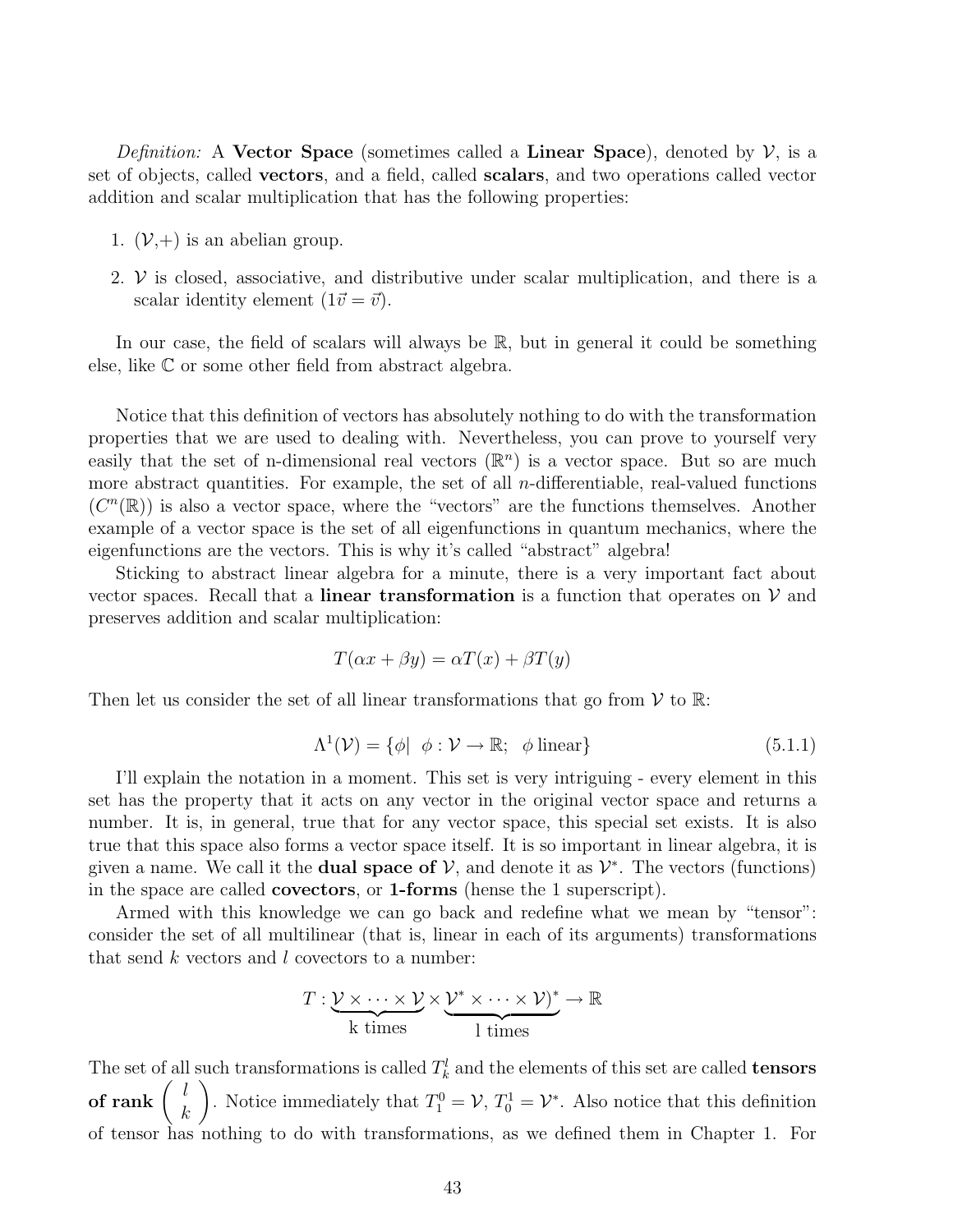example, acording to this definition, the Christoffel symbols of differential geometry are (1, 2) tensors. So you must be sure you know which definition people are using.

That's enough abstraction for one day. Let us consider a concrete example. Consider the vector space  $\mathbb{R}^n$  and the set of *multilinear* transformations that take k vectors to a number:

$$
\phi: \underbrace{\mathbb{R}^n \times \mathbb{R}^n \times \cdots \times \mathbb{R}^n}_{k \text{ times}} \to \mathbb{R}
$$
\n
$$
(5.1.2)
$$

with the additional property that they are "alternating", i.e.:

$$
\phi(\ldots, \vec{x}, \vec{y}, \ldots) = -\phi(\ldots, \vec{y}, \vec{x}, \ldots) \tag{5.1.3}
$$

When  $\phi$  takes k vectors in  $\mathbb{R}^n$ , then  $\phi$  is called a **k-form**. The set of all k-forms is denoted  $\Lambda^k(\mathbb{R}^n)$ . Note that this set is also a vector space. The dual space is an example of this, hence the notation.

In linear algebra, we know that every vector space has a basis, and the dimension of the vector space is equal to the number of elements in a basis. What is the standard basis for  $\Lambda^k(\mathbb{R}^n)$ ? Let us start by considering the dual space to  $\mathbb{R}^n$  ( $k=1$ ). We know the standard basis for  $\mathbb{R}^n$ ; let's denote it by  $\{\vec{e}_1, ..., \vec{e}_n\}$ . Now let us *define* a 1-form  $dx^i$  with the property:

$$
dx^{i}(\vec{e_{j}}) \equiv \langle dx^{i}, \vec{e_{j}} \rangle = \delta_{j}^{i} \tag{5.1.4}
$$

Then the **standard basis of**  $\Lambda^k(\mathbb{R}^n)$  is the set of all k-forms:

$$
dx^{i} \wedge dx^{j} \wedge \cdots dx^{l}; \quad i \neq j \neq \cdots \neq l; \quad i, j, \cdots, l \leq n
$$
\n
$$
(5.1.5)
$$

where each "wedge product" has  $k$  " $dx$ "s<sup>1</sup>.

Before going any further, perhaps it would be wise to go over this and make sure you understand it. Can you write down the standard basis for  $\Lambda^2(\mathbb{R}^3)$ ? How about  $\Lambda^2(\mathbb{R}^4)$ ? Here are the answers:

$$
\Lambda^{2}(\mathbb{R}^{3}) : \{dx^{1} \wedge dx^{2}, dx^{1} \wedge dx^{3}, dx^{2} \wedge dx^{3}\} \Rightarrow D = 3
$$
  

$$
\Lambda^{2}(\mathbb{R}^{4}) : \{dx^{1} \wedge dx^{2}, dx^{1} \wedge dx^{3}, dx^{1} \wedge dx^{4}, dx^{2} \wedge dx^{3}, dx^{2} \wedge dx^{4}, dx^{3} \wedge dx^{4}\} \Rightarrow D = 6
$$

By looking at these examples, you should be able to figure out what the dimension of  $\Lambda^k(\mathbb{R}^n)$  is, in general  $(k < n)$ :

$$
\dim \Lambda^k(\mathbb{R}^n) = \binom{n}{k} = \frac{n!}{k!(n-k)!}
$$
\n(5.1.6)

Notice that if  $k>n$  the space is trivial – it only has the zero element.

<sup>1</sup>Wedge products are discussed below, but for now all you need to know of them is that they are antisymmetric products, so  $A \wedge B = -B \wedge A$  for  $A, B$  1–forms.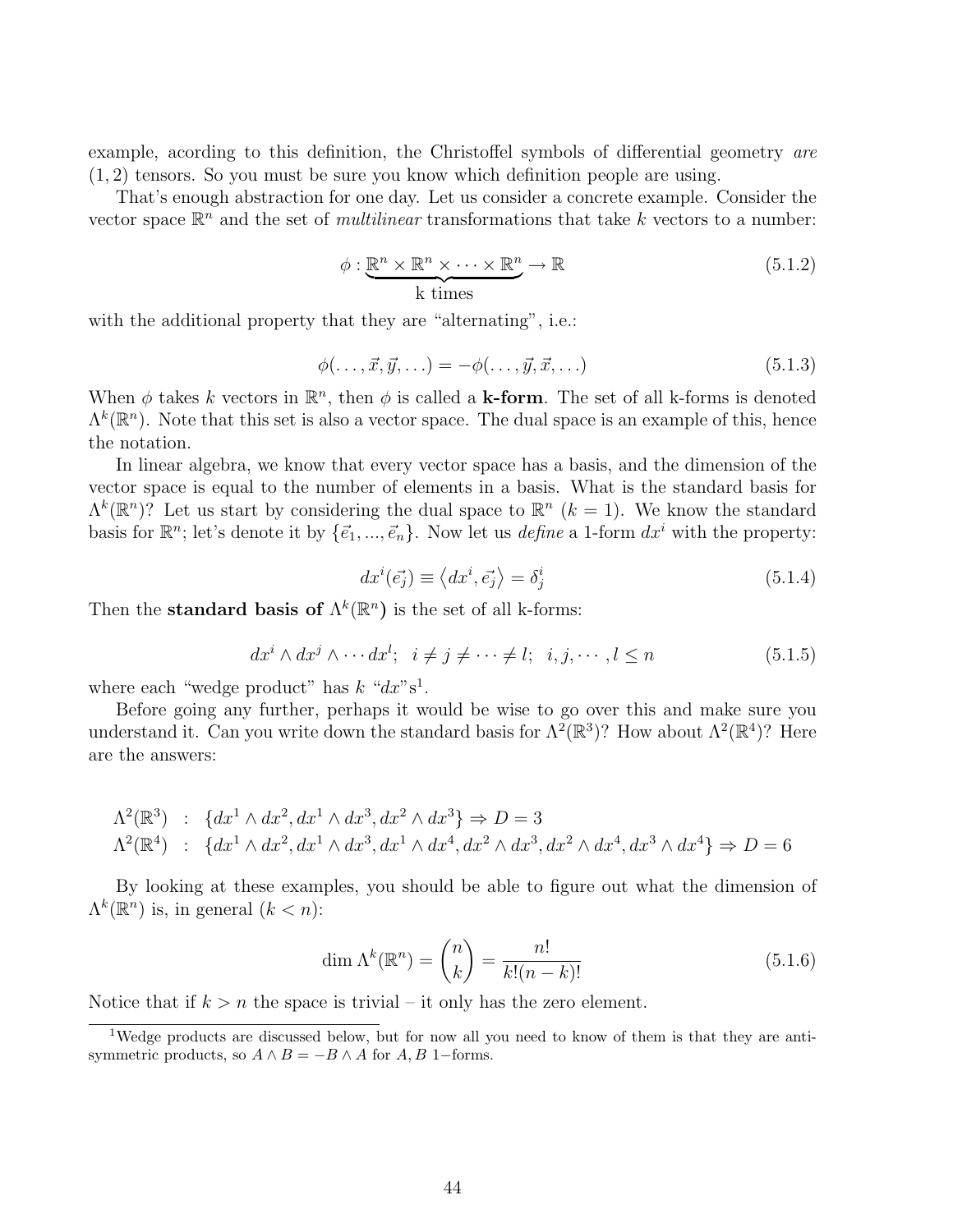## 5.2 Form Operations

#### 5.2.1 Wedge Product

In order to define the standard basis for  $\Lambda^k(\mathbb{R}^n)$ , we needed to introduce a new operation, called the **wedge product**  $(\wedge)$ . Let's look more carefully at this new form of multiplication. As a "pseudo-definition", consider two 1-forms  $\omega, \phi \in \Lambda^1(\mathbb{R}^n)$ ; then let us define an element in  $\Lambda^2(\mathbb{R}^n)$  by the following:

$$
\omega \wedge \phi(\vec{v}, \vec{w}) = \omega(\vec{v})\phi(\vec{w}) - \omega(\vec{w})\phi(\vec{v})
$$
\n(5.2.7)

Notice that there are two immediate corollaries:

$$
\omega \wedge \phi = -\phi \wedge \omega \tag{5.2.8}
$$

$$
\omega \wedge \omega = 0 \qquad \forall \omega \in \Lambda^k(\mathbb{R}^n) \tag{5.2.9}
$$

So the wedge product defines a noncommutative product of forms. Notice that this is different from the ordinary tensor product:

$$
\omega \otimes \phi(\vec{v}, \vec{w}) \equiv \omega(\vec{v})\phi(\vec{w}) \tag{5.2.10}
$$

Looking at this as an antisymmetric product on forms, you might be reminded of the cross product. This is exactly right: the cross-product of two vectors is the same thing as a wedge product of two 1-forms. We will prove this explicitly soon.

Now that we have talked about the specific case of 1-forms, we can generalize to the wedge product of any forms:

Definition: Let  $\omega \in \Lambda^k(\mathbb{R}^n)$ ,  $\phi \in \Lambda^l(\mathbb{R}^n)$ . Then we define  $\omega \wedge \phi \in \Lambda^{k+l}(\mathbb{R}^n)$  as the sum of all the antisymmetric combinations of wedge products. This product is

- 1. Distributive:  $(dx^1 + dx^2) \wedge dx^3 = dx^1 \wedge dx^2 + dx^1 \wedge dx^3$
- 2. Associative:  $(dx^1 \wedge dx^2) \wedge dx^3 = dx^1 \wedge (dx^2 \wedge dx^3) = dx^1 \wedge dx^2 \wedge dx^3$
- 3. Skew-commutative:  $\omega \wedge \phi = (-1)^{kl} \phi \wedge \omega$

Notice that for  $k + l > n$  the space is trivial, so  $\phi \wedge \omega = 0$ .

Before going any further, let's do some examples. Consider  $\omega, \phi \in \Lambda^1(\mathbb{R}^3)$ , i.e.: 1-forms in 3-space. Writing it out explicitly, we have:

$$
\omega = a_1 dx^1 + a_2 dx^2 + a_3 dx^3
$$
  
\n
$$
\phi = b_1 dx^1 + b_2 dx^2 + b_3 dx^3
$$
  
\n
$$
\omega \wedge \phi = (a_1 dx^1 + a_2 dx^2 + a_3 dx^3) \wedge (b_1 dx^1 + b_2 dx^2 + b_3 dx^3)
$$
  
\n
$$
= (a_1 b_2 - a_2 b_1) dx^1 \wedge dx^2 + (a_1 b_3 - a_3 b_1) dx^1 \wedge dx^3 + (a_2 b_3 - a_3 b_2) dx^2 \wedge dx^3
$$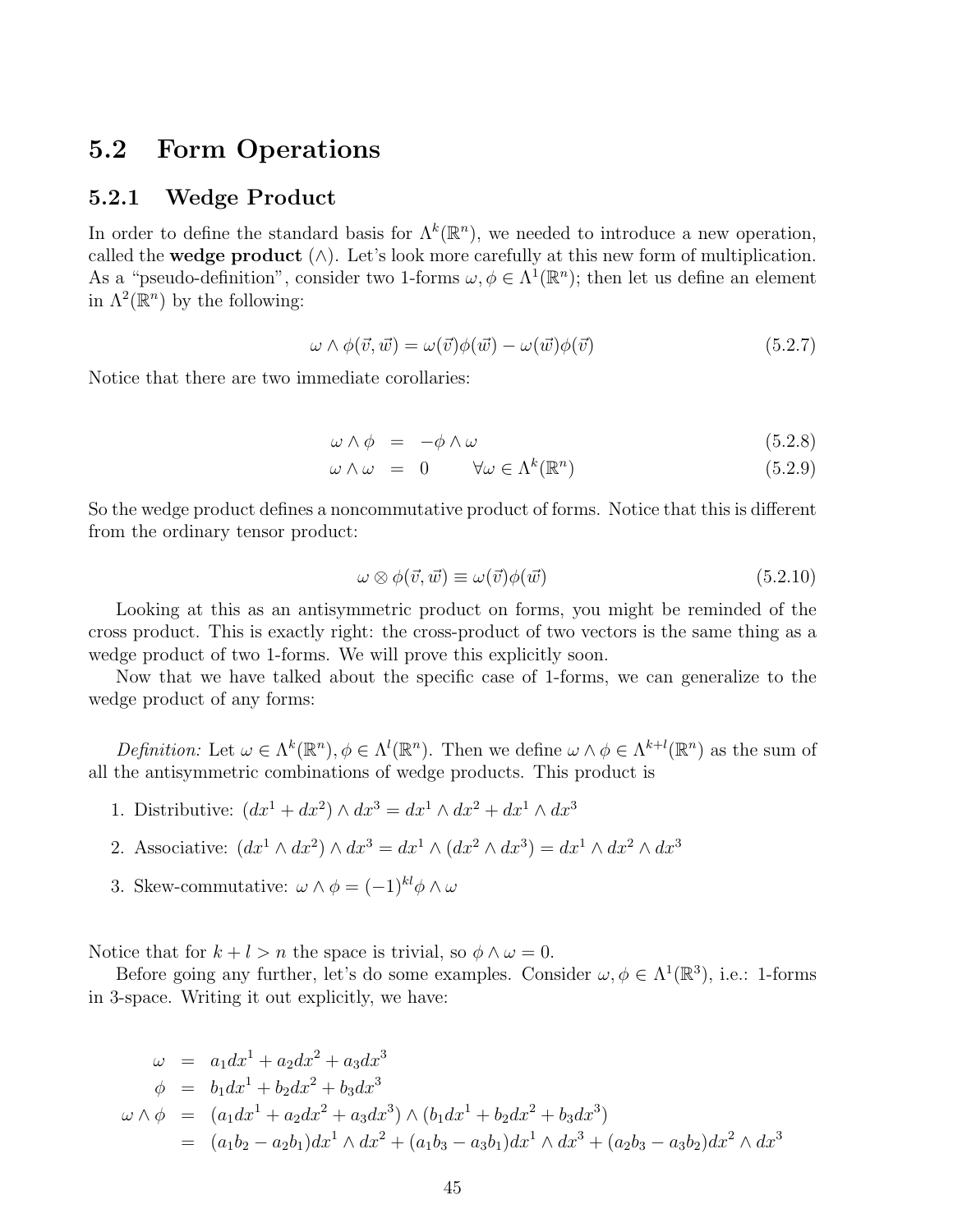Notice how I've been careful to keep track of minus signs. Also notice that this looks very similar to a cross product, as stated earlier. What about taking the wedge product of two 1-forms in  $\mathbb{R}^4$ :

$$
\xi = a_1 dx^1 + a_2 dx^2 + a_3 dx^3 + a_4 dx^4
$$
\n
$$
\chi = b_1 dx^1 + b_2 dx^2 + b_3 dx^3 + b_4 dx^4
$$
\n
$$
\xi \wedge \chi = (a_1 b_2 - a_2 b_1) dx^1 \wedge dx^2 + (a_1 b_3 - a_3 b_1) dx^1 \wedge dx^3 + (a_1 b_4 - a_4 b_1) dx^1 \wedge dx^4
$$
\n
$$
+ (a_2 b_3 - a_3 b_2) dx^2 \wedge dx^3 + (a_2 b_4 - a_4 b_2) dx^2 \wedge dx^4 + (a_3 b_4 - a_4 b_3) dx^3 \wedge dx^4
$$

Note that this does not look like a "cross product"; it is a six-dimensional object in  $\mathbb{R}^4$ . However, if you took another wedge product with another 1-form, you would get a 3-form in  $\mathbb{R}^4$  (which is four-dimensional), and that would give you something like a four-dimensional cross product. In general, taking the wedge product of  $(n - 1)$  1-forms in  $\mathbb{R}^n$  will give you something analogous to a cross-product. We'll get back to this later.

As a final example, what if you took the wedge product of a 1-form and a 2-form in  $\mathbb{R}^3$ :

$$
\alpha = c_1 dx^1 + c_2 dx^2 + c_3 dx^3 \tag{5.2.11}
$$

$$
\beta = L_{12}dx^1 \wedge dx^2 + L_{13}dx^1 \wedge dx^3 + L_{23}dx^2 \wedge dx^3 \qquad (5.2.12)
$$

$$
\alpha \wedge \beta = (c_1 L_{23} - c_2 L_{13} + c_3 L_{12}) dx^1 \wedge dx^2 \wedge dx^3 \qquad (5.2.13)
$$

Notice that if we identify  $\beta = \omega \wedge \phi$  from above, then we have shown that the triple wedge product of 1-forms in  $\mathbb{R}^3$  is just:

$$
\omega \wedge \phi \wedge \alpha = \det \begin{pmatrix} a_1 & a_2 & a_3 \\ b_1 & b_2 & b_3 \\ c_1 & c_2 & c_3 \end{pmatrix} dx^1 \wedge dx^2 \wedge dx^3 \qquad (5.2.14)
$$

In fact, the wedge product of n 1-forms in  $\mathbb{R}^n$  is always such a determinant. This is a very important fact that will come up again and again.

Next, we can ask how a general wedge product of forms acts on vectors? The answer is that the form farthest to the left acts on the vector, and then you must permute the form so that all the 1-forms act on the vector. As an example, consider a 2-form acting on a vector:

$$
dx \wedge dy(\vec{v}) = dx(\vec{v})dy - dy(\vec{v})dx = v_x dy - v_y dx
$$

The minus sign comes from flipping the  $dx$  and the  $dy$ .

Before moving on, let us conclude this section with a definition and a theorem:

*Definition:* A simple k-form is a "monomial" k-form; that is, there is no addition.

Theorem: All k-forms can be written as a linear combination of simple k-forms.

Proof: The proof of this theorem is straightforward: a simple k-form is just a basis element, possibly multiplied by a number. Then since we are dealing with a vector space, any element of  $\Lambda^k(\mathbb{R}^n)$  can be written as a linear combination of these basis elements. QED.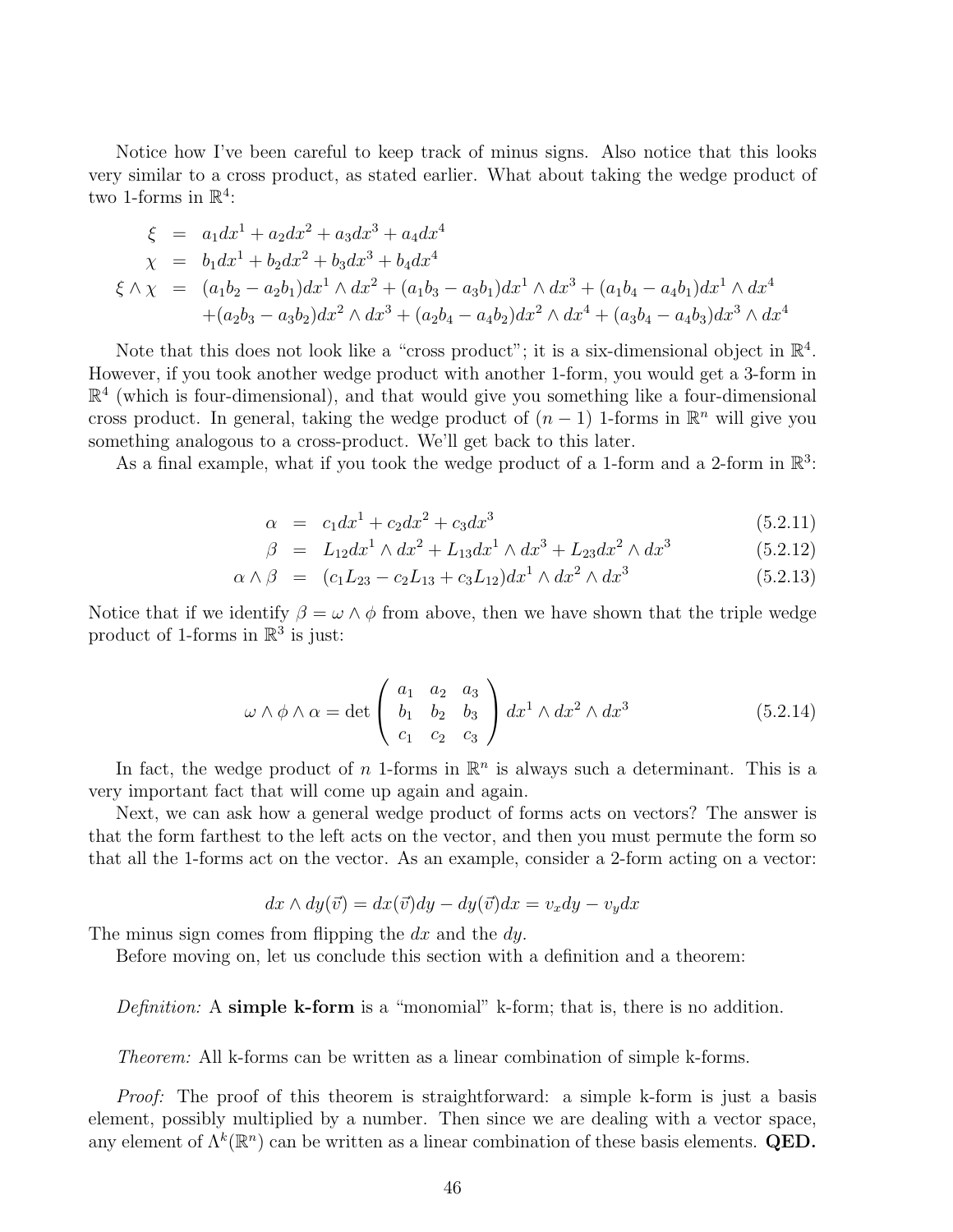#### 5.2.2 Tilde

The tilde operator is the operator that translates us from vectors to forms, and vice versa. In general, it is an operation:  $(rank-k \text{ tensors}) \rightarrow (k-forms)$ . Let's see some examples:

$$
\vec{v} = v^1 \vec{e}_1 + v^2 \vec{e}_2 + v^3 \vec{e}_3 \in \mathbb{R}^3
$$
  

$$
\tilde{v} = v_1 dx^1 + v_2 dx^2 + v_3 dx^3 \in \Lambda^1(\mathbb{R}^3)
$$

Notice that the tilde changed subscript indices to superscript. This is important when we have to keep track of what is covariant and contravariant.

Let's do another less trivial example:

$$
L = \begin{pmatrix} 0 & L_{12} & L_{13} \\ -L_{12} & 0 & L_{23} \\ -L_{13} & -L_{23} & 0 \end{pmatrix} \in \mathbb{R}^3 \quad (\text{Rank-2})
$$
  
\n
$$
\tilde{L} = (L_{12}dx^1 \wedge dx^2 + L_{13}dx^1 \wedge dx^3 + L_{23}dx^2 \wedge dx^3) \in \Lambda^2(\mathbb{R}^3)
$$
  
\n
$$
= \frac{1}{2}L_{ij}dx^i \wedge dx^j
$$

where in the last line I'm using Einstein notation for the indices. Notice how much simpler it is to write a 2-form as opposed to writing a rank-2 tensor. Also note that both  $L_{ij}$  and  $L_{ji}$  are taken care of, including the minus sign, by using wedge products as opposed to using tensor products - this is why we need the factor of  $\frac{1}{2}$  in the last line. We are beginning to see why form notation can be so useful!

Incidentally, notice that I am only considering antisymmetric tensors when I talk about forms. This is because the form notation has antisymmetry built into it. For symmetric tensors, the concept of a form is not very useful.

Finally, let me state a pretty obvious result:

Theorem:  $\tilde{\tilde{v}} = v$ .

Proof: Left to the reader.

#### 5.2.3 Hodge Star

The next tool we introduce for differential forms is the Hodge Star (∗). The Hodge Star converts forms to their so-called dual form:

$$
* : \Lambda^k(\mathbb{R}^n) \to \Lambda^{n-k}(\mathbb{R}^n)
$$
\n
$$
(5.2.15)
$$

As for many other things in linear algebra, it is sufficient to consider how the Hodge star acts on the basis elements. Let's look at some examples.

In  $\mathbb{R}^2$ :

$$
\begin{array}{rcl}\n *dx^1 & = & dx^2 \\
*dx^2 & = & -dx^1\n \end{array}
$$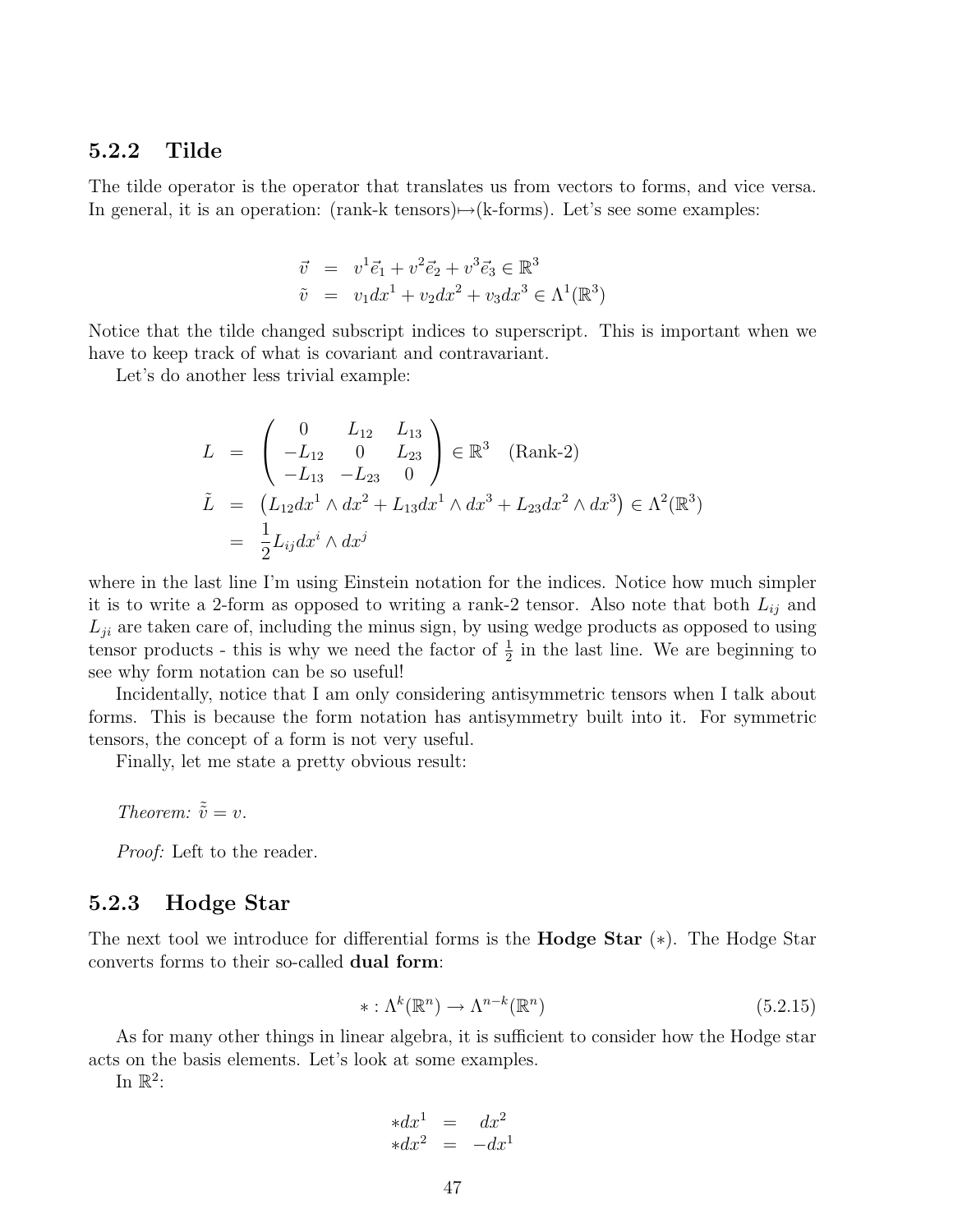In  $\mathbb{R}^3$ :

$$
\ast dx^{1} = dx^{2} \wedge dx^{3} \quad \ast (dx^{1} \wedge dx^{2}) = dx^{3}
$$
  
\n
$$
\ast dx^{2} = dx^{3} \wedge dx^{1} \quad \ast (dx^{2} \wedge dx^{3}) = dx^{1}
$$
  
\n
$$
\ast dx^{3} = dx^{1} \wedge dx^{2} \quad \ast (dx^{3} \wedge dx^{1}) = dx^{2}
$$

In  $\mathbb{R}^4$ :

$$
\ast dx^{1} = +dx^{2} \wedge dx^{3} \wedge dx^{4} \quad \ast (dx^{1} \wedge dx^{2}) = +dx^{3} \wedge dx^{4} \quad \ast (dx^{1} \wedge dx^{2} \wedge dx^{3}) = +dx^{4}
$$
\n
$$
\ast dx^{2} = -dx^{3} \wedge dx^{4} \wedge dx^{1} \quad \ast (dx^{1} \wedge dx^{3}) = -dx^{2} \wedge dx^{4} \quad \ast (dx^{1} \wedge dx^{2} \wedge dx^{4}) = -dx^{3}
$$
\n
$$
\ast dx^{3} = +dx^{4} \wedge dx^{1} \wedge dx^{2} \quad \ast (dx^{1} \wedge dx^{4}) = +dx^{2} \wedge dx^{3} \quad \ast (dx^{1} \wedge dx^{3} \wedge dx^{4}) = +dx^{2}
$$
\n
$$
\ast dx^{4} = -dx^{1} \wedge dx^{2} \wedge dx^{3} \quad \ast (dx^{2} \wedge dx^{3}) = +dx^{1} \wedge dx^{4} \quad \ast (dx^{2} \wedge dx^{3} \wedge dx^{4}) = -dx^{1}
$$
\n
$$
\ast (dx^{2} \wedge dx^{4}) = -dx^{1} \wedge dx^{3}
$$
\n
$$
\ast (dx^{3} \wedge dx^{4}) = +dx^{1} \wedge dx^{2}
$$

We can see a pattern here if we remember how the Levi-Civita simbol works. For any form in  $\Lambda^k(\mathbb{R}^n)$ :

$$
\Phi = \phi_{\mu_1...\mu_k} dx^{\mu_1} \wedge \cdots \wedge dx^{\mu_k} \Rightarrow
$$

$$
*\Phi = \frac{1}{(n-k)!} \epsilon_{\nu_1...\nu_n} \phi^{\nu_1...\nu_k} dx^{\nu_{k+1}} \wedge \cdots \wedge dx^{\nu_n}
$$
 (5.2.16)

or

$$
*\phi_{\mu_1...\mu_{n-k}} = \frac{1}{(n-k)!} \epsilon_{\nu_1...\nu_k\mu_1...\mu_{n-k}} \phi^{\nu_1...\nu_k}
$$
(5.2.17)

From the above, we can now present a theorem:

Theorem: For any k-form  $\omega \in \Lambda^k(\mathbb{R}^n)$ ,  $** \omega = (-1)^{n-1}\omega$ .

The proof follows from using Equation (5.2.16) and the properties of the Levi-Civita tensor. Notice that the double-Hodge star does not depend on k at all!

Note that in all cases, we get the general result:

$$
dx^{i} \wedge *dx^{i} = \bigwedge_{j=1}^{n} dx^{j} \equiv d^{n}x \in \Lambda^{n}(\mathbb{R}^{n})
$$
\n(5.2.18)

 $\Lambda^n(\mathbb{R}^n)$  is one-dimensional; it's single basis element is the wedge product of all the  $dx^j$ . This product is called the **volume form of**  $\mathbb{R}^n$ . With this in mind, we can reinterpret Equation (5.2.14). Given three vectors in  $\mathbb{R}^3$ , take their corresponding forms with the tilde and then take the wedge product of the result. The answer you get is the determinant of the matrix formed by these three vectors, multiplied by the volume form of  $\mathbb{R}^3$ . What is this determinant? It is simply the Jacobian of the transformation from the standard basis to the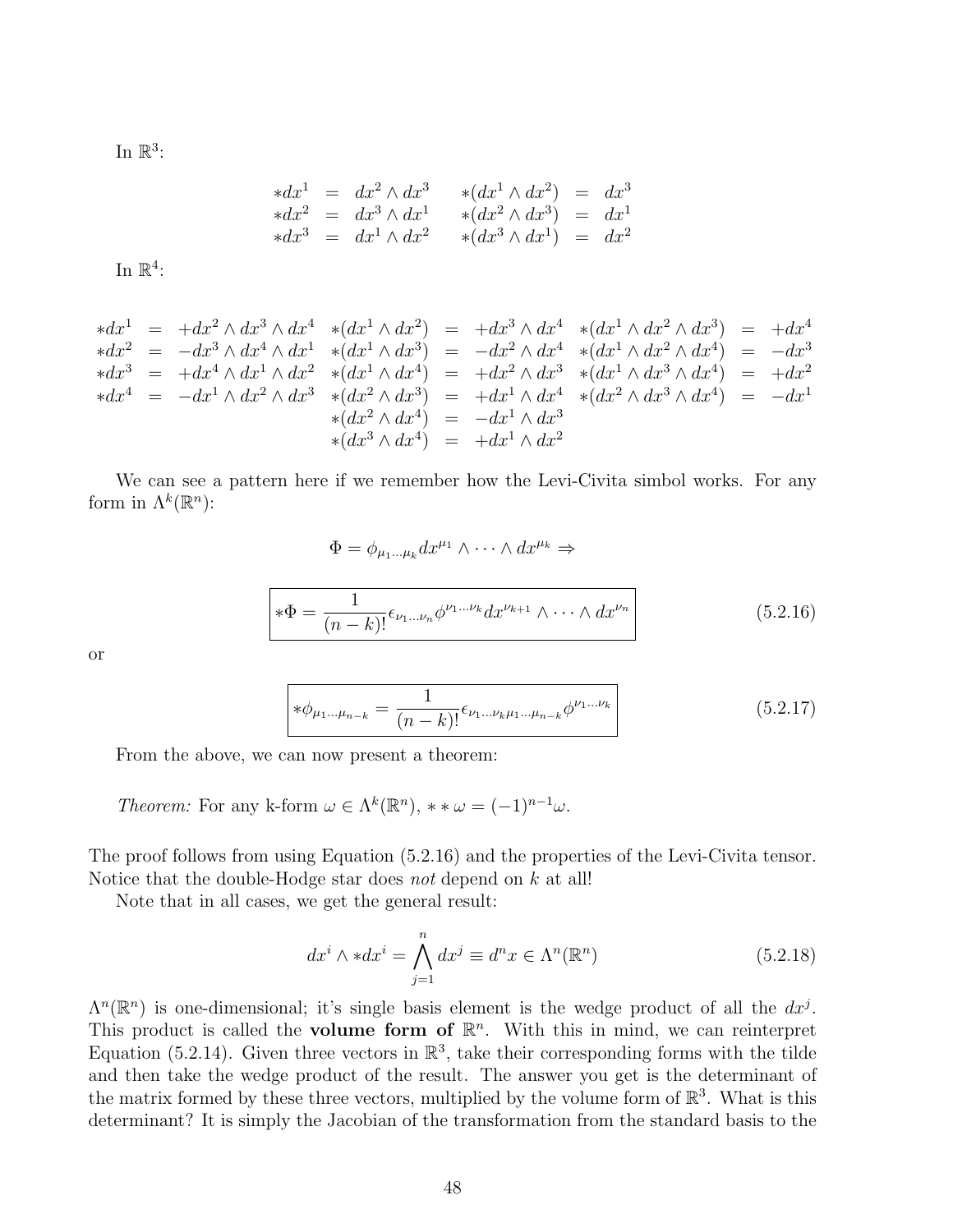basis of the three vectors you chose! In other words, differential forms automatically give us the vector calculus result:

$$
d^n \vec{x}' = \mathcal{J} d^n \vec{x} \tag{5.2.19}
$$

#### 5.2.4 Evaluating k-Forms

We have done a lot of defining, but not too much calculating. You might be asking at this point: OK, so we have all of this machinery- now what?

The appearance of determinants should give you a clue. Whenever we need to evaluate a k-form, we construct a matrix according to the prescription the form gives us. Finally, we take the determinant of the matrix.

To construct the matrix, we simply chose whatever elements of our vectors get picked out by the simple form.

Examples: evalutate the following forms:

$$
dx \wedge dy \left[ \left( \begin{array}{c} a \\ b \\ c \end{array} \right), \left( \begin{array}{c} d \\ e \\ f \end{array} \right) \right]
$$

2.

1.

$$
dx \wedge dz \left[ \left( \begin{array}{c} a \\ b \\ c \end{array} \right), \left( \begin{array}{c} d \\ e \\ f \end{array} \right) \right]
$$

3.

$$
dx \wedge dy \wedge dz \left[ \left( \begin{array}{c} a \\ b \\ c \end{array} \right), \left( \begin{array}{c} d \\ e \\ f \end{array} \right), \left( \begin{array}{c} g \\ h \\ i \end{array} \right) \right]
$$

Answers:

1. Construct the matrix by picking out the "x" and "y" components of the vectors, and take the determinant:

$$
\det\left(\begin{array}{cc}a&d\\b&e\end{array}\right)
$$

2. This is similar, but now pick out the " $x$ " and " $z$ " components:

$$
\det\left(\begin{array}{cc}a&d\\c&f\end{array}\right)
$$

3. For this case, it is simply what we had before:

$$
\det \left(\begin{array}{ccc} a & d & g \\ b & e & h \\ c & f & i \end{array}\right)
$$

Hopefully you get the hang of it by now.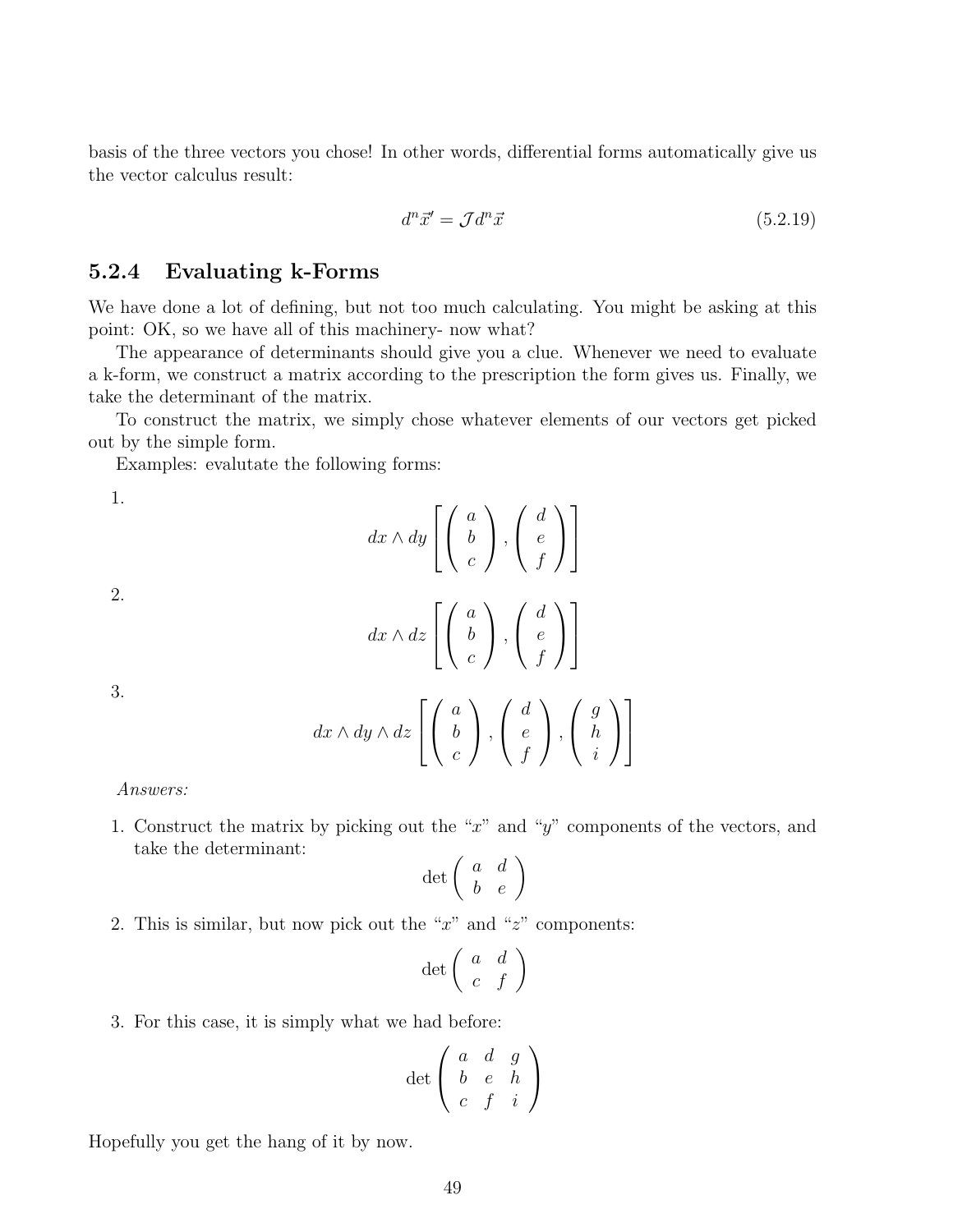#### 5.2.5 Generalized Cross Product

Eariler, I mentioned that we can define a generalized cross product in  $\mathbb{R}^n$  by wedging together  $(n-1)$  1-forms. Let's see this explicitly:

In  $\mathbb{R}^n$ , take  $n-1$  vectors, and tilde them so they are now 1-forms:  $\{\tilde{v}_1,\ldots,\tilde{v}_{n-1}\}$ . Now wedge these forms together to give you an  $(n - 1)$ -form, and take the Hodge star of the product to give us a 1-form. Finally tilde the whole thing to give us an n-vector, and we have defined a general product of vectors:

$$
\vec{v}_1 \times \cdots \times \vec{v}_{n-1} \equiv [\ast (\tilde{v}_1 \wedge \cdots \wedge \tilde{v}_{n-1})] \in \mathbb{R}^n \tag{5.2.20}
$$

# 5.3 Exterior Calculus

A k-form field is a k-form whose coefficients depend on the coordinates. This is exactly analogous to a vector field in vector calculus. So, if we have a vector field in  $\mathbb{R}^3$ :

$$
\vec{v}(\vec{x}) = v^1(\vec{x})\vec{e}_1 + v^2(\vec{x})\vec{e}_2 + v^3(\vec{x})\vec{e}_3 \n\tilde{v}(\vec{x}) = v_1(\vec{x})dx^1 + v_2(\vec{x})dx^2 + v_3(\vec{x})dx^3
$$

#### 5.3.1 Exterior Derivative

Now that we have a notion of "function", let's see what we can do in the way of calculus. We can define an operator

$$
d: \Lambda^k(\mathbb{R}^n) \to \Lambda^{k+1}(\mathbb{R}^n)
$$

with the all-important property:

$$
d^2 = dd \equiv 0 \tag{5.3.21}
$$

By construction we will let  $d$  act on forms in the following way:

$$
d(a(x)dx) = da(x) \wedge dx \tag{5.3.22}
$$

Let's look at some examples.

$$
f(\vec{x}) \in \Lambda^0(\mathbb{R}^3) \to df(\vec{x}) = \left(\frac{\partial f}{\partial x^1}\right)dx^1 + \left(\frac{\partial f}{\partial x^2}\right)dx^2 + \left(\frac{\partial f}{\partial x^3}\right)dx^3 \in \Lambda^1(\mathbb{R}^3)
$$

This is just the gradient of a function! How about the curl?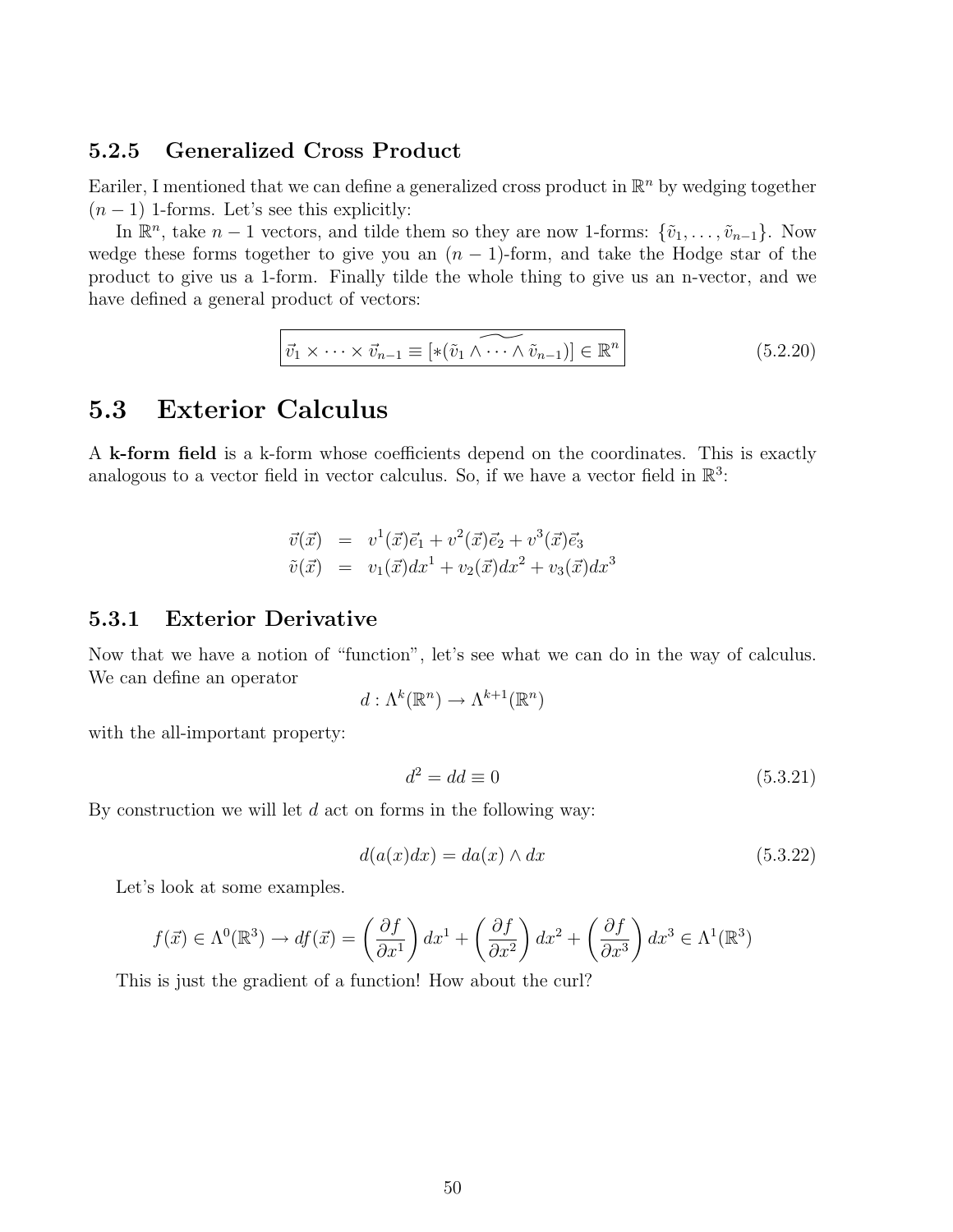$$
\omega = a_1 dx^1 + a_2 dx^2 + a_3 dx^3 \rightarrow
$$
  
\n
$$
d\omega = \left[ \left( \frac{\partial a_1}{\partial x^1} \right) dx^1 + \left( \frac{\partial a_1}{\partial x^2} \right) dx^2 + \left( \frac{\partial a_1}{\partial x^3} \right) dx^3 \right] \wedge dx^1
$$
\n
$$
+ \left[ \left( \frac{\partial a_2}{\partial x^1} \right) dx^1 + \left( \frac{\partial a_2}{\partial x^2} \right) dx^2 + \left( \frac{\partial a_2}{\partial x^3} \right) dx^3 \right] \wedge dx^2
$$
\n
$$
+ \left[ \left( \frac{\partial a_3}{\partial x^1} \right) dx^1 + \left( \frac{\partial a_3}{\partial x^2} \right) dx^2 + \left( \frac{\partial a_3}{\partial x^3} \right) dx^3 \right] \wedge dx^3
$$
\n
$$
= \left( \frac{\partial a_2}{\partial x^1} - \frac{\partial a_1}{\partial x^2} \right) dx^1 \wedge dx^2 + \left( \frac{\partial a_3}{\partial x^1} - \frac{\partial a_1}{\partial x^3} \right) dx^1 \wedge dx^3 + \left( \frac{\partial a_3}{\partial x^2} - \frac{\partial a_2}{\partial x^3} \right) dx^2 \wedge dx^3
$$

Notice that terms like  $\left(\frac{\partial a_1}{\partial x^1}\right)dx^1 \wedge dx^1$  vanish immediately because of the wedge product. Again we see how the beauty of differential forms notation pays off!

#### 5.3.2 Formulas from Vector Calculus

At this point we can immediately write down some expressions. Some of them I have shown. Can you prove the rest of them? In all cases, f is any (differentiable) function, and  $\vec{v}$  is a vector field.

$$
df = \nabla f \tag{5.3.23}
$$

$$
\widetilde{*d\tilde{v}} = \nabla \times \vec{v} \quad (\text{in } \mathbb{R}^3) \tag{5.3.24}
$$

$$
*d * \tilde{v} = \nabla \cdot \vec{v} \tag{5.3.25}
$$

$$
*d*df = \nabla^2 f \tag{5.3.26}
$$

Notice that even though  $dd = 0$ ,  $d * d \neq 0$  in general!

#### 5.3.3 Orthonormal Coordinates

Differential forms allow us to do calculations without ever refering to a coordinate system. However, sooner or later we will want to get our answers back into a coordinate frame. This could be tricky.

The key point to remember is that each of these  $dx^{i}$  is an *orthonormal* coordinate<sup>2</sup>. Therefore we must make sure to translate them into orthonormal coordinates in our coordinate frame; otherwise, the Hodge star will not work.

Let's consider a simple example by looking at the two-dimensional Laplacian. From above, we know that  $\nabla^2 = *d * d$ . Cartesian coorindates  $(x^1 = x, x^2 = y)$  are orthonormal, so we can easily plug into our formula:

<sup>2</sup>That means that  $\langle dx^i, \vec{e}_j \rangle = \delta_j^i$  and  $\langle \vec{e}_i, \vec{e}_j \rangle = \delta_{ij}$ .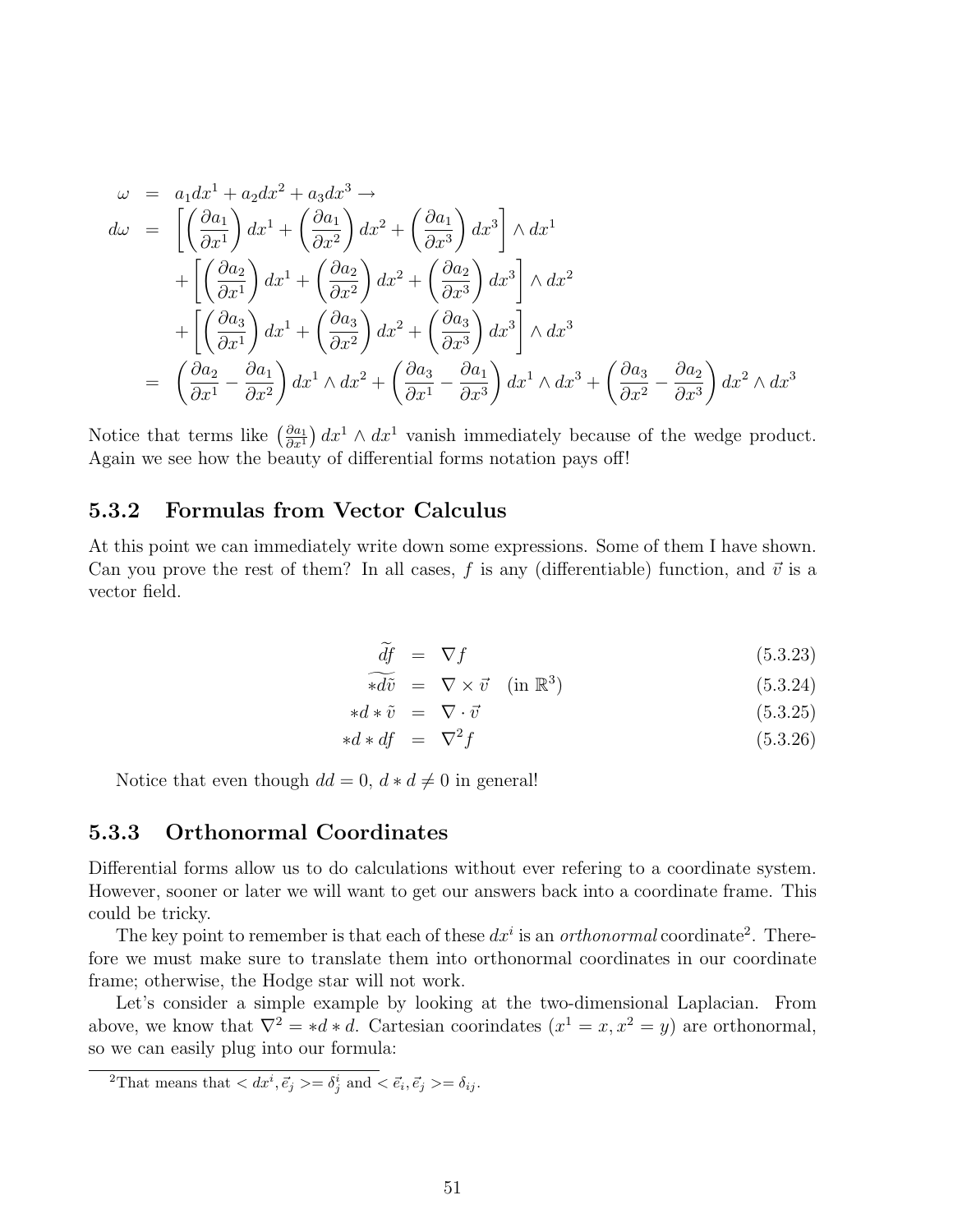$$
df = \frac{\partial f}{\partial x} dx + \frac{\partial f}{\partial y} dy
$$
  
\n
$$
*df = \frac{\partial f}{\partial x} dy - \frac{\partial f}{\partial y} dx
$$
  
\n
$$
d * df = \frac{\partial^2 f}{\partial x^2} dx \wedge dy - \frac{\partial^2 f}{\partial y^2} dy \wedge dx
$$
  
\n
$$
= \left[ \frac{\partial^2 f}{\partial x^2} + \frac{\partial^2 f}{\partial y^2} \right] dx \wedge dy
$$
  
\n
$$
*d * df = \frac{\partial^2 f}{\partial x^2} + \frac{\partial^2 f}{\partial y^2}
$$

All is well with the world. But what if I wanted to do my work in polar coordinates? Then my coordinate system is  $(x^1 = r, x^2 = \theta)$ , but the *orthonormal* polar coordinate basis vectors are  $\vec{e}_1 = \hat{r}, \vec{e}_2 = \frac{\hat{\theta}}{r}$ , and the dual basis is  $(dr, rd\theta)$  (see previous footnote). So:

$$
df = \frac{\partial f}{\partial r} dr + \frac{\partial f}{\partial \theta} d\theta \left(\frac{r}{r}\right) = \frac{\partial f}{\partial r} dr + \frac{1}{r} \frac{\partial f}{\partial \theta} (r d\theta)
$$
  
\n
$$
*df = \frac{\partial f}{\partial r} (r d\theta) - \frac{1}{r} \frac{\partial f}{\partial \theta} dr
$$
  
\n
$$
d * df = \left\{ \frac{\partial}{\partial r} \left( r \frac{\partial f}{\partial r} \right) dr \wedge d\theta - \frac{\partial}{\partial \theta} \left( \frac{1}{r} \frac{\partial f}{\partial \theta} \right) d\theta \wedge dr \right\} \left(\frac{r}{r}\right)
$$
  
\n
$$
= \left[ \frac{1}{r} \frac{\partial}{\partial r} \left( r \frac{\partial f}{\partial r} \right) + \frac{1}{r^2} \frac{\partial^2 f}{\partial \theta^2} \right] dr \wedge (r d\theta)
$$
  
\n
$$
*d * df = \frac{1}{r} \frac{\partial}{\partial r} \left( r \frac{\partial f}{\partial r} \right) + \frac{1}{r^2} \frac{\partial^2 f}{\partial \theta^2} = \nabla^2 f \qquad \text{Wow!}
$$

where I have introduced  $(\frac{r}{r})$  in the first and third line in order to keep the coordinates orthonormal before using the Hodge star. So, as long as we are careful to use orthonormal coordinates when using the Hodge star, our formulas work for any coordinate system! This is a vital reason why differential forms are so useful when working with general relativity, where you want to prove things about the physics independent of your reference frame or coordinate basis.

# 5.4 Integration

We have discussed how to differentiate k-forms; how about integrating them? First I will discuss how to formally evaluate forms, and then I will present a formula for integrating them. With this definition in mind, we will be able to derive Stokes' Theorem- possibly the most important theorem differential forms will provide us with.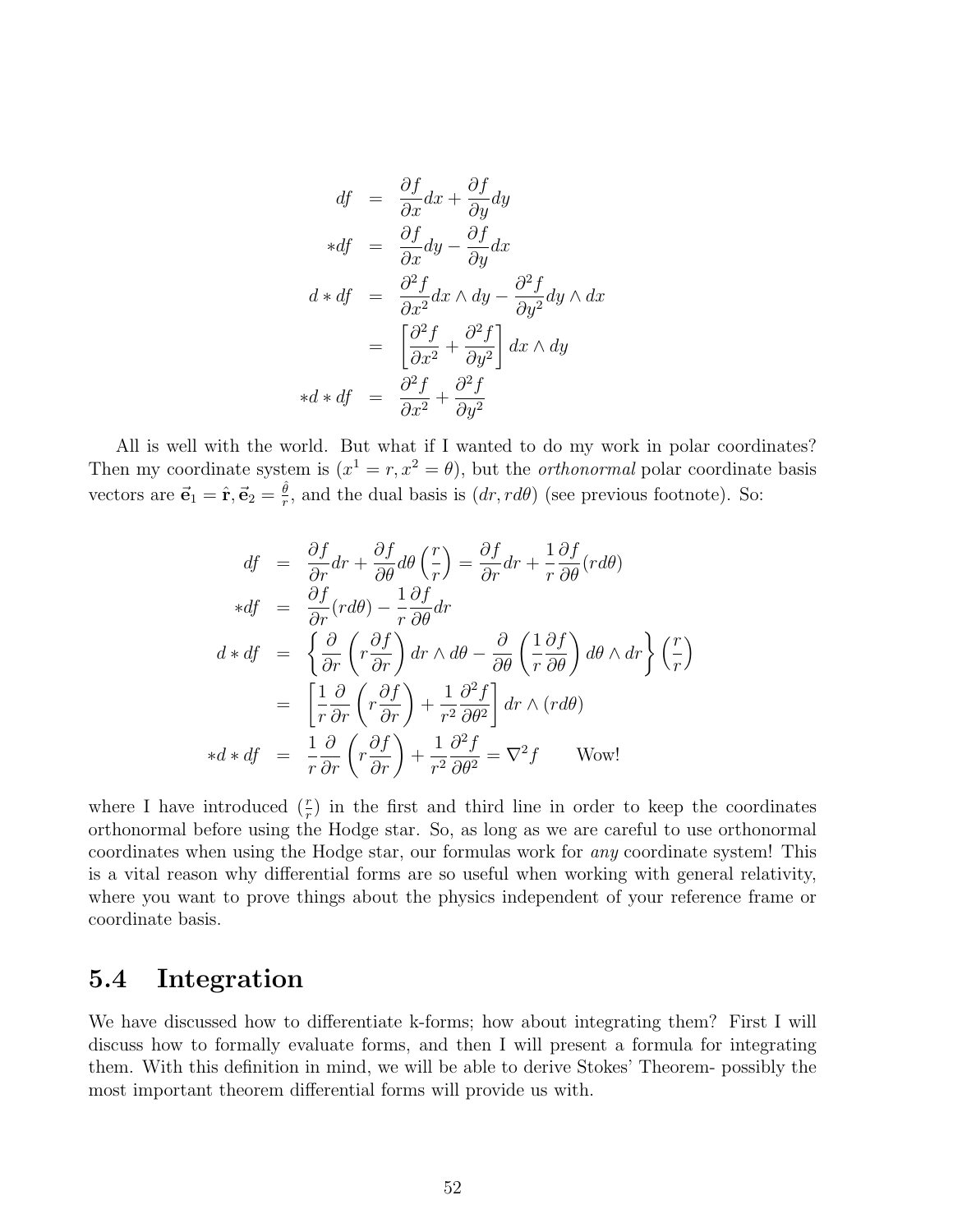#### 5.4.1 Evaluating k-form Fields

First, a definition:

*Definition:* An **Oriented k-Parallelogram**, denoted by  $\pm P_{\vec{x}}^0\{\vec{v}_i\}$ ,  $(i = 1, ..., k)$ , is a k-parallelogram spanned by the k n-vectors  $\{\vec{v}_i\}$  with basepoint  $\vec{x}$ .  $P_{\vec{x}}^0 \{\vec{v}_i\}$  is antisymmetric under  $\vec{v}_i$  exchange.

Oriented k-Parallelograms allow you to think geometrically about evaluating k-forms, but as far as paperwork goes, they are just a way to keep track of what vectors are what. We use them explicitly to evaluate k-form fields at a point. Let's see how that works:

Let's evaluate the 2-form field  $\phi = \cos(xz)dx \wedge dy \in \Lambda^2(\mathbb{R}^3)$ . We'll evaluate it on the oriented 2-parallelogram spanned by the 3-vectors  $\vec{v}_1 = (1, 0, 1)$  and  $\vec{v}_2 = (2, 2, 3)$ . We'll evaluate it at two points:  $(1, 2, \pi)$  and  $(\frac{1}{2}, 2, \pi)$ :

1.  
\n
$$
\phi \begin{bmatrix} P^0 & 1 \\ 2 \\ \pi \end{bmatrix} \left\{ \begin{pmatrix} 1 \\ 0 \\ 1 \end{pmatrix}, \begin{pmatrix} 2 \\ 2 \\ 3 \end{pmatrix} \right\} = \cos(1 \cdot \pi) \det \begin{pmatrix} 1 & 2 \\ 0 & 2 \end{pmatrix} = -2
$$
\n2.  
\n
$$
\phi \begin{bmatrix} P^0 & 1 \\ P^0 & \frac{1}{2} \\ \frac{2}{\pi} \end{bmatrix} \left\{ \begin{pmatrix} 1 \\ 0 \\ 1 \end{pmatrix}, \begin{pmatrix} 2 \\ 2 \\ 3 \end{pmatrix} \right\} = \cos(\frac{1}{2} \cdot \pi) \det \begin{pmatrix} 1 & 2 \\ 0 & 2 \end{pmatrix} = 0
$$

#### 5.4.2 Integrating k-form Fields

Now that we have a formal way to evaluate k-form fields, we can talk about integrating them. We *define* what the integral of a k-form field is:

Definition: Let  $\phi \in \Lambda^k(\mathbb{R}^n)$  be a k-form field,  $A \subset \mathbb{R}^k$  be a pavable set, and  $\gamma : A \to \mathbb{R}^n$ be a (vector-valued) differentiable map. Then we define the integral of  $\phi$  over  $\gamma(A)$  as:

$$
\int_{\gamma(A)} \phi \equiv \int_A \phi \left[ P_{\gamma(\vec{u})}^0 \left\{ \left. \frac{\partial \vec{\gamma}}{\partial x^1} \right|_{\vec{u}}, \left. \frac{\partial \vec{\gamma}}{\partial x^2} \right|_{\vec{u}}, \dots, \left. \frac{\partial \vec{\gamma}}{\partial x^k} \right|_{\vec{u}} \right\} \right] d^k \vec{u} \right] \tag{5.4.27}
$$

where  $d^k\vec{u}$  is the k-volume form.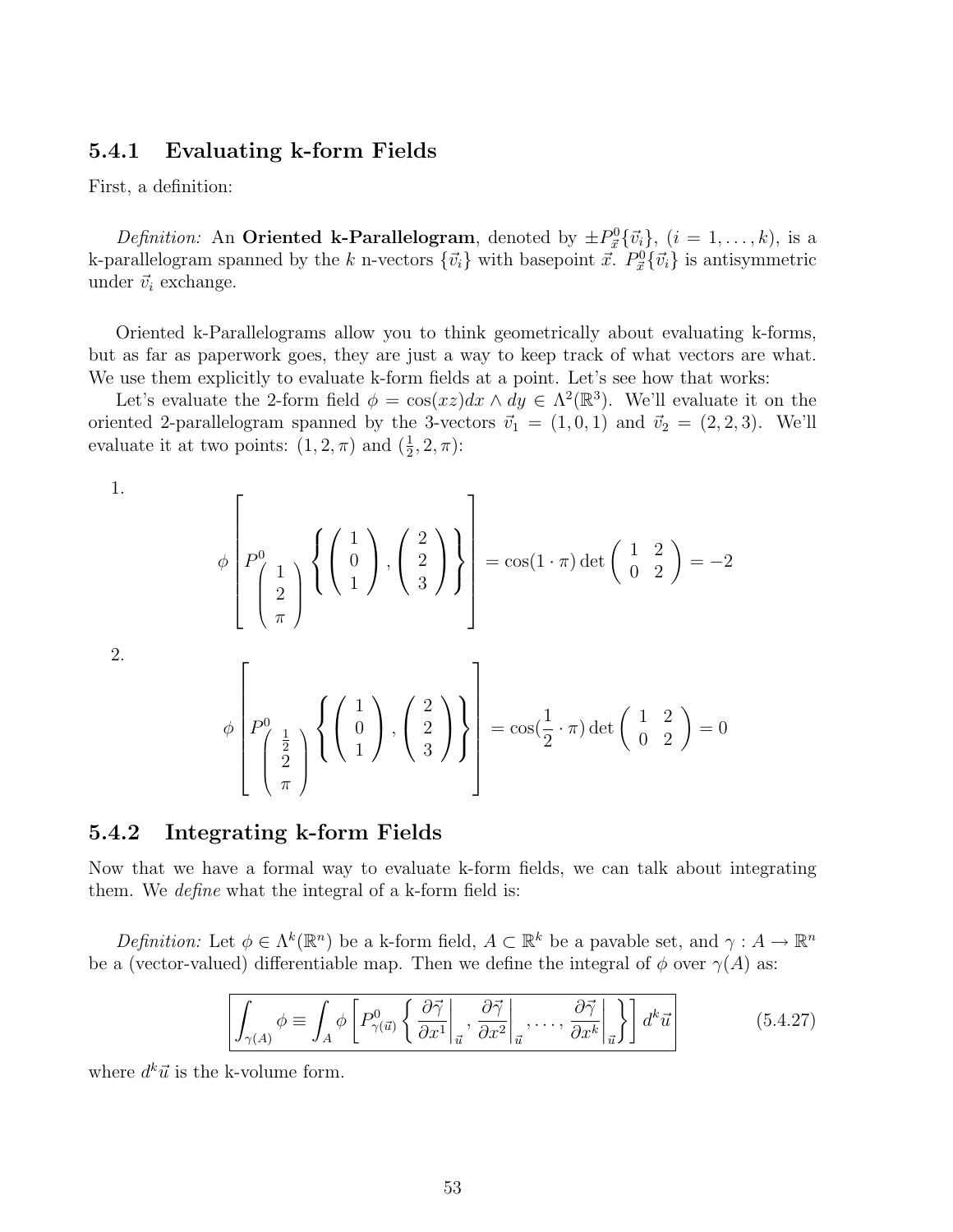Like in vector calculus, we can define the integral formally in terms of Riemann sums yuck! Let me just say that this is an equivalent definition; the more curious students can go prove it.

Let's do two examples to get the hang of it:

1. Consider  $\phi \in \Lambda^1(\mathbb{R}^2)$  and integrate over the map:

$$
\gamma(u)=\left(\begin{array}{c} R\cos u\\ R\sin u\end{array}\right)
$$

over the region  $A = [0, \alpha], (\alpha > 0)$ . Let  $\phi = xdy - ydx$ :

$$
\int_{\gamma(A)} \phi = \int_{[0,\alpha]} (xdy - ydx) \left[ P^0 \left( \begin{array}{c} -R\sin u \\ R\cos u \end{array} \right) \right] du
$$
  
\n
$$
= \int_0^\alpha du [(R\cos u)(R\cos u) - (R\sin u)(-R\sin u)]
$$
  
\n
$$
= \int_0^\alpha du R^2 [\cos^2 u + \sin^2 u]
$$
  
\n
$$
= \alpha R^2
$$

2. Consider  $\phi = dx \wedge dy + ydx \wedge dz \in \Lambda^2(\mathbb{R}^3)$ , and the map:

$$
\gamma \left( \begin{array}{c} s \\ t \end{array} \right) = \left( \begin{array}{c} s+t \\ s^2 \\ t^2 \end{array} \right)
$$

over the region  $C = \{$  $\int$  s t  $\lambda$  $|0 \le s \le 1, 0 \le t \le 1$ :

$$
\int_{\gamma(C)} \phi = \int_0^1 \int_0^1 (dx \wedge dy + y dx \wedge dz) \left[ P^0 \left( \begin{array}{c} 1 \\ s + t \\ s^2 \end{array} \right) \left\{ \left( \begin{array}{c} 1 \\ 2s \\ 0 \end{array} \right), \left( \begin{array}{c} 1 \\ 0 \\ 2t \end{array} \right) \right\} \right] ds dt
$$
  
\n
$$
= \int_0^1 \int_0^1 \left[ \det \left( \begin{array}{cc} 1 & 1 \\ 2s & 0 \end{array} \right) + s^2 \det \left( \begin{array}{cc} 1 & 1 \\ 0 & 2t \end{array} \right) \right] ds dt
$$
  
\n
$$
= \int_0^1 \int_0^1 (-2s + 2s^2t) ds dt
$$
  
\n
$$
= \int_0^1 ds (-2s + s^2) = -\frac{2}{3}
$$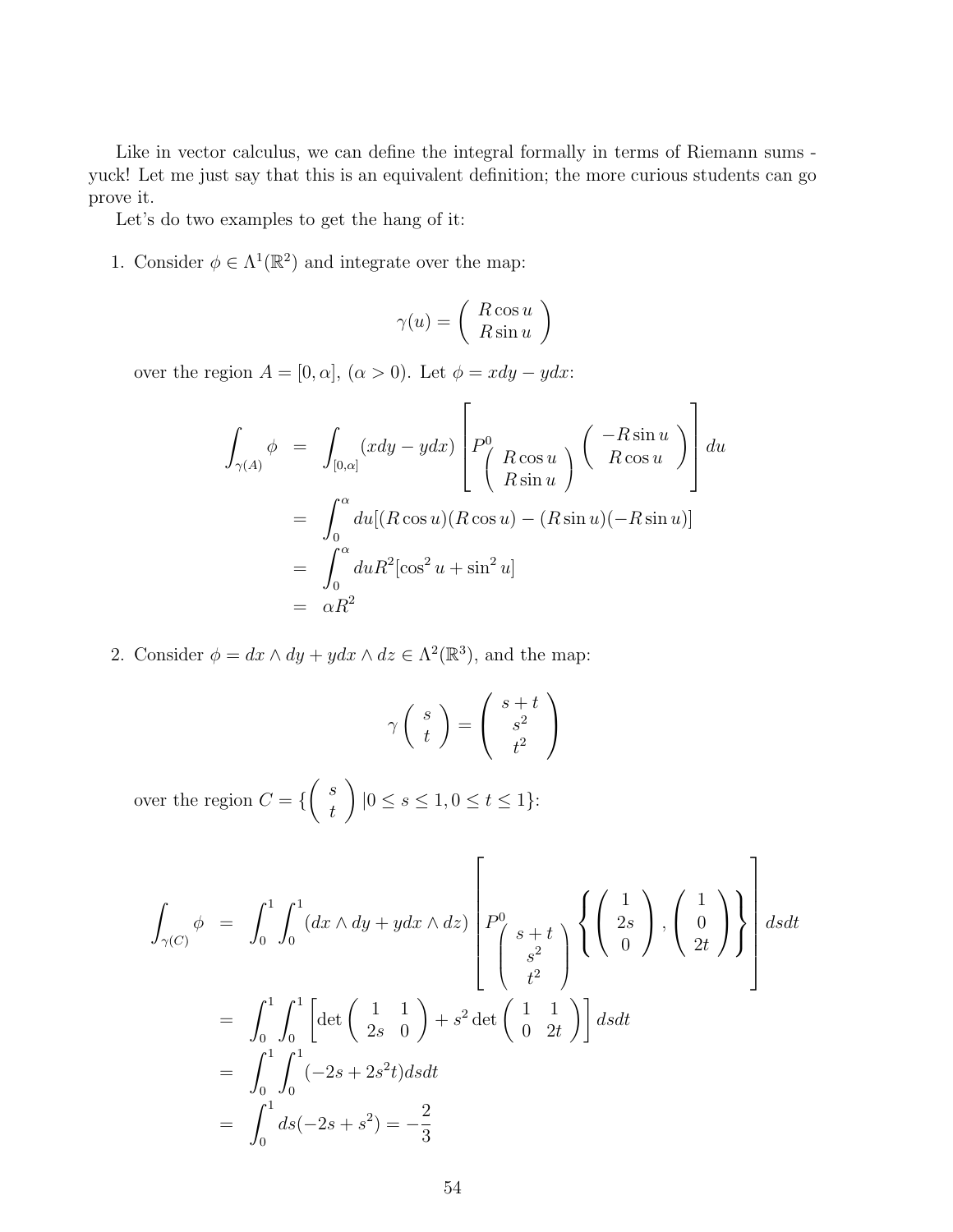#### 5.4.3 Stokes' Theorem

Now we can move on to present one of if not the most important theorems that differential forms has to offer- Stokes' Theorem. I will present it correctly; do not be overly concerned with all the hypotheses; it suffices that the area you are integrating over has to be appropriately "nice".

*Theorem:* Let X be a compact, piece-with-boundary of a  $(k+1)$ -dimensional oriented manifold M⊂  $\mathbb{R}^n$ . Give the boundary of X (denoted by  $\partial X$ ) the proper orientation, and consider a k-form field  $\phi \in \Lambda^k(\mathbb{R}^n)$  defined on a neighborhood of X. Then:

$$
\int_{\partial X} \phi = \int_X d\phi \tag{5.4.28}
$$

What is this theorem saying? My old calculus professor used to call it the "Jumping-d theorem", since the "d" jumps from the manifold to the form. In words, this theorem says that the integral of a form over the boundary of a sufficiently nice manifold is the same thing as the integral of the derivative of the form over the whole mainfold itself.

You have used this theorem many times before. Let's rewrite it in more familiar notation, for the case of  $\mathbb{R}^3$ :

| $\kappa$ | $d\phi$                                          |                                  | $\int_X d\phi = \int_{\partial X} \phi$                                                                                | Theorem Name  |
|----------|--------------------------------------------------|----------------------------------|------------------------------------------------------------------------------------------------------------------------|---------------|
|          | $\nabla f \cdot d\vec{x}$                        | Path from $\vec{a}$ to $\vec{b}$ | $\int_{\vec{a}}^b \nabla f \cdot d\vec{x} = f(\vec{b}) - f(\vec{a})$                                                   | $_{\rm FTOC}$ |
|          | $1 \quad (\nabla \times \vec{f}) \cdot d\vec{S}$ | Surface $(\Omega)$               | $\int_{\Omega} (\nabla \times \vec{f}) \cdot d\vec{S} = \oint_{\partial \Omega} \vec{f} \cdot d\vec{x}$ Stokes Theorem |               |
|          | 2 $(\nabla \cdot \vec{f})d^3x$                   | Volume $(V)$                     | $\int_V (\nabla \cdot \vec{f}) d3x = \oint_{\partial V} \vec{f} \cdot d\vec{S}$ Gauss Theorem                          |               |

Here, I am using vector notation (even though technically I am supposed to be working with forms) and for the case of  $\mathbb{R}^3$ , I've taken advantage of the following notations:

$$
d\vec{x} = (dx, dy, dz)
$$
  
\n
$$
d\vec{S} = (dy \wedge dz, dz \wedge dx, dx \wedge dy)
$$
  
\n
$$
d^{3}x = dx \wedge dy \wedge dz
$$

As you can see, all of the theorems of vector calculus in three dimensions are reproduced as specific cases of this generalized Stokes Theorem. However, in the forms notation, we are not limited to three dimensions!

Before leaving differential forms behind, I should mention one important point that I have gone out of my way to avoid: the issue of orientation. For the sake of this introduction, let me just say that all the manifolds we consider must be "orientable with acceptable boundary". What does this mean? It means that the manifold must have a sense of "up" (no Möbius strips). "Acceptable boundary" basically means that we can, in a consistent and smooth way, "straighten" the boundary (no fractals). These are technical issues that I have purposely left out, but they are important if you want to be consistent.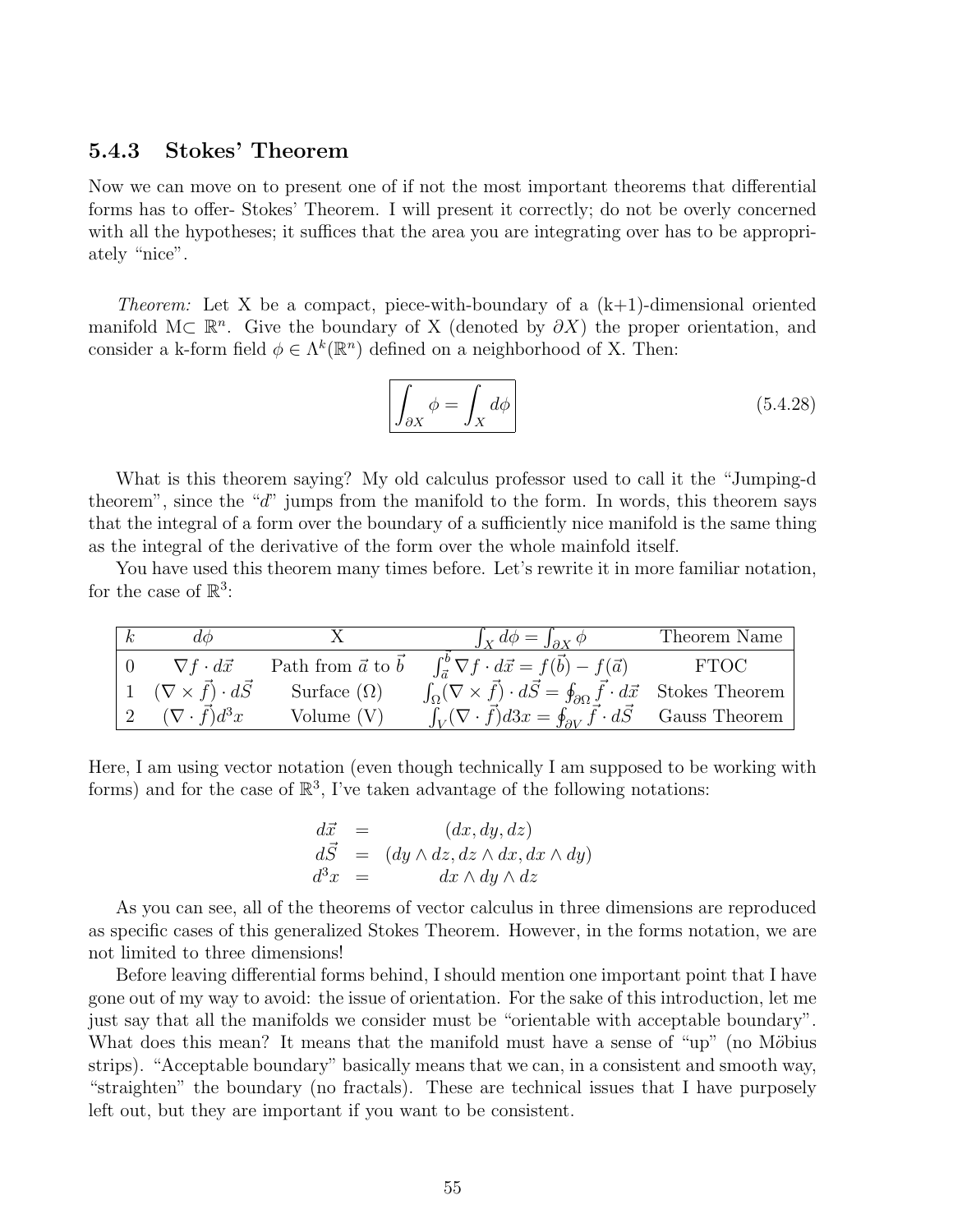# 5.5 Forms and Electrodynamics

As a finale for differential forms, I thought it would be nice to summarize briefly how one uses forms in theories such as E&M. Recall that in covariant electrodynamics, we have an antisymmetric, rank-2 4-tensor known as the "Field Strength" tensor:

$$
\mathbf{F} \equiv F_{\mu\nu} dx^{\mu} \otimes dx^{\nu} \tag{5.5.29}
$$

As we have seen, it is always possible to use 2-forms instead of (antisymmetric) tensors, and we can rewrite the above tensor as a differential form in  $\Lambda^2(M_4)^3$ :

$$
F \equiv \frac{1}{2} F_{\mu\nu} dx^{\mu} \wedge dx^{\nu} \in \Lambda^2(M_4)
$$
\n(5.5.30)

Notice that the antisymmetry of  $F_{\mu\nu}$  is immediate in form notation. Also, this is a 2-form in four dimensions, which means that its dual is also a 2-form. Now using Equation (5.5.30), I can write the Lorentz Force Law for a particle with charge e moving with a velocity vector  $\vec{u}$  as:

$$
\dot{\tilde{p}} = eF(\vec{u}) \in \Lambda^1(M_4)
$$
\n(5.5.31)

Let's consider an example. Suppose we have a magnetic field in the  $\hat{\mathbf{x}}$  direction, so  $F = B_x dy \wedge dz$ . Then the force on the particle is:

$$
\dot{\tilde{p}} = eF(\vec{u}) = eB_x \langle dy \wedge dz, \vec{u} \rangle \n= eB_x[dy \langle dz, \vec{u} \rangle - dz \langle dy, \vec{u} \rangle] \n= eB_x[u_z dy - u_y dz] \Rightarrow \dot{\vec{p}} = eB_x(u_z \hat{\mathbf{y}} - u_y \hat{\mathbf{z}})
$$

This is exactly what you would have gotten if you had used your vector-form of Lorentz's Law, with cross products.

Another vector that is important in E&M is the 4-current (J). We will again think of J as a 1-form in  $M_4$ ; therefore, it's dual is a 3-form.

Armed with all we need, we can write down Maxwell's Equations:

$$
dF = 0 \tag{5.5.32}
$$

$$
d * F = 4\pi * J \tag{5.5.33}
$$

To interpret these equations, one can think of  $F(*F)$  as an object that represents "tubes of force" flowing through space-time.

We can take advantage of Stokes Theorem (just like in regular vector calculus) to put these equations in integral form:

 $3M_4$  is Minkowski space-time. In general, I can go to any space I want; for now, I'm sticking to flat space (i.e.: ignoring gravity). But notice that this analysis is totally general, and gravity can be easily included at this stage.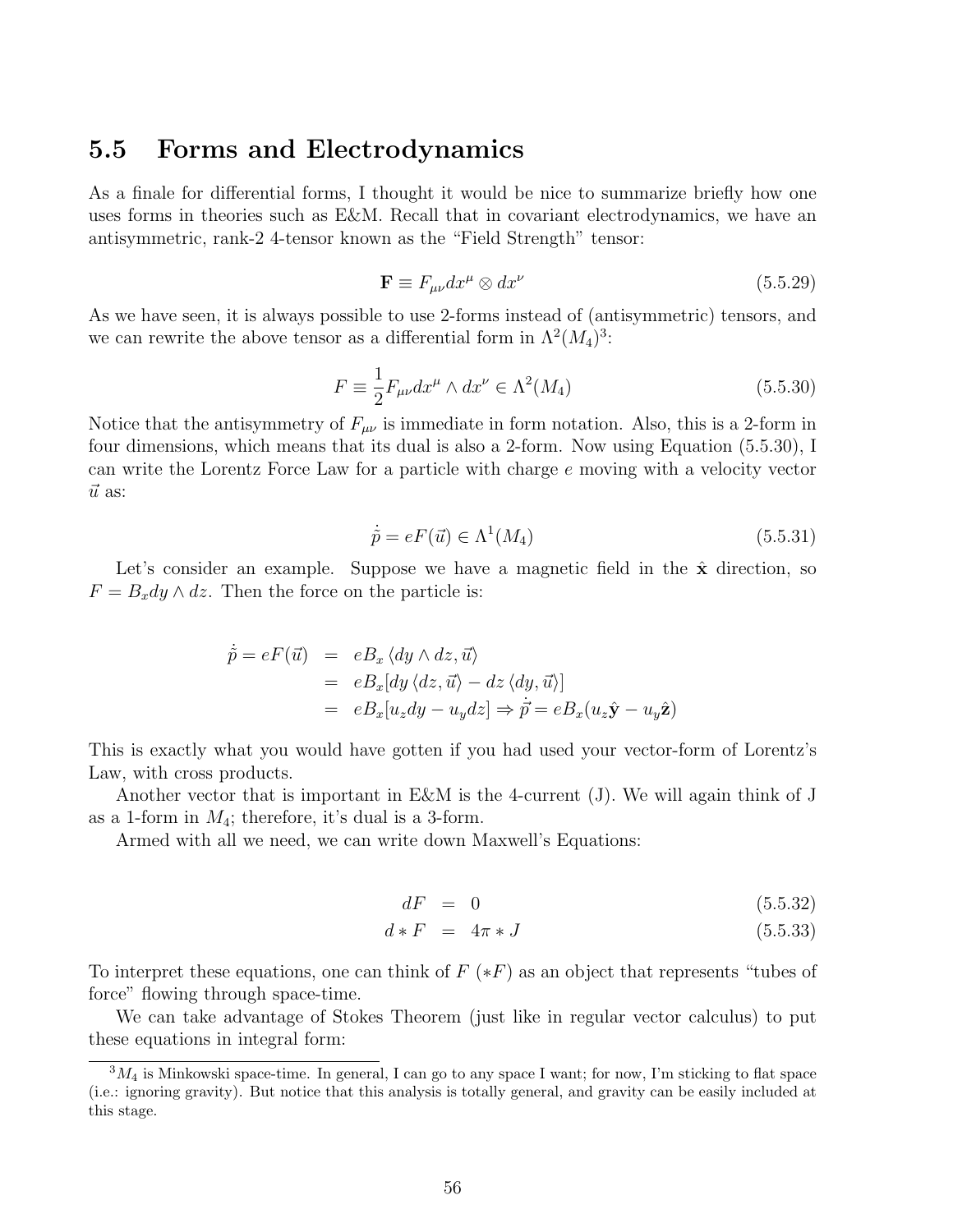$$
\int_{\Sigma} dF = \oint_{\partial \Sigma} F = 0 \tag{5.5.34}
$$

$$
\int_{\Sigma} d * F = \oint_{\partial \Sigma} *F = 4\pi \text{(charge)} \tag{5.5.35}
$$

The first of these equations says that the total flux of  $F$  through a closed region of spacetime is zero; the second equation says that the total flux of  $*F$  through a closed region of space-time is proportional to the amount of charge in that region. Notice that this description never mentions coordinate systems: once again, differential forms has allowed us to describe physics and geometry without ever referring to a coordinate system! Notice the similarity of this equation with the Gauss-Bonnet Theorem – in gauge theories, you may think of the field strength as a curvature to some space!

The final step in studying electrodynamics is to notice that Equation (5.5.32) suggests something. Recall that if a differential form was the exterior derivative of some other form, then it's exterior derivative was necessarely zero, via Equation (5.3.21). Is the converse true? Namely, if you have a form whose exterior derivative is zero, can it be written as the exterior derivative of some other form?

Your first impulse might be to say "yes": surely if the form is an exterior derivative, your condition is satisfied. But it turns out that the question is a little more subtle than that. For I can give you a form which is not an exterior derivative of another form, and yet still has vanishing exterior derivative! This is a famous case of "necessity" versus "sufficiency" in mathematics. That a form is an exterior derivative is sufficient for its exterior derivative to vanish, but not necessary.

The key point is that this property depends not on the differential forms themselves, but on the *global properties of the space* they live in! It turns out that  $M_4$  does indeed have the property of necessity; specifically, it is simply connected. Therefore it is safe to assume a la Equation (5.5.32) that we can write:

$$
F = dA \tag{5.5.36}
$$

for some 1-form A. So indeed, electrodynamics in flat space can be described by a 4-vector potential. But do be careful not to jump to any conclusions before you know the properties of the universe you are describing!

Finally, we can consider what happens if we let  $A \to A + d\lambda$ , where  $\lambda$  is any (reasonably well-behaved) function. Then by just plugging into Equation (5.5.36), with the help of Equation (5.3.21), we see that F remains the same. Hense, the 4-vector potential is only defined up to a 4-gradient; this is exactly what gauge invariance tells us should happen!

This gives a very powerful geometric intuition for our field-strength, and therefore for electricity and magnetism. You can do similar analyses for any gauge field, and by adjusting the manifold, you can alter your theory to include gravity, extra dimensions, strings, or whatever you want! This is one of the biggest reasons why differential forms are so useful to physicists.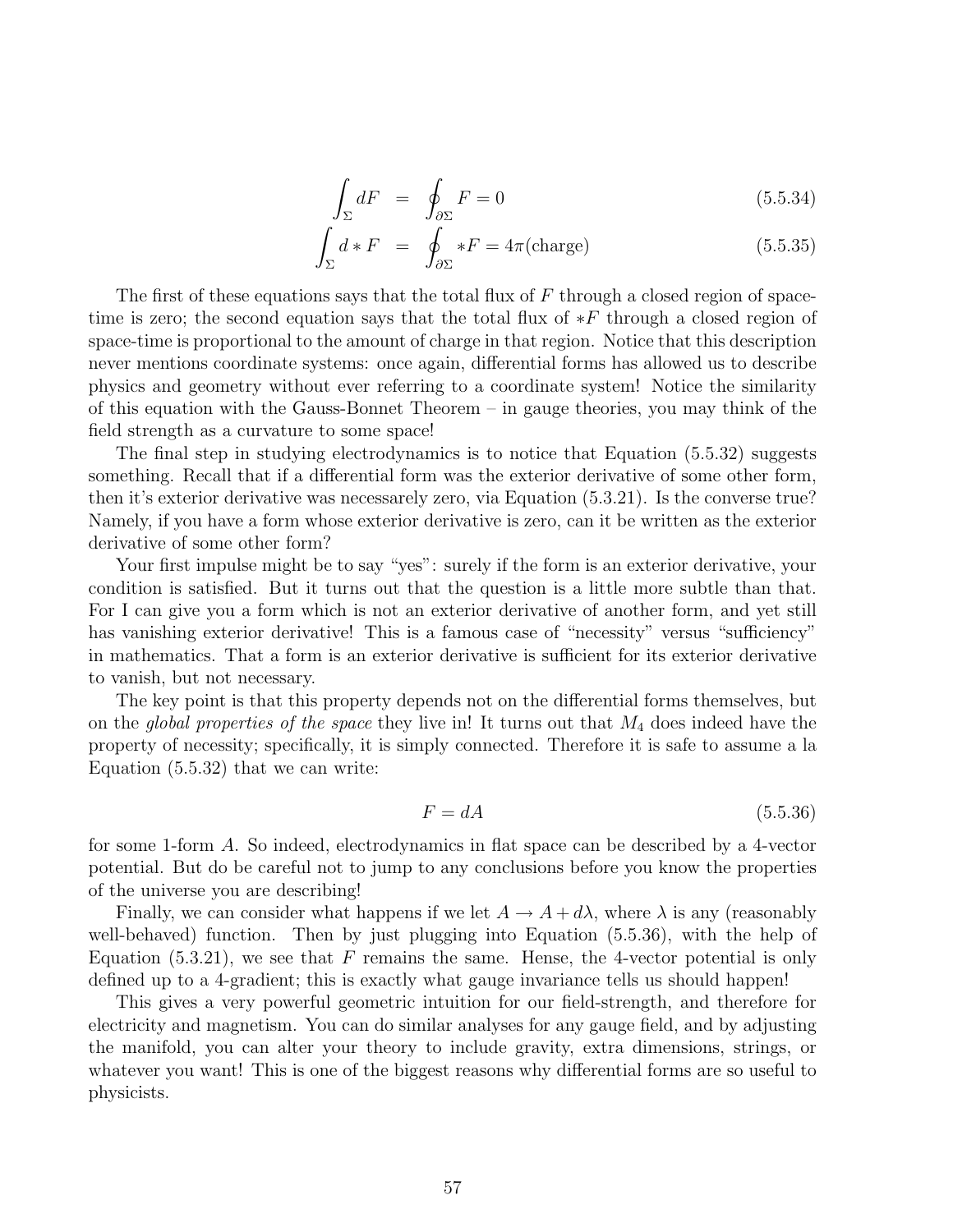# Chapter 6

# Complex Analysis

In this chapter, I would like to present some key results that are used in analytic work. There is of course much more material that what I present here, but hopefully this small review will be useful.

Complex analysis is concerned with the behavior of functions of complex variables. It turns out that these functions have a much different behavior than functions of real variables. The techniques of complex analysis, pioneered in the eighteenth and nineteenth centuries, have become very important in almost all branches of applied mathematics. I am assuming that you are familiar with the basics of complex numbers  $(z = x + iy \in \mathbb{C})$  and will immediately move on.

In my experience, applications of complex numbers fall into two general catagories: Cauchy's Integral Theorem and Conformal Mapping. This review will consider the calculus of complex variables. I will not mention too much about conformal mapping, except to define it and give an example or two.

Complex numbers are written as z. Then a function of a complex variable has the form:

$$
f(z) = f(x + iy) = u(x, y) + iv(x, y)
$$

where  $u, v$  are both real valued functions of the real variables  $x, y$ . You can also write a complex number in polar coordinates  $z = re^{i\theta}$ , where  $r \equiv |z|$  and  $\theta$  is called the **argment** of z, sometimes denoted as arg z.

# 6.1 Analytic Functions

• Definition: A complex function  $f(z)$  is analytic at a point  $z_0$  if it has a Taylor expansion that converges in a neighborhood of that point:

$$
f(z) = \sum_{i=0}^{\infty} a_i (z - z_0)^i
$$

If  $f(z)$  is analytic at all points inside some domain  $D \subset \mathbb{C}$  then it is said to be analytic in D. If it is analytic for all finite complex numbers, it is said to be entire. If it is analytic for all complex numbers, including infinity, then  $f(z) = constant!$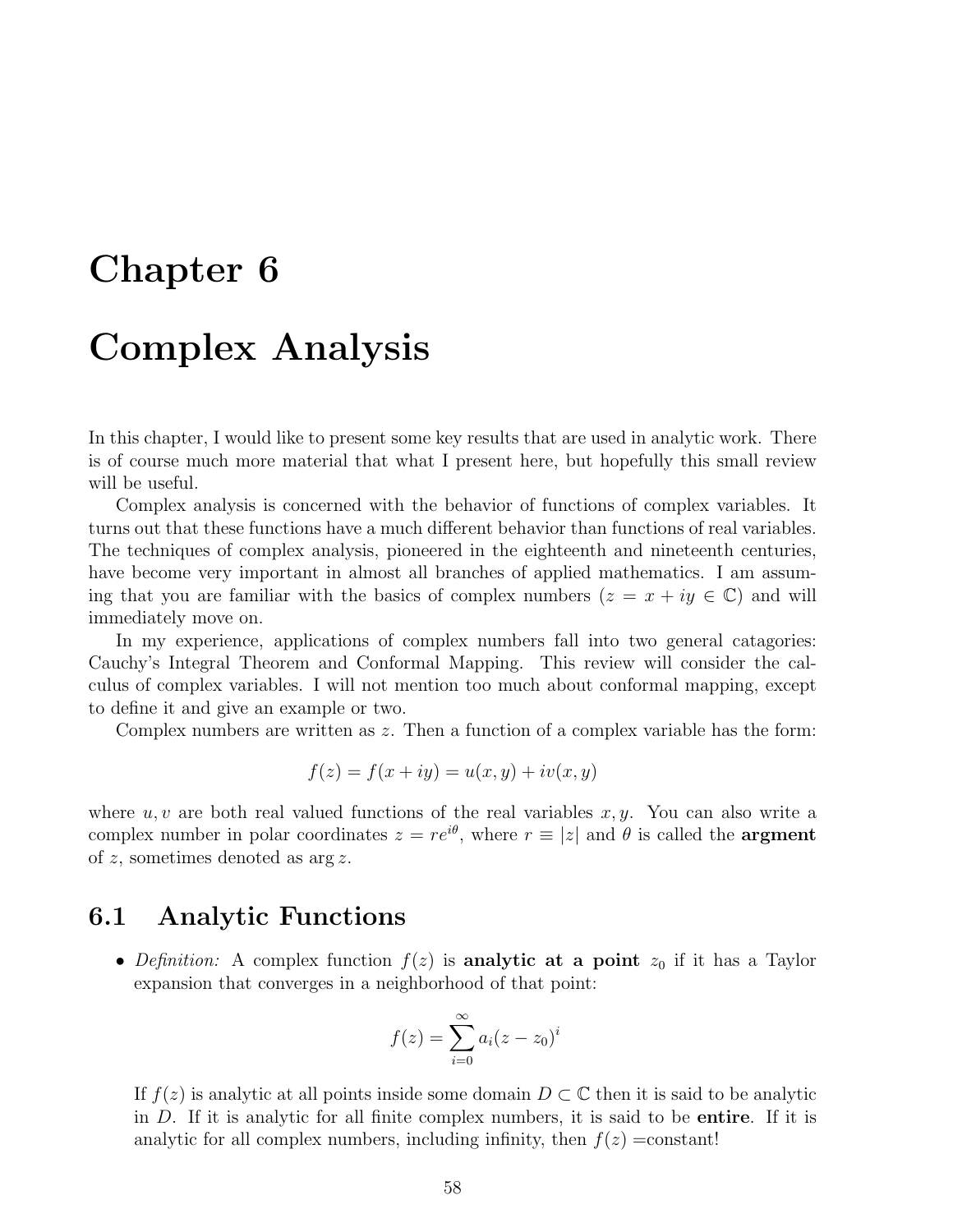• Theorem: The real and imaginary parts of an analytic function  $f(z) = u(x, y) + iv(x, y)$ satisfy the Cauchy-Riemann (CR) Equations:

$$
u_x = v_y \tag{6.1.1}
$$

$$
v_x = -u_y \tag{6.1.2}
$$

where  $u_x$  means the partial derivative of u with respect to x, etc. From the CR equations, it can be seen that both  $u$  and  $v$  satisfy Laplace's equation:

$$
u_{xx} + u_{yy} = v_{xx} + v_{yy} = 0
$$

Functions that satisfy Laplace's equation are called **harmonic functions**. If  $u(x, y)$  is a harmonic function, then up to an additive constant, there is a unique function  $v(x, y)$ that satisfies the CR equations with  $u(x, y)$ . This function is called the **harmonic** conjugate of  $u(x, y)$ . Notice that this relation is not reflexive in general; in other words, if v is the harmonic conjugate of u, then it is not generally true that u is the harmonic conjugate of v. When it is true, it is possible to show that u and v are constants.

• Let's do an example:

$$
f(z) = z^2 = (x^2 - y^2) + i(2xy)
$$

This function is analytic everywhere in the finite complex plane (it is entire): its Taylor series about  $z = 0$  is trivial:  $a_2 = 1$ , all others zero. It also satisfies the CR equations. Note that the function  $v(x, y) = 2xy$  is the harmonic conjugate to  $u(x, y) = x^2 - y^2$ , but as we expect from the above note, the converse is not true (prove it!).

- Let's see how one might construct the harmonic conjugate of a real-valued harmonic function. Consider the function  $u(x, y) = y^3 - 3x^2y$ . This function is certainly harmonic (prove it!), so up to an additive constant, there should be a unique function  $v(x, y)$ that is the harmonic conjugate of  $u(x, y)$ . To find it, note first of all that by the first CR equation,  $v_y = u_x = -6xy$ . Integrating this equation with respect to y gives  $v(x, y) = -3xy^{2} + \phi(x)$  where  $\phi(x)$  is some arbitrary function of x alone. Plugging into the second CR equation gives  $\phi'(x) = 3x^2$ . Integrating this gives  $\phi(x) = x^3 + C$  with an arbitrary constant C, and therefore  $v(x, y) = x^3 - 3xy^2 + C$  is the harmonic conjugate to  $u(x, y)$ . Therefore  $f(x, y) = u(x, y) + iv(x, y)$  must be an analytic function. Exercise: show that  $f(x, y)$  can be rewritten as  $f(z) = i(z^3 + C)$ , which is certainly analytic.
- Consider two analytic functions  $f_1(z)$ ,  $f_2(z)$  defined on domains  $D_1, D_2$  respectively, where  $D_1 \cap D_2 \neq \emptyset$ . Also assume that the two functions agree for all points in the intersection. Then  $f_2(z)$  is called the **analytic continuation** of  $f_1(z)$ . When an analytic continuation exists, then it is unique. The proof of this is not hard, but the key is in the analytic. This means that there is only one way to "extend" a function analytically out of its original domain. Notice, however, that if  $f_3(z)$  is another analytic continuation of  $f_2(z)$  into another domain  $D_3$ , it need not be a continuation of  $f_1(z)$ into that domain!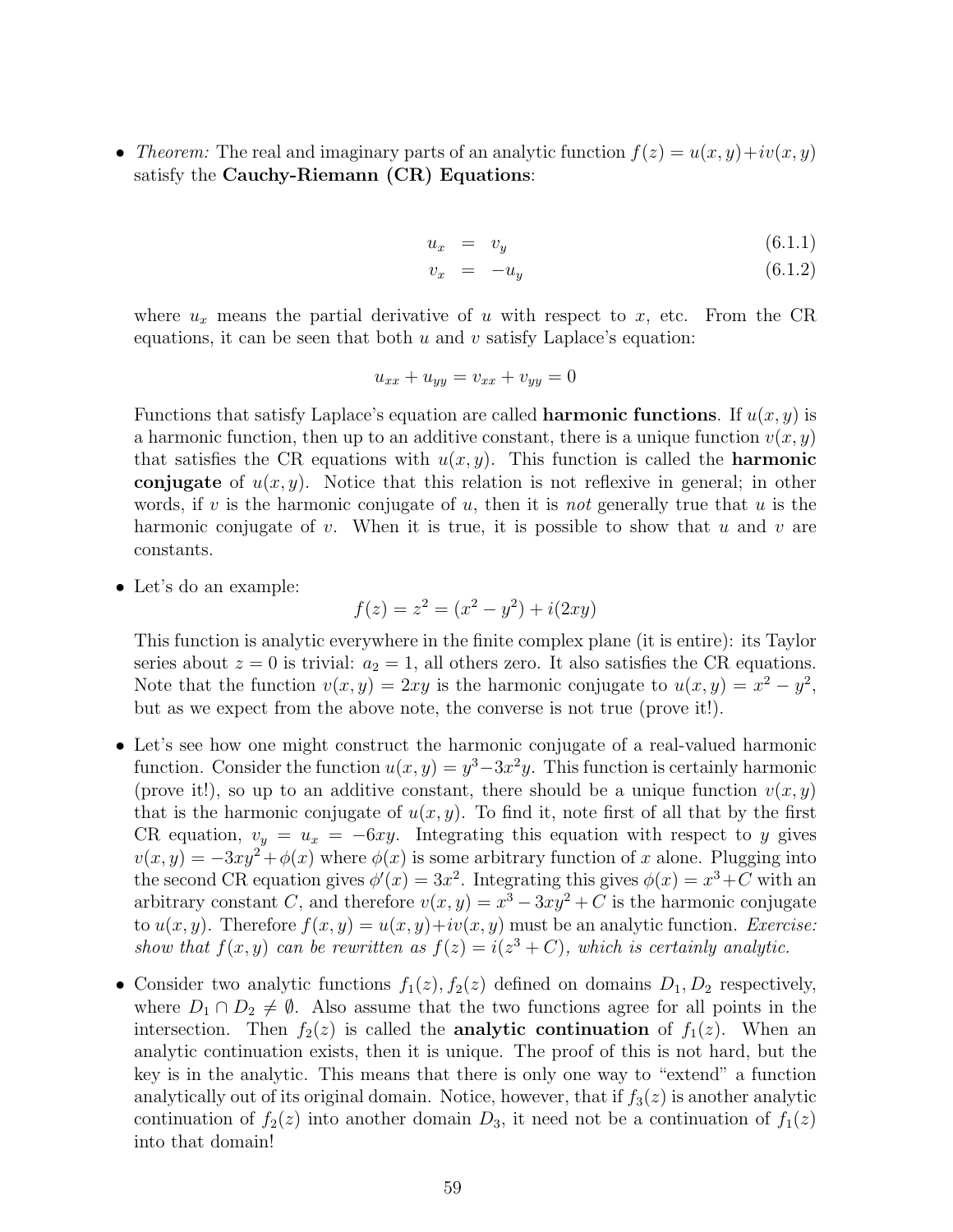- As an example, let's look at our old example of  $f(z) = z^2$ . This function agrees with the function  $f(x) = x^2$  in the domain of real numbers  $(y = 0)$ . It is also analytic, therefore it is the analytic continuation of the real-valued function  $f(x) = x^2$ . Further, it is unique: there is no other function that is analytic and matches with our original function!
- That was an obvious one. What about a more complicated example? Consider the factorial function defined on  $\mathbb{N}$ :  $f(n) = n!$  I will now define a function on the real numbers:

$$
\Gamma(x) = \int_0^\infty ds s^{x-1} e^{-s} \tag{6.1.3}
$$

Integrating by parts shows that when x is a natural number,  $\Gamma(x)=(x - 1)!$  Furthermore,  $\Gamma(x)$  is in fact an analytic function of x, so long as x is not a negative integer or zero. Hense,  $\Gamma(x)$  is the (unique) analytic continuation of the factorial function to the real numbers (without the negative integers or zero). Indeed, we can go further: by replacing  $x \to z$  (as long as z is not a negative integer or zero – why not?) this extends to all of C.

# 6.2 Singularities and Residues

• Definition: A Laurent Expansion of a function  $f(z)$  about a point  $z_0$  is an expansion in both positive and negative powers:

$$
f(z) = \sum_{n = -\infty}^{\infty} c_n (z - z_0)^n = \sum_{n = 1}^{\infty} \frac{b_{-n}}{(z - z_0)^n} + \sum_{n = 0}^{\infty} a_n (z - z_0)^n
$$
 (6.2.4)

- As you can see, a Laurent expansion is a generalization of a Taylor expansion. Notice that the function is not defined at the point  $z_0$  unless all of the  $b_n = 0$ . If this is the case,  $f(z)$  is analytic at  $z_0$ . A Taylor expansion typically exists in an open disk about the point  $z_0$ . The generalization to the Laurent expansion converges inside an *annulus*  $R_1 < |z - z_0| < R_2.$
- A singularity of a function is a point where the function is not defined. If  $z_0$  is a singularity of  $f(z)$  and you can define a neighborhood (open set) about that point  $U(z_0)$ such that  $f(z)$  is analytic in the domain  $U(z_0) - \{z_0\}$  (so  $R_1 \rightarrow 0$  above), then  $z_0$  is called an isolated singularity. There are three general types of isolated singularities:
	- 1. Removable singularities are the most mild form of singularity, where all the  $b_{-n} = 0$ . An example of this is the function  $\frac{\sin x}{x}$ . This function is not defined at the origin, but it does have a well-defined limit there. You can see this by performing a Taylor expansion of the sine function and dividing out by  $x$ , leaving a finite value plus terms that are  $\mathcal{O}(x)$  and hense vanish in the limit. Removable singularities are trivial, and I will not talk anymore about them.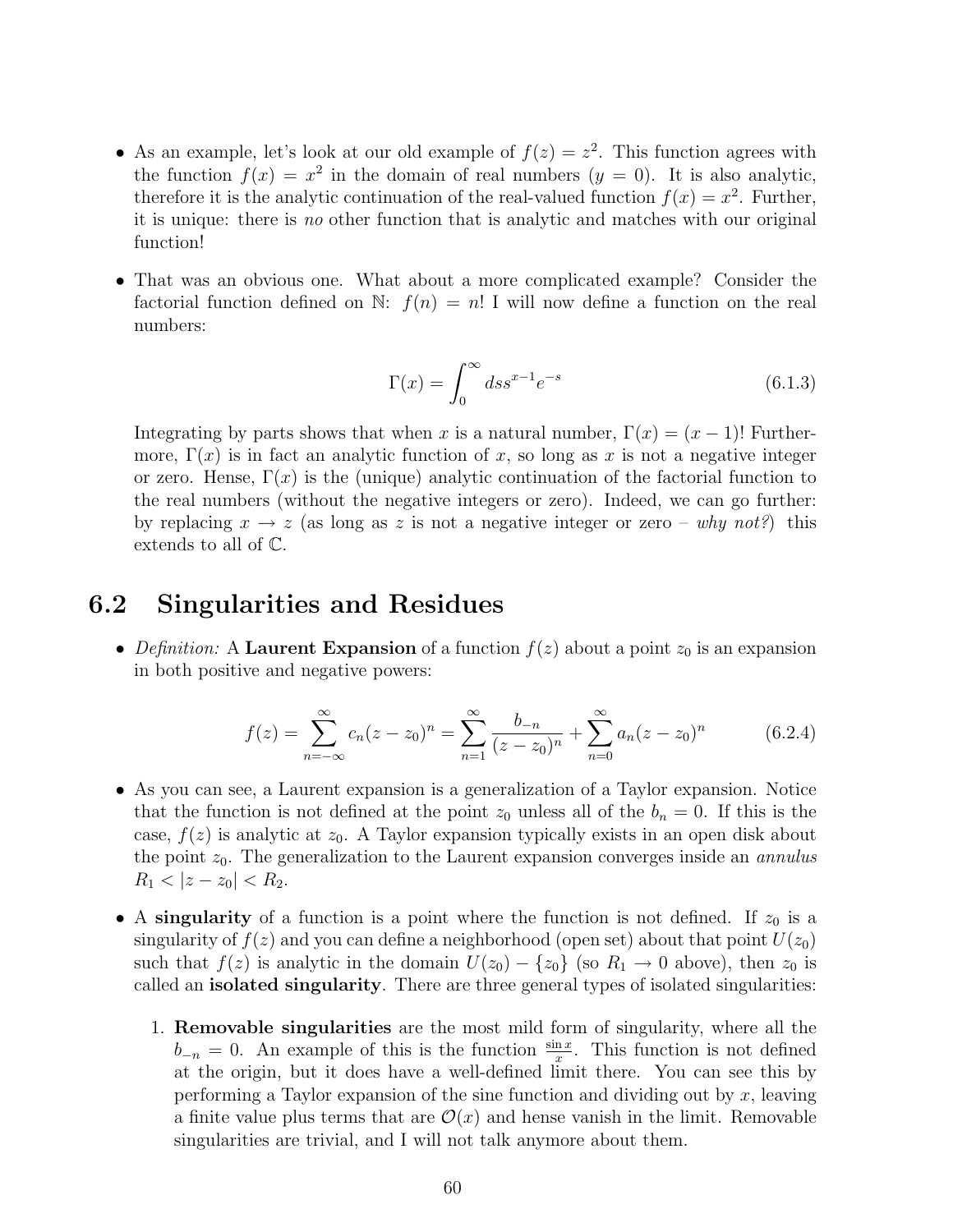- 2. If a function has a Laurent expansion about  $z_0$  but there exists an integer  $m > 0$ such that all the  $b_{-n} = 0$  for every  $n > m$  (but with  $b_{-m} \neq 0$ ), then the function is said to have a **Pole of order m** at  $z_0$ . In the special case of  $m = 1$ , the function is said to have a simple pole. An example of a function with a simple pole is  $\frac{\cos x}{x}$  at the origin, where it behaves as  $1/x$ . Poles are very useful and important in complex analysis, as we will see.
- 3. If a function has a Laurent expansion about  $z_0$  but there is not an integer  $m > 0$ such that all the  $b_{-n} = 0$  for every  $n > m$  (so the denominator terms do not stop), then the function is said to have an **Essential Singularity** at  $z_0$ . An example of this is the function  $f(z) = e^{1/z}$  at the origin. This singularity is a true nightmare, and there is very little to be done for it!
- If a function  $f(z)$  has a pole of order m at  $z_0$  (not necessarely a simple pole), then the quantity  $b_{-1}$  is called the **Residue** of the pole, also denoted by  $\text{Res}_{z=z_0} \{f(z)\}\$ . This quantity plays a vital role in the calculus of complex-valued functions. A function that is analytic in a domain, up to maybe a countable number of poles (so it still has a Laurent expansion), is said to be meromorphic in that domain.
- Residues are so important, I want to list various methods of finding them. I will state several methods here without proof:
	- 1. If  $p(z_0) \neq 0$  and  $q(z)$  has a zero of order m at  $z_0$ <sup>1</sup> then  $\frac{p(z)}{q(z)}$  has a pole of order m at  $z_0$ .
	- 2. If  $f(z)$  has a pole of order m at  $z_0$ , it can be written as  $f(z) = \frac{p(z)}{(z-z_0)^m}$  where  $p(z_0) \neq 0$ . Then the residue of  $f(z)$  at  $z_0$  is  $b_{-1} = \frac{p^{(m-1)}(z_0)}{(m-1)!}$
	- 3. If  $q(z)$  has a simple zero at  $z_0$  and  $p(z_0) \neq 0$ , then the residue of  $\frac{p(z)}{q(z)}$  at  $z_0$  is given by  $b_{-1} = \frac{p(z_0)}{q'(z_0)}$
- Before leaving this section, there is one more type of singularity that comes up. This is not an isolated singularity, and therefore is not defined through its Laurant expansion. Rather this singularity comes from an ambiguity in *multiply defined* functions. For example, consider the complex Logarithmic function:

$$
\log z = \log r + i\theta
$$

where I have used the famous result  $z = re^{i\theta}$ . The imaginary part of this function is a problem, since  $\theta$  is only defined up to an arbitrary factor of  $2\pi$ . Therefore, this expression has an infinite number of solutions for a single value of  $z$ . In real analysis, we would throw such functions away, but not in complex analysis. The solution is to define a *cut* where we explicitly say what values of  $\theta$  we allow. For example, we can say that we will only let  $-\pi < \theta < +\pi$ . This is called the **principle branch** of the logarithmic function, and is sometimes denoted Log z.

 $1$ *i.e.:*  $q(z) = (z - z_0)^m r(z)$ , where  $r(z_0) \neq 0$ .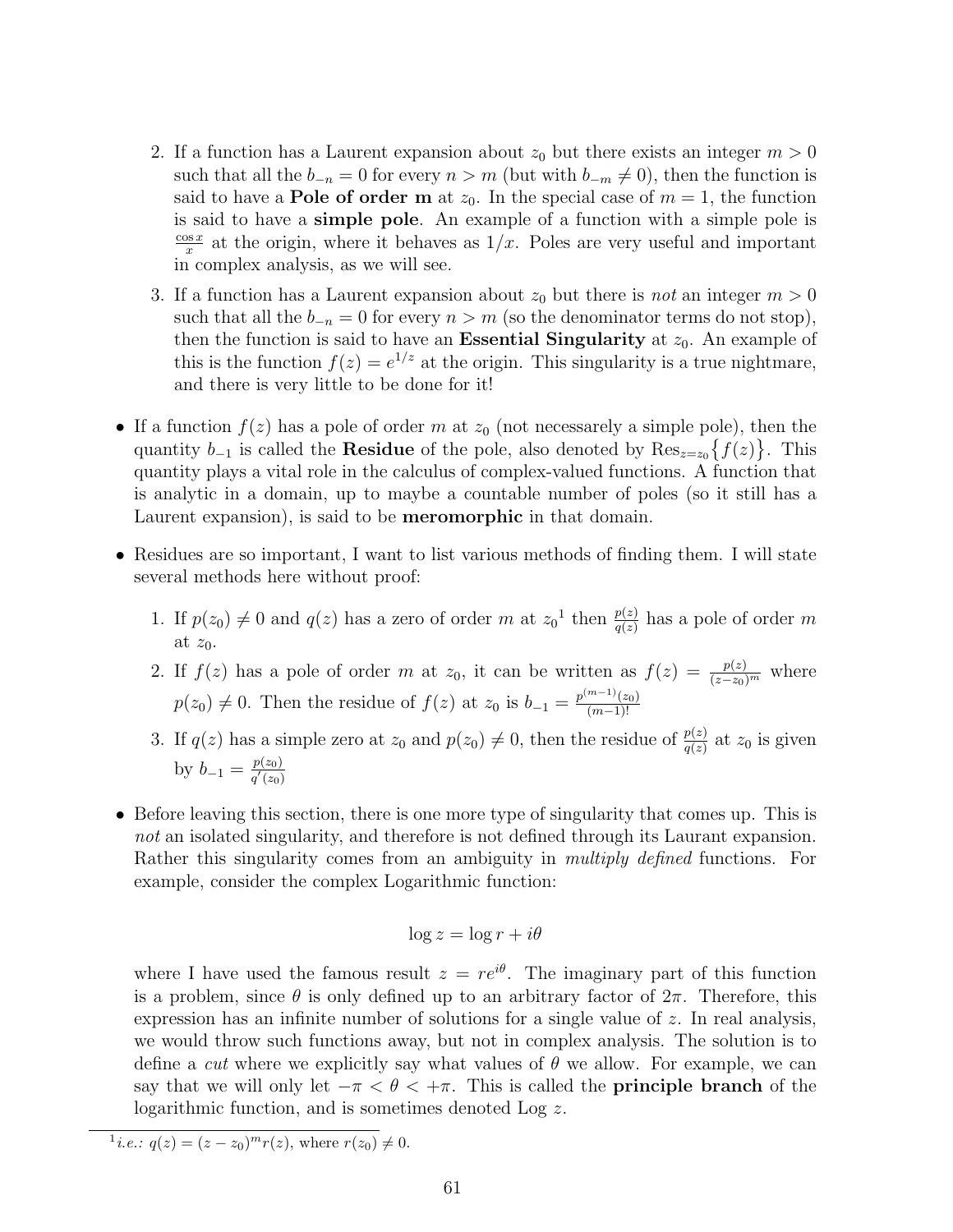- Branch cuts are lines in the complex plane that tell you where to cut off the definition of your function. For example, the branch cut for the logarithmic function is a line that connects the origin to infinity. For the principle branch, that line extends along the negative real axis. It could have gone in any direction, which would have corresponded to a different branch of the logarithm. In addition, it does not even have to be a straight line. Notice that the function is discontinuous as you cross the branch cut. In the case of the Logarithm:  $\log(-x + i\epsilon) - \log(-x - i\epsilon) = 2\pi i$ , where x is a positive real number. Branch cuts are discontinuities in the function.
- The branch cut you make is not unique, but what is true is that all branch cuts connect two points, and those two points are unique. In the case of the Logarithm, those points were the origin and infinity. Since those points are common to all branch cuts, you cannot ever define the logarithmic function there. Therefore they are singularities. They are called **branch** points.
- Aside from the logarithm, the most common function with branch point singularities is the function  $f(z) = x^a$  where  $0 < \text{Re}(a) < 1$ . This function is multiply defined since  $f(z) = f(ze^{i2\pi n/a})$ , for integer n. It too has branch points at  $z = 0, \infty$ .

# 6.3 Complex Calculus

When doing calculus on a function of complex variables, a whole new world of possibilities opens up! At first, you can think of the complex plane as a special representation of  $\mathbb{R}^2$ , and you might think that the complex calculus is the same as real vector calculus. But this is not true! There are a variety of theorems that make calculus (especially integral calculus) on the complex plane a rich and fascinating subject, both theoretically as well as practically.

Complex analysis is a deep subject, but since this is supposed to be a practical review for physics grad students, I will skip over all the proofs and just present the most commonlyused results. I strongly encourage you to read up on the theory behind this stuff; it's really an amazing subject in and of itself.

• A general function of a complex variable can be written as  $f(z, z^*)$ . Such a function is analytic if and only if

$$
\frac{df}{dz^*} \equiv 0\tag{6.3.5}
$$

so that  $f = f(z)$ . Such a function is sometimes called **holomorphic**, but this is just a synonym for analytic.

• Just like in vector calculus, you can define contour integrals in the complex plane. if C is a contour described by a path in the complex plane  $z(t)$  where  $t \in [a, b]$  is a real parameter, we can define the contour integral of an analytic function in terms of a one-dimensional Riemann integral: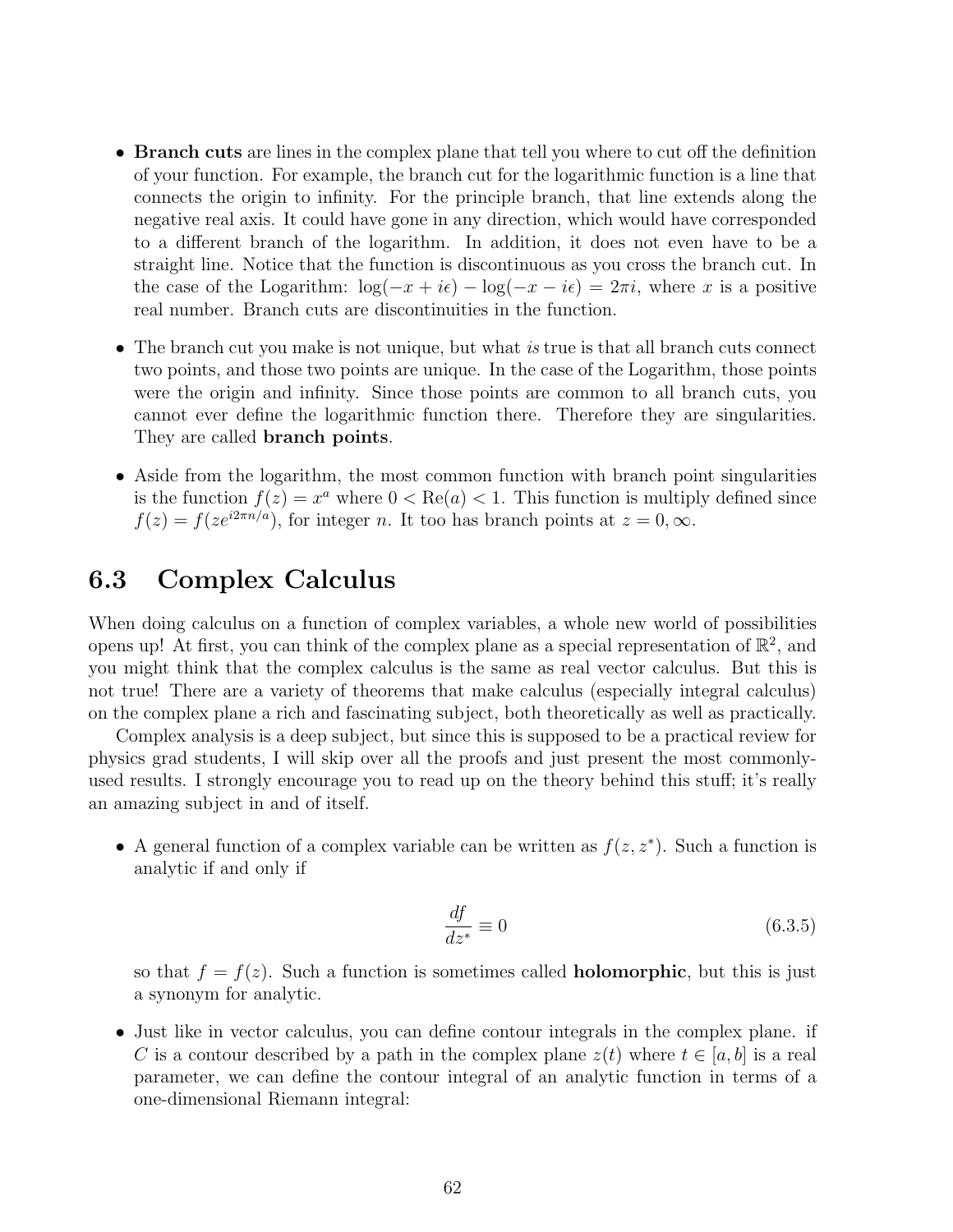$$
\int_C f(z)dz \equiv \int_a^b f(z(t))z'(t)dt
$$
\n(6.3.6)

• Cauchy-Goursat Theorem: Let C be a closed contour in the complex plane and  $f(z)$ an analytic function on the domain interior to and on C. Then:

$$
\oint_C f(z)dz \equiv 0\tag{6.3.7}
$$

This is a generalization of the fundamental theorem of calculus. A powerful consequence of this theorem is that a contour integral is invariant to deformations of the contour, as long as the deformation does not pass through a singularity of  $f(z)$ .

• *Cauchy's Integral Formula:* Let  $f(z)$  be analytic everywhere within and on a simple, closed, positively oriented contour<sup>2</sup> C, and let  $z_0$  be any point on the interior to C. Then:

$$
f(z_0) = \frac{1}{2\pi i} \oint_C \frac{f(z)dz}{z - z_0}
$$
 (6.3.8)

• Using the Cauchy integral formula and some complex analysis, we can actually derive a very powerful formula for the  $n$ -th derivative of an analytic function:

$$
f^{(n)}(z) = \frac{n!}{2\pi i} \oint_C \frac{f(z)dz}{(z - z_0)^{n+1}}\tag{6.3.9}
$$

From this, we come to a rather amazing result: if a function is analytic (which is the same as saying  $\frac{df}{dz}$  exists), then all of its derivatives exist and are given by the above integral! This is very different from real analysis, where a function that has a first derivative need not have higher derivatives. For example,  $x^{3/2}$  has a first derivative at  $x = 0$  but it does not have a second derivative there. This kind of thing can never happen in complex analysis. Exercise: why doesn't  $z^{3/2}$  contradict this result?

• Notice immediately the marvelous corollary to the above formulas: for all  $n \in \mathbb{Z}$ ,

$$
\oint_C \frac{dz}{(z - z_0)^n} = 2\pi i \delta_{n1}
$$
\n(6.3.10)

as long as C encloses  $z_0$ . This follows for  $n > 1$  since the derivative of a constant is zero, and it follows for  $n \leq 0$  since such terms are analytic inside and on the contour and hence the integral vanishes by the Cauchy-Goursat theorem. Finally, the result for  $n = 1$  follows directly from the Cauchy integral formula, or by direct integration.

<sup>2</sup>A *positively oriented contour* means you travel around the contour in a counter-clockwise direction; a *negatively oriented contour* travels around the contour in a clockwise direction.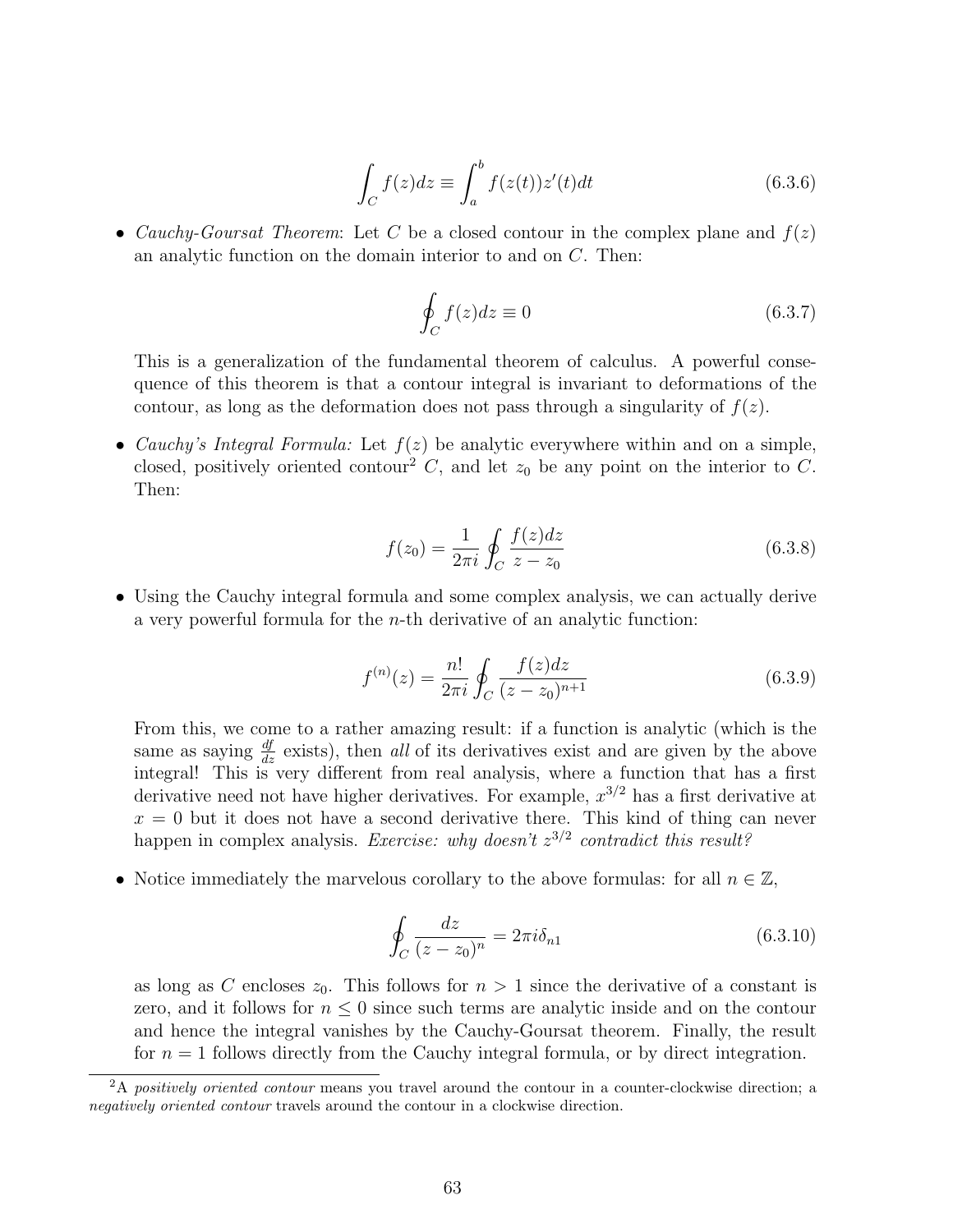• Using this result, we come to a remarkable and vital theorem used throughout all areas of applied and abstract mathematics. Consider a general, meromorphic function on the complex plane. Such a function has a Laurent expansion. Now let's do a closed contour integral, where we make sure the contour does not pass through any singularities of  $f(z)$ . Some of the isolated singularities of  $f(z)$  are on the interior of C (call this set  $Z = \{z_0, z_1, \ldots, z_n\}$  and some are on the exterior, where Z can be a finite or infinite set. Then we have the amazing and most important result:

$$
\left| \oint_C f(z)dz = 2\pi i \sum_{z_k \in Z} \text{Res}_{z=z_k} \{f(z)\} \right| \tag{6.3.11}
$$

This result is usually called the Residue Theorem. This is why it's so important to know how to compute residues of meromorphic functions.

• To see how vitally useful the residue theorem is, consider the following real integral:

$$
I = \int_{-\infty}^{+\infty} \frac{\cos x dx}{(x^2 + a^2)^3}
$$
 (6.3.12)

Try doing this integral directly! Before you shoot yourself, let's see how to do it in just a few steps. First of all, we analytically continue the integrand to the complex plane by replacing x by  $z$  (check that this is, indeed, the analytic continuation of the integrand). Now in order to make sense of the cosine of a complex variable, we use the definition  $\cos z \equiv (e^{iz} + e^{-iz})/2$ . We split the integral into two terms  $I = I_+ + I_-$ , where

$$
I_{\pm} = \frac{1}{2} \int_{-R}^{+R} \frac{e^{\pm iz} dz}{(z^2 + a^2)^3}
$$

where we will take the limit  $R \to \infty$  in the end. Let's just consider  $I_+$  for now. We can rewrite the denominator as  $(z + ia)^3(z - ia)^3$ , so by rule 2 in the residues section, the integrand has a third-order pole at both of these points and the residue at these points are given by

$$
\frac{1}{2!} \frac{d^2}{dz^2} \left. \frac{e^{iz}}{(z \pm ia)^3} \right|_{z=\pm ia} = \mp i \frac{e^{\mp a}}{16a^5} (3 + a(a \pm 3))
$$

So far, we cannot apply the residue theorem since the contour is not closed. However, notice that when we go into the complex plane, the exponential in the numerator picks up a factor of  $e^{-\text{Im}(z)}$ . So in particular, if we add to  $I_+$  a term that is the contour integral over the semicircle of radius  $R$  going through the upper-half of the complex plane (Im(z) > 0), such a term will go like  $e^{-R}$  and hence vanish as  $R \to \infty$ . If we include this term, we don't change the value of  $I_{+}$  but we do close the contour, and hence can apply the residue theorem. Since we only surround the pole at  $z = +ia$  we only keep that residue, and we get: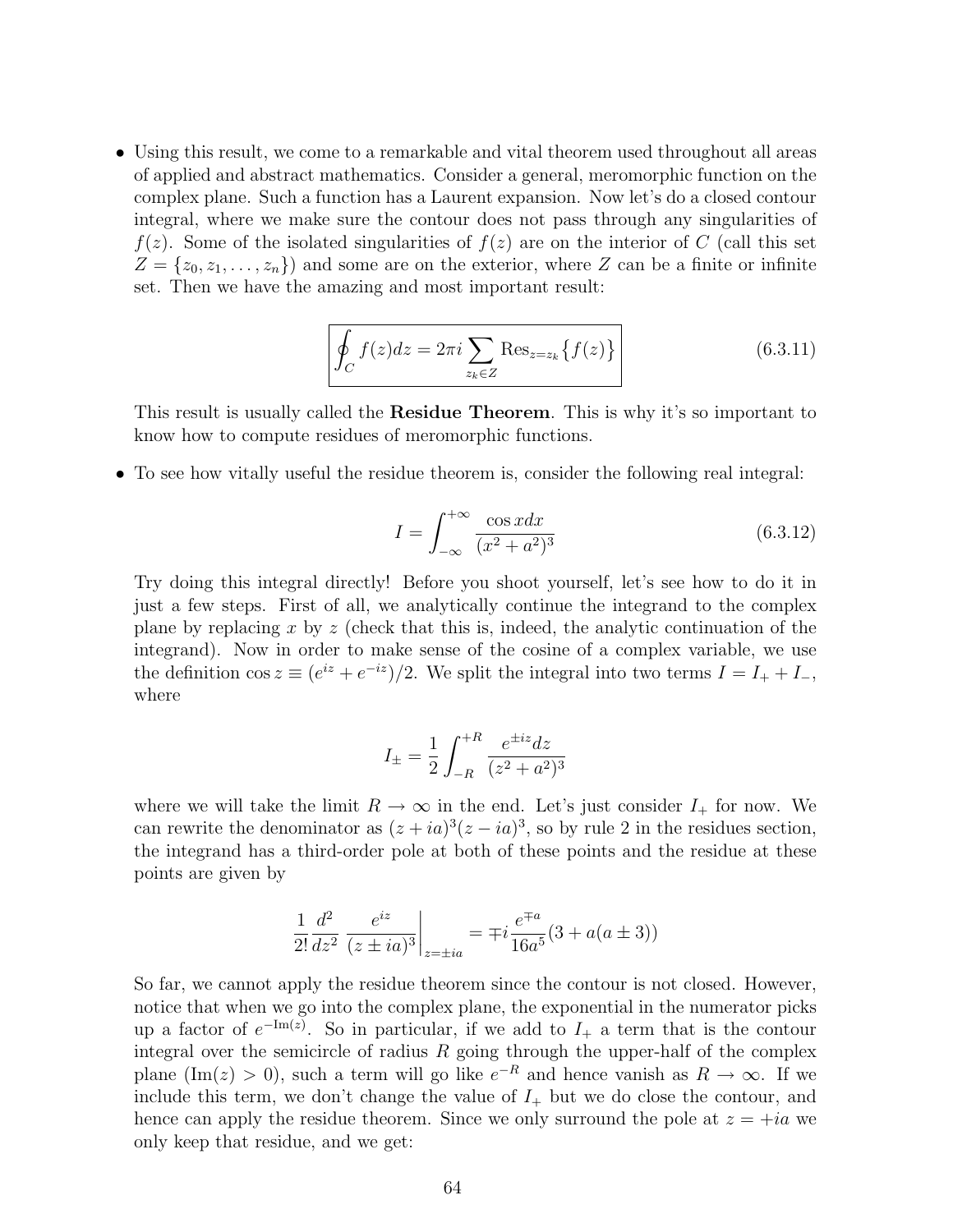$$
\lim_{R \to \infty} I_{+} = \frac{\pi e^{-a}}{16a^5} (3 + a(a+3))
$$

To compute  $I_-,$ , the story is very similar, but there are a few differences to take into account. First of all, with the exponential being negative, this will change our formula for the residue slightly. Also, we will need to close the integral in the lower half of the complex plane rather than the upper half, in order to make sure the added contribution vanishes. Finally, since the new contour is oriented clockwise rather than counterclockwise, there is an extra negative sign. Putting this all together gives us that  $I_-=I_+$  so the final integral is

$$
\int_{-\infty}^{+\infty} \frac{\cos x dx}{(x^2 + a^2)^3} = \frac{\pi e^{-a}}{8a^5} (3 + a(a+3))
$$

Try doing that integral without the help of the residue theorem – I wouldn't even know where to begin!!

- The residue theorem gives us a way to integrate (or differentiate) complicated meromorphic functions which are analytic on the contour of integration. But what about functions that have singularities on the contour? Such integrals by themselves are not well-defined, but we can still make sense of them by means of a *regulator*. The final answer we get will not be unique since it will depend on the regularization scheme used. But once we specify this scheme, we can proceed to make well-defined statements.
- It turns out that there is a particular regularization scheme that is a very natural choice, called the Principle Value. As an example, consider the integral

$$
\int_{-\infty}^{\infty} x dx
$$

This integral is indeterminant until we chose precisely how to take the limit to infinity. The Principle Value of this integral is defined as the symmetric limit:

$$
\mathcal{P}\int_{-\infty}^{\infty} x dx = \lim_{R \to \infty} \int_{-R}^{R} x dx = 0
$$

Notice that this choice of regulator is by no means unique. For example, we could have defined the integral as

$$
\lim_{R \to \infty} \int_{-R - \frac{a}{R}}^{R + \frac{b}{R}} x dx = b - a
$$

• There is nothing special about any of these choices. However, there is good reason to use the principle value. Let  $f(x)$  be an analytic real-valued function. Then we have the following vital result: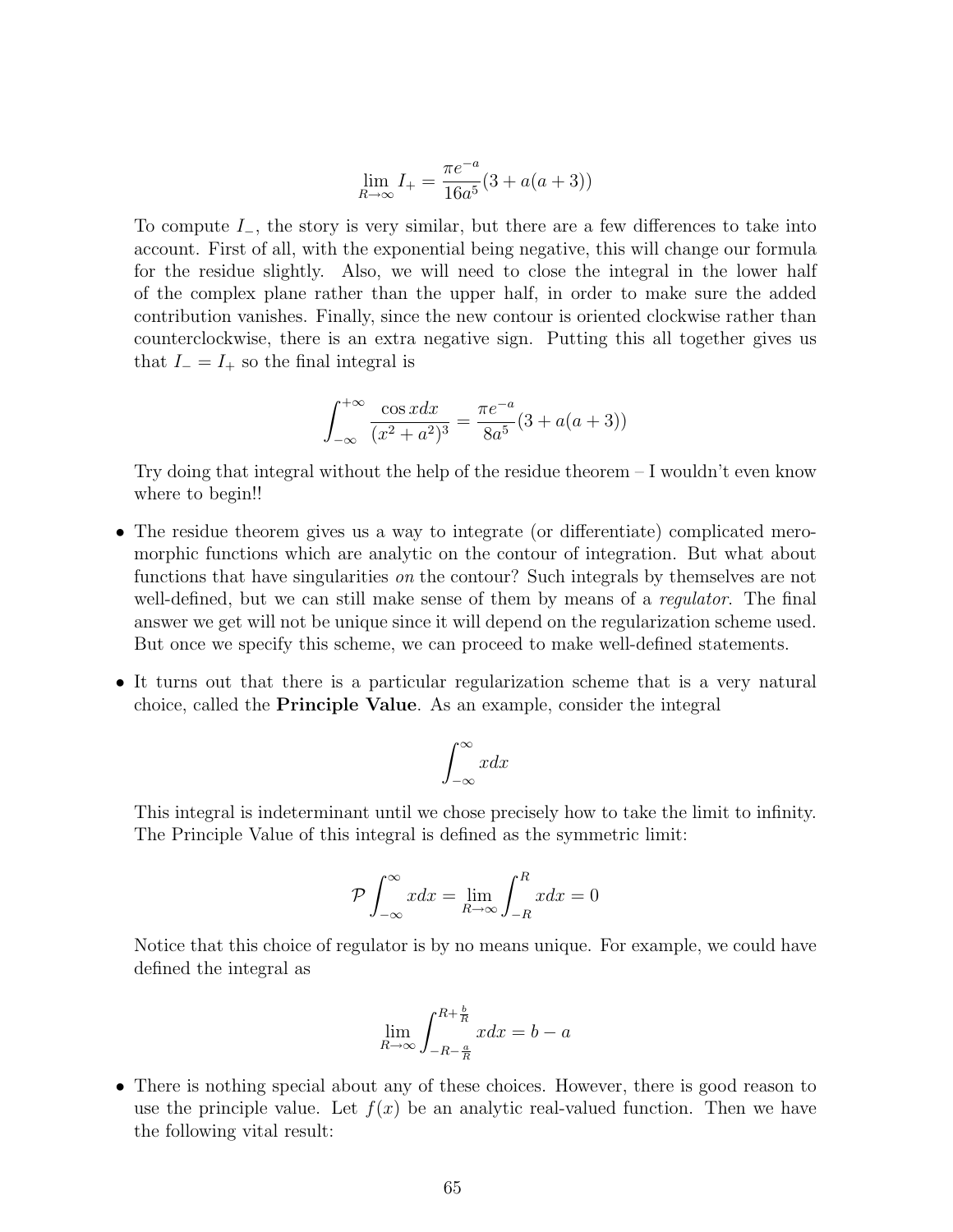$$
\lim_{\epsilon \to 0} \int_{-\infty}^{\infty} \frac{f(x)}{x - x_0 \pm i\epsilon} = \mathcal{P} \int_{-\infty}^{\infty} \frac{f(x)}{x - x_0} \mp i\pi f(x_0)
$$
(6.3.13)

where the principle value on the right hand side should be understood as

$$
\mathcal{P} \int_{-\infty}^{\infty} \frac{f(x)}{x - x_0} \equiv \lim_{R \to \infty} \lim_{\rho \to 0} \left( \int_{-R}^{-\rho} \frac{f(x)}{x - x_0} + \int_{\rho}^{R} \frac{f(x)}{x - x_0} \right) \tag{6.3.14}
$$

This theorem goes by many names, but I like to call it the Principle Value Theorem, although you might find it under something else in your favorite textbook.

• I will not prove the Principle Value theorem (it's not very difficult to prove – try it yourself), but I will use it in a simple example. Let's calculate the integral

$$
\int_{-\infty}^{\infty} \frac{\cos x}{x + i\epsilon} dx
$$

As  $\epsilon \to 0$ , this integral is ill-definined, due to its pole on the real axis. Nonetheless, the Principle Value Theorem gives us a way to solve the problem:

$$
\int_{-\infty}^{\infty} \frac{\cos x}{x + i\epsilon} = \mathcal{P} \int_{-\infty}^{\infty} \frac{\cos x}{x} - i\pi \cos(0)
$$

If the universe is fair, the first integral on the right-hand side should vanish due to the symmetry of the integrand, but that will only happen if the divergences are under control. Notice that near the origin, where the integrand has a simple pole, the principle value tells us how to cancel the divergence there:

$$
\lim_{R \to \infty} \lim_{\rho \to 0} \left( \int_{-R}^{-\rho} \frac{dx}{x} + \int_{\rho}^{R} \frac{dx}{x} \right) = \lim_{R \to \infty} \lim_{\rho \to 0} \left( - \int_{\rho}^{R} \frac{du}{u} + \int_{\rho}^{R} \frac{dx}{x} \right) = 0
$$

where I set  $u = -x$  in the first integral. Thus the principle value has tamed the divergence. So this integral does exist, and it equals  $-i\pi$ .

• Notice in the above example, if we had changed the sign of  $\epsilon$  (placing the pole above the real axis rather than below it) we would have found a different answer  $+i\pi$ , even though we take the limit  $\epsilon \to 0$ , and you might have thought that we should get the same answer in the end. This is not a coincidence! It is due to the fact that the integral (without the  $\epsilon$ ) is not well defined. So this begs the question: which sign should we use? This is where mathematics ends and physics begins. You will find that the choice of sign typically comes from boundary conditions, and is sensitive to the particular problem at hand.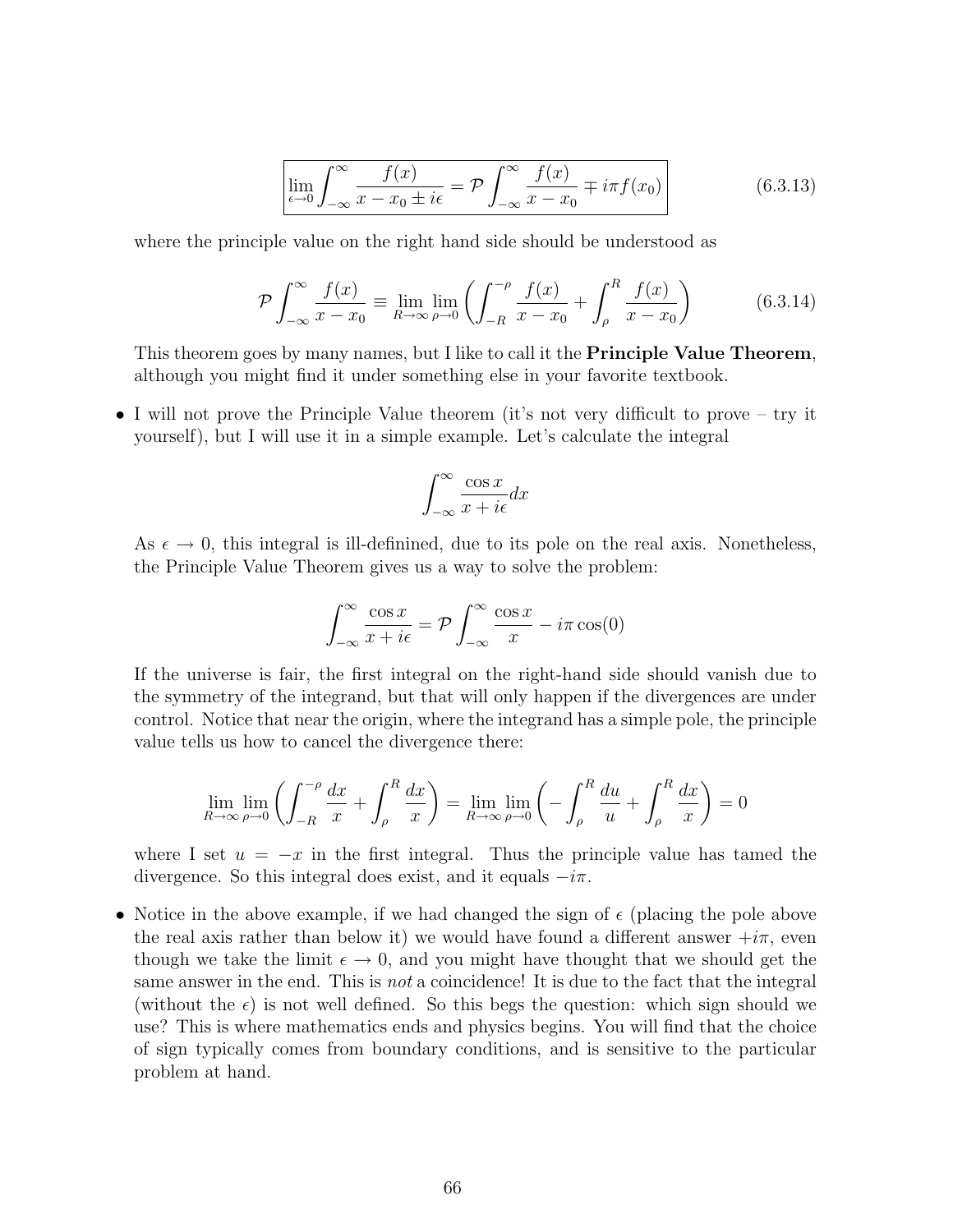• As a final example of how complex calculus is so very useful, let's consider how to integrate a function with a branch-point singularity. This is a little different since a branch point is not an isolated singularity, so the residue theorem doesn't help by itself. But we can still do pretty well.

When there is a branch-point singularity, you have to specify a branch cut that connects the singularities. So for example, let's consider the following integral:

$$
\int_0^\infty \frac{x^{-a}dx}{x+1}
$$

where  $0 < a < 1$ . This integrand is multiply defined, so we must choose a branch cut to define it. This is a line connecting the two branch points, in this case the origin and infinity. This comes from the fact that we can write the numerator as  $e^{-a \log x}$ . Also, notice the simple pole at  $x = -1$ , so we shouldn't choose our branch cut to overlap with that pole. We will make our cut along the positive real axis. This integral is the same as

$$
\int_{\mathbb{R}_+}\frac{z^{-a}dz}{z+1}
$$

where the integral is along the positive real axis in the complex plane.

We will extend this contour: first, the contour goes from  $\rho + i\epsilon$  ( $\rho < 1$ ) to  $R + i\epsilon$  $(R > 1)$  on the real axis  $(L<sub>+</sub>)$ . Then the contour goes counterclockwise around a circle of radius R until we get back to just below the real axis  $R - i\epsilon$  (C<sub>R</sub>). Then we travel back down the real axis until we get to  $\rho - i\epsilon$  (L\_). Finally, we go clockwise around a circle of radius  $\rho$  until we get back to the starting point at  $\rho + i\epsilon$ . The  $\epsilon$  is there to avoid the branch cut - we can let  $\epsilon \to 0$  as long as we keep in mind how to define the exponent (see below). With our choice of  $\rho$  and R this contour encircles the pole, so the residue theorem applies. So we have:

$$
\left(\int_{L_{+}} + \int_{C_{R}} + \int_{L_{-}} + \int_{C_{\rho}}\right) \frac{z^{-a} dz}{z+1} = 2\pi i e^{-ia\pi}
$$

The two circle contour integrals vanish. To see that, we need the fact that  $|z_1 + z_2| \ge$  $||z_1| - |z_2||$ . Then for the small circle:

$$
\left|\int_{C_{\rho}}\frac{z^{-a}dz}{z+1}\right|\leq\frac{\rho^{-a}(2\pi\rho)}{||z|-1|}=\frac{2\pi}{1-\rho}\rho^{1-a}\xrightarrow{\rho\to 0}0
$$

and a similar analysis can be done with the large circle. The interesting part comes from the remaining two integrals. The integral across  $L_{+}$  is above the branch cut, so  $\log z = \log r + i0$  as  $\epsilon \to 0$ , while the integral along L\_ is below the branch cut, so  $\log z = \log r + i2\pi$  as  $\epsilon \to 0$ . Plugging this in: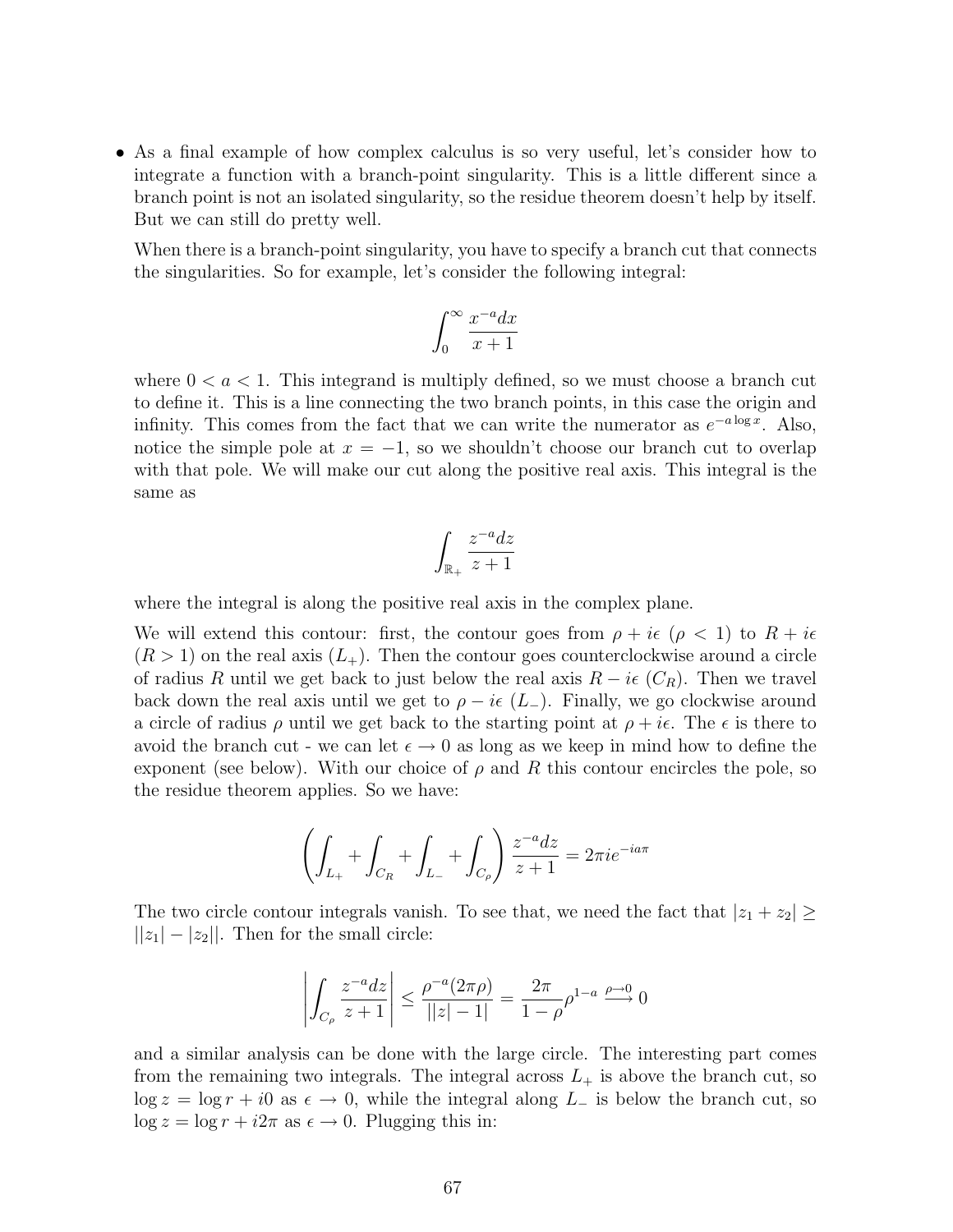$$
\int_{L_{+}} \frac{z^{-a} dz}{z+1} = \int_{\rho}^{R} \frac{r^{-a} dr}{r+1} \qquad \qquad \int_{L_{-}} \frac{z^{-a} dz}{z+1} = \int_{R}^{\rho} \frac{r^{-a} e^{2ia\pi} dr}{r+1}
$$

Putting all of this together and taking the limits  $\rho \to 0$  and  $R \to \infty$  gives

$$
\int_0^\infty \frac{r^{-a} dr}{r+1} = \frac{2\pi i e^{-ia\pi}}{1 - e^{2ia\pi}} = \frac{\pi}{\sin a\pi}
$$

## 6.4 Conformal Mapping

• Conformal mapping is one of those tools that, in my experience, takes a great deal of time and practice to get comfortable with. It is one of those things in mathematics which is almost as much art as science. Whole textbooks have been written on this rich and amazing subject; perhaps it is overly ambitious for me to try and write this section. But I've always loved a challenge.

I cannot begin to write a complete review of this subject – it would take way too long and I am not an expert on the subject anyway. So in this section I only intend to present some of the basic theorems and one or two examples. Maybe one day I'll do more than that, but not today.

- Conformal mapping is a technique that is useful in solving partial differential equations in two dimensions with certain boundary conditions. The applications to such problems range everywhere from fluid dynamics to electrodynamics to financial forecasting! The basic idea is to transform complicated boundary conditions into simpler ones, and thus make solving the problem much easier.
- Simply put, a conformal transformation is a transformation that preserves angles. Technically, consider a contour in the complex plane parametrized by a function  $z(t)$ , and a map  $f(z)$  that is analytic and has a nonvanishing first derivative; such maps are called **conformal maps**. Let  $w(t) = f(z(t))$  be the image of the contour under the map f. We will call the complex w-plane  $\mathbb{C}_w$  and the complex z-plane  $\mathbb{C}_z$ , so  $f: \mathbb{C}_z \to \mathbb{C}_w$ .
- So what does this have to do with angles? The tangent vector in  $\mathbb{C}_w$  is given by

$$
w'(t) = f'(z(t))z'(t)
$$

From this it follows that

$$
\arg w'(t) = \arg f'(z) + \arg z'(t) \tag{6.4.15}
$$

Now let's imagine two curves described by  $z_1(t)$  and  $z_2(t)$  that intersect at a point  $z_1(t_0) = z_2(t_0) = z_0 \in \mathbb{C}_z$ . Then from the above formula, we have the result: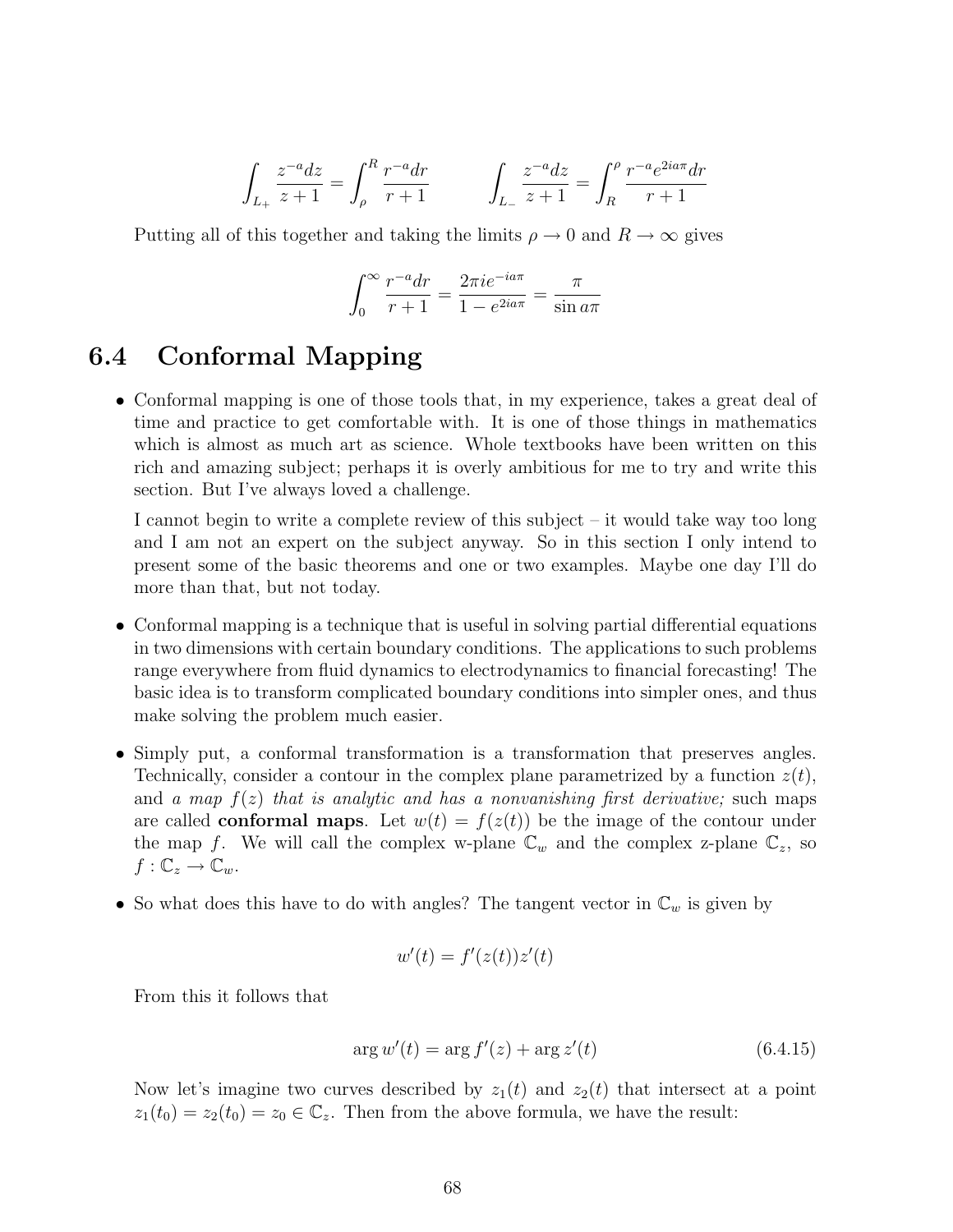$$
\arg w_1'(t) - \arg w_2'(t) = \arg z_1'(t) - \arg z_2'(t) \tag{6.4.16}
$$

So indeed we find that conformal transformations do preserve angles between contours.

- Before going further, let me point out a very important fact without proof: let  $f(z) =$  $u(x, y) + iv(x, y)$  be an analytic function, so that  $u(x, y)$  and  $v(x, y)$  are both harmonic, and v is the harmonic conjugate to u. Let  $T_u(x, y) = \nabla u(x, y)$  be the tangent vector of u at the point  $(x, y)$ , and similarly for  $\mathbf{T}_v(x, y)$ , and let  $(x_0, y_0)$  be a point such that  $u(x_0, y_0) = v(x_0, y_0)$ . Then  $\mathbf{T}_u(x_0, y_0) \cdot \mathbf{T}_v(x_0, y_0) = 0$ ; that is, harmonic conjugates have orthogonal tangent vectors at points of intersection. I leave the proof of this to you *(Hint: use the CR Equations)*. This will be very useful in what follows.
- Another important fact: the definition of a conformal transformation turns out to provide a necessary and sufficient condition for an inverse function to exist, at least locally; this is a result of the infamous "Inverse Function Theorem". Thus, if we find a conformal transformation that simplifies our boundary conditions in  $\mathbb{C}_w$ , we can always invert the transformation to get the solution on  $\mathbb{C}_z$ , which is, of course, what we really want.
- The differential equation we are interested in is Laplace's equation. Remember that the real and imaginary parts of an analytic function are harmonic functions; that is, solutions to Laplace's equation in two dimensions. We are interested in two types of boundary conditions for a harmonic function  $h(x, y)$  on a boundary described by a curve C in the complex plane  $z = x + iy$ :
	- 1. Dirichlet Boundary Conditions:  $h|_C = h_0$  for any constant  $h_0$ .
	- 2. Neumann Boundary Conditions:  $\vec{n} \cdot \nabla h|_C = 0$ , where  $\vec{n}$  is a unit vector normal to the boundary.

It turns out that for these two types of boundary conditions are preserved under conformal transformations. Any other type of boundary condition will generally not be preserved. for example,  $\frac{dh}{dn}\Big|_{C}$  =constant  $\neq 0$  is not preserved by conformal transformations. Therefore, whenever faced with trying to solve Laplace's equation with either Dirichlet or Neumann boundary conditions in two dimensions, conformal mapping is an available method of finding the solution. As mentioned above, this problem comes up many times and in many places, so this is a very powerful technique.

• As an example, let's consider the problem of trying to find the electrostatic scalar potential inside an electrical wire. The wire has a circular cross section, where half of the cylinder is kept at  $V = 0$  and the other half is kept at  $V = 1$ . The cylindrical symmetry of the problem means the potential cannot depend on  $z$ , so this is a twodimensional problem. If we place the cross section of the wire on a unit circle in the complex plane  $\mathbb{C}_z$ , we can look for a harmonic function that agrees with the boundary conditions. This, by uniqueness of solutions, is the final answer. This is a Dirichlet boundary condition problem with circular boundary. Such boundaries are complicated, but we can use conformal mapping to turn this problem into an easier one.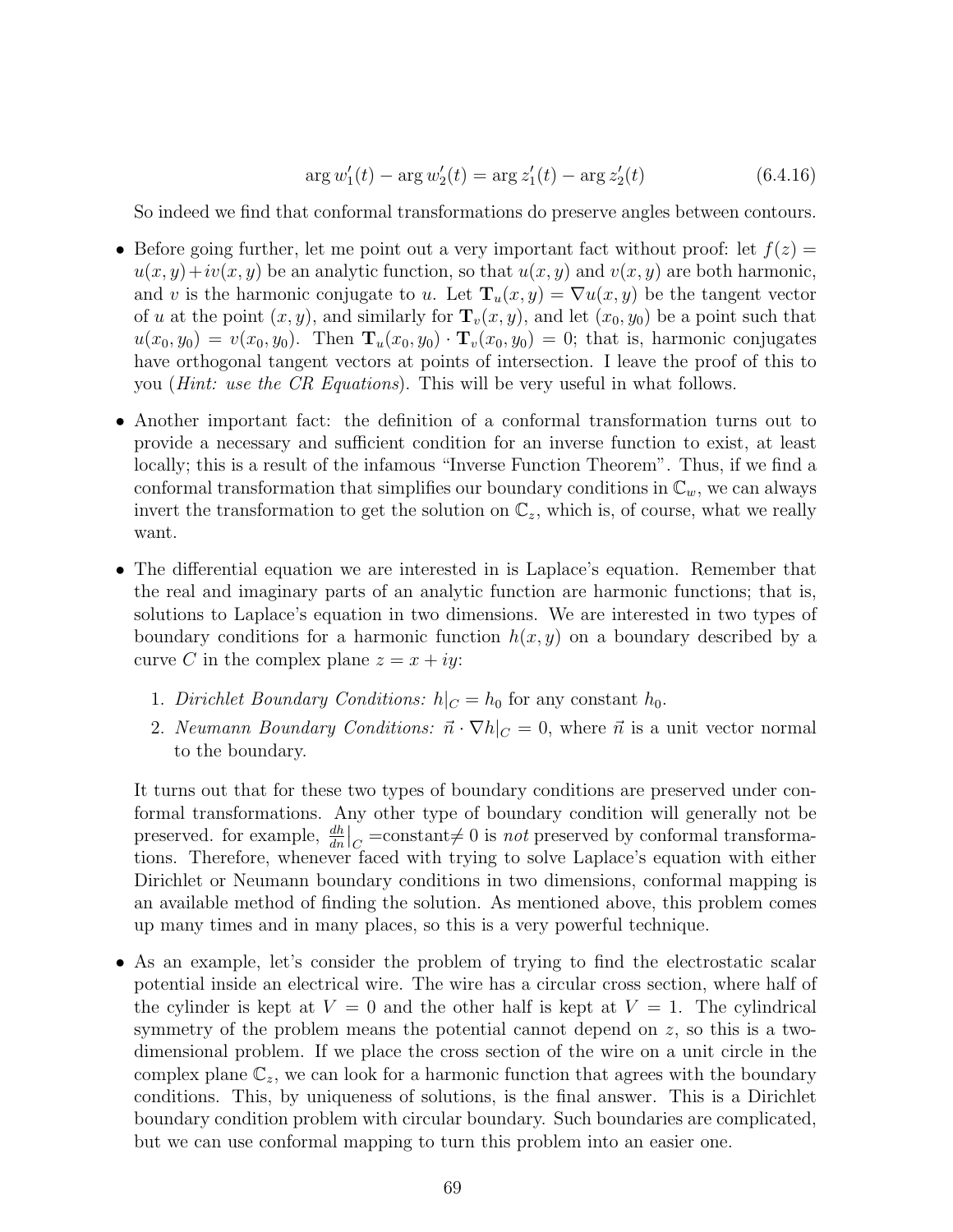Consider the mapping:

$$
w = i\frac{1-z}{1+z}
$$
 (6.4.17)

This is an example of a Möbius Transformation, also known as a linear fractional *transformation*. It has the effect of mapping the interior of the unit circle in  $\mathbb{C}_z$  to the entire upper-half plane of  $\mathbb{C}_w$ , where the upper half of the circle is mapped to the positive real w axis while the lower half of the circle is mapped to the negative real  $w$ axis. I leave it to you to prove that this map is, indeed, a conformal map.

Now the next step is to find a map on  $\mathbb{C}_w$  that is harmonic and satisfies the boundary conditions. Consider the function

$$
\frac{1}{\pi}\log w = \frac{1}{\pi}\left(\log|w| + i\arg(w)\right) \tag{6.4.18}
$$

which is analytic and spans the upper half plane of  $\mathbb{C}_w$  for  $0 \le \arg w \le \pi$ . Notice that the imaginary part of this function satisfies the boundary conditions we need. Since it is the imaginary component of an analytic function is harmonic, so we found our solution.

By writing  $w = u + iv$ , we have  $\arg(w) = \tan^{-1}\left(\frac{v}{u}\right)$ . By expanding Equation (6.4.17) to compute  $u(x, y)$  and  $v(x, y)$ , we find

$$
V(\vec{r}) = \frac{1}{\pi} \tan^{-1} \left( \frac{1 - x^2 - y^2}{2y} \right) = \frac{1}{\pi} \tan^{-1} \left( \frac{1 - r^2}{2r \sin \theta} \right)
$$
(6.4.19)

where we take the branch of the arctangent function  $0 \leq \tan^{-1} t \leq \pi$ . It gets better: the harmonic conjugate of the potential is another harmonic function whose tangent vector is always orthogonal to the potential's tangent vector. But the tangent vector to the electrostatic potential is the electric field. And the lines perpendicular to the field are just the field flux lines. From Equation (6.4.18) we know right away that these flux lines are then given by the level curves of the imaginary part of  $-(i/\pi)$  log w, or upon using Equation (6.4.17):

$$
\mathcal{E}(\vec{r}) = \frac{1}{2\pi} \log \left( \frac{(1-x)^2 + y^2}{(1+x)^2 + y^2} \right) = \frac{1}{2\pi} \log \left( \frac{1+r^2 - 2r\cos\theta}{1+r^2 + 2r\cos\theta} \right)
$$

• Perhaps this relatively straightforward example has been able to show just how much art goes into solving problems this way. First, we had to find the conformal transformation that simplifies the problem. Believe it or not, this is not as bad as it sounds – there are big, fat tables online and in textbooks cataloging hundreds of conformal maps. So you can go through those and look for one that helps. The next thing we had to do is find the analytic function whose harmonic component gives us our solution. In this case, that was relatively straightforward. There are a whole bunch of analytic functions that you can try – polynomials and roots, trig functions, logs and exponents,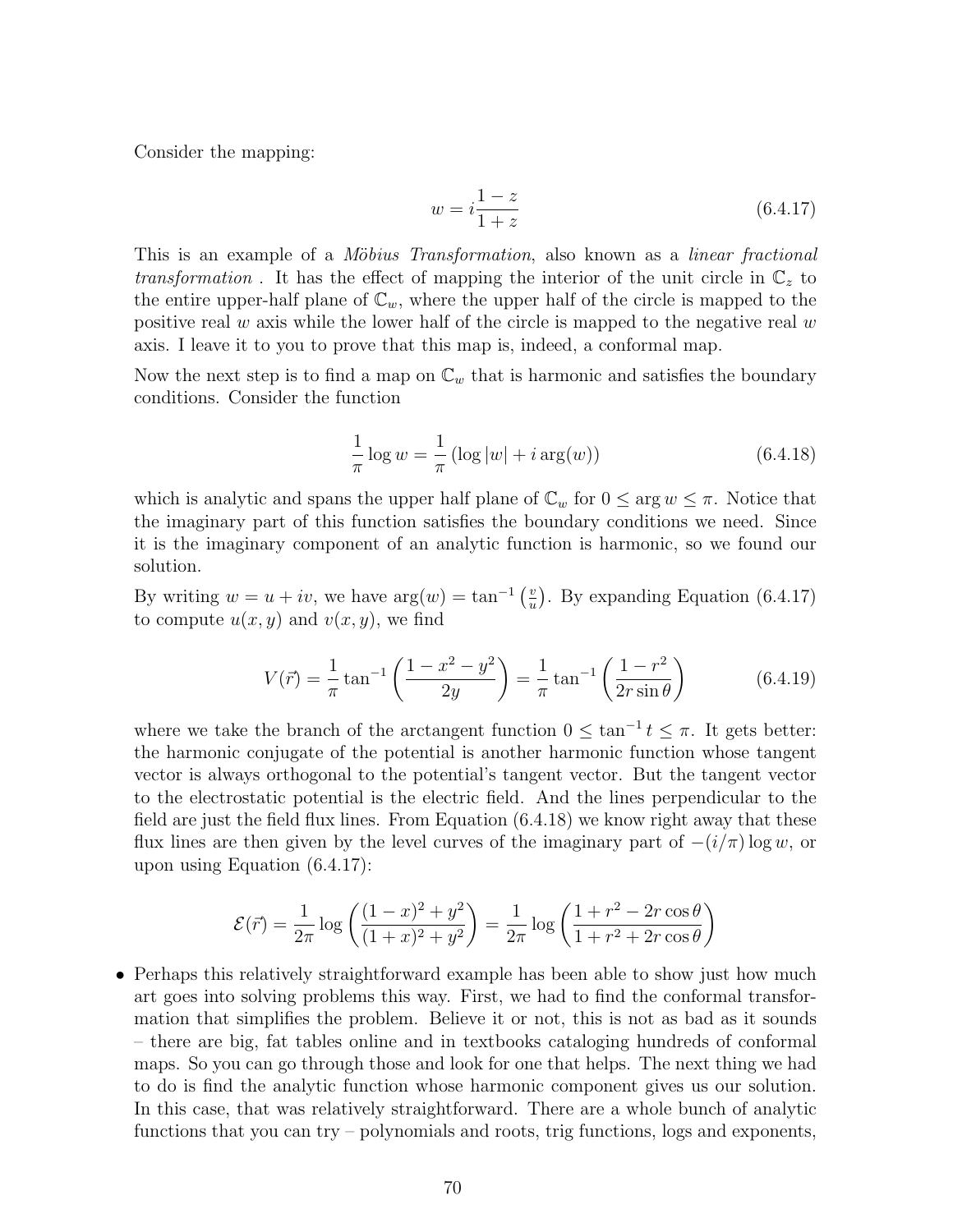etc. When you've done problem after problem, you begin to develop an intuition for finding the right function. But it is something of an art, and like all forms of art, it takes practice to get good at it. But the rewards are worth it! Once you get good at finding the conformal map and the analytic function, you have completely solved the problem. You even get the field flux lines for free.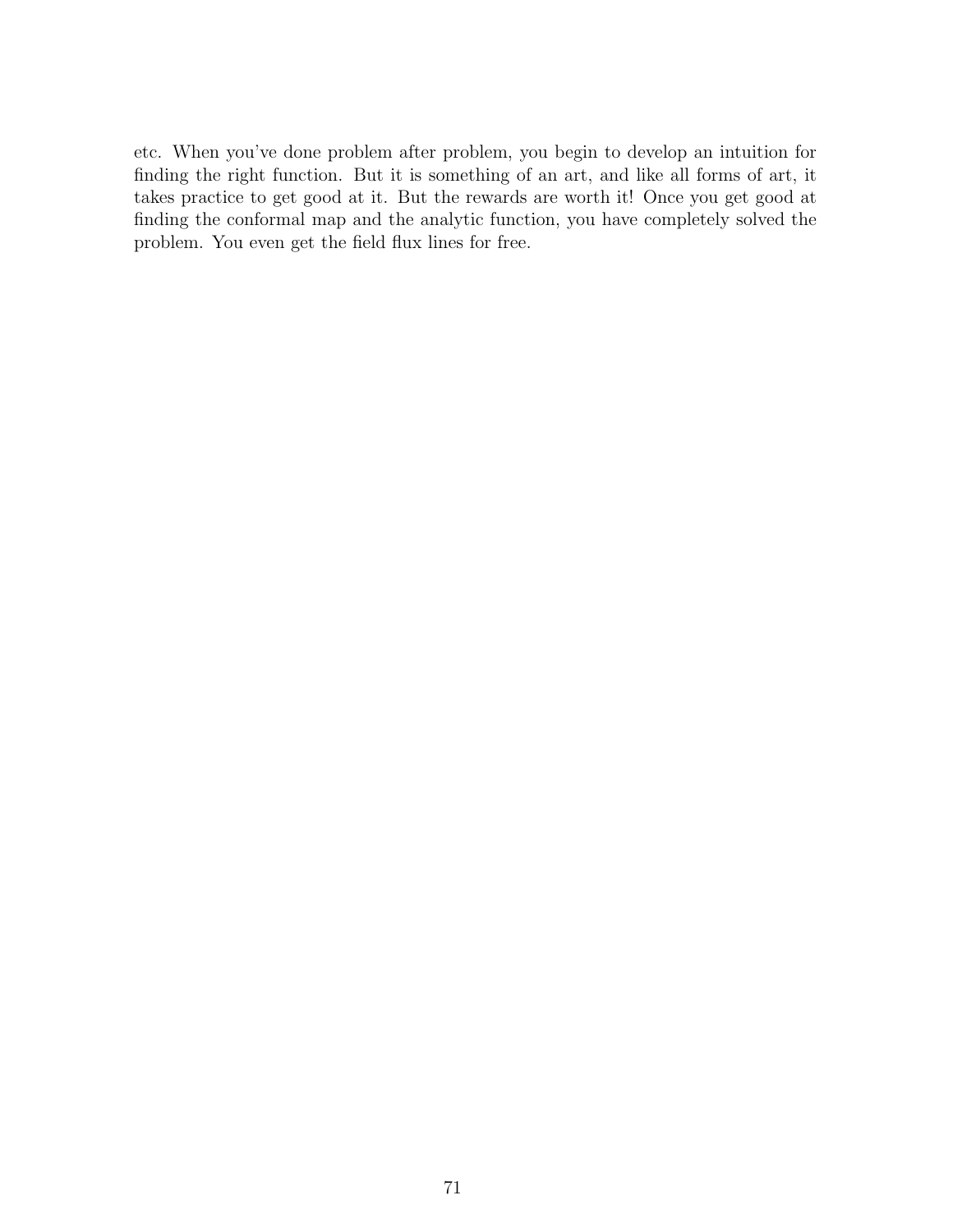## Suggested Reading

Here I include some books that I used when writing this review. It is by no means an exhaustive list, but it might be enough to get you started if you wish to follow up on any topic.

Brown, J. W. and Churchill, R. V., Complex Variables and Applications (6th Ed), Mc-Graw Hill, Inc. (New York), 1996. This is a great book on complex analysis and conformal mapping. I heartily recommend it.

Dirac, P. A. M., *General Theory of Relativity*, Princeton University Press (New Jersey), 1996. This pamphlet has many formulas, but no exercises or details. A great place to see everything without any excess baggage, but I wouldn't use it as a primary source.

Do Carmo, M. P., Differential Geometry of Curves and Surfaces, Prentice Hall, Inc (New Jersey), 1976. This is a great book on differential geometry. It only deals in one and two dimensions, and so it says nothing about Riemann formalism, and it does not use Einstein notation, but it is a great beginning book that gets the ideas across without too much heavy machinery.

Herstein, I. N. Abstract Algebra, Prentice Hall (New Jersey), 1990. A decent introduction to abstract algebra. Not the best, but it's what I used.

Hubbard, J. H. and Hubbard, B. B., Vector Calculus, Linear Algebra and Differential Forms: A Unified Approach, Prentice Hall, Inc (New Jersey), 1999. This book has a great chapter on differential forms.

Jackson, J. D., Classical Electrodynamics, Third Ed., John Wiley and Sons (New York), 1999. The classical textbook on electrodynamics. Has many details on tensors and the Lorentz group.

Lee, J. M., Riemannian Manifolds: An Introduction to Curvature, Springer-Verlag (New York), 1997. This is an excellent book on differential geometry in all its details, although more advanced. It assumes the reader is familiar with the theory of differentiable manifolds.

Peskin, M. E. and Schroeder, D. V., An Introduction to Quantum Field Theory, Perseus Books (Massachusets), 1995. The modern texbook for quantum field theory. Has a detailed